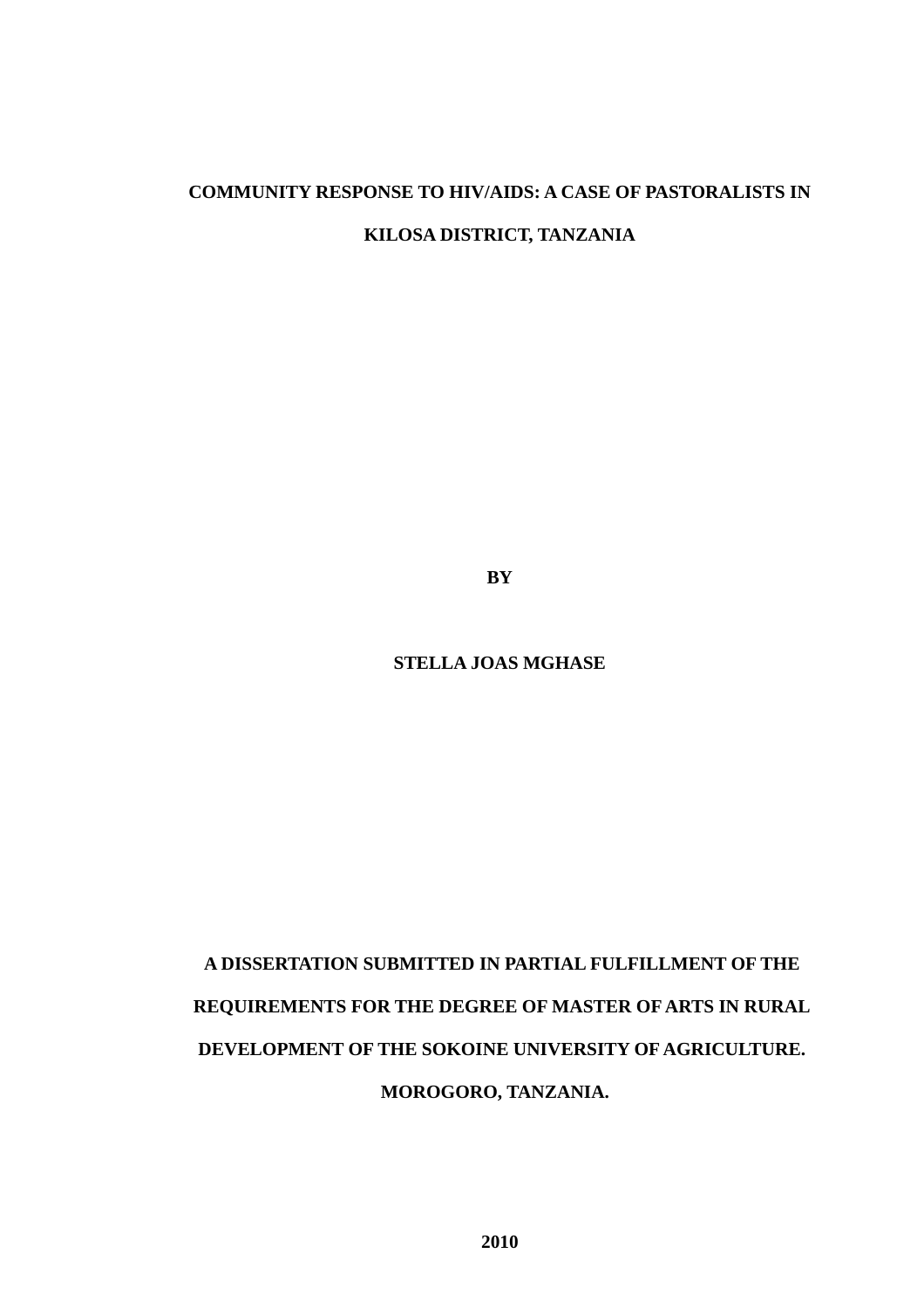#### <span id="page-1-0"></span>**ABSTRACT**

A study to assess the response of pastoralist community towards HIV/AIDS was conducted in two villages of Kilosa district in Morogoro region. A cross sectional research design was adopted whereby a purposive sampling technique was used in combination with simple random sampling method so as to obtain a sample of 51 adult respondents and snow-ball technique was used to obtain 42 youth respondents. In addition 20 key informants were sampled. A structured questionnaire was the main instrument used in data collection. Checklists were used for key informants and focus group discussions (FGDs). The data were statistically analyzed using SPSS computer programme to obtain frequencies and percentages. Results have shown that all respondents were aware of the HIV/AIDS pandemic. More than 90% showed positive attitudes towards HIV/AIDS and PLWHA. Education level was observed to be statistically associated with HIV**/**AIDS testing status at p<0.05. Individuals with primary education were more likely to go for HIV testing than those with no formal education. Also the study observed negative and positive responses shown by individuals and households towards HIV/AIDS. Negative responses observed were: taking children out of school, sending children to relatives, selling of productive assets (livestock) for food and medical costs, skipping some meals and depending on wild food. The positive observed responses included asking for loans, selling labour and move to crop farming. Generally, response by civil society organizations (CSOs) were observed to be positive such as care and support for infected and affected individuals and households by providing material support such as monetary, food, clothes, medical care and medicine, moral or spiritual support, guidance in counselling and testing for HIV/AIDS and mitigation of HIV/AIDS. Central government responses were also very positive such as educating the community on HIV/AIDS, care and support for PLWHA.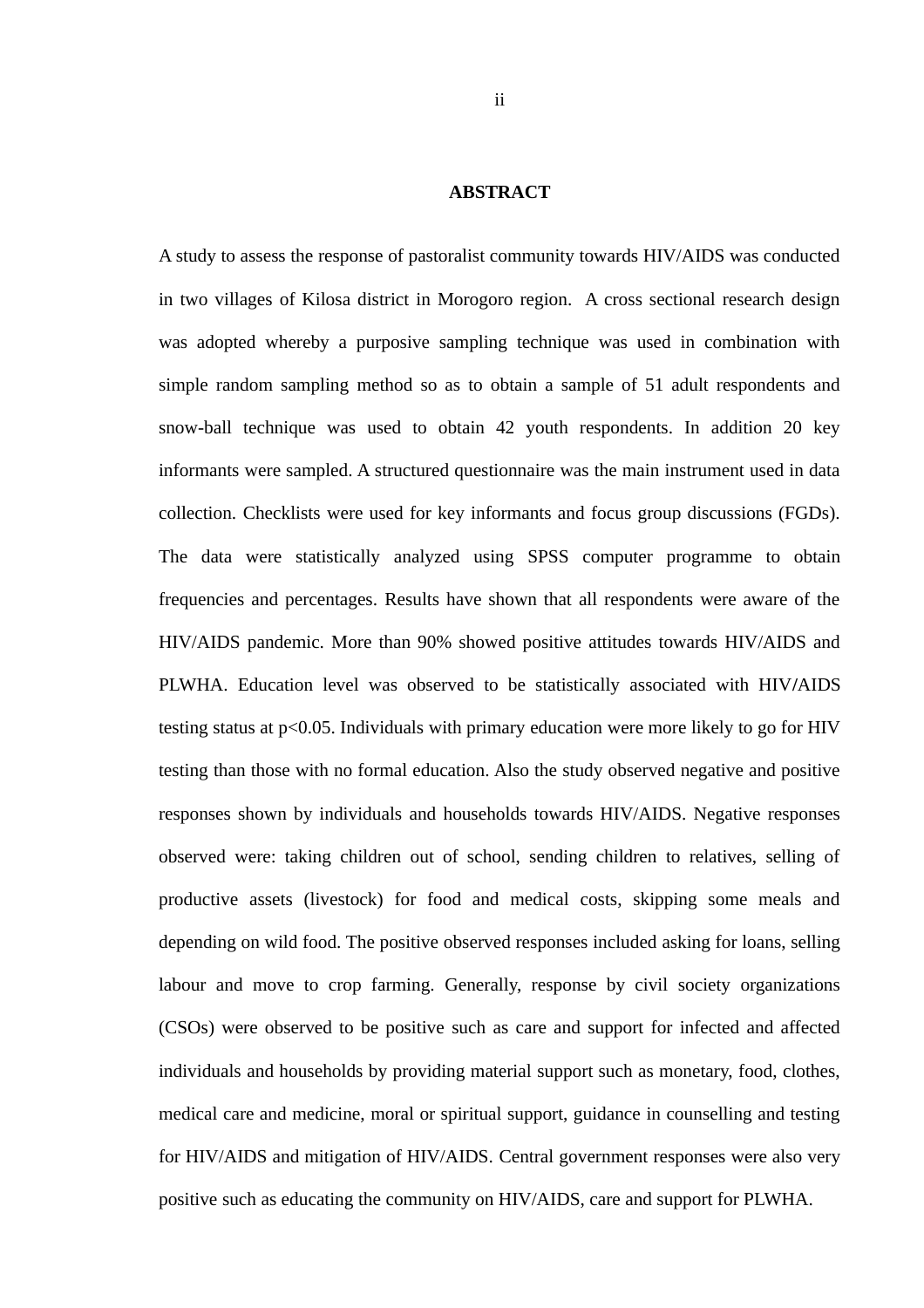# <span id="page-2-0"></span>**DECLARATION**

I, STELLA JOAS MGHASE, do hereby declare to the Senate of Sokoine University of Agriculture, that this dissertation is my original work and that it has neither been submitted nor being concurrently submitted for degree award in any other institution.

\_\_\_\_\_\_\_\_\_\_\_\_\_\_\_\_\_\_\_\_\_ \_\_\_\_\_\_\_\_\_\_\_\_\_\_\_\_\_\_\_\_\_\_

\_\_\_\_\_\_\_\_\_\_\_\_\_\_\_\_\_\_\_\_\_ \_\_\_\_\_\_\_\_\_\_\_\_\_\_\_\_\_\_\_\_\_\_

Stella J. Mghase Date

(MSc Candidate)

The above declaration is confirmed

Prof. J Msuya Date

(Supervisor)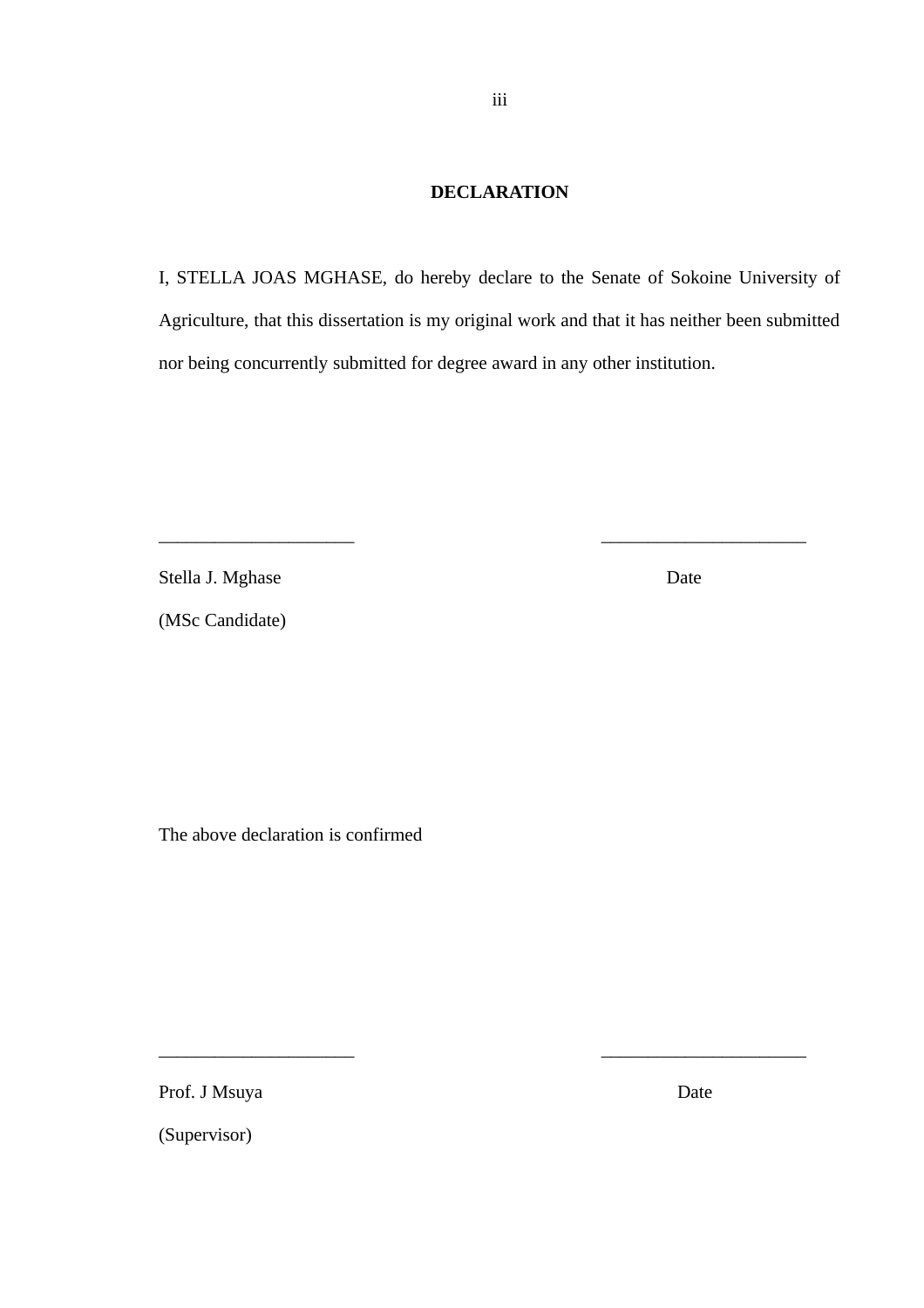# <span id="page-3-0"></span>**COPYRIGHT**

No part of this dissertation may be produced or stored in any retrieval system or transmitted in any form or by any means without prior permission of the author or Sokoine University of Agriculture in that behalf.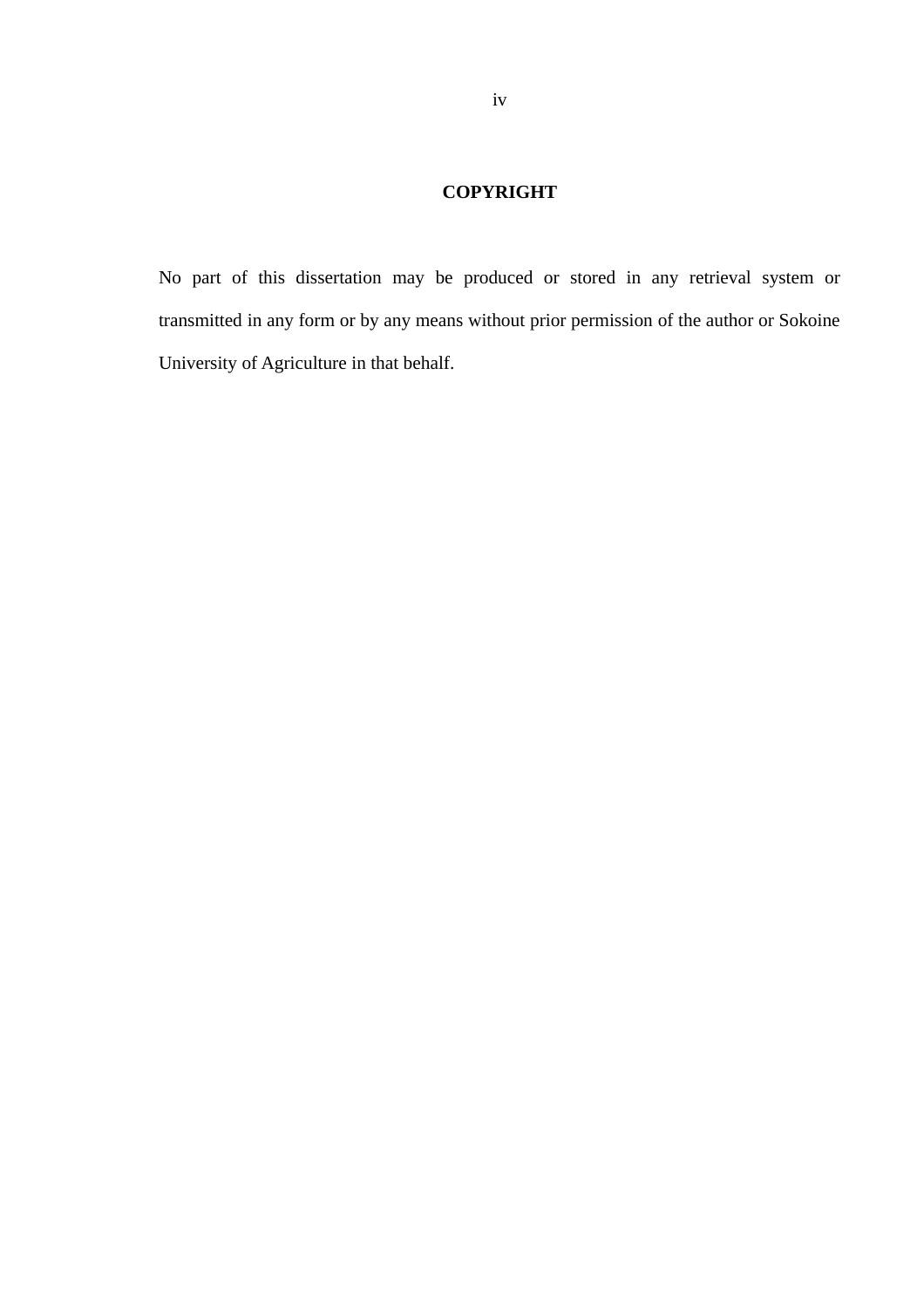#### <span id="page-4-0"></span>**ACKNOWLEDGEMENT**

I highly thank Almighty God who helped me in every step of my studies. This work could not be possible with my effort alone. I also wish to extend my sincere gratitude to the Belgium Technical Cooperation for granting me sponsorship to pursue Masters of Arts Degree in Rural Development at Sokoine University of Agriculture.

I'm very much indebted to my supervisor Prof. J. Msuya for his guidance, criticism, and constant comfort throughout the study. May the Lord bless you. My beloved husband Milton deserves a very special mention. He has tirelessly been a source of inspiration, love and encouragement thanks for been there for the family. My parents Mr Joas Mghase and Mrs. Defress Mghase, sister Rose and her husband, have always been there to offer moral support. My daughter Eve and sons Cosmas, Elijah and Deogratius were a source of joy whenever I came home tired after long hours in the field and library.

And most importantly I wish to salute the contributions of my courageous pastoralists men and women, young and old who ignored sanctions imposed on them by tradition to share with me household and community testimonies on HIV/AIDS. I salute their courage in sharing with me very personal testimonies and experiences of one of the most sensitive issues in their communities, HIV/AIDS. I wish to express my heartfelt gratitude for this commitment.

Since it is not possible to mention every one, I wish to express my sincere thanks to my colleagues and all friends who helped me in one way or another at different stages of my studies. Their assistance and contribution is highly acknowledged.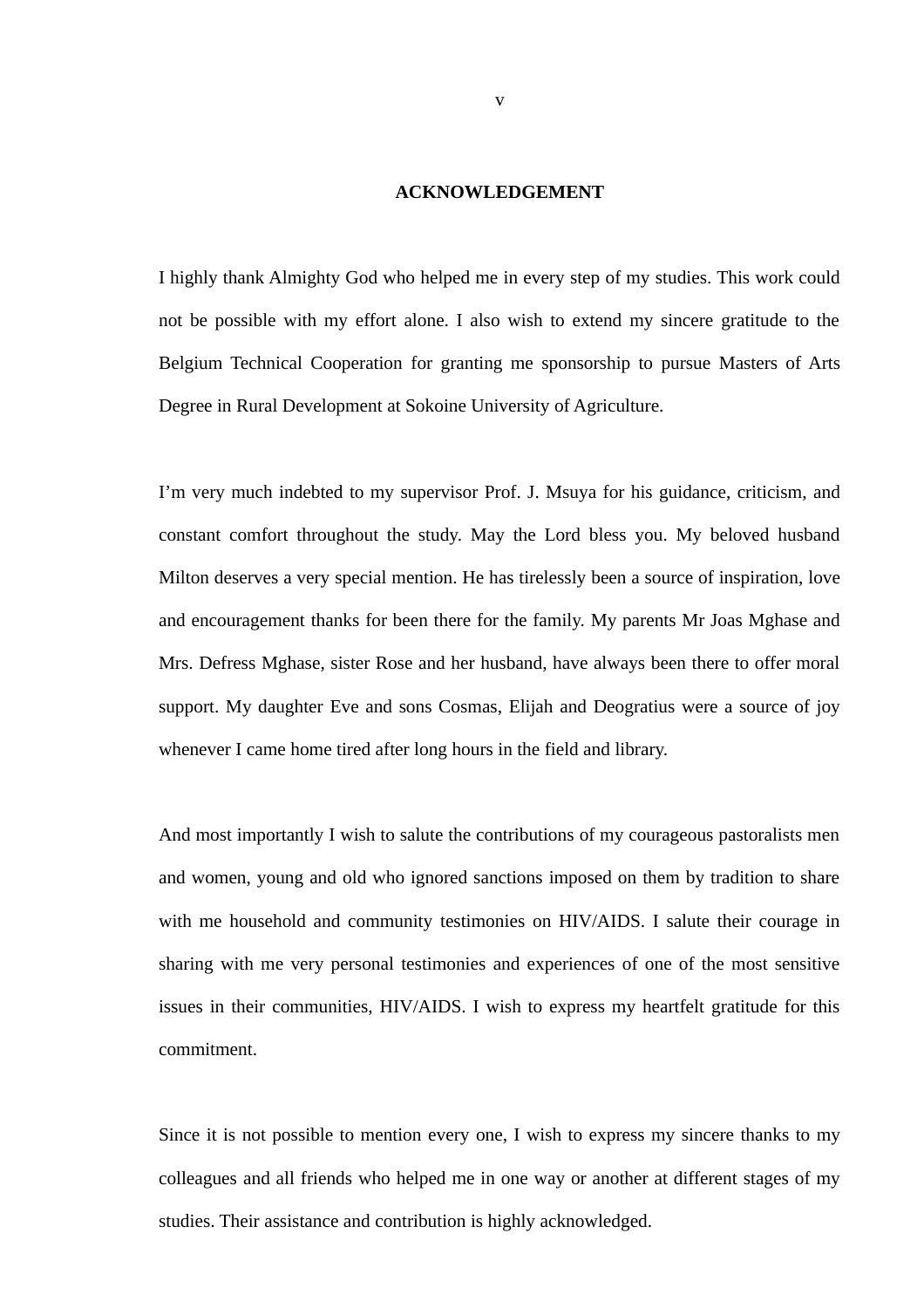# <span id="page-5-0"></span>**DEDICATION**

The work is dedicated to my beloved parents Mr. Joas Mghase, Mrs. Defress Mghase and my late sister Edonelais Mariki who laid foundation of my education. God bless them.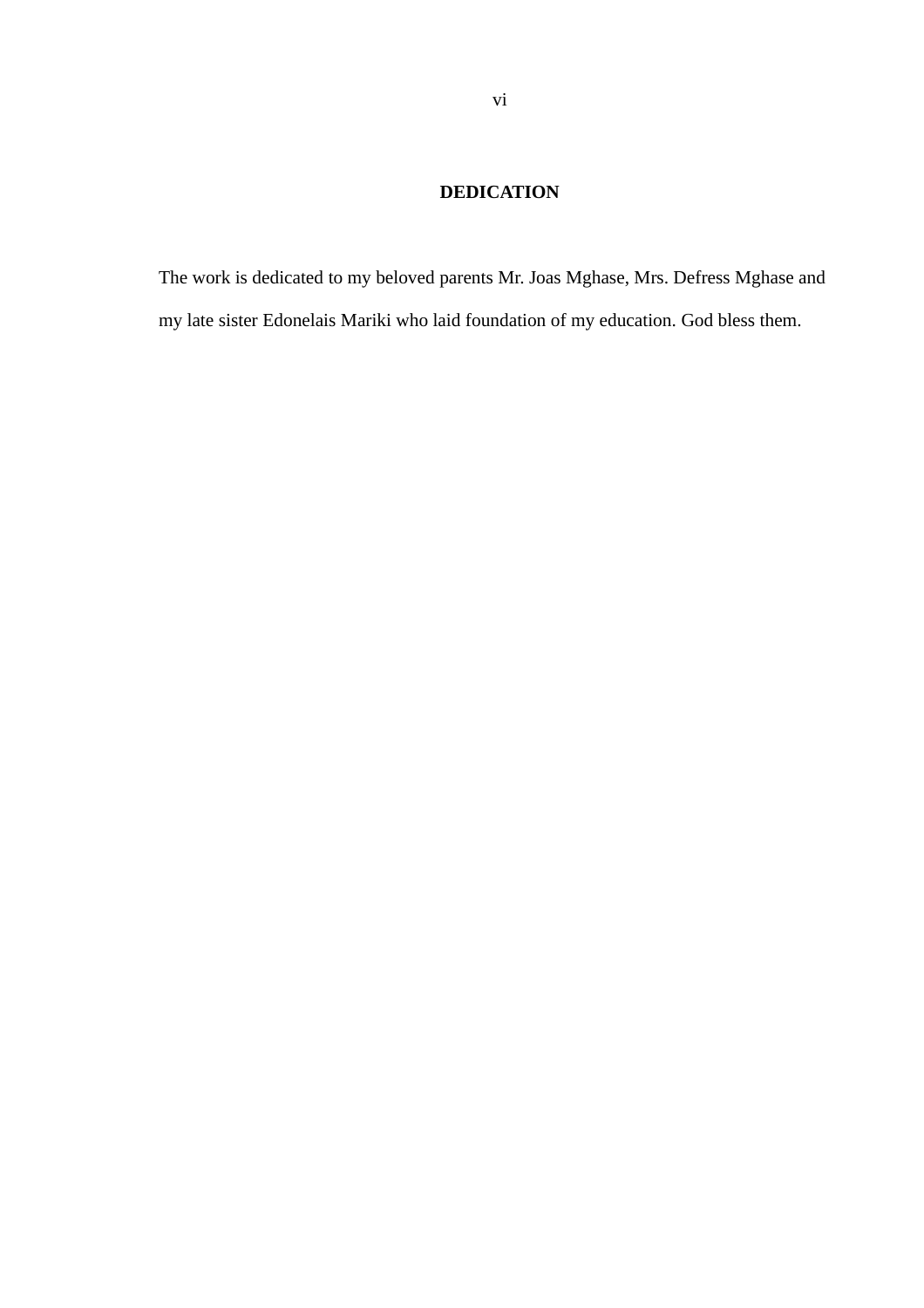# <span id="page-6-0"></span>**TABLE OF CONTENTS**

| 1.0 |       |  |
|-----|-------|--|
| 1.1 |       |  |
| 1.2 |       |  |
| 1.3 |       |  |
|     |       |  |
|     | 1.4.1 |  |
|     | 1.4.2 |  |
| 1.5 |       |  |
| 1.6 |       |  |
|     |       |  |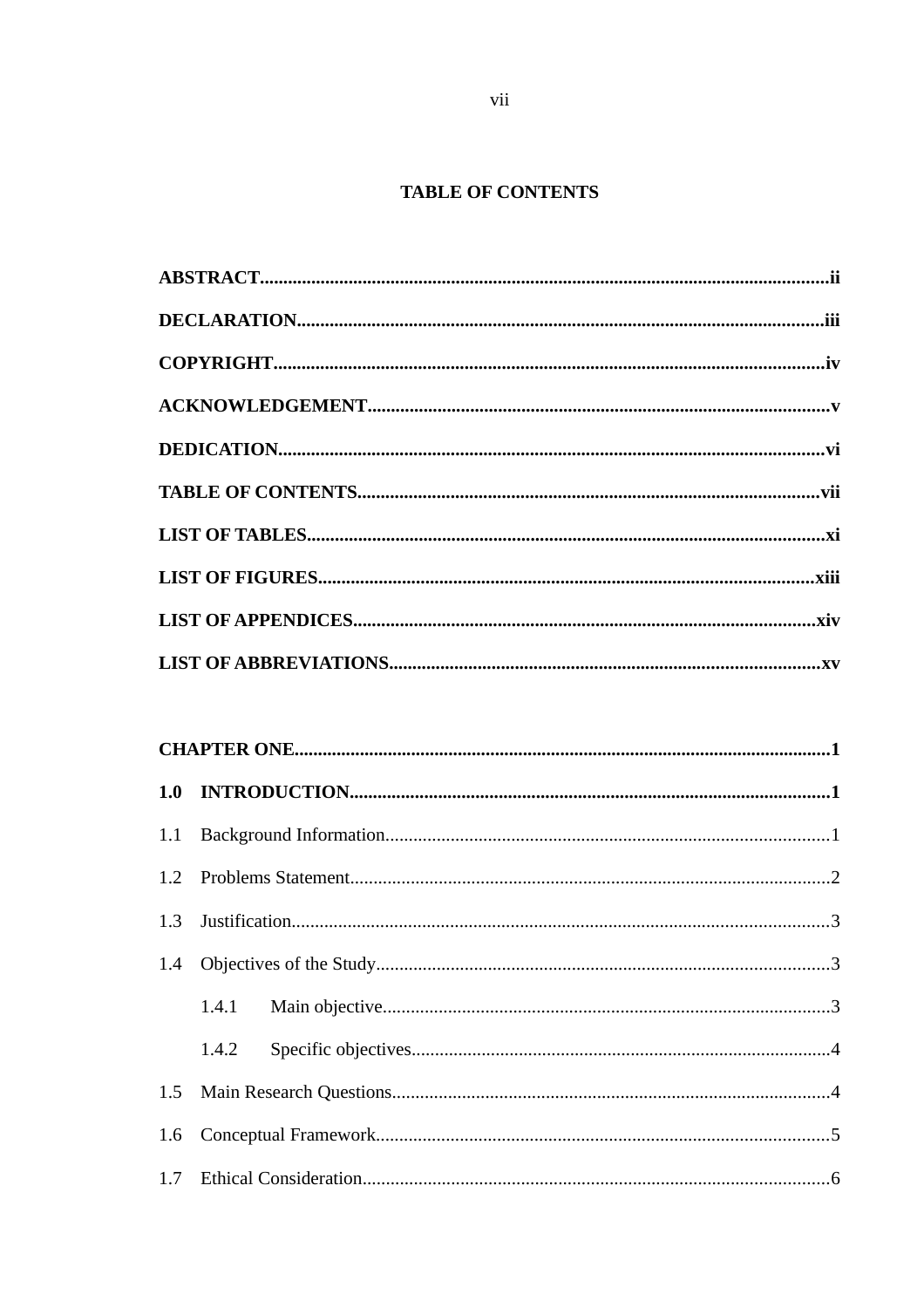| 2.0 |       |                                                                |  |
|-----|-------|----------------------------------------------------------------|--|
| 2.1 |       |                                                                |  |
| 2.2 |       |                                                                |  |
| 2.3 |       |                                                                |  |
|     | 2.3.1 |                                                                |  |
|     | 2.3.4 |                                                                |  |
| 2.5 |       | Civil Society Organizations and Their Response to HIV/AIDS10   |  |
| 2.6 |       |                                                                |  |
|     | 2.6.1 | Household coping strategies aimed at improving food security13 |  |
|     | 2.6.2 |                                                                |  |
| 2.7 |       |                                                                |  |
| 2.8 |       |                                                                |  |
| 2.9 |       |                                                                |  |
|     |       |                                                                |  |

| 3.3 |  |  |  |
|-----|--|--|--|
|     |  |  |  |
|     |  |  |  |
|     |  |  |  |
|     |  |  |  |
| 3.6 |  |  |  |
|     |  |  |  |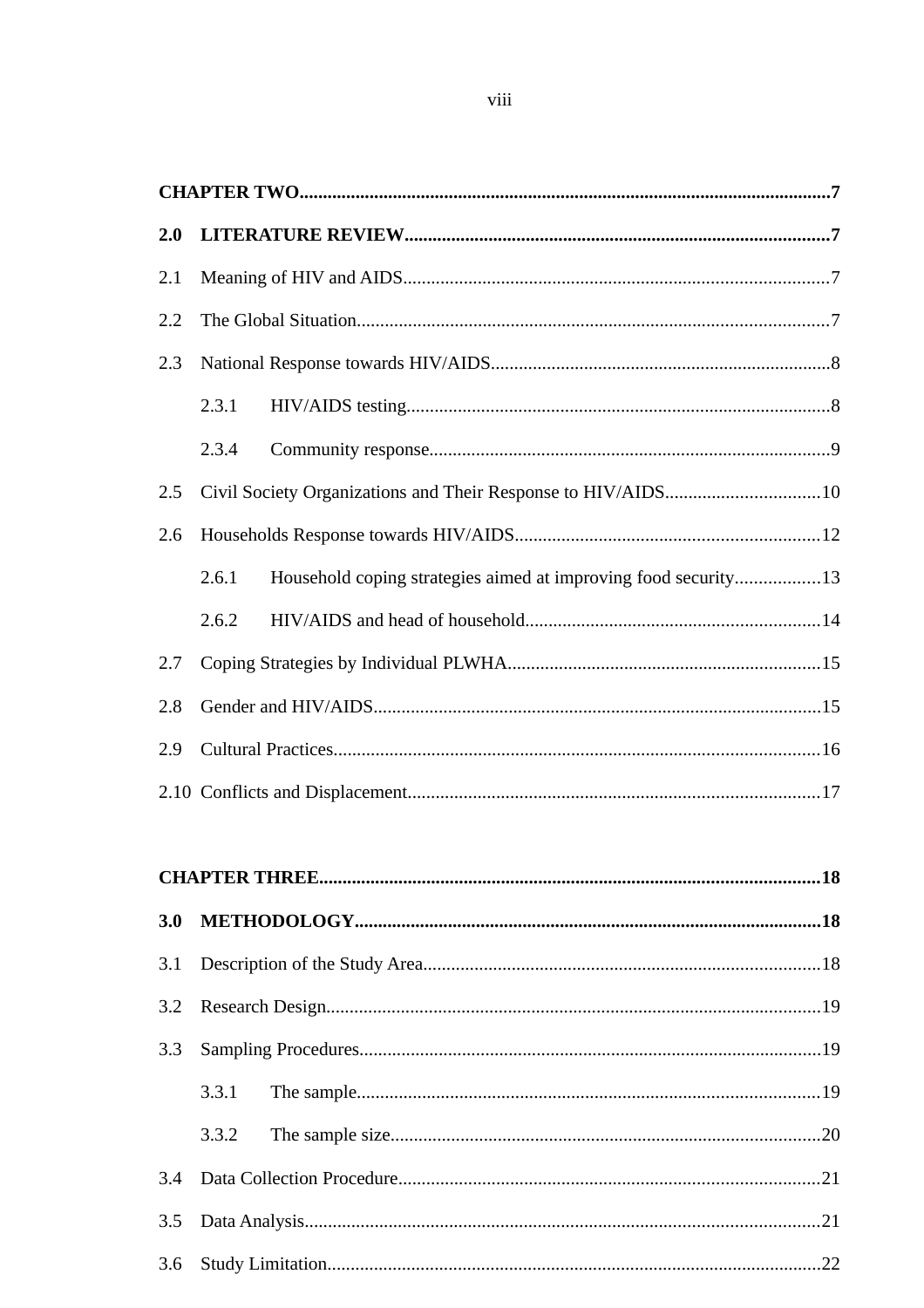| 4.0 |       |                                                            |
|-----|-------|------------------------------------------------------------|
| 4.1 |       |                                                            |
| 4.2 |       |                                                            |
|     | 4.2.1 |                                                            |
|     | 4.2.2 |                                                            |
|     | 4.2.3 |                                                            |
|     | 4.2.4 |                                                            |
|     | 4.2.5 |                                                            |
|     | 4.2.6 |                                                            |
|     | 4.2.7 |                                                            |
| 4.3 |       |                                                            |
|     | 4.3.1 |                                                            |
|     | 4.3.2 | Attitude of adult respondents towards HIV/AIDS and PLWHA30 |
| 4.4 |       |                                                            |
|     | 4.4.1 |                                                            |
|     | 4.4.2 |                                                            |
|     | 4.4.3 | Care and support for orphans and vulnerable children41     |
| 4.5 |       |                                                            |
|     | 4.5.1 |                                                            |
|     | 4.5.2 |                                                            |
|     | 4.5.3 |                                                            |
| 4.6 |       |                                                            |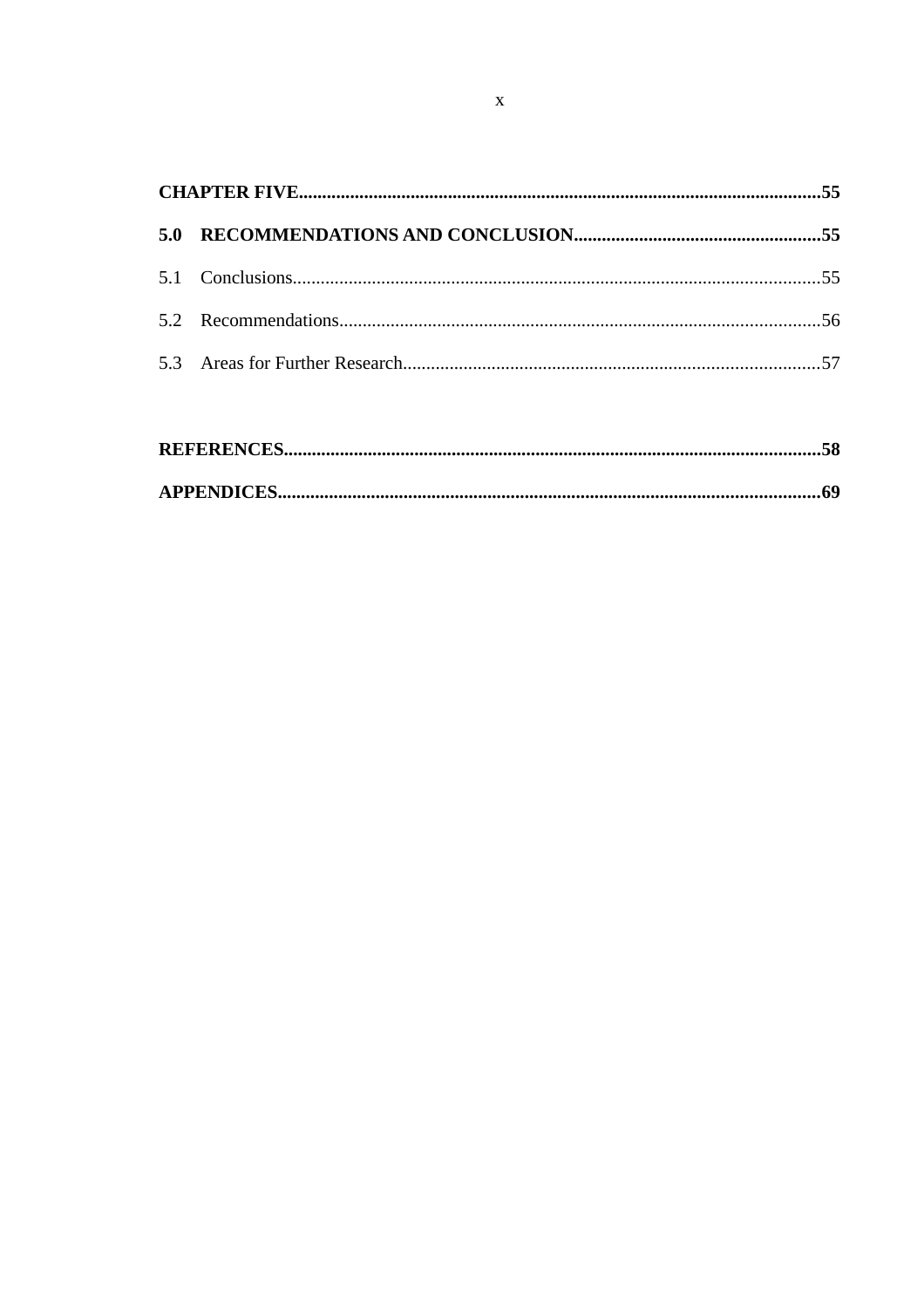# <span id="page-10-0"></span>**LIST OF TABLES**

| Table 1: |                                                                                     |  |
|----------|-------------------------------------------------------------------------------------|--|
| Table 2: |                                                                                     |  |
| Table 3: | Distribution of the adult respondents by social characteristics25                   |  |
| Table 4: |                                                                                     |  |
| Table 5: | Level of comprehensive knowledge about HIV/AIDS among pastoralist                   |  |
|          |                                                                                     |  |
| Table 6: | Knowledge of youth respondents concerning HIV/AIDS28                                |  |
| Table 7: | Distribution of youth respondents by the opinions about proper modes                |  |
|          |                                                                                     |  |
| Table 8: | Response of youth respondents on the source of information about                    |  |
|          |                                                                                     |  |
| Table 9: |                                                                                     |  |
|          | Table 10: Criteria used in score index of attitude towards HIV/AIDS and PLWHA33     |  |
|          | Table 11: Attitudes of adult respondents towards HIV/AIDS and PLWHA score34         |  |
|          | Table 12: Youth suggestions on what can be done to reach young people with          |  |
|          |                                                                                     |  |
|          | Table 13: Suggested messages to be included in role-play games to reach young       |  |
|          |                                                                                     |  |
|          | Table 14: Reported places where condoms can be obtained by the youths37             |  |
|          |                                                                                     |  |
|          | Table 16: Chi-square statistical test results for relationship between age category |  |
|          |                                                                                     |  |
|          | Table 17: Chi-square statistical test results for relationship between level of     |  |
|          |                                                                                     |  |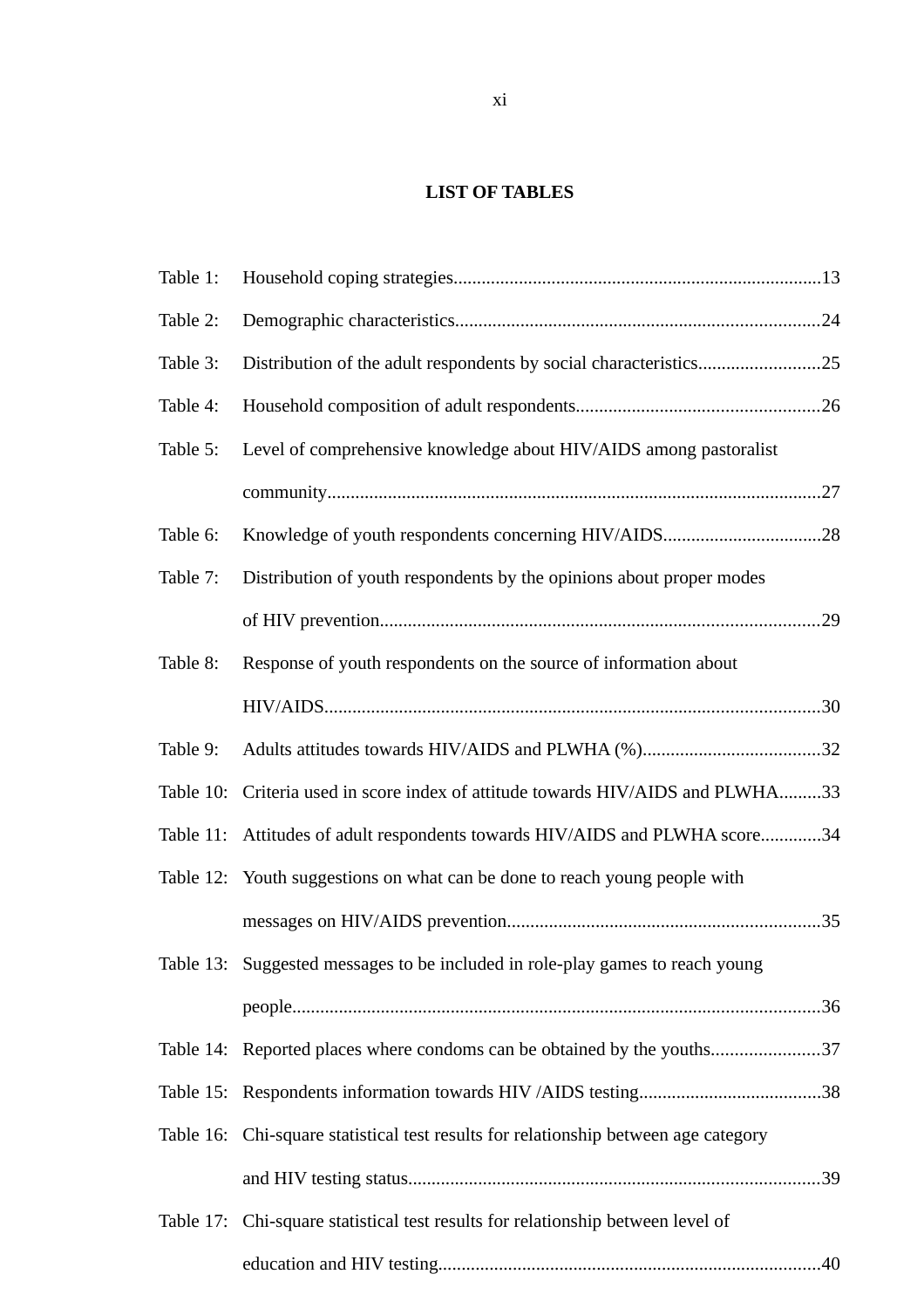| Table 18: Reported household member(s) been very sick/died for at least in the |  |
|--------------------------------------------------------------------------------|--|
|                                                                                |  |
| Table 19: Reported care and support for orphans and vulnerable children42      |  |
|                                                                                |  |
|                                                                                |  |
|                                                                                |  |
| Table 23: Opinions expressed by youth respondents on the impacts of HIV/AIDS   |  |
|                                                                                |  |
| Table 24: Selected CSOs dealing with HIV/AIDS in Kilosa District49             |  |
| Table 25: Reported main sources of funds for CSOs dealing with HIV/AIDS in     |  |
|                                                                                |  |
| Table 26: Reported situation of supports for Agricultural Sector HIV/AIDS      |  |
|                                                                                |  |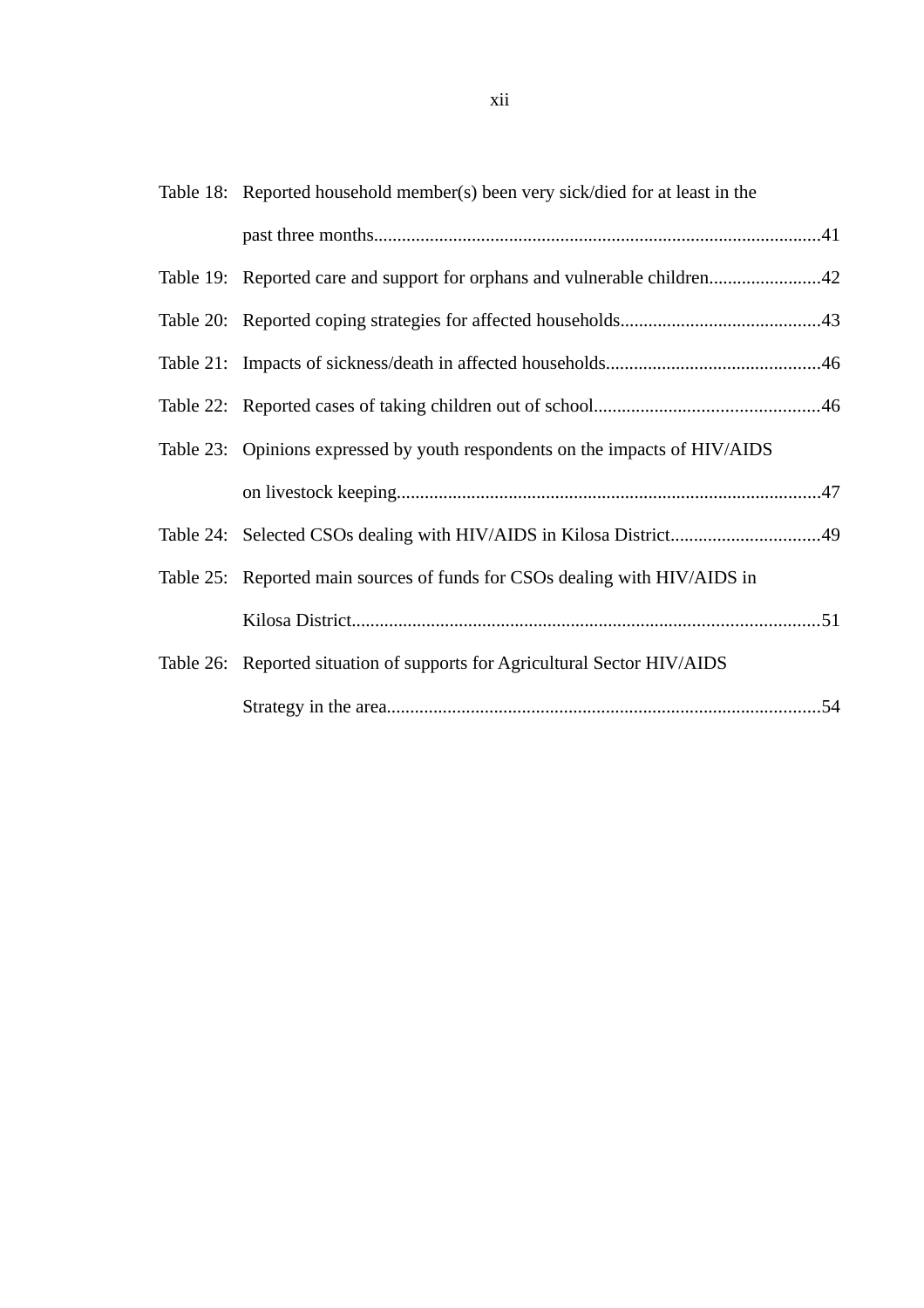# <span id="page-12-0"></span> **FIGURE**

Figure 1: Conceptual framework depicting the variables that were considered................6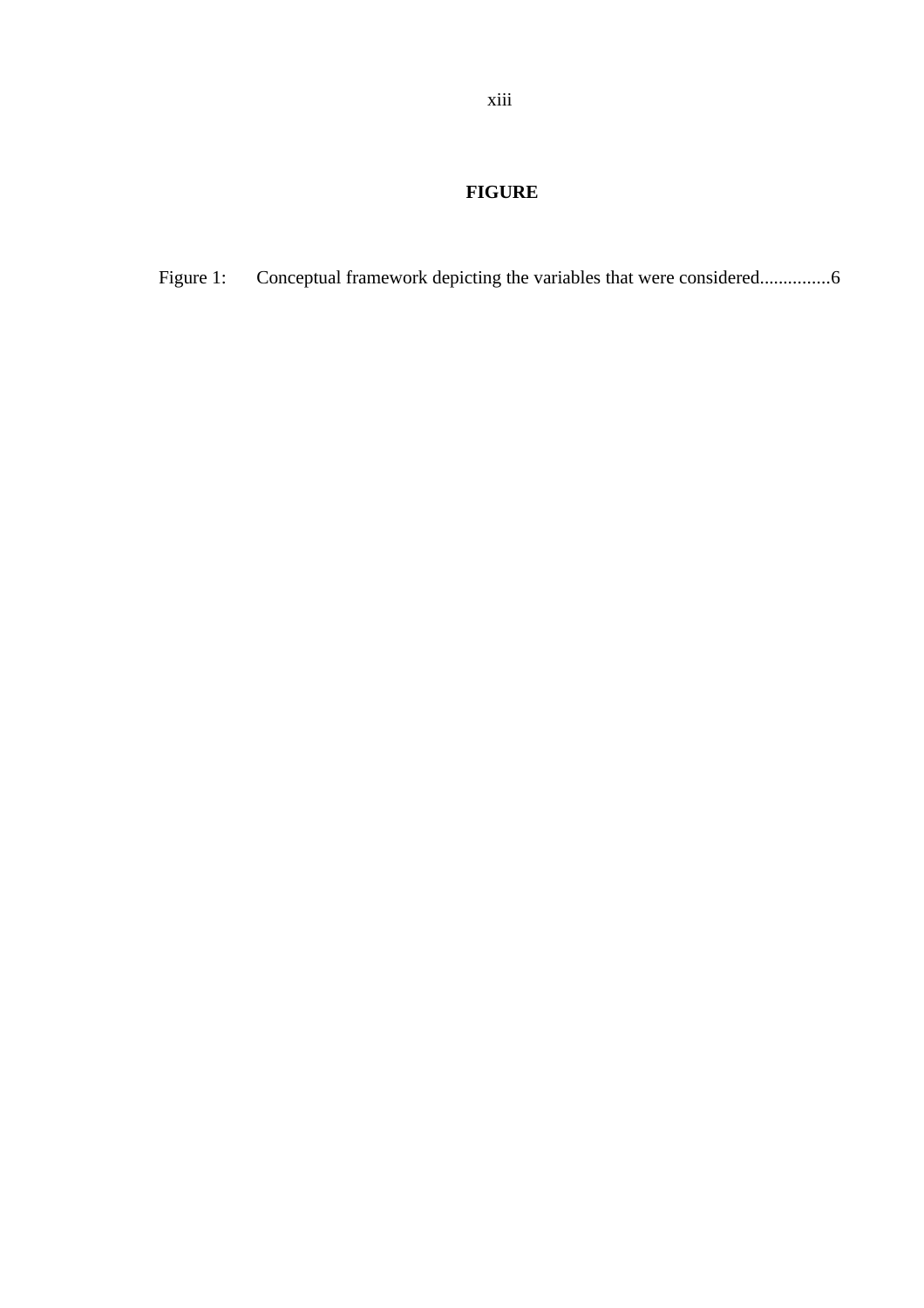# <span id="page-13-0"></span>**LIST OF APPENDICES**

| Appendix 1: |  |
|-------------|--|
|             |  |
| Appendix 3: |  |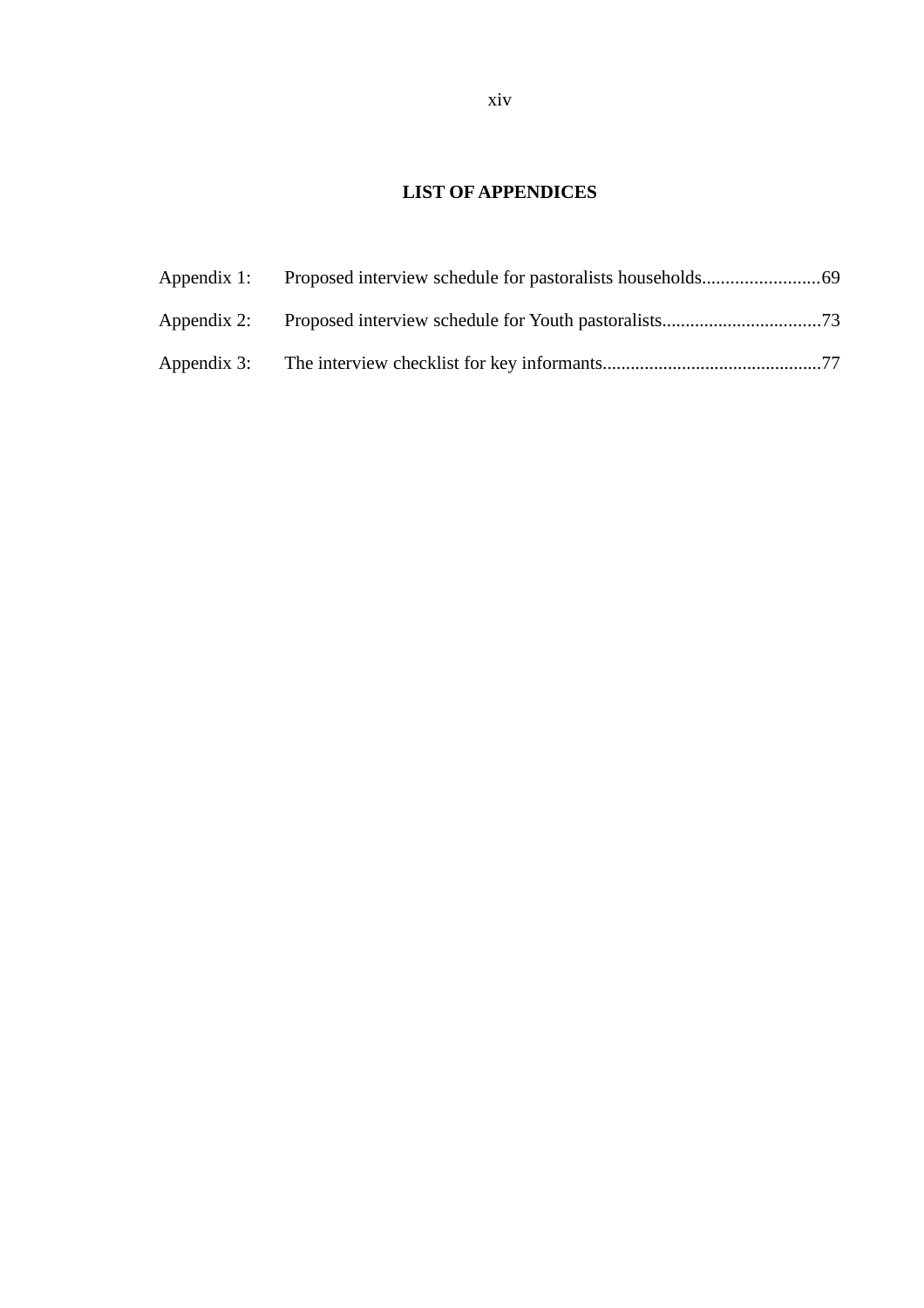# <span id="page-14-0"></span>**LIST OF ABBREVIATIONS**

| Abstain from sex, Be faithful, Use of Condoms<br>ABC<br>Acquired Immune Deficiency Syndrome<br><b>AIDS</b><br>$\overline{\phantom{0}}$<br>African Medical and Research Foundation<br>AMREF<br>$\sim$<br>Anti Retro- Virals<br><b>ARVs</b><br>$\mathbf{L}^{\mathcal{A}}$<br><b>ASDS</b><br><b>Agriculture Sector Development Strategy</b><br><b>Agriculture Sector Line Ministries</b><br><b>ASLMs</b><br>$\sim$ |  |
|-----------------------------------------------------------------------------------------------------------------------------------------------------------------------------------------------------------------------------------------------------------------------------------------------------------------------------------------------------------------------------------------------------------------|--|
|                                                                                                                                                                                                                                                                                                                                                                                                                 |  |
|                                                                                                                                                                                                                                                                                                                                                                                                                 |  |
|                                                                                                                                                                                                                                                                                                                                                                                                                 |  |
|                                                                                                                                                                                                                                                                                                                                                                                                                 |  |
|                                                                                                                                                                                                                                                                                                                                                                                                                 |  |
|                                                                                                                                                                                                                                                                                                                                                                                                                 |  |
| <b>Community Based Organization</b><br><b>CBO</b>                                                                                                                                                                                                                                                                                                                                                               |  |
| Council HIV/AIDS Control Coordinator<br><b>CHACC</b><br>$\blacksquare$                                                                                                                                                                                                                                                                                                                                          |  |
| <b>CMAC</b><br>- Council Multicultural AIDS Committees                                                                                                                                                                                                                                                                                                                                                          |  |
| CSOs<br><b>Civil Society Organizations</b><br>$\sim$                                                                                                                                                                                                                                                                                                                                                            |  |
| - Child Survival Protection and Development<br><b>CSPD</b>                                                                                                                                                                                                                                                                                                                                                      |  |
| <b>CTC</b><br>- Care and Treatment Clinics                                                                                                                                                                                                                                                                                                                                                                      |  |
| FAO<br>Food and Agriculture Organization<br>$\blacksquare$                                                                                                                                                                                                                                                                                                                                                      |  |
| - Faith Based Organization<br><b>FBO</b>                                                                                                                                                                                                                                                                                                                                                                        |  |
| - Female Genital Mutilation<br>FGM                                                                                                                                                                                                                                                                                                                                                                              |  |
| - Family Health International<br>FHI                                                                                                                                                                                                                                                                                                                                                                            |  |
| - Home Based Care<br><b>HBC</b>                                                                                                                                                                                                                                                                                                                                                                                 |  |
| - International Center for Research on Women<br>ICRW                                                                                                                                                                                                                                                                                                                                                            |  |
| <b>IFPRI</b><br>International Food and Policy Research Institute<br>$\sim$                                                                                                                                                                                                                                                                                                                                      |  |
| IMPA<br><b>Implementing AIDS Prevention and Care</b><br>$\qquad \qquad \blacksquare$                                                                                                                                                                                                                                                                                                                            |  |
| Kanisa la Kiinjili la Kilutheri Tanzania<br>KKKT<br>$\overline{\phantom{0}}$                                                                                                                                                                                                                                                                                                                                    |  |
| <b>Local Government Authorities</b><br>LGA                                                                                                                                                                                                                                                                                                                                                                      |  |
| LGAs<br>- Local Government Authorities                                                                                                                                                                                                                                                                                                                                                                          |  |
| Millennium Development Goal<br>MDG<br>$\sim$                                                                                                                                                                                                                                                                                                                                                                    |  |
| - Mkakati wa Kukuza Uchumi na Kuondoa Umasikini Tanzania<br>MKUKUTA                                                                                                                                                                                                                                                                                                                                             |  |
| Ministry of Health<br>MOH<br>$\sim$                                                                                                                                                                                                                                                                                                                                                                             |  |
| NACP<br>National AIDS Control Programme<br>$\blacksquare$                                                                                                                                                                                                                                                                                                                                                       |  |
| Non- Government Organization<br>NGO<br>$\overline{\phantom{0}}$                                                                                                                                                                                                                                                                                                                                                 |  |
| Orphans and Vulnerable Children<br><b>OVC</b><br>$\qquad \qquad \blacksquare$                                                                                                                                                                                                                                                                                                                                   |  |
| People Living with HIV/AIDS<br>PLWHA<br>$\blacksquare$                                                                                                                                                                                                                                                                                                                                                          |  |
| Socio-Economic and Gender Analysis<br>SEAGA<br>$\frac{1}{2}$                                                                                                                                                                                                                                                                                                                                                    |  |
| <b>Statistical package for Social Science</b><br><b>SPSS</b>                                                                                                                                                                                                                                                                                                                                                    |  |
| <b>Sexually Transmitted Infections</b><br><b>STIs</b>                                                                                                                                                                                                                                                                                                                                                           |  |
| Tanzania Commission for AIDS<br><b>TACAIDS</b><br>-                                                                                                                                                                                                                                                                                                                                                             |  |
| Tanzania Demographic and Health Survey<br>TDHS<br>$\overline{\phantom{0}}$                                                                                                                                                                                                                                                                                                                                      |  |
| Tanzania HIV/AIDS Indicator Survey<br><b>THIS</b><br>-                                                                                                                                                                                                                                                                                                                                                          |  |
| <b>THMIS</b><br>Tanzania HIV/AIDS and Malaria Indicator Survey<br>-                                                                                                                                                                                                                                                                                                                                             |  |
| Tanzania Participatory Poverty Assessment<br><b>TzPPA</b><br>-                                                                                                                                                                                                                                                                                                                                                  |  |
| <b>United Nations</b><br>UN                                                                                                                                                                                                                                                                                                                                                                                     |  |
| <b>UNAIDS</b><br>Joint United Nations Programme on HIV/AIDS<br>$\overline{\phantom{0}}$                                                                                                                                                                                                                                                                                                                         |  |
| <b>United Nations Development Programme</b><br><b>UNDP</b>                                                                                                                                                                                                                                                                                                                                                      |  |
| United Republic of Tanzania<br><b>URT</b><br>$\overline{\phantom{0}}$                                                                                                                                                                                                                                                                                                                                           |  |
| <b>VCT</b><br><b>Voluntary Counseling and Testing</b><br>$\qquad \qquad \blacksquare$                                                                                                                                                                                                                                                                                                                           |  |
| World Health Organization<br>WHO<br>$\qquad \qquad \blacksquare$                                                                                                                                                                                                                                                                                                                                                |  |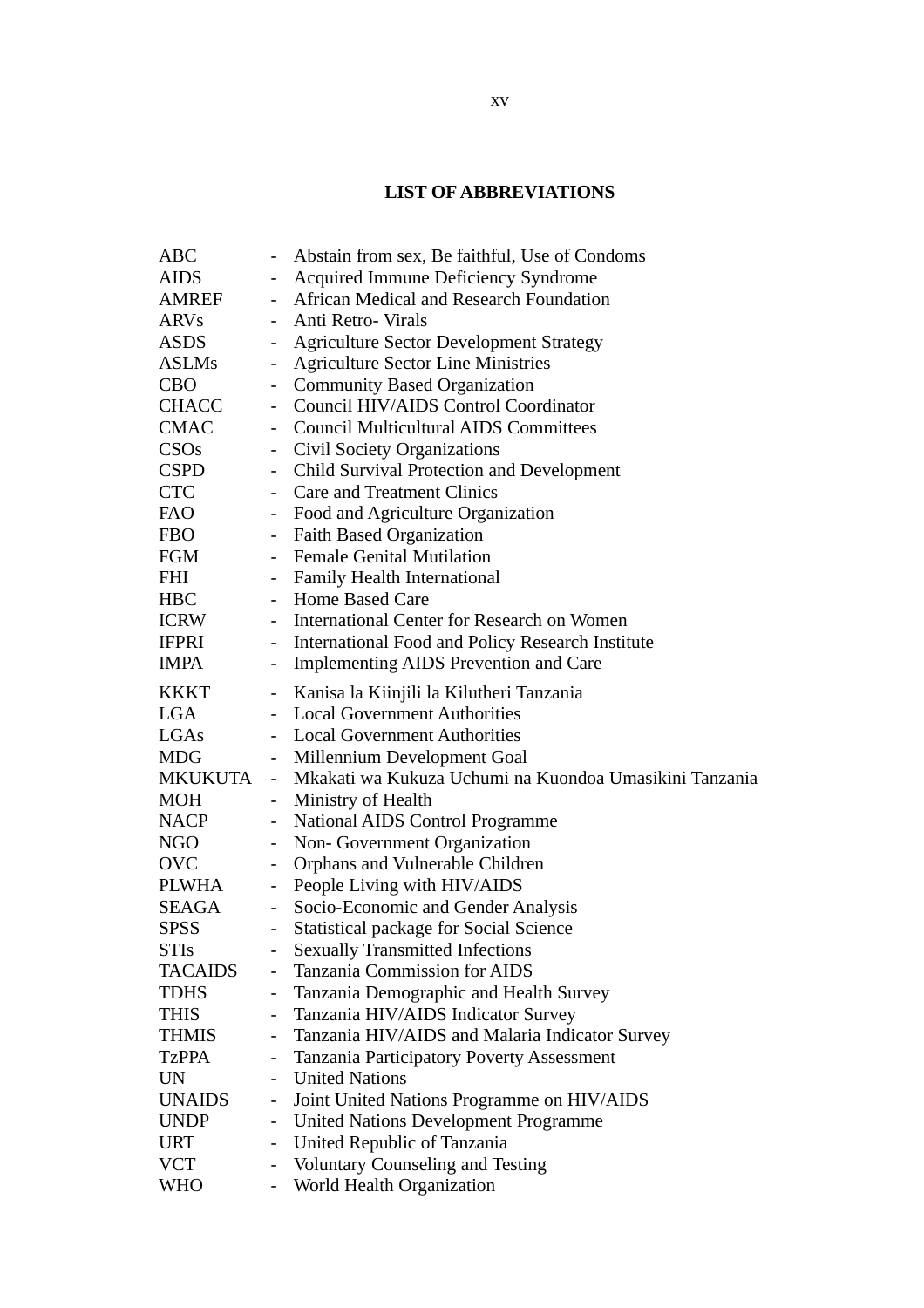#### <span id="page-15-2"></span>**CHAPTER ONE**

#### <span id="page-15-1"></span>**1.0 INTRODUCTION**

#### <span id="page-15-0"></span>**1.1 Background Information**

In Tanzania the first cases of HIV/AIDS were reported in Kagera region in 1983. The first three cases were however followed by a rapid spread of the pandemic such that by 1986 all regions of Tanzania Mainland had reported AIDS cases (NACP, 2004). The epidemic has evolved from being rare and new disease to a common household problem, which has affected most of the families in Tanzania. The development of HIV/AIDS epidemic has its clear impact on all sectors of development, through not only pressure on AIDS cases care and management of resources but also through debilitation and depletion of economically active population especially young women and men aged 15-45 years (NACP, 2004). In 2003 Tanzania Mainland was estimated to have about 1 820 000 people living with HIV (840 000 females and 960 000 males) (NACP, 2004). Tanzania HIV/AIDS situation analysis was performed in1997 showing a worsening epidemiological situation whereby the epidemic has rapidly spread into rural areas (THIS, 2005).

The major route of HIV infection in Sub-Saharan Africa is through heterosexual intercourse, estimated to account for 93% of all adult cases, followed by vertical transmission and blood transfusions (UNAIDS, 1999). Research in developing countries on the socio-economic impacts of HIV/AIDS on households has shown the main impacts to be social, psychological and economical (UNAIDS, 1999). Rural subsistent households are often more acutely affected than urban families (Hunter *et al.,* 1997). They suffer loss of productive labour, loss of income, loss of food reserves, savings and assets that are diverted to meet health care and funeral costs (Hunter *et al.,* 1997). Additionally, educational opportunities are reduced, as children are withdrawn from school to care for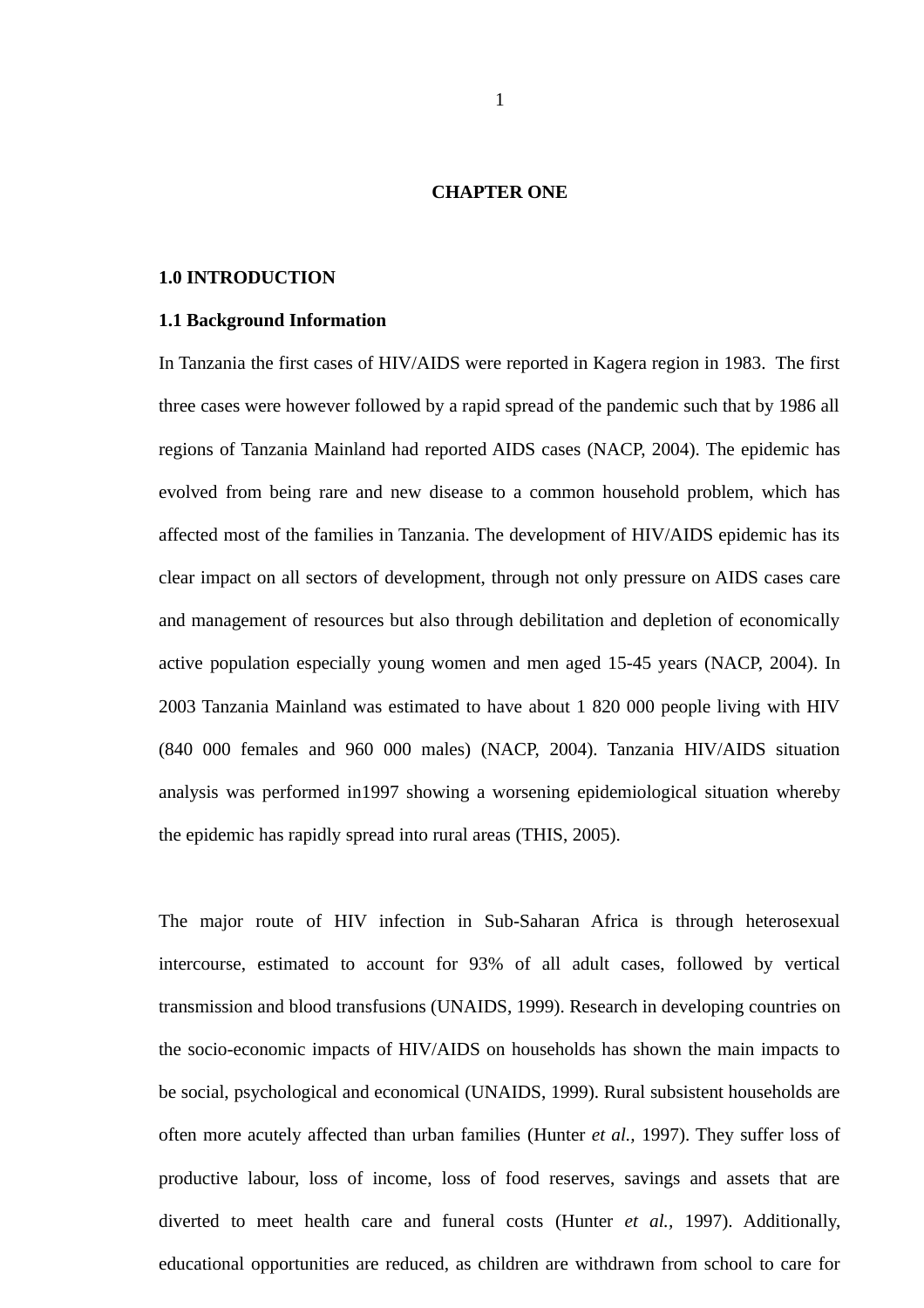the sick or to do odd jobs for extra income. Reduced levels of nutrition have been found in poor households (Loewenson *et al*., 1997).

Since the HIV/AIDS epidemic has emerged as a global problem with a disastrous impact on survival and human development it has also created fear, social anxiety and feeling against humanity. Negative attitude towards infected persons and AIDS patients today are widespread and have greatly hindered the overall control of the epidemic (NACP, 2004). At the community level, as the HIV/AIDS epidemic deepens, the socio-economic impacts widen to affect the whole community, resulting in an adverse long-term effect on community structure and function (Tibaijuka, 1997). The loss of human resources affects all institutions and community structures, and these losses need to be controlled. Community problems that arise include the need to support an increasing number of orphans, reduced participation of the community in neighbourhood and community activities, increased homelessness and increased crime. In other words, social cohesion is threatened, a situation that increases the risk of HIV transmission (Tibaijuka, 1997).

# <span id="page-16-0"></span>**1.2 Problems Statement**

The interlinkages between HIV/AIDS, crop production and food security are increasingly getting well documented (FAO, 2005; Loevinsohn *et al*., 2003). However, the impacts of, and mitigation strategies for HIV/AIDS on livestock production are less well understood (Engh *et al.,* 2000). There has been little research on the links between HIV/AIDS and pastoralism (Morton, 2003). In addition, very little information exists about the impact on the specific aspects of animal husbandry and future management strategies in affected households (Goe, 2005). Therefore in order to improve conditions for rural families living with HIV/AIDS and help sustain their income base, national policy makers and development partners working in this field need to have a good understanding of the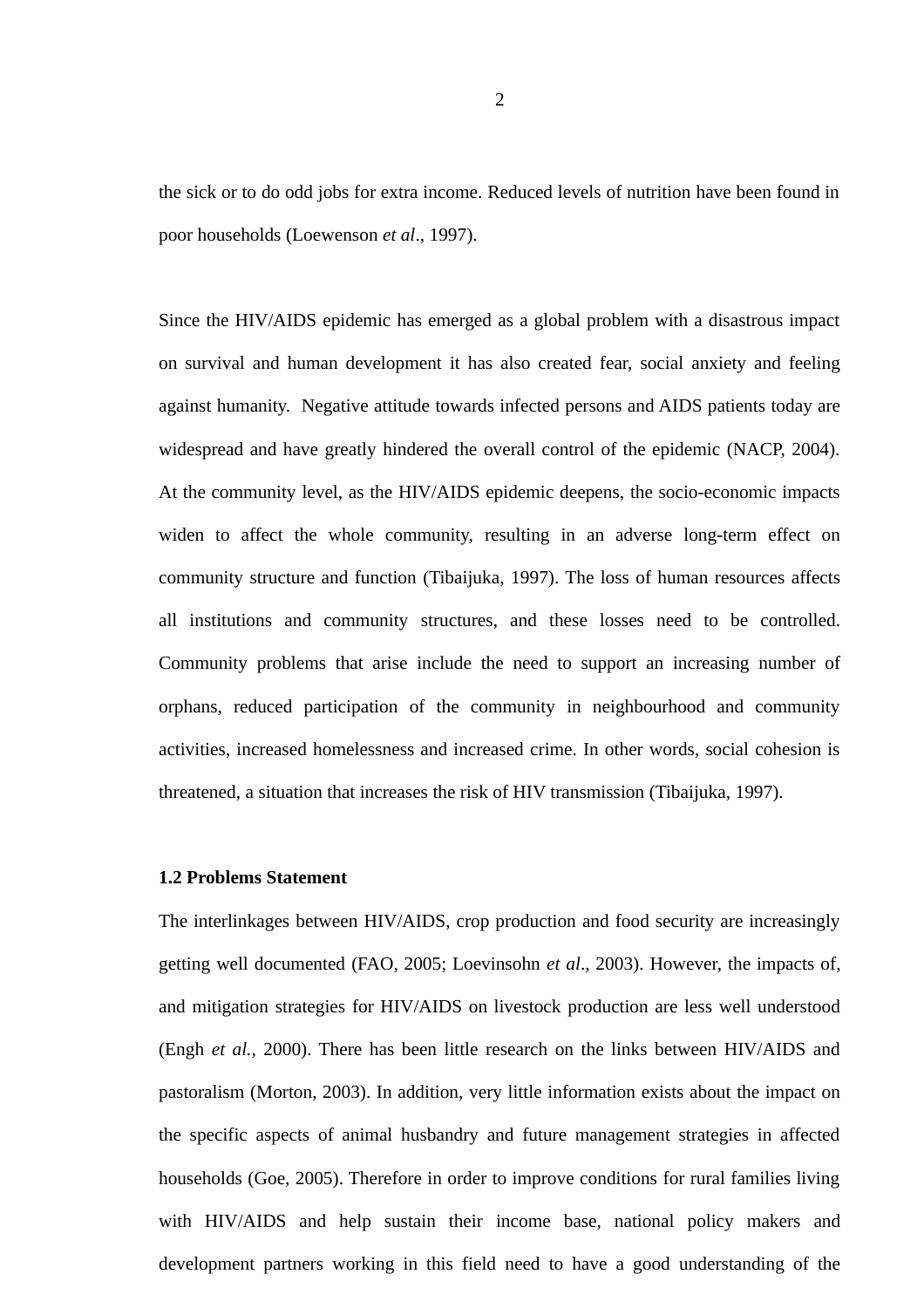linkages and coping strategies already being exercised by the families and communities themselves. We need to cast light on what strategies work in a sustainable way and what costs are involved in ensuring the success of such initiatives. The proposed study intends to investigate how pastoralist communities respond to the pandemic. The study will attempt to identify the responses that prove to be positive and recommend them for scaling up and discourage the ones that have negative implications.

## <span id="page-17-2"></span>**1.3 Justification**

The study intends to identify individual, household and community responses to HIV/AIDS among pastoralists communities in Kilosa district. It will also suggest areas for potential improvement and consideration by policy makers and form the basis from which an advocacy strategy may be developed. Since many countries in sub-Saharan Africa have failed to bring the epidemic under control, there is still a lot to be done regarding HIV prevention (URT, 2004). According to Millennium Development Goals (MDG), the spread of HIV/AIDS should be reduced to half by the year 2015 (UN, 2005). It is also a plan and goal of the National Strategy for Growth and Poverty Reduction (NSPR) to have reduced HIV prevalence among 15-24 years old from 11% in 2004 to 10% in 2010 (The Tanzania Government, 2005). The current study is relevant as it is in line with National Multisectoral Strategic Framework (NMSF) for HIV/AIDS in which research activities and dissemination and use of research findings are encouraged (URT, 2001).

# <span id="page-17-1"></span>**1.4 Objectives of the Study**

## <span id="page-17-0"></span>**1.4.1 Main objective**

To investigate the responses of pastoralists communities towards HIV/AIDS pandemic in Kilosa district.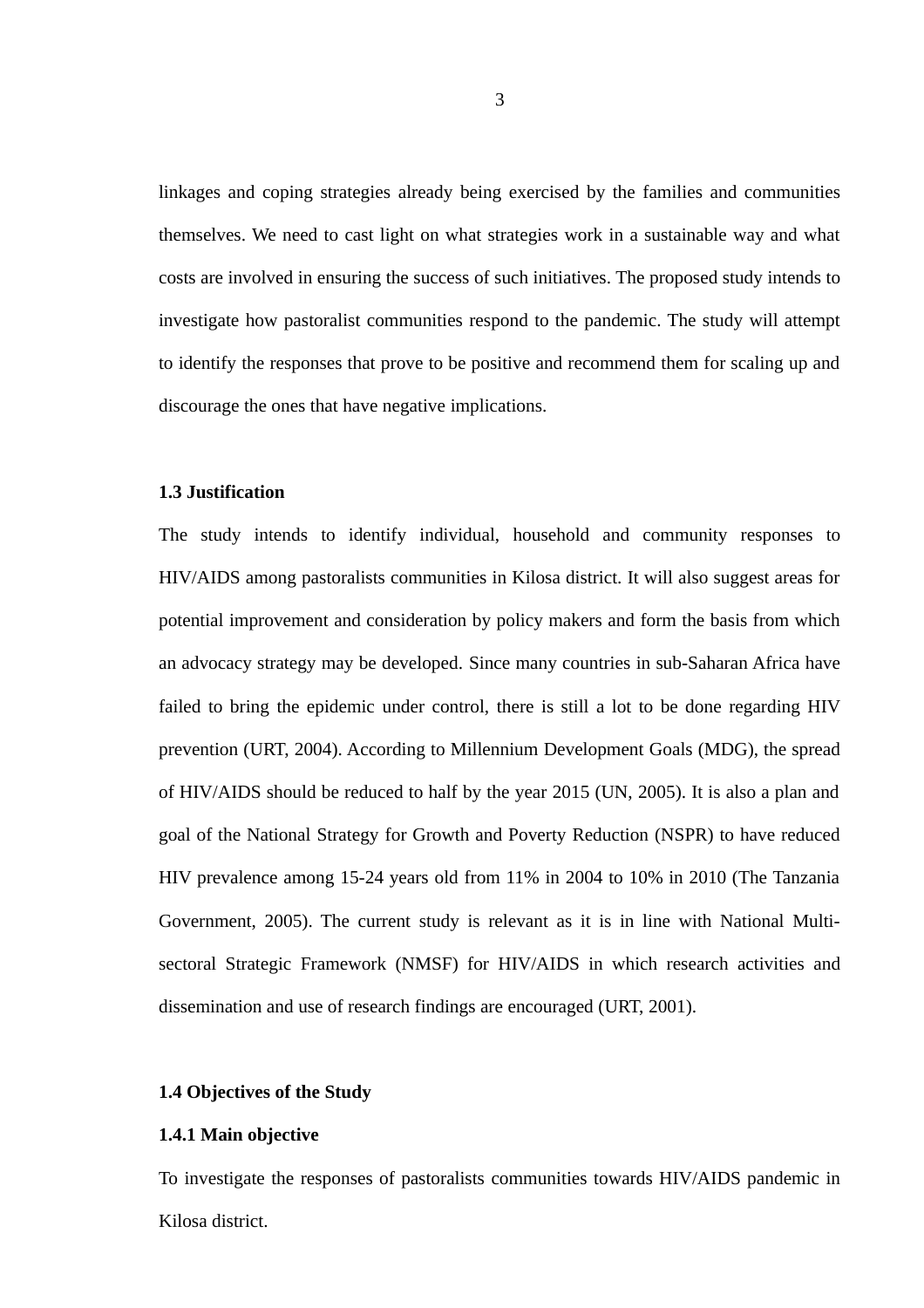#### <span id="page-18-1"></span>**1.4.2 Specific objectives**

- (i) To identify the responses to HIV/AIDS by the stakeholders in the community (individuals, households, community as a whole, civil society and local leadership).
- (ii) To assess the general knowledge on HIV/AIDS, attitudes and beliefs of people about HIV and people living with HIV/AIDS (PLWHA).
- (iii) To assess how the known "Best practices" on HIV/AIDS (prevention, care and treatment, and mitigation) are being implemented by the stakeholders in the study area.
- (iv) To examine the awareness, perception and actual practices among stakeholders on the strategies employed or recommended by the government such as agricultural strategies and the multi-sectoral strategies for HIV/AIDS.

#### <span id="page-18-0"></span>**1.5 Main Research Questions**

- 1. How is the community responding to HIV/AIDS and its impact/effect? For example individuals, households, community as a whole, local government, local leaders, civil society and central government?
- 2. How are the known "Best practices" of HIV/AIDS being implemented by the above stakeholders for example use of ABC by individuals, establishment of VCT centers by the government and civil societies and care and support to orphans?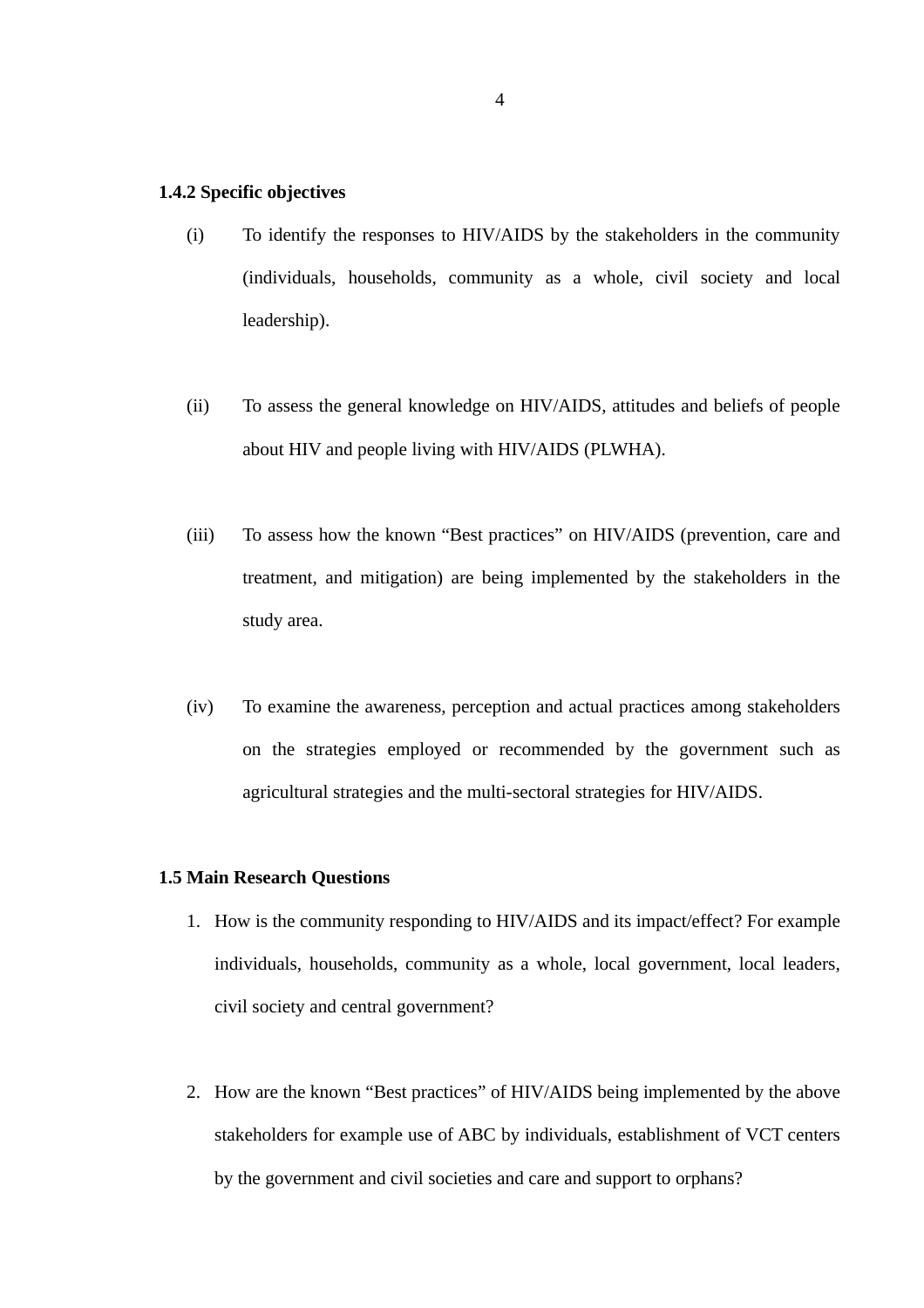- 3. What are the general knowledge, attitudes, feelings and beliefs on HIV/AIDS and PLWHA among rural communities?
- 4. How are the recommended national strategies such as the agricultural sector HIV/AIDS and multi-sectoral HIV strategies been implemented, accepted and achieved by stakeholders?

# <span id="page-19-0"></span>**1.6 Conceptual Framework**

HIV/AIDS comprises of different issues, which have to be addressed in totality so as to combat the epidemic successfully. The community response towards HIV/AIDS impacts may be influenced by individual attitudes towards HIV/AIDS and PLWHA, not only that but also the economic status of an individual may also influence the individual response towards HIV/AIDS. The institutional management of the organizations may also influence the response of these organizations towards HIV/AIDS since these organizations work under the government rules and regulations. The study anticipates that, social cultural and economic factors of an individual are affected by background characteristics which have influence on HIV/AIDS response. Therefore this particular study will identify the response of communities towards HIV/AIDS pandemic. The response will be determined basing on individual, household, whole community, civil societies, central and local leadership responses (Fig. 1).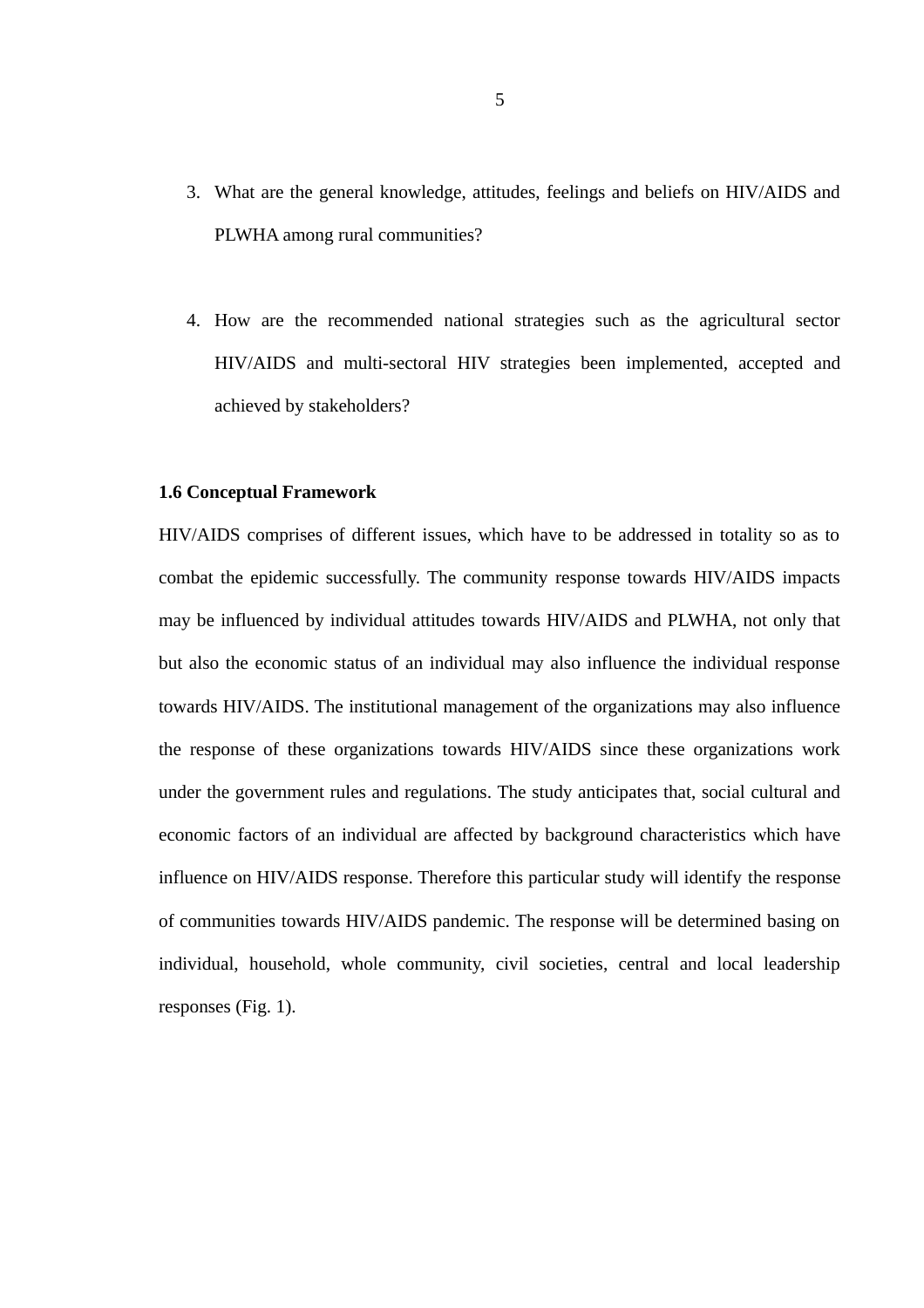

# <span id="page-20-1"></span>**Figure 1: Conceptual framework depicting the variables that were considered**

# <span id="page-20-0"></span>**1.7 Ethical Considerations**

Ethical considerations were followed throughout this study. Consent was obtained orally after a respondent was informed about the research. Confidentiality to the information provided by the respondents and the organizations was ensured.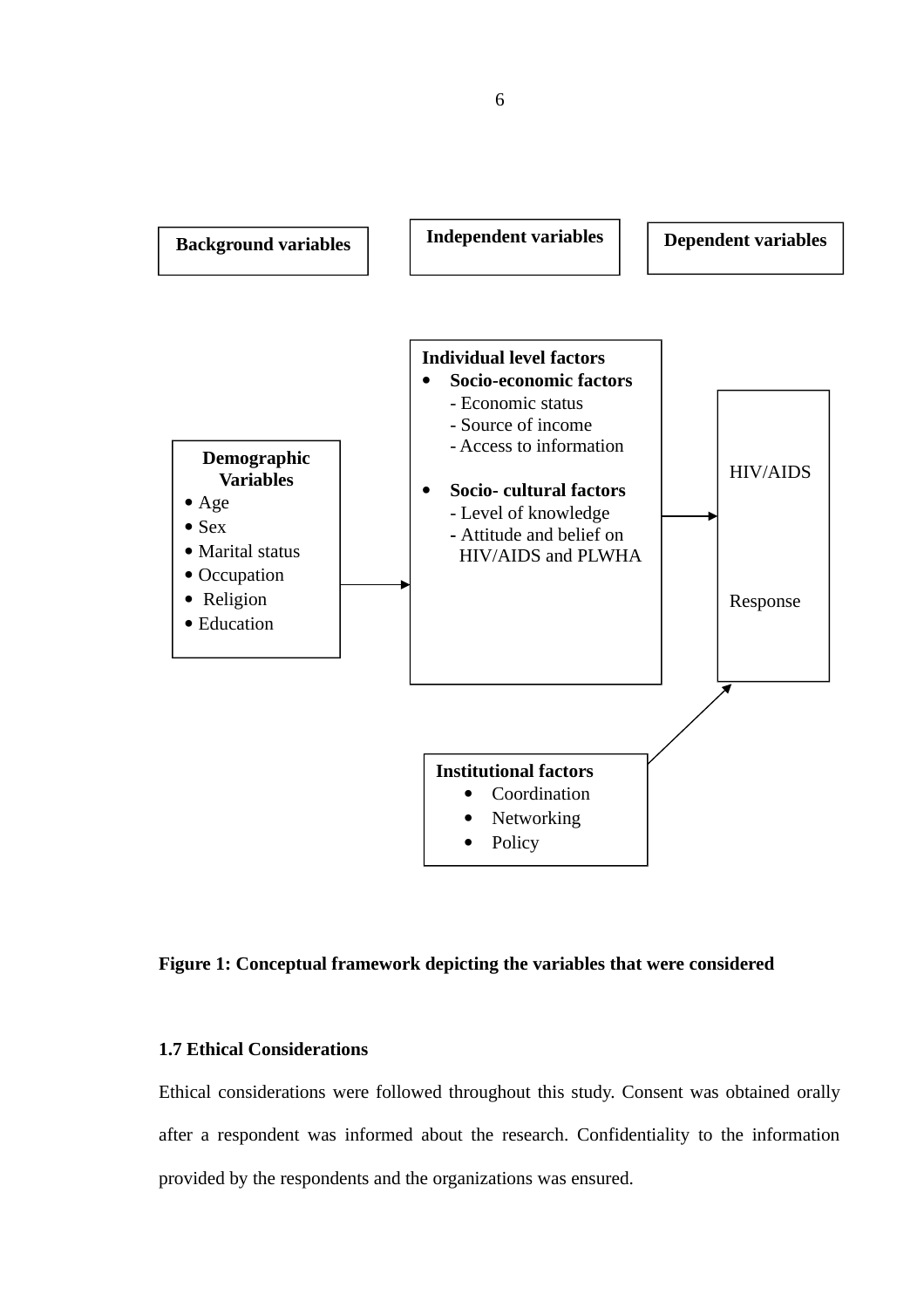#### <span id="page-21-3"></span>**CHAPTER TWO**

#### <span id="page-21-2"></span>**2.0 LITERATURE REVIEWS**

#### <span id="page-21-1"></span>**2.1 Meaning of HIV and AIDS**

Acquired Immune-Deficiency Syndrome (AIDS) is the name given to the total fatal clinical condition that results from long term infection with Human Immunodeficiency Virus (HIV). HIV progressively damages the body's immune defense system preventing the body from protecting itself against infection that would otherwise be rendered harmless. AIDS leads to death of lymphocytes responsible for defending the body against invading microbes thus leaving the affected person susceptible to microorganisms with which he had previously lived with. The body becomes susceptible to diseases and opportunistic infections (NACP, 2000). These opportunistic infections may develop into illness, which would not normally occur in healthy people (Massele *et al.,* 1991). These opportunistic infections include tuberculosis, *Kaposis sarcoma* (turmour of skin), pneumonia, diarrhoea and severe weight loss. Death is not caused directly by HIV but one or more of these.

#### <span id="page-21-0"></span>**2.2 The Global Situation**

HIV/AIDS is a global disaster that has attracted attention all over the world. In 2007 a total of 33.2 million people were living with HIV around the world out of which 30.8 million were adults (UNAIDS, 2007). The same report found that over 6800 persons become infected with HIV every day.

According to UNAIDS (2007), a total number of deaths were 2.1 million; out of which adults were 1.7 million and children under 15 years were 330 000. Over 5700 persons were reported to die from AIDS every day mostly because of inadequate access to treatment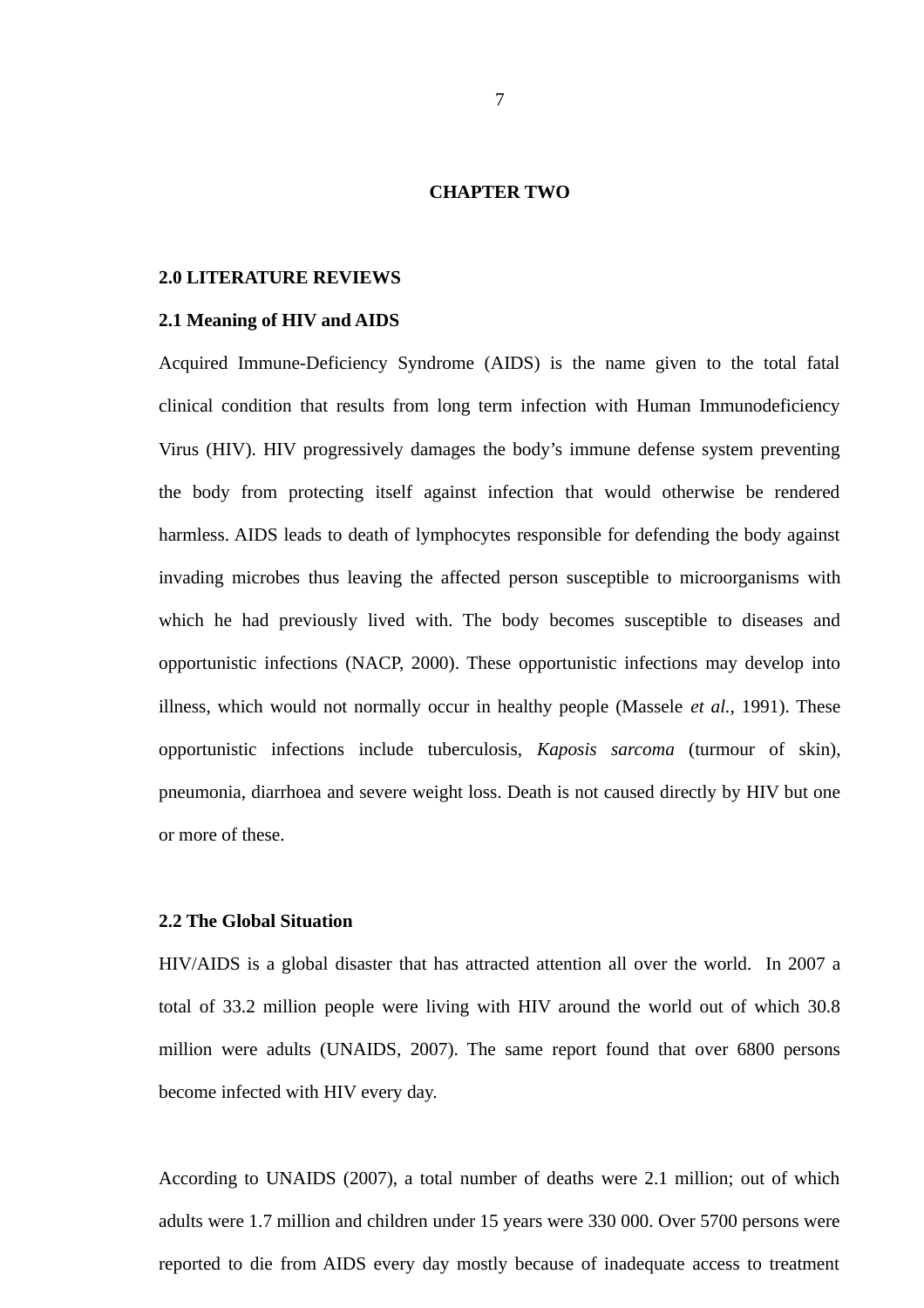services. Sub- Saharan Africa remains the most seriously affected region, with AIDS remaining the leading cause of death of its people (UNAIDS, 2007).

#### <span id="page-22-1"></span>**2.3 National Response towards HIV/AIDS**

Concerted efforts to control the epidemic in Tanzania started in 1985. Since then national responses to the epidemic has been diverse and variable both in nature and scope (URT/NACP, 2002). In spite of intense prevention activities 14 112 new cases of AIDS were reported in 2001 alone and the cumulative reported AIDS cases were 144 498. The epidemic is now the leading cause of adult mortality (URT/NACP, 2002) and it is likely to reduce life expectancy by 10 years in the year 2010. By early 2003, under the leadership of TACAIDS, Tanzania had put into place its first National Multi-Sectoral Strategy Frame Work on HIV/AIDS (2003-2007). The strategy stressed the need to address four main thematic areas: prevention, care and support, mitigation and socio-economic impacts and cross-cutting issues including advocacy, stigma and discrimination (URT, 2003a). The government has taken another important step to make HIV/AIDS a high priority (TACAIDS, 2005) by regularly allocating funds in its annual budget to central, region, district and government agencies to respond to the epidemic (URT, 2003a). It also funds civil society groups to provide information and services to reduce transmission and care for people living with HIV/AIDS (URT, 2006).

## <span id="page-22-0"></span>**HIV/AIDS testing**

Although HIV/AIDS testing programs exist in Sub –Saharan Africa, many people still do not get tested and they get health care only when they are already severely compromised (Phaladze, 2005). Testing in Tanzania is done either at voluntary basis or at point where sick person needs treatment that involve blood transfusion, or examination. However, this is only possible where services are provided. This means that few cases are tested and data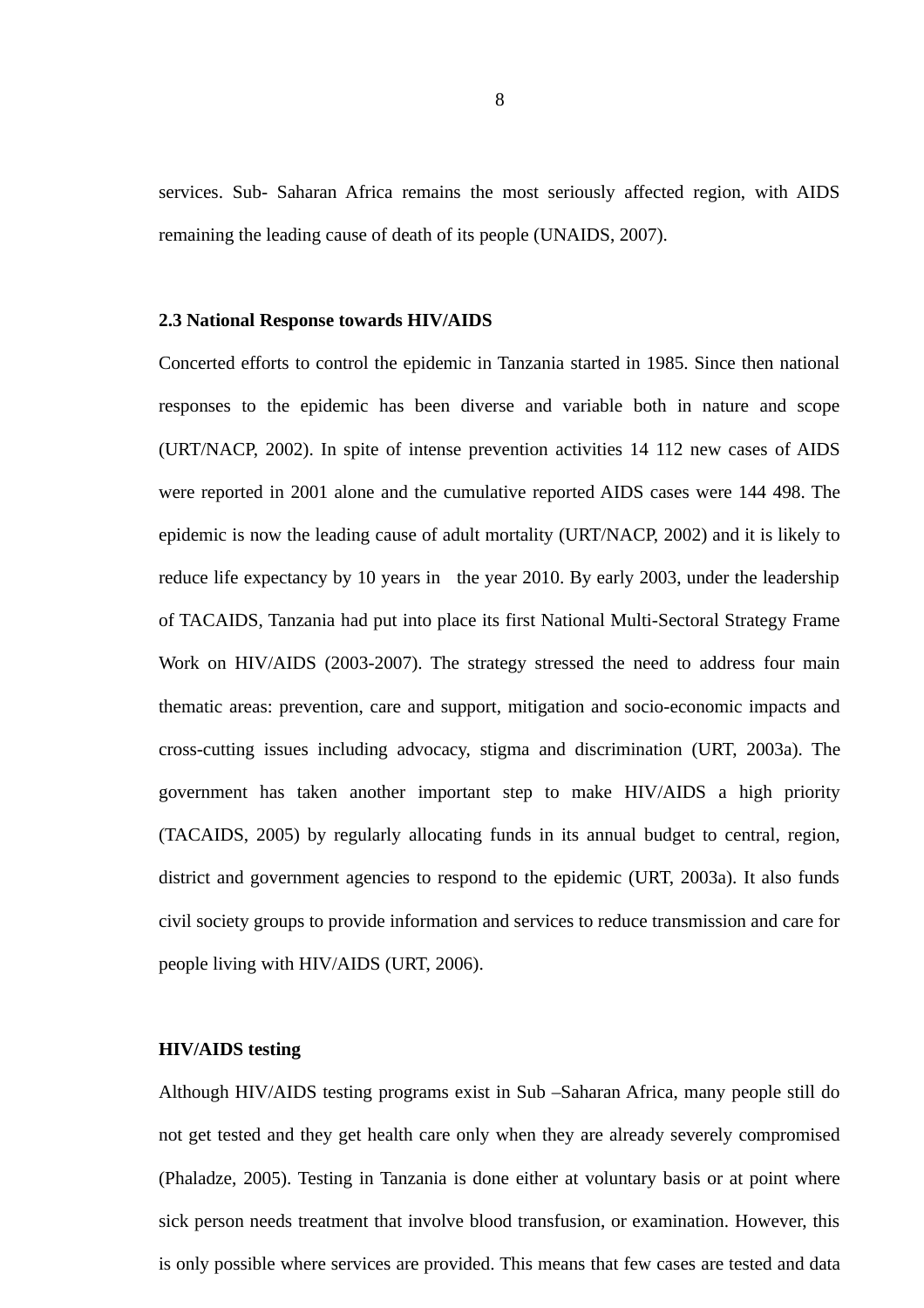available at blood testing and volunteer counseling are underestimated (TACAIDS, 2006). Some churches request counseling and testing before marriage for the purpose of avoiding joining two individuals with different HIV/AIDS status. Data on VCT tend to overestimate the prevalence while blood testing points underestimate it. For example reports in Temeke Municipal VCT test in 2005 show 20% prevalence while Blood Testing Center (BCT) shows only 6.8% (CMAC, 2006).

#### <span id="page-23-0"></span>**2.4 Community Response**

Community is a specific group of people usually living in a common geographical area who share a common culture, arranged in a social structure and exhibit some awareness of their identity as a group (Allman *et al.,* 1997). Community coping responses take the form of different organizational groupings such as social support groups, informal associations, self-help groups, community-based organizations supported by external development agencies, and AIDS service organizations. Madembo (1997) in Zimbabwe, and Rugalema (1998) in Tanzania, found that burial societies are established indigenous social support organizations that provide mutual assistance to members in rural areas in the event of death and illness. They offer a measure of financial security in the event of bereavement and also cater for some of the other social needs of their members. As part of the package, burial society members also devote part of their time to assisting the bereaved by cultivating their fields. In a number of African countries, AIDS organizations formed by infected and affected people play an increasing role in the response to the epidemic although the number of PLWHA involved is still tiny compared with the full scale of infection (Rugalema, 1998). One specific example of rural community initiated HIV/AIDS mitigation in Malawi is community based food banks found in a number of villages (Mike, 2003). In that arrangement food banks are established for funerals whereby each household contributes a certain amount of maize every year.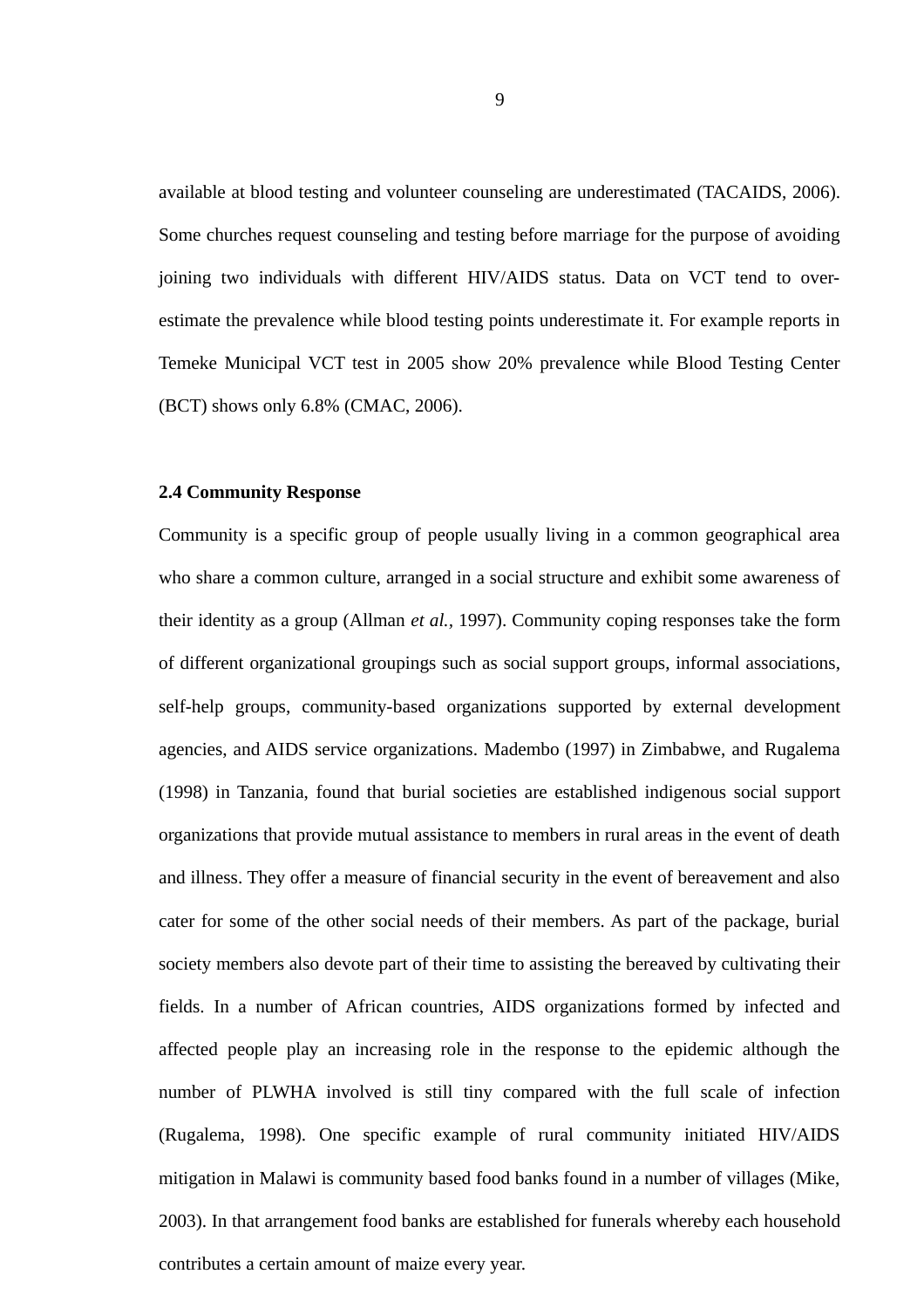#### <span id="page-24-0"></span>**2.5 Civil Society Organizations and Their Response to HIV/AIDS**

Shariff and Albee (2000) defined civil society organizations (CSO) as organized groupings, which occupy the public space between the state and the individual citizen. People across the globe are re- discovering the attaching importance to civil society (Shariff and Albee, 2000). This realm extends well beyond them to encompass people's organizations, trade unions, human rights bodies, religion groups, community based organizations, policy activists bodies, associations of business and professional people's organizations and others. All may be found in domain termed civil space, and thus called civil society organizations (Shariff and Albee, 2000). In this study CSOs will mean a collective term for NGOs, FBOs, and CBOs.

A report prepared by Haapanen (2007) on civil society in Tanzania shows that HIV infections has shown a declining trend during the last few years due to efforts from different sectors of the society. The author also indicated that, the stigma around PLWHA was gradually decreasing as attitudes towards these people become more positive, the successes that emanated not only from the government initiatives but also from the awareness raising and advocacy work of various CSOs throughout the country. CSOs have been involved in running clinical and home based care for HIV/AIDS patients, which have a very important complementary role together with governmental efforts (Haapanen, 2007). A study conducted by Family Health International (FHI) through its implementing AIDS Prevention and Care (IMPACT) Project found that the faith based groups have the opportunity both to have a very strong role in preventing HIV/AIDS by teaching their own faith orientation and rules of living as well as providing compassionate care for those infected to promoting safer behaviors to avoid HIV transmission, particularly among young people (Dadian, 2004). For example, IMPACT in Rwanda launched several community based prevention projects for youth partnership with Catholic organizations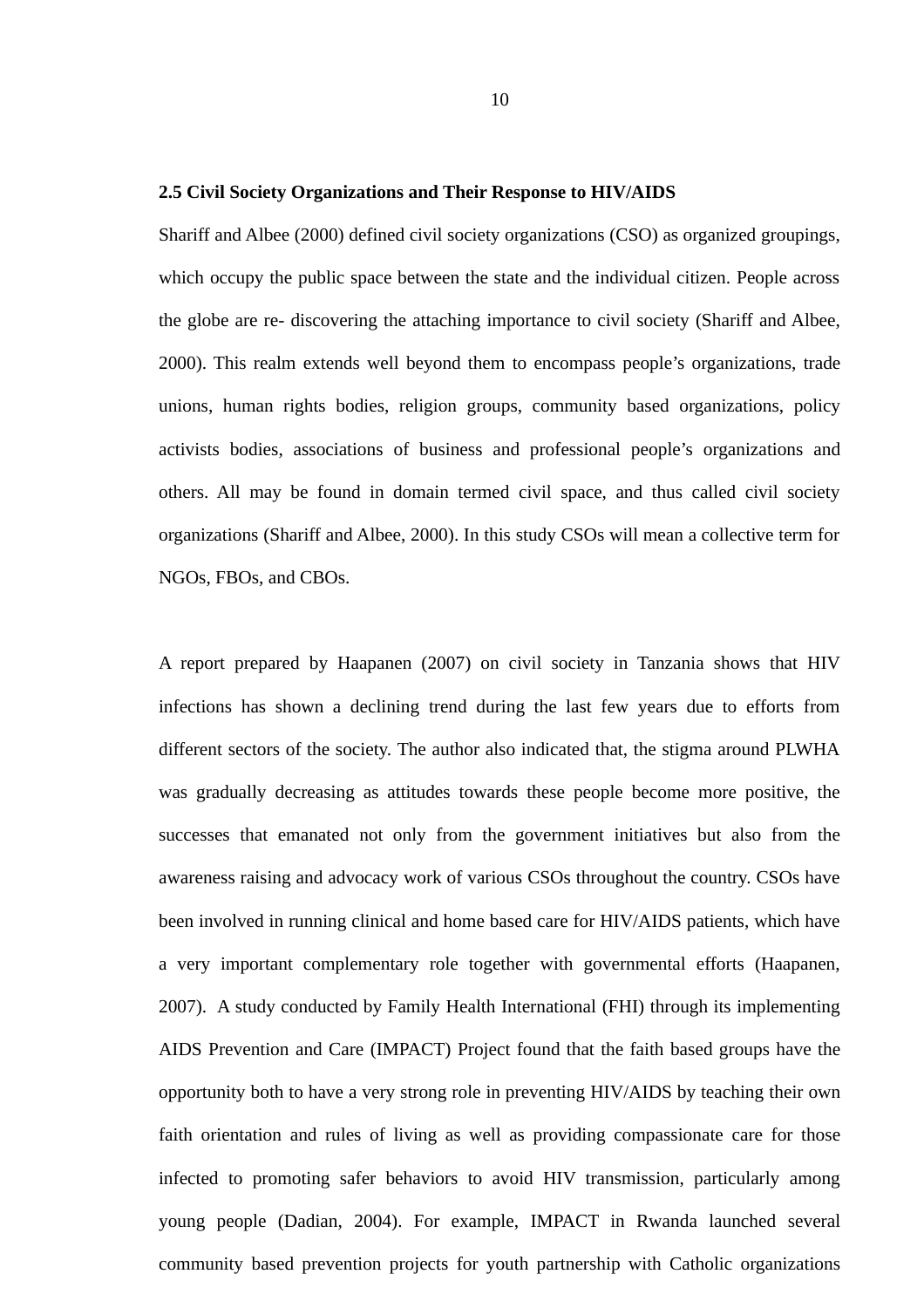and dioceses in the nation's capital of Kigali and throughout the country. Those FBOs were the strongest community based organizations in Rwanda and had considerable success in reaching youth and other audiences with behaviour change interventions (Dadian, 2004).

Also UNAIDS secretariat recognize that civil society plays a key role in the response to the AIDS epidemic in countries around the world (UNAIDS, 2007). Civil society speaks with many voices and represents many different perspectives. For example, FBOs are involved at all level of the response including provision of various services in schools, hospitals, clinics, temples, mosques and churches such as:

- Home based care for families affected with HIV through women groups and volunteers
- Care of orphans and vulnerable children in homes and extended family
- An established network of religious leaders living with and affected by HIV- to speak out and provide support
- Leadership development- engaging religious leaders to speak out on stigma and discrimination

Many people find great comfort from spiritual leaders during chronic illness, even if people have not been actively involved with a church or religious groups (WHO, 2002). Addressing spiritual needs is an important aspect in any aspect of care. Spiritual needs of the patients must be determined and attended to appropriately thus the need to involve faith- based organization FBO (NACP, 2005). Religions leaders are often called upon to provide guidance, counseling and spiritual support to HIV/AIDS patients and families but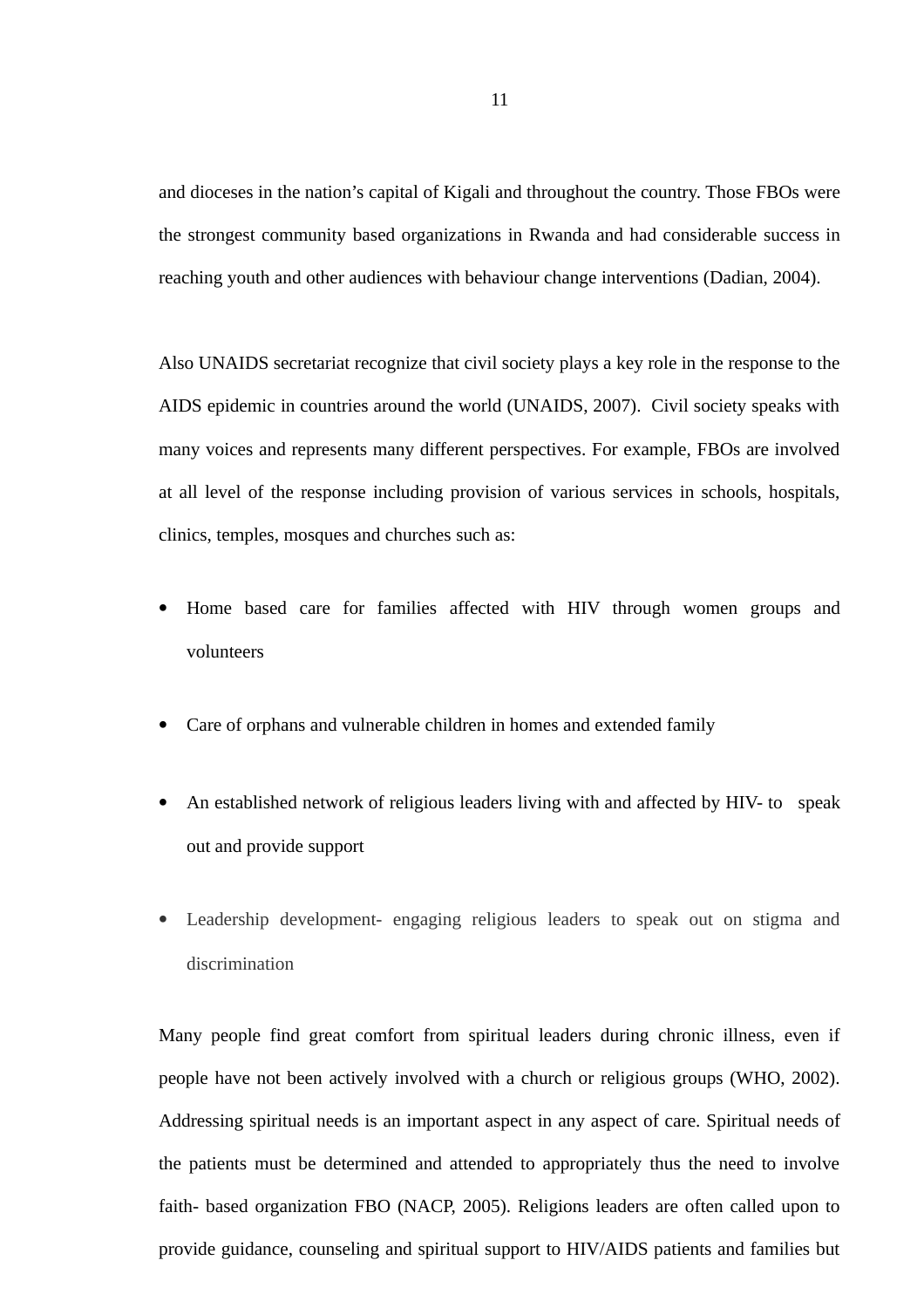are asked by the government to refrain from claiming to cure AIDS through prayers (NACP, 2005). Spiritual needs of patients must be determined and attended to appropriately (MOH, 2005).

According to Barnett *et al*. (2001), the NGO community has played a critical role world wide in response to the HIV/AIDS epidemic. In many countries NGOs were providing basic prevention, education and care for those infected with HIV/AIDS before the government acknowledged that it was a national problem.

## <span id="page-26-0"></span>**2.6 Households Response towards HIV/AIDS**

People have to cope with the consequences of HIV/AIDS at individual and household levels. This has led people to sell assets (including productive assets like cattle or land) for cash and withdraw children from school so that they can contribute to family income (Hunter *et al.*, 1997). At the community level, it has led people to pool resources so that they can care for HIV/AIDS orphans. These after-the-fact coping strategies help people survive but also form a critical step in preparing them to recover from impoverish forces and reclaim their well-being (Drinkwater, 1993). Households that have higher incomes or better alternative resources are better able to cope with the impact of HIV/AIDS. Poor households that have no margin to absorb the extra costs of HIV illness are the most vulnerable to the epidemic (Sauerborn *et al.,* 1996). Table 1 gives a summary of the strategies used by households to cope with impact or consequences of HIV/AIDS.

# <span id="page-26-1"></span>**Table 1: Household coping strategies**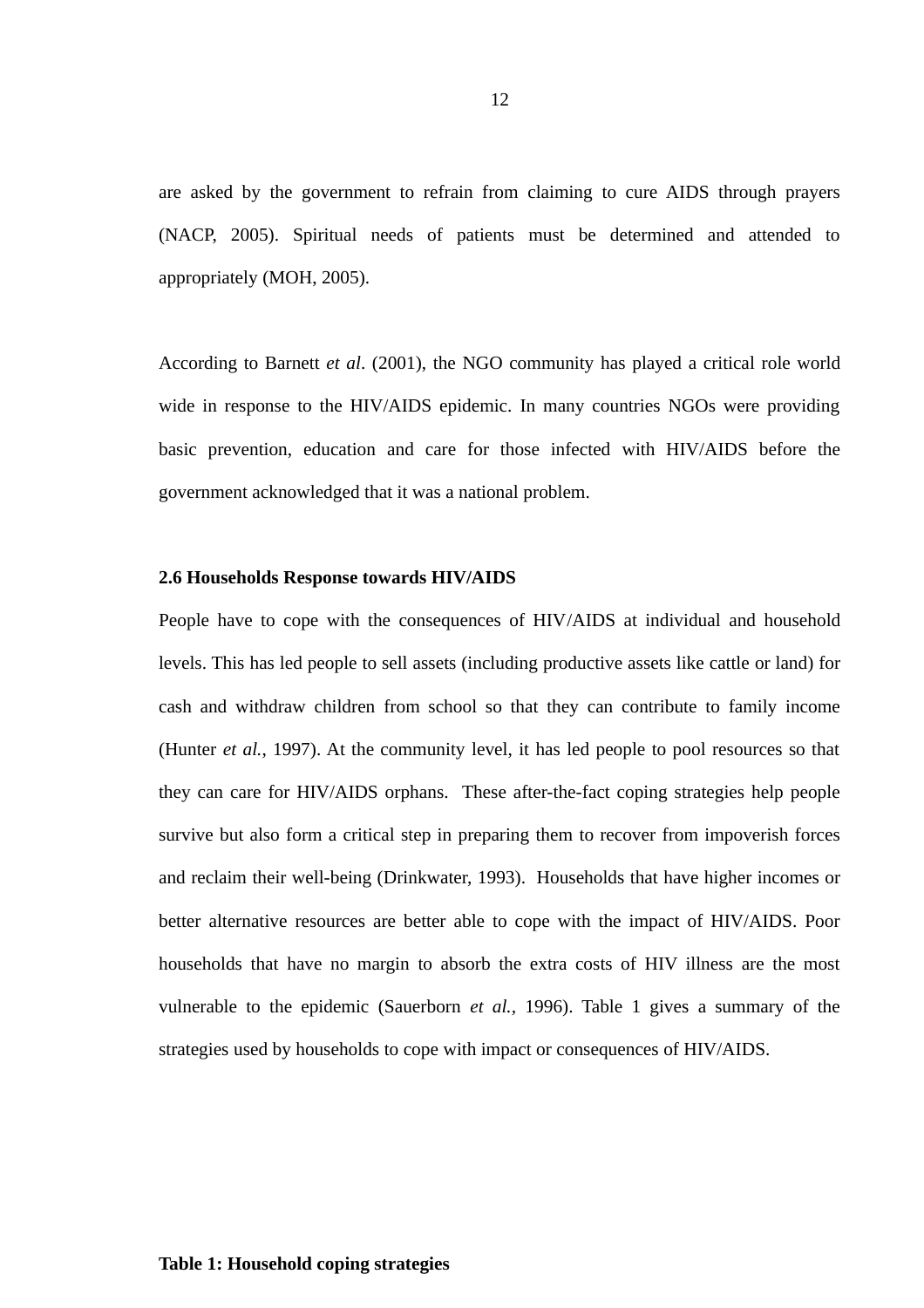| Strategies aimed at                                       | Strategies aimed at raising | Strategies aimed at            |
|-----------------------------------------------------------|-----------------------------|--------------------------------|
| improving food security                                   | and supplementing income    | alleviating the loss of labour |
|                                                           | so as to maintain household |                                |
|                                                           | expenditure patterns        |                                |
| Substitute cheaper                                        | Income diversification      | Intra-household labour         |
| commodities (e.g. porridge                                |                             | reallocation and               |
| instead of breads)                                        |                             | withdrawing of children        |
|                                                           |                             | from school                    |
| Reduce consumption of the                                 | Migrate in search of new    | Put in extra hours             |
| items such as meat and milk<br>Send children away to live | jobs<br>Loans               | Hire labour and drought        |
| with relatives                                            |                             | power                          |
| Replace food item with                                    | Sale of assets              | Decreasing area cultivated     |
| indigenous wild vegetables                                |                             |                                |
| <b>Begging</b>                                            | Use of savings or           | Relatives come to help         |
|                                                           | investments                 |                                |
|                                                           |                             | Diversify source of income     |

Source: UNAIDS (1999).

# <span id="page-27-0"></span>**2.6.1 Household coping strategies aimed at improving food security**

Sauerborn *et al*. (1996) in Burkina Faso and Barnett *et al.* (1995) in rural Uganda found that some households cut back the number of meals when faced with food shortages. Begging has been identified as a survival strategy in times of need whereby Sauerborn *et al.* (1996) indicates that this survival strategy is practiced when the households that are at risk have been pushed into calamity. Rural households that cannot meet their food requirements, or obtain cash through agricultural production, undertake a range of incomegenerating activities such as selling firewood, brewing millet beer, selling livestock, building fences, handicrafts, tailoring, and petty trade to supplement their income (Barnett *et al.,* 1995*;* Sauerborn *et al.,* 1996*).* In Malawi, Munthali (1998) reports that households cope by doing ganyu (casual labour). In rural Zambia, some members of rural households were reported to migrate to urban areas in search of employment so that they can remit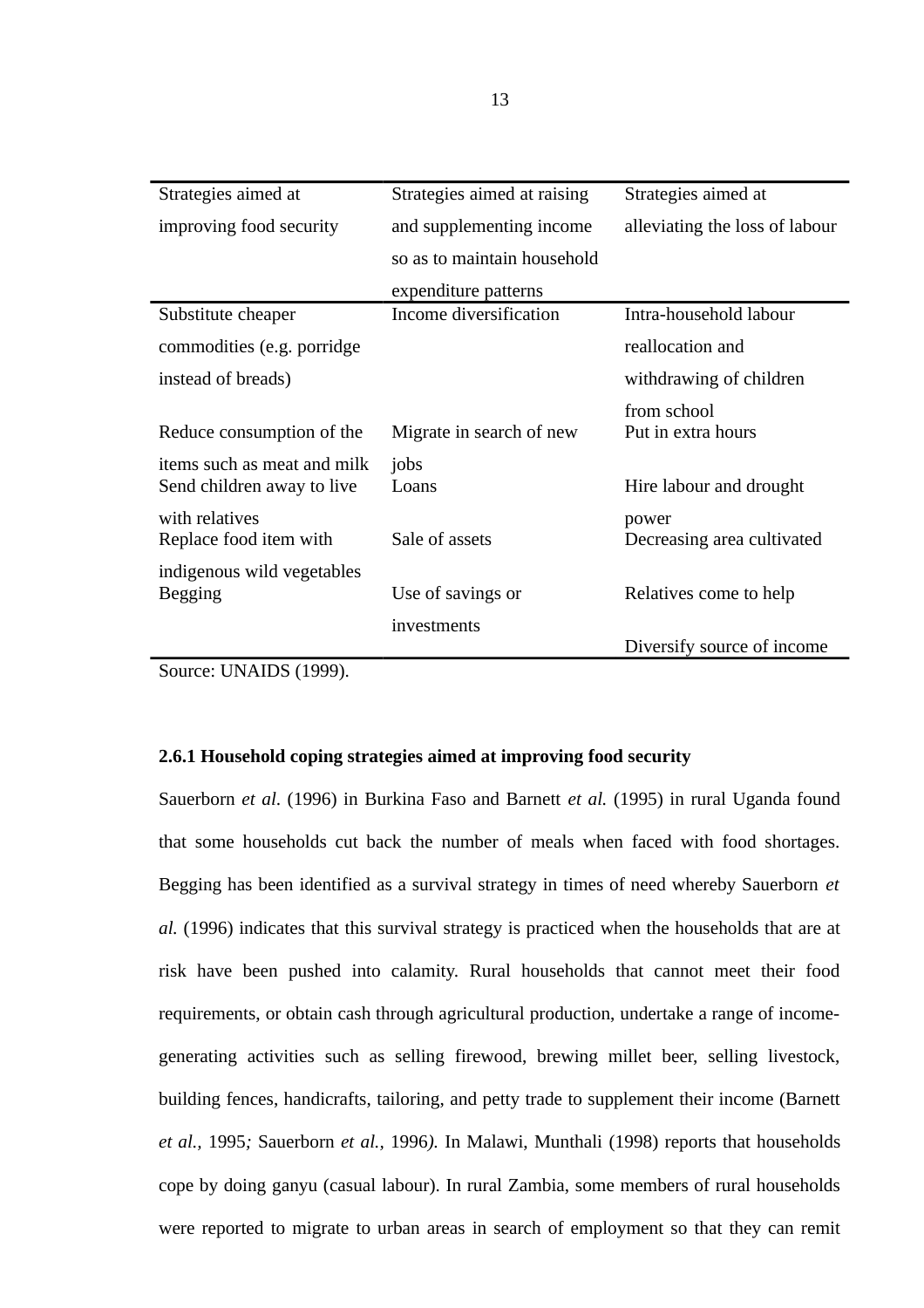some income to their rural area, while some work in neighbours' fields as casual labourers so as to earn some income (UNDP, 1997).

# <span id="page-28-0"></span>**2.6.2 HIV/AIDS and head of household**

In several places households remain under the head of either children or elders because HIV/AIDS has killed those prime individuals. In Uganda more than 80% of the reported HIV/AIDS cases are among people 15- 45 years old (ICRW, 2003) who are mostly the heads of household. Since these people constitute a significant proportion of the productive work force, their eventual illness and deaths reduce the family labour force, jeopardizing income flow and food security. In Tanzania the most affected age is 15-49, whereby the prevalence rate for this group in Morogoro is 5.1-10% (TACAIDS, 2006).

In some cases when parents are sick of AIDS, children have to resume some of responsibilities of heads of household and help out by searching wild foods or by working to boost household earnings (Gillespie and Kadiyala, 2005). This is mainly because ability of their parents to perform productive activities becomes tremendously reduced while healthy care costs increase. As a result children's education suffers because of missed schooling, they may even be withdrawn from school altogether due to having no school fees. In Zimbabwe, 18 percent of households with HIV/AIDS cases have removed one or more children from school as a coping mechanism in response to lack of food (Gillespie and Kadiyala, 2005). Very young children, who are also victims, spend about 80% of their time looking after their parents (Help Age- Tanzania, 2004), which brings them into economical crises and sexual abuse.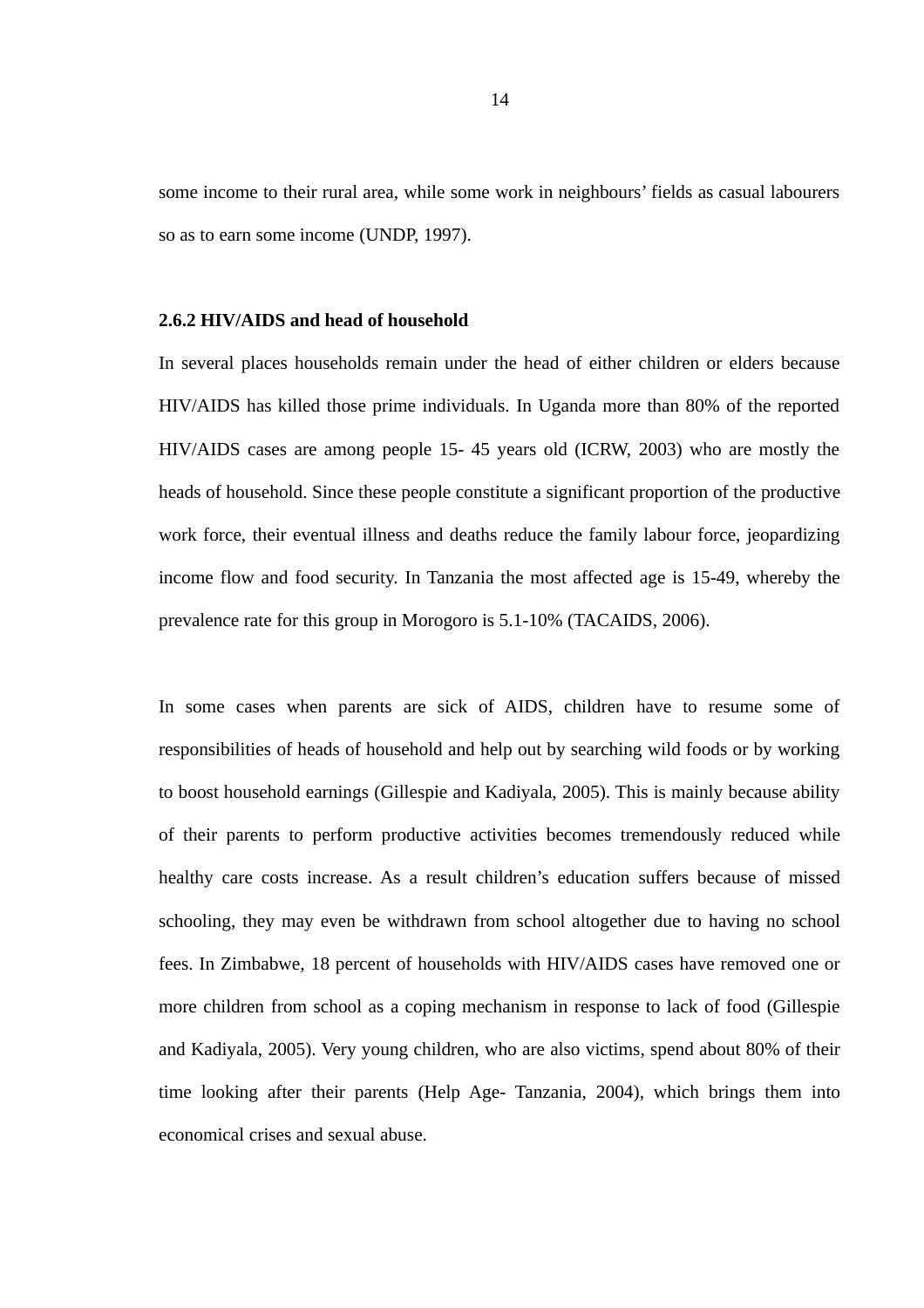#### <span id="page-29-1"></span>**2.7 Coping Strategies by Individual PLWHA**

When a sick victim is a breadwinner then the household members will be forced to find an alternative source of income for food and other necessary requirements. Decrease of food availability and access within the household forces individuals to seek the alternative ways of obtaining food. The strategy used is that of selling out properties by the family involved (TzPPA, 2002). Secondly HIV/AIDS cause young generations to be pulled out of school to boost the family ability to provide care for the ill and to maintain its current livelihoods (IFPRI, 2002). Children may be forced to engage in child labour for attaining money for caring the sick parents or for attaining daily requirements (IFPRI, 2002).

Drops in ability to produce and depletion on household income, occur dramatically as more adults are affected. This follows continuous use of savings. Once the savings are finished, the family seeks food support from relatives, borrow money or sells its productive asserts (FAO, 2001). Households are thus likely to have less working capital to finance their farming and may as well see their fixed capital eroded (IFPRI, 2002).

# <span id="page-29-0"></span>**2.8 Gender and HIV/AIDS**

AIDS has disproportionately affected vulnerable groups including women, children and the poor. The probability of a poor person becoming infected with HIV is almost 3 times higher than that of a well off one (Ricardo, 1997). The probability of a poor woman becoming infected is 13 times higher in Sub- Saharan Africa and 9 times in Latin America than for affluent women from the western world.

HIV/AIDS affects both sexes but it is not gender neutral. Women especially younger ones are biologically more susceptible to contracting HIV than men in a given sexual encounter (IFPRI, 2002). Women are physiologically, economically, and culturally more at risk of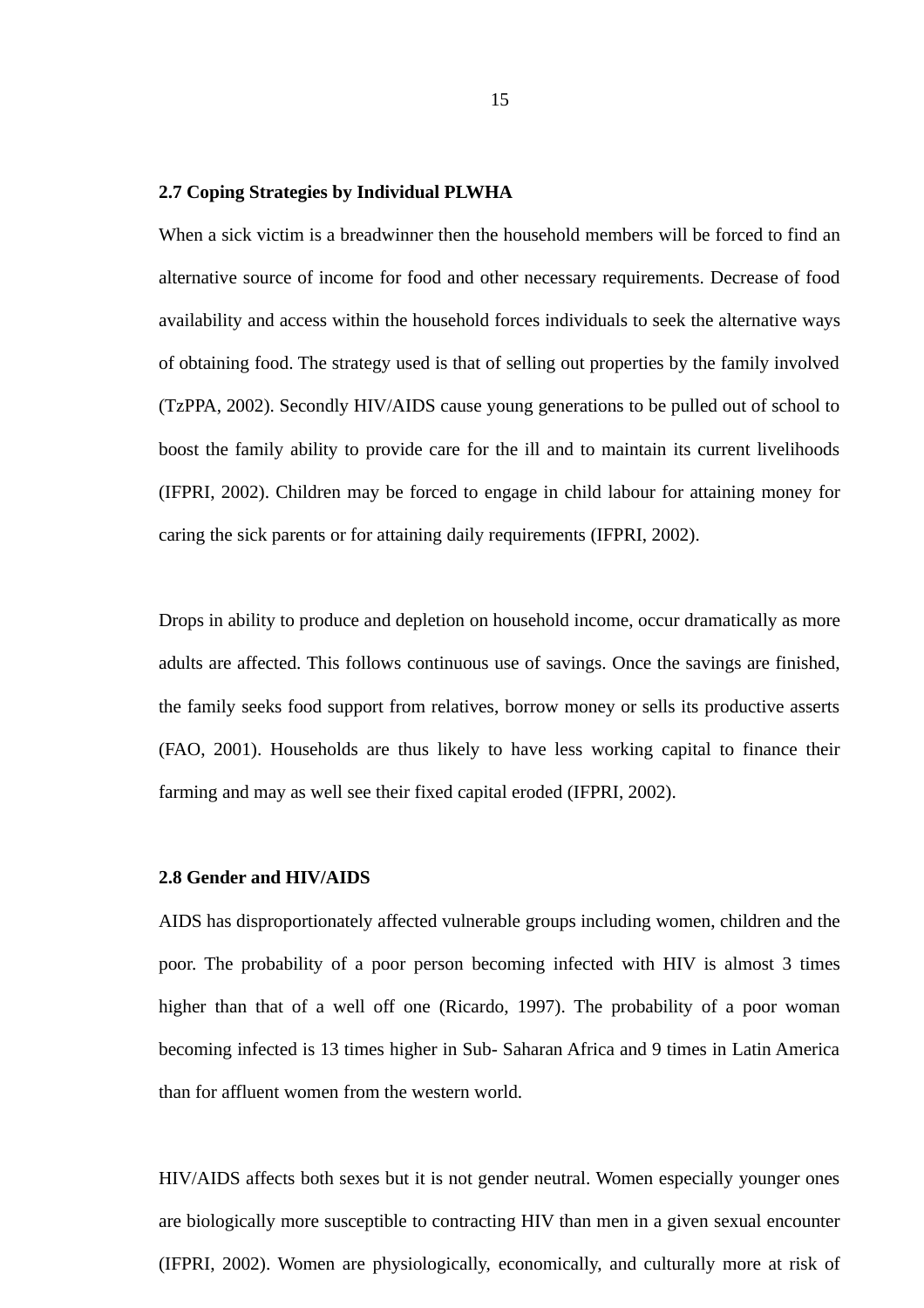HIV infection and AIDS (Gillespie and Kadiyala, 2005). Male–to–female transmission of HIV is two to four times more possible than that of female–to–male transmission (Burger and Weiser, 2001).

Furthermore, culturally women are less likely to negotiate condom use with husbands or other partners. The norms of virginity and the culture of silence regarding sex restrict adolescent girls access to information about sex and heighten the risk of sexual coercion (Collins and Rau, 2000). All these put women at more risk to HIV/AIDS. The death of husband thus often results in the dissolution and relocation of the household. This means a widow from HIV/AIDS has less access to the family's asset and prone to food security.

For women living in pastoralist areas, rights to security, freedom from inhuman or degrading treatment, information, education, expression, association, privacy and confidentiality are hard to come by (Morton, 2003). This compromises their ability to gather information on HIV/AIDS and take measures to avoid infection.

# <span id="page-30-0"></span>**2.9 Cultural Practices**

Cultural practices among the pastoralist have been cited as the lead fuel in accelerating HIV infection in pastoralist areas (Sammy and Mohamud, 2005). In particular, wife sharing, wife inheritance, ritual cleansing, use of un-sterilized instruments in childbirth, female genital mutilation (FGM), male circumcision and surgery by traditional medics, body tattooing and piercing have been singled as being high risk cultural practices (Sammy and Mohamud, 2005).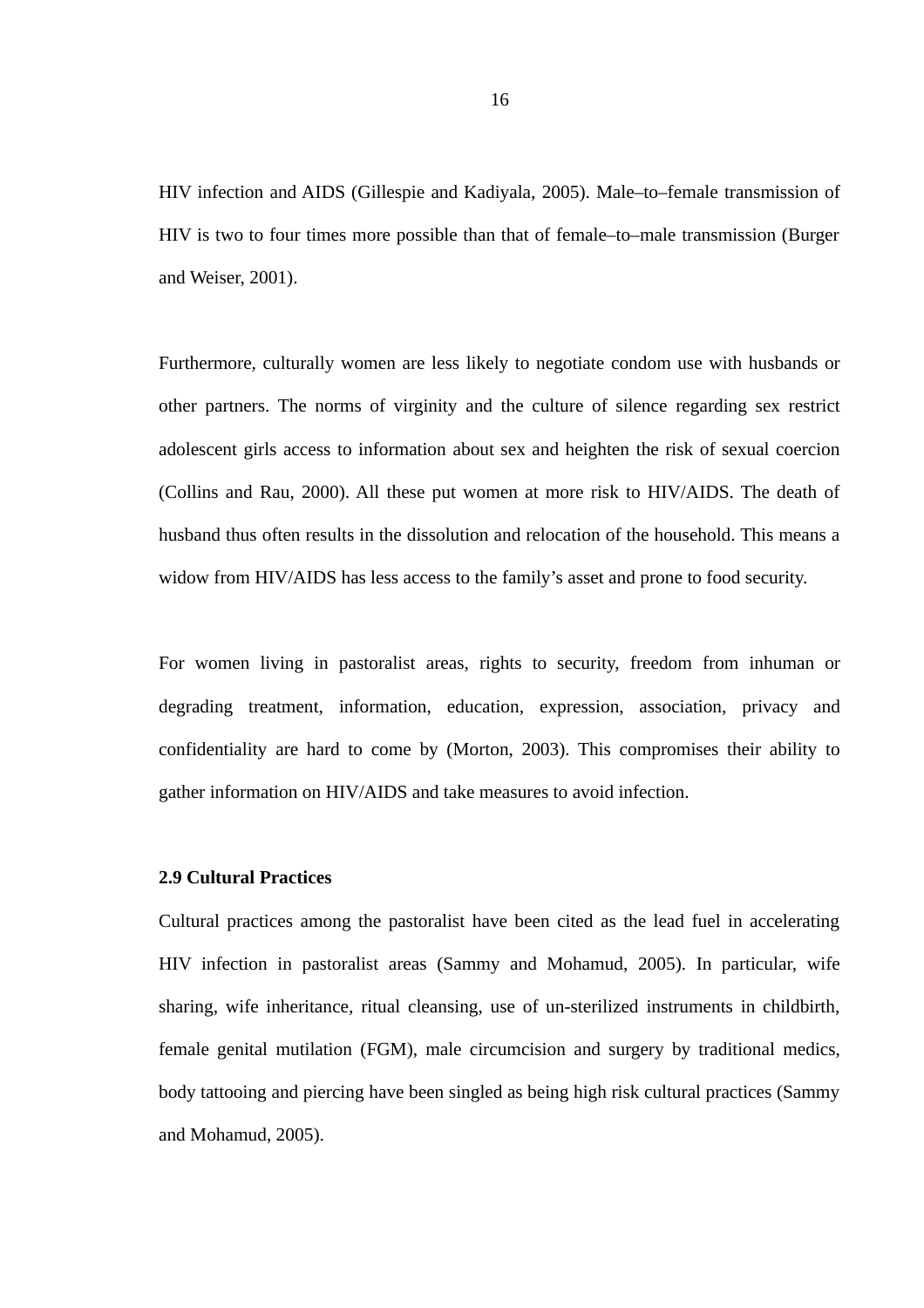#### <span id="page-31-0"></span>**2.10 Conflicts and Displacement**

Pastoral communities in East Africa have come to be associated with ceaseless conflict. Conflict generates several avenues for vulnerability to HIV/AIDS (Sammy and Mohamud, 2005). It also accounts for a reasonable percentage of rural-urban migration and associated exposure to HIV/AIDS. This occurs as displaced persons, deprived of any livelihood resources (livestock) become vulnerable to exploitation, including sexual contact with high-risk persons. Conflict is also associated with rape, impoverishment and a breakdown of social order, which contribute directly to the spread of HIV/AIDS (Ruto Pkalya *et al.,* 2004).

However, there has been very little research on linkages between HIV/AIDS and livestockrelated livelihoods where livelihoods depend on livestock (Goe and Stranzinger, 2002). This is despite the facts that pastoralists represent a significant proportion of the rural population in many countries where the effects of HIV/AIDS have long been felt, such as Kenya and Uganda, that many pastoralists are already poor, and that virtually all are heavily vulnerable to external shocks and trends such as drought, armed conflict and encroachment on rangelands. Haslwimmer (1994) described the situation in Rakai District Uganda, an area of extreme endemic. She reports a loss of livestock through forced sales to meet medical and funeral expenses, loss of labour through deaths of adult men, and the inability of widows and orphans to acquire the necessary livestock production skills.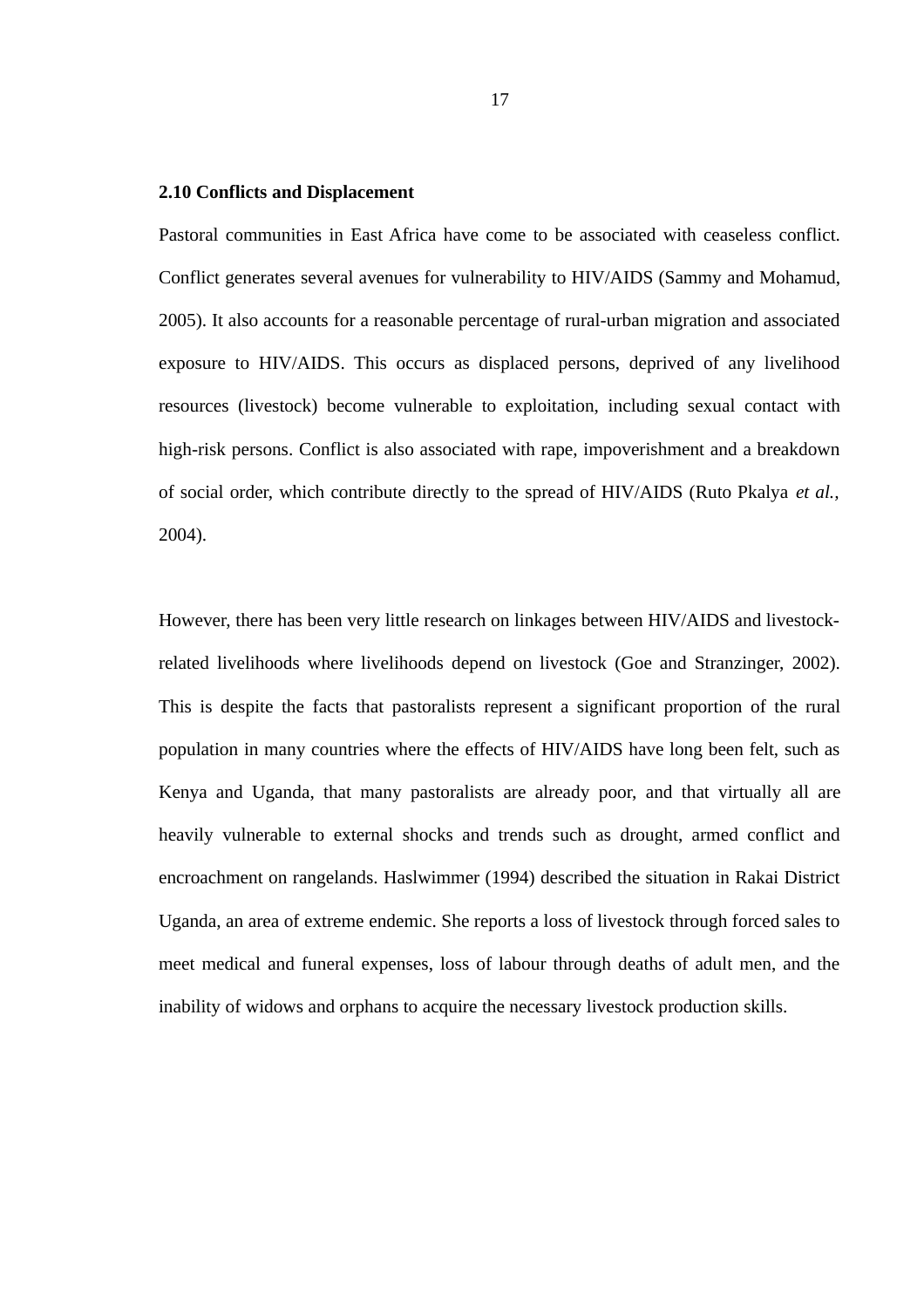#### <span id="page-32-2"></span>**CHAPTER THREE**

#### <span id="page-32-1"></span>**3.0 METHODOLOGY**

#### <span id="page-32-0"></span>**3.1 Description of the Study Area**

The study was conducted in Kilosa district, one of the districts involved in pastoral activities in Morogoro region. Specifically, the study was conducted in villages located at Dumila and Ludewa wards, where high level of interaction occasioned by business activities and highways put many at high risk of HIV infections.

Kilosa is one of the six districts constituting Morogoro region. Others are Morogoro urban, Morogoro rural, Kilombero, Mvomero and Ulanga. The district is located in central Tanzania 300 kilometers west of Dar es Salaam. It borders with Morogoro rural district to the East, Kilombero district and Iringa region to the South. Others are Dodoma region to the West and Tanga and Arusha regions to the North.

According to 2002 census, the district has a population of 489 513 with an average of 4.5 person per household (CSPD, 2005). There are two rainy seasons. The long rains, which start in late March and last till June, and short rains, which last from October to December. Most villagers are subsistence farmers growing maize, cassava, and sorghum. There is increasing number of petty traders. Most households keep domestic animals such as chickens, ducks, goats and cattle. There are small and medium keepers who migrate searching for pastures and water, who keep about 80% of the livestock. The major ethnic groups in the district are Pogoro, Kaguru, Sagara, Gogo, Maasai and Barabaig (URT, 2002). Kilosa District has started to implement Home Based Care (HBC) for People Living with HIV/AIDS (PLWHA) and other chronic illnesses such as Diabetes mellitus, Epilepsy, Carcinoma, Tuberculosis, Mental illness and Heart diseases. The program was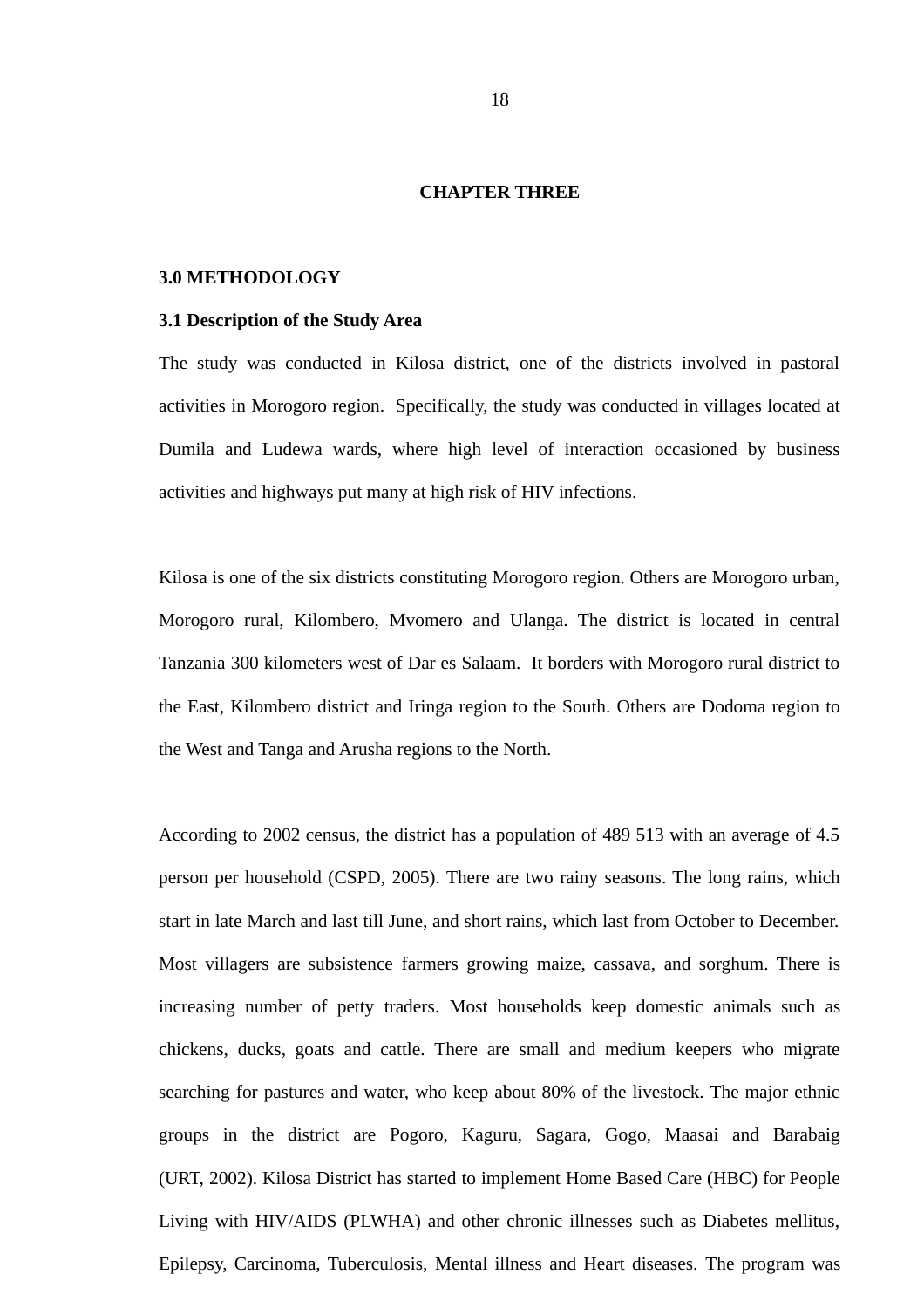initiated due to the increased number of patients with HIV/AIDS and chronic illnesses. The hospital bed occupancy due to HIV/AIDS and related diseases is 50 – 60% (Morogoro newsletter, 2005).

#### <span id="page-33-2"></span>**3.2 Research Design**

A cross sectional design was applied whereby data were collected at a single point in time from a sample selected to represent large population (Babbie, 1990). This design was used because it is suitable not only for purposes of description but also for the determination of relationship between variables.

### <span id="page-33-1"></span>**3.3 Sampling Procedures**

#### <span id="page-33-0"></span>**3.3.1 The sample**

Purposive sampling technique was used to select villages involved in pastoralist activities from each ward of Dumila and Ludewa. From each of two villages selected (Twatwata and Kwambe) a list of pastoralist's households was obtained using up-dated village register. This list was treated as a sampling frame from which a random sample of 51 pastoralist households was drawn for study. Also snow-ball method was employed to get a total number of 42 youth pastoralists. Purposive sampling procedure was also employed to obtain representative CSOs that are dealing with HIV/AIDS, government coordinator of HIV/AIDS and local leaders. The sampling units for the study included community members, representatives from the selected CSOs, local community leaders, government leaders and PLWHA. People living with HIV/AIDS were purposively selected by visiting the Care and Treatment Clinics (CTC`) and Voluntary Counseling and Testing (VCT) services found in respective places for focus group discussions.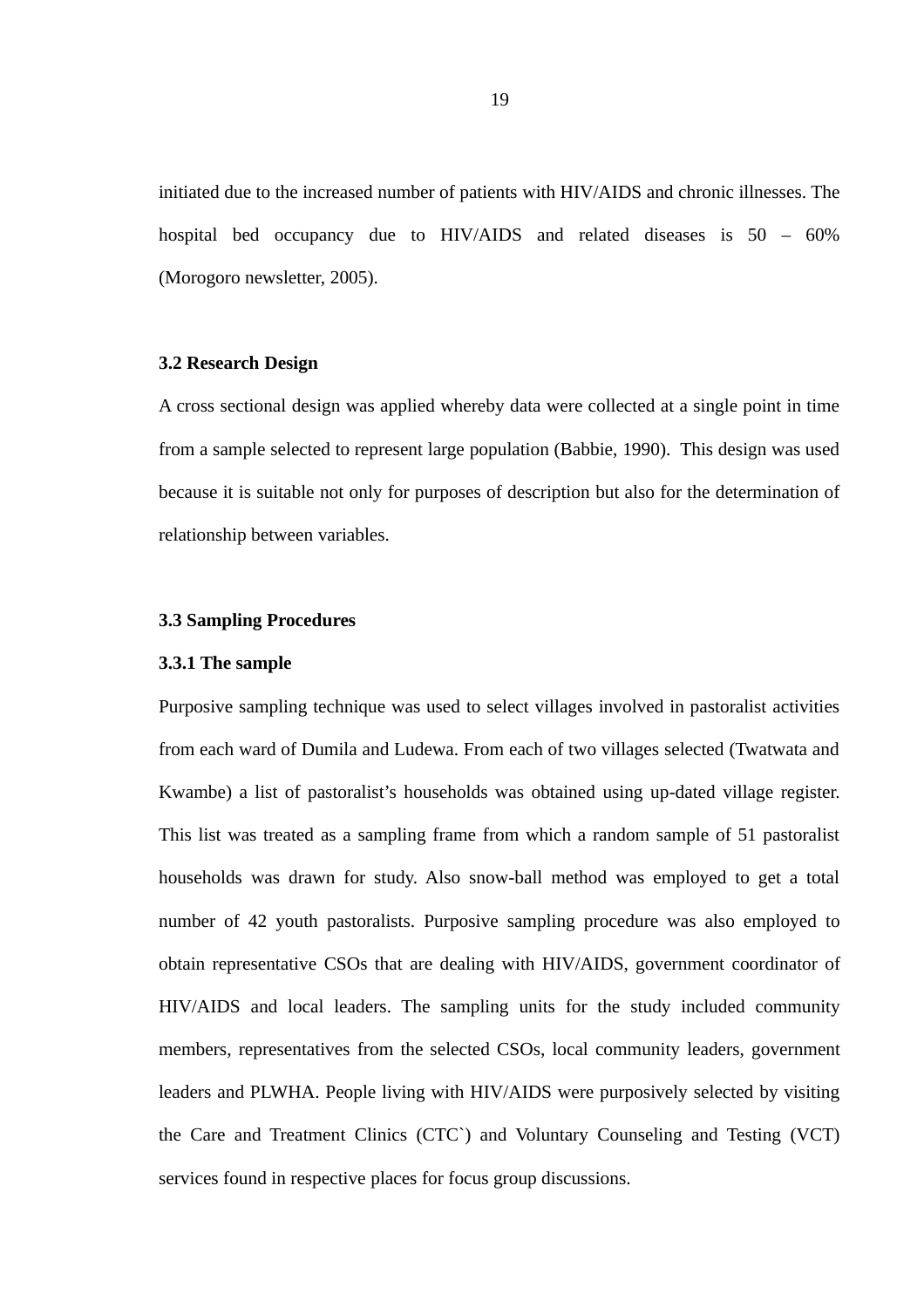#### <span id="page-34-0"></span>**3.3.2 The sample size**

The total sample size was calculated as shown below, which was 93 pastoralists' respondents of which 42 were youth and 51 were heads of household and therefore adults. Adults were selected randomly from each village (2 villages) while for youth snow ball technique was used. For focus group discussions, 20 participants living with HIV/AIDS were selected. The District Council HIV/AIDS Control Coordinator (CHACC) and 6 civil society organizations leaders and 12 local leaders were interviewed as key informants.

# **Sample size calculation using formula:**

$$
n = \frac{z^2 pq}{d^2}
$$

Where:

n = sample size

- $z =$  standard normal deviate, set at 1.96 ( $\approx$ 2.0) corresponding to 95% confidence level.
- $p =$  proportion in the target population estimate, if not known use 50%

 $q = 1.0 - p$ 

 $d =$  degree of accuracy desired, set at 0.05 or 0.02

Therefore

$$
n = \frac{z^2 pq}{d^2} = (2)^2 = \frac{(0.50 \times 0.50 = 4 \times 0.25)}{(0.05)2} = \frac{4 \times 0.25}{0.0025} = \frac{1}{0.0025} =
$$

= 400 respondents.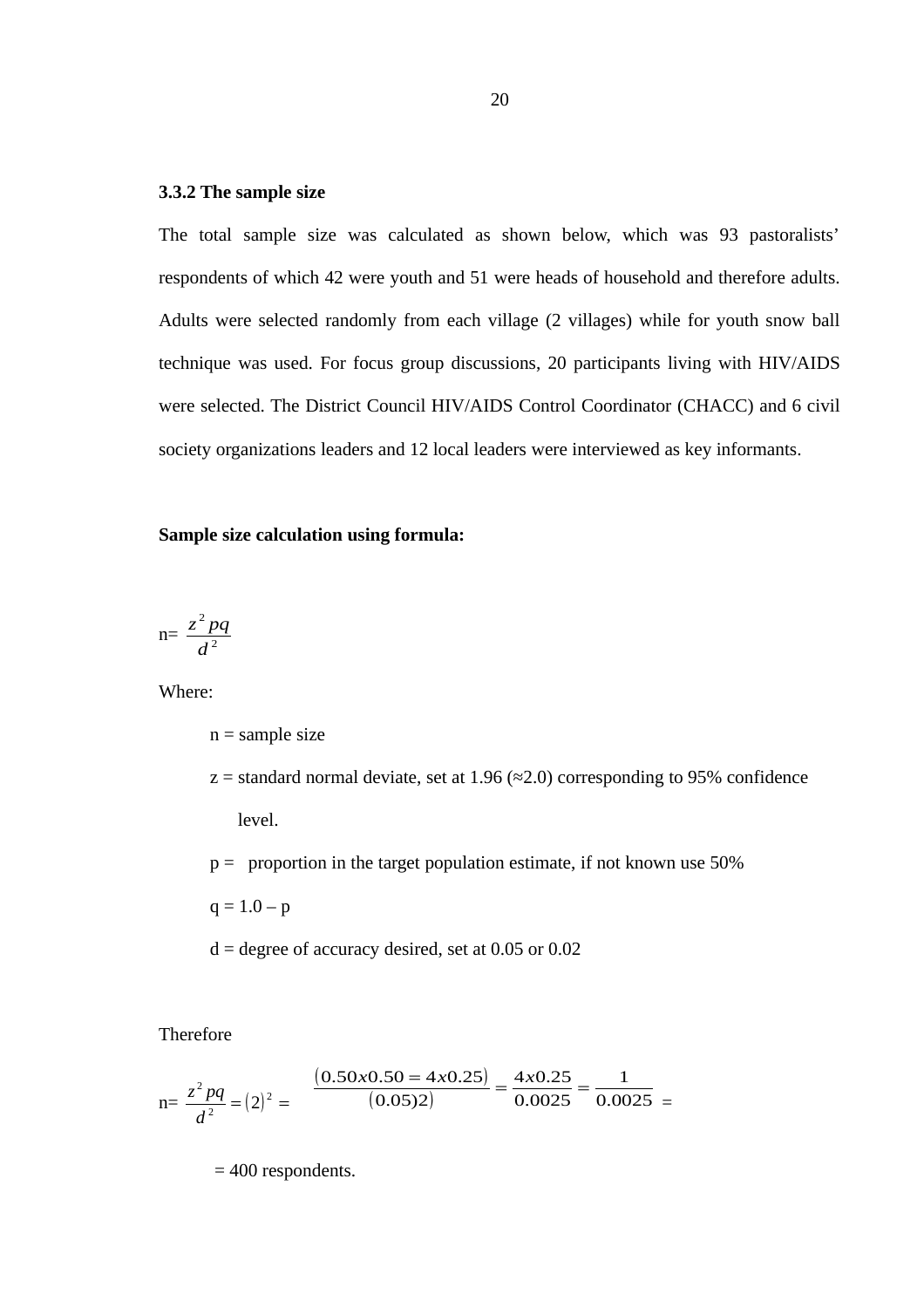However average household size among the pastoralists communities is known to be as high as 8. Therefore a sample size of 400 divided by 8 was considered to be sufficient number of households, that is 50 households or head of households.

#### <span id="page-35-1"></span>**3.4 Data Collection Procedure**

The method for data collection was structured interview using an interview schedule with standard set of questions. The interviews were administered to respondents separately. Unstructured interview using a list of general questions was employed to key informants from local and central government leaders, civil society organization leaders and focus group discussions. The researcher with the help of enumerators did the task of interviewing the respondents.

Moreover, the Maasai are known to be notoriously resistant in giving inside information to strangers when ultimate use of information is uncertain. A Maasai person is likely to give no information about the community unless authorized by a recognized local leader. In our case, however, we were accompanied by a guide specifically chosen for us by the local leader*.* The guide introduced us to the respondents and often acted as an interpreter whenever we talked to people who were not fluent enough in Kiswahili. Secondary data was obtained from various sources such as the Kilosa District Council and various reports on HIV/AIDS such as NACP and TACAIDS.

## <span id="page-35-0"></span>**3.5 Data Analysis**

Data collected from the primary sources were analyzed using Statistical Package for Social Sciences (SPSS) computer programme. Descriptive statistics such as frequencies, percentages and means were used. On the assessment of the pastoralist's responses towards HIV/AIDS, chi- square statistic was used to test for relationship between variables. For the case of attitudes, index was calculated using component principal analysis.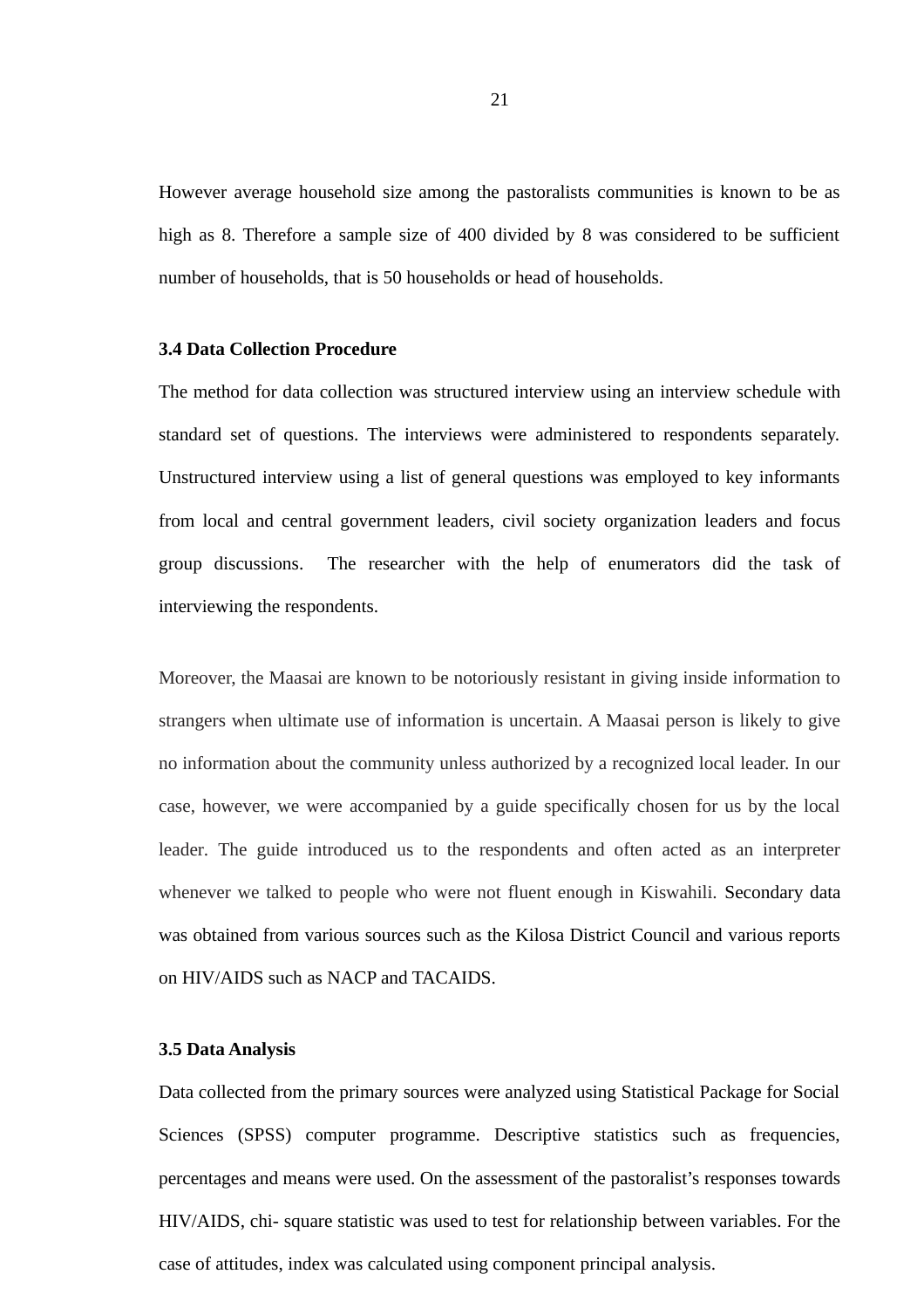### **3.6 Study Limitation**

The following were some of problems encountered during data collection:

- Conflicts over resource use, particularly land and water between sedentary agriculturists and nomadic pastoralist have been on the increase recently. In Ludewa villages of Kilosa district these conflicts became so serious to an extent of claiming lives of some individuals in 2000 and 2008. Therefore due to conflicts between farmers and pastoralists, the time for data collection was postponed for several months and some of respondents were reluctant to give information for fearing that we were sent by the government to spy on them.
- Organizations were unable to provide quantitative data during the time of face to face interview which required intensive follow ups resulting into underreporting of the number of people reached for care and supports.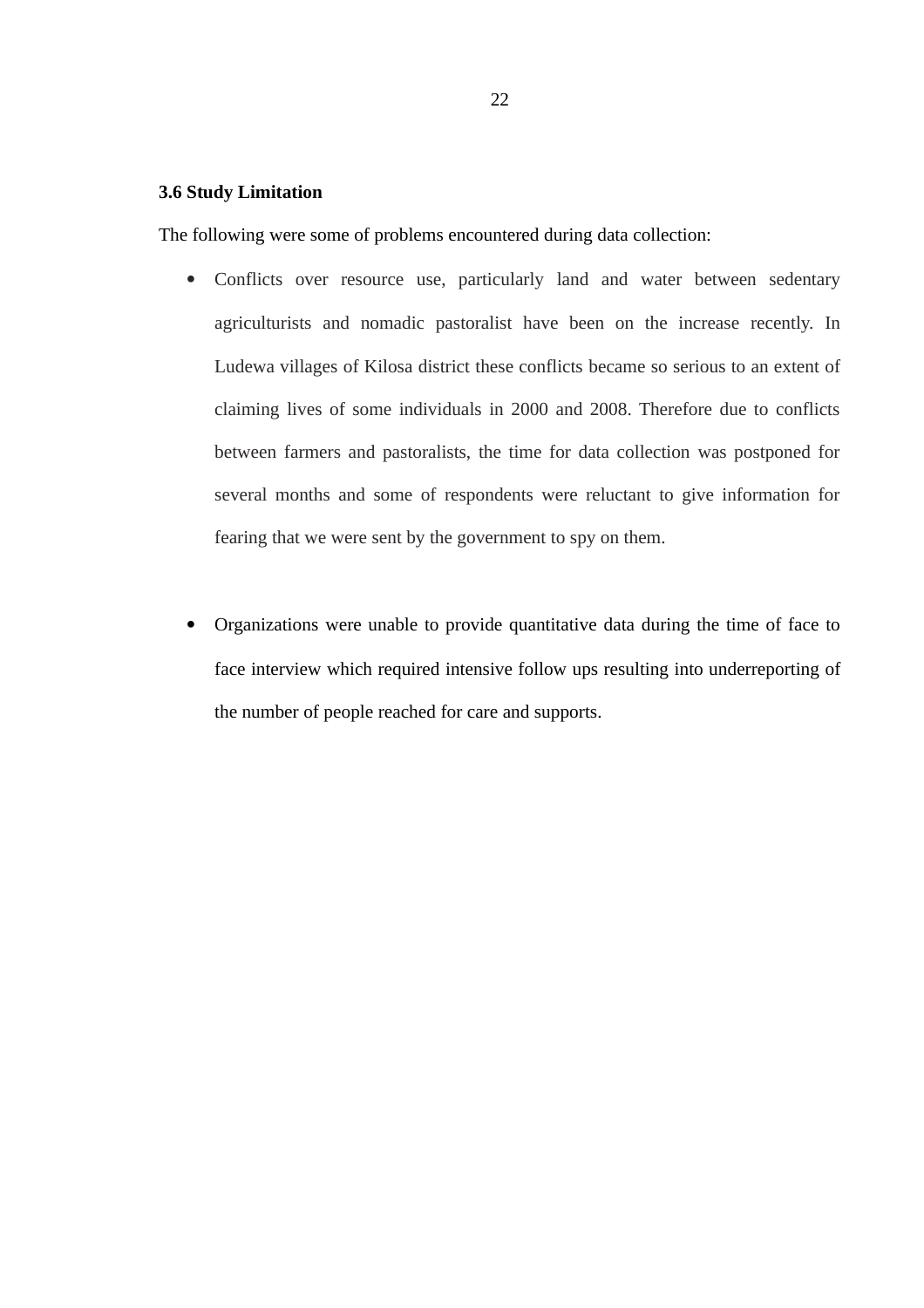### **CHAPTER FOUR**

### **4.0 RESULTS AND DISCUSSION**

### **4.1 An Overview**

This chapter describes and discusses the results of the study. It is divided into six sections whereby the first one presents the characteristics of the respondents interviewed. Then knowledge and attitudes on HIV/AIDS and PLWHA are given before results on the use of HIV/AIDS "Best practices" by the stakeholders are shown and discussed. The last two sections present community members` response to HIV/AIDS impact/effects and response to the agricultural sector HIV/AIDS strategies by the stakeholders.

### **4.2 Background Characteristics of the Respondents**

The background characteristics of the respondents considered were age, sex, marital status, religion, education and occupation.

### **4.2.1 Age**

The age ranged between  $27 - 64$  years for the adult respondents and  $15 - 34$  years for the youth respondents. The age distribution of the respondents is presented in Table 2. Whereas the majorities (52.9%) of the adult respondents were above 40 years old, all the youth respondents (100%) were below 40 years old.

# **4.2.2 Sex**

Sex distribution of the respondents is given in Table 2. Ninety percent of adult respondents were male and only 9.8% were female. Similarly, the majority of youth respondents were male (88.1%) and only 11.9% were female. The few number of female respondents was due to their culture which hinder female from meeting outsiders and expressing their views.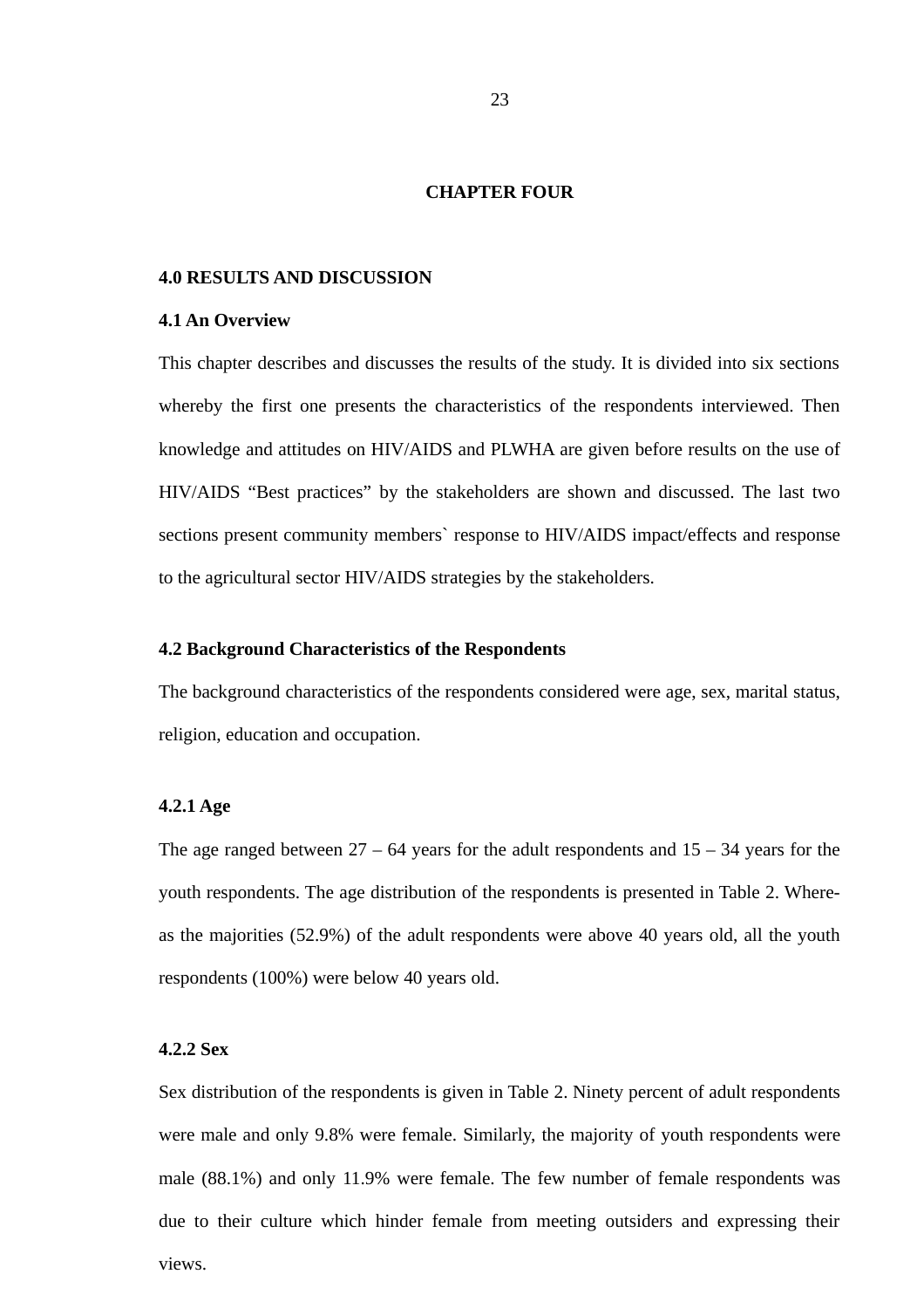### **4.2.3 Level of education**

The distribution of the respondents by the level of education is shown in Table 2. Further examination of relationship between education and HIV/AIDS testing status will be discussed later, due to the fact that very big number (72.5%) of adult respondents and youth respondents (57.1%) belonged to only one category (no schooling).

| <b>Variables</b>               | Adults $(n=51)$ |         | Youth $(n=42)$ |                |
|--------------------------------|-----------------|---------|----------------|----------------|
|                                | <b>Number</b>   | Percent | <b>Number</b>  | <b>Percent</b> |
| Age                            |                 |         |                |                |
| 40 years and below             | 24              | 47.1    | 42             | 100.0          |
| Above 40 years                 | 27              | 52.9    | 0              | 0.0            |
| <b>Sex</b>                     |                 |         |                |                |
| Male                           | 46              | 90.2    | 37             | 88.1           |
| Female                         | 5               | 9.8     | 5              | 11.9           |
| <b>Education levels</b>        |                 |         |                |                |
| No Schooling                   | 37              | 72.5    | 24             | 57.1           |
| <b>Attended Primary School</b> | 14              | 27.5    | 18             | 42.9           |

 **Table 2: Demographic characteristics**

### **4.2.4 Marital status**

Marriage is an important factor of exposure of women and men to sexual intercourse, which is the leading mechanism to HIV infection in Tanzania (TDHS, 1996). Table 3 shows that there are 92.2% married and 7.8% widowed adult respondents while all youth respondents were single (100%). In this community polygamy is still prevalent with 61.5 percent being in polygamous marriages. Of all respondents who have been in marriages (past and present) close to two thirds were polygamous. Early marriage is still relatively common in Africa. The average age of brides is 15 years in Niger, 16.4 years in Cameroon and 17.5 years in Bukina Faso. Marriage often occurs between young girls and considerably older men. In Cameroon the average age difference between husband and wife is 15 years while in Kenya it is seven years (Kishor and Neitzel, 1996). Young women married too older men have less power in decision making around sexual intercourse,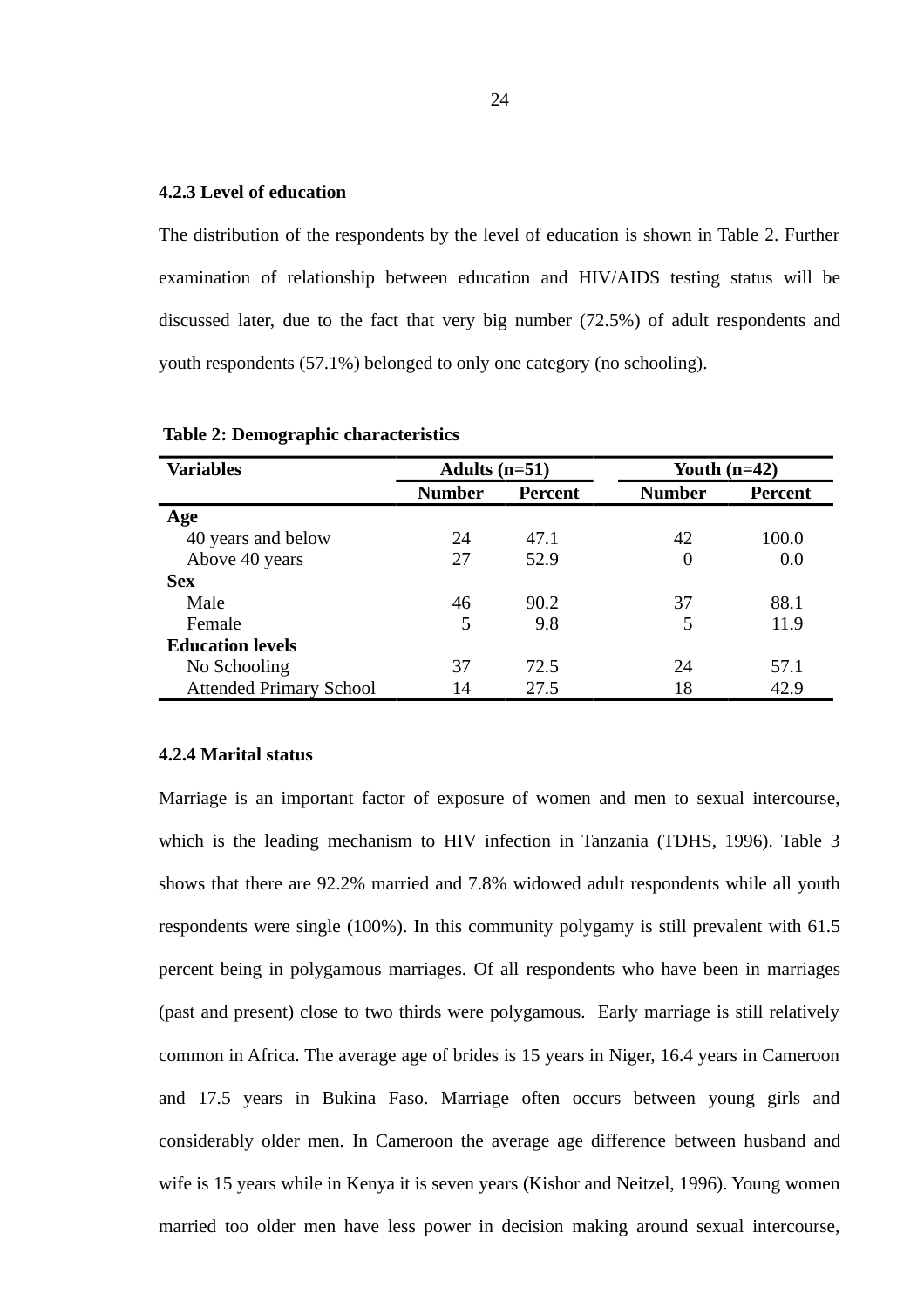childbearing and birth control,and are less able to protect themselves from STDs exploitation or abuse (Noble *et al*., 1996; and Kishor and Neitzel, 1996).

### **4.2.5 Religion of the respondents**

It is important to understand religious affiliations of communities by understanding how they perceive HIV/AIDS, as religion forms a large part of cultures worldwide. Christian faith is prevalent in the study area to the almost total exclusion of other religions. Eighty six percent of adult respondents belonged to Christian faith, 3.9% Muslims and 9.8% were believer of traditional religion (Table 3).

| <b>Variables</b>      | <b>Number</b>  | <b>Percent</b> |
|-----------------------|----------------|----------------|
| <b>Marital status</b> |                |                |
| Married monogamous    | 16             | 30.7           |
| Married polygamous    | 31             | 61.5           |
| Widowed               | 4              | 7.8            |
| <b>Occupation</b>     |                |                |
| Farming               | 30             | 58.8           |
| Livestock keeping     | 51             | 100.0          |
| Doing business        | 11             | 21.6           |
| Religious leader      | 16             | 31.4           |
| Village leader        | 8              | 15.7           |
| <b>Religion</b>       |                |                |
| Christian             | 44             | 86.3           |
| Muslim                | $\overline{2}$ | 3.9            |
| Traditional religion  | 5              | 9.8            |

**Table 3: Distribution of the adult respondents by social characteristics** 

### **4.2.6 Occupation**

Occupation in this study refers to any legal means at which an individual earns income, where it is broadly defined to include home production, self-employment, salaries, wages and transfers (Bonnard, 2003). The distribution of the respondents according to their occupation is indicated in Table 3. All the adult respondents were keeping livestock (100%). Only 58.8% of the respondents were involved in both livestock keeping and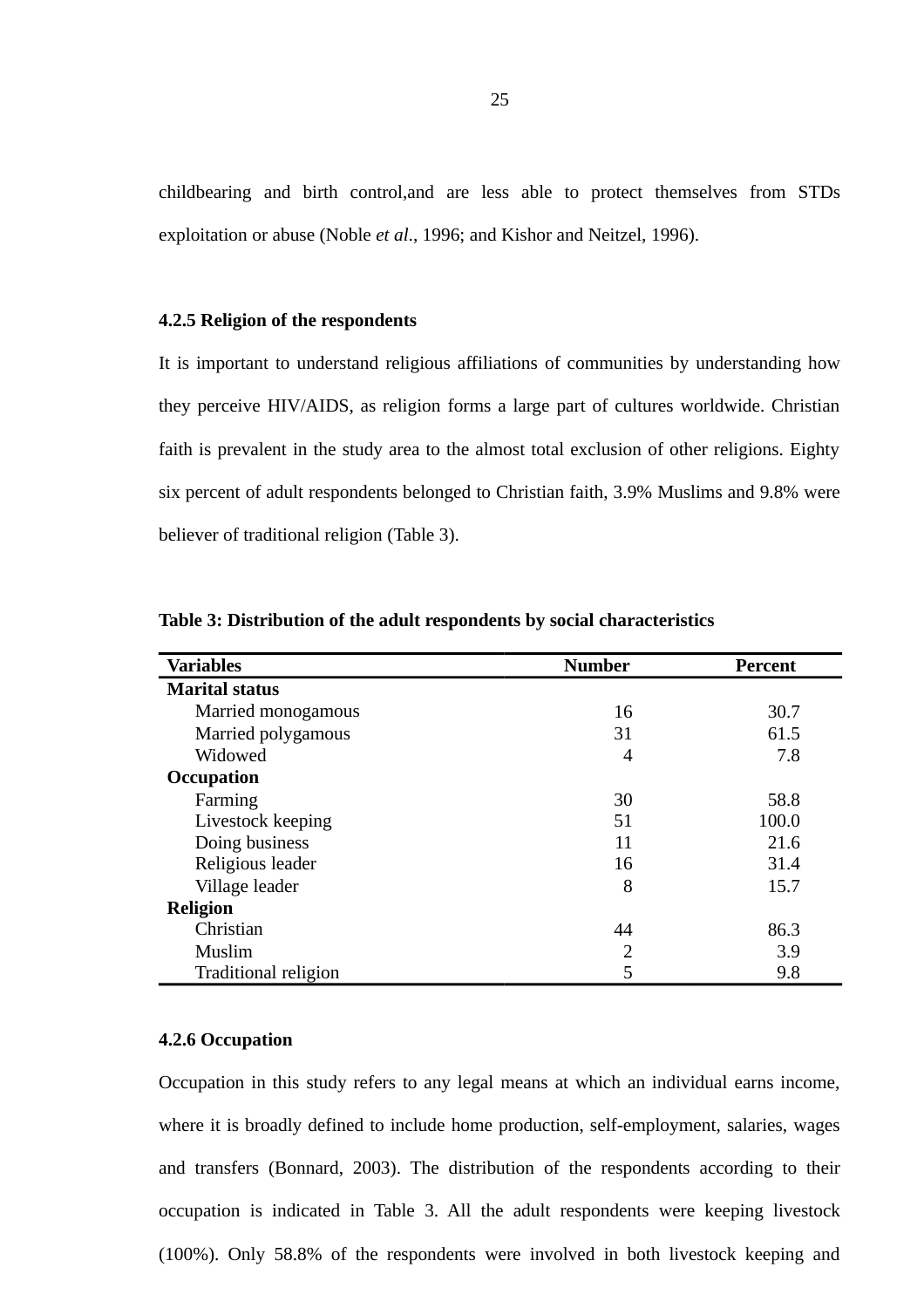farming, which is not surprising because this study was conducted in pastoral society where farming is minimal.

### **4.2.7 Household composition**

Table 4 shows that most of the households (47.1%) had 8 - 13 members, followed by 35.3% who had 2 – 7 members, also 13.7% had 14-19 members. Only 3.9 % had 20 members and above. The overall mean of household size was 9.7 people within the sampled villages negating the popular belief that pastoralist households are big owing to their polygamous nature.

| Categories of number of household members | Number | <b>Percent</b> |
|-------------------------------------------|--------|----------------|
| $2 - 7$                                   | 18     | 35.3           |
| $8 - 13$                                  | 24     | 47.1           |
| 14-19                                     |        | 13.7           |
| 20 and above                              | 7      | 3.9            |
| <b>Total</b>                              | 51     | <b>100.0</b>   |

**Table 4: Household composition of adult respondents**

## **4.3 Knowledge and Attitudes on HIV/AIDS and PLWHA**

### **4.3.1 Knowledge concerning HIV/AIDS**

Knowledge was tested about HIV/AIDS among pastoralist community. Respondents were asked if they have ever heard of the HIV or an illness called AIDS, if they know the way HIV/AIDS is transmitted and sources where they can obtain HIV information. They were also asked if they discuss HIV/AIDS with their partners and their perceived risk of acquiring HIV/AIDS. Each of the aspects is presented below.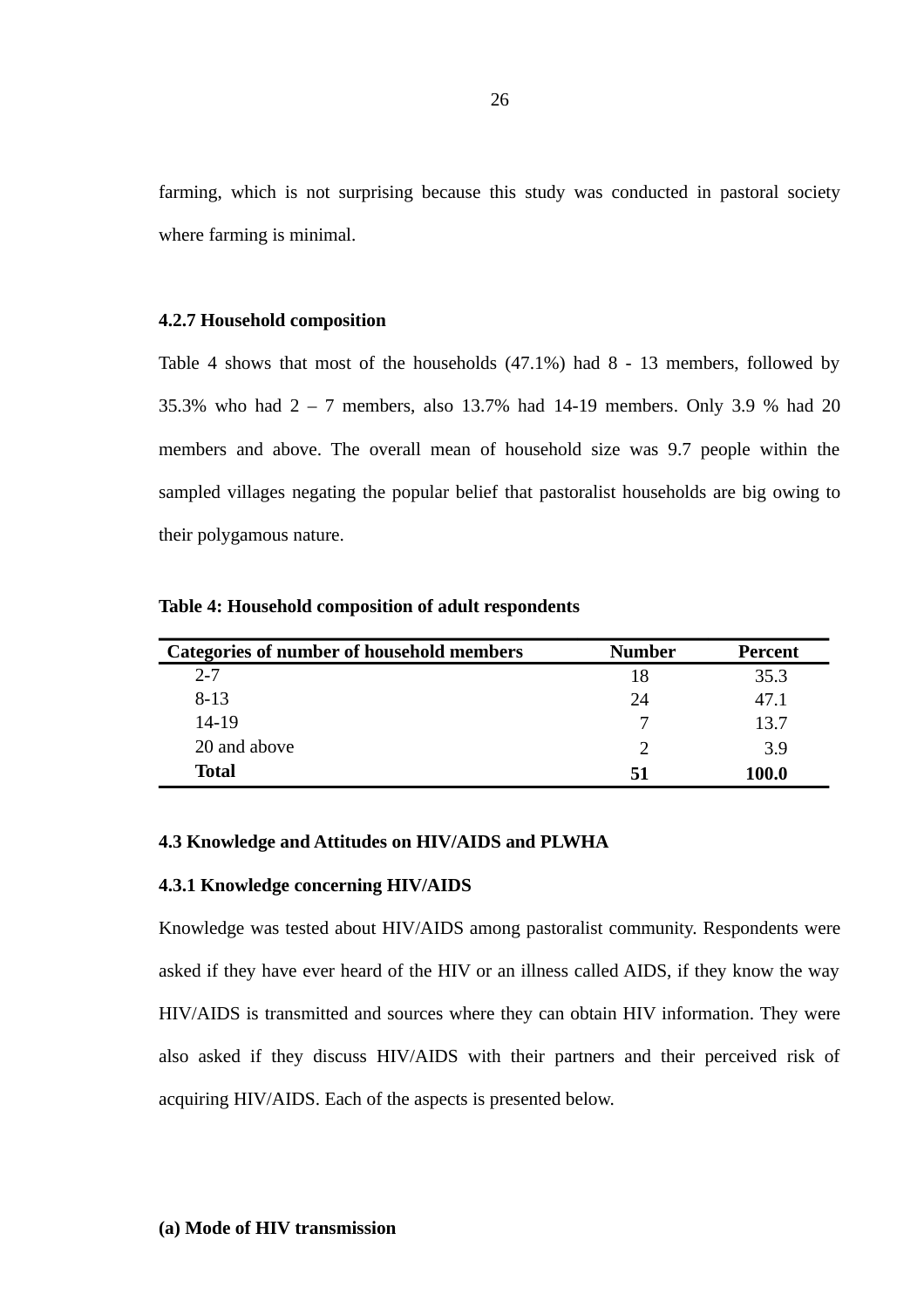Tables 5 and 6 summarize the results on knowledge and attitude about HIV/AIDS. All respondents interviewed have heard of HIV/AIDS epidemic. The vast majority of adult respondents (92.2%) know that AIDS can be contacted from woman to man through sexual contact while 70.6% of adult respondents believed that mosquitoes, tsetse flies and bedbugs cannot transmit HIV/AIDS. Also 64.3% of youth respondents know that healthylooking person can have AIDS virus then can transmit them easier.

**Table 5: Level of comprehensive knowledge about HIV/AIDS among pastoralist** 

| <b>Questions</b>                          | Correct       |                | <b>Incorrect</b> |         |
|-------------------------------------------|---------------|----------------|------------------|---------|
|                                           | <b>Number</b> | <b>Percent</b> | <b>Number</b>    | Percent |
| <b>Adult respondents questions</b>        |               |                |                  |         |
| Healthy young people do not get           |               |                |                  |         |
| <b>AIDS</b>                               | 28            | 54.9           | 23               | 45.1    |
| Using condom during sexual                |               |                |                  |         |
| intercourse can prevent AIDS              | 35            | 68.6           | 16               | 31.4    |
| Virus can be transmitted through<br>sweat | 30            | 58.8           | 21               | 41.2    |
| Virus can be transmitted through          |               |                |                  |         |
| blood                                     | 30            | 58.8           | 21               | 41.2    |
| AIDS can be cured if detected in          |               |                |                  |         |
| earlier stages                            | 44            | 86.3           | 7                | 13.7    |
| A man can not contact AIDS from           | 47            | 92.2           | 3                | 5.9     |
| woman                                     |               |                |                  |         |
| Mosquitoes, tsetse flies and bedbugs      |               |                |                  |         |
| transmit of HIV                           | 36            | 70.6           | 15               | 29.4    |
| Religious leaders are among people        |               |                |                  |         |
| who can not be infected with HIV          | 40            | 78.4           | 11               | 21.6    |
| To get washed after every sexual          |               |                |                  |         |
| contact protects one against HIV          |               |                |                  |         |
| infections                                | 41            | 80.4           | 9                | 17.6    |
| Youth respondents questions               |               |                |                  |         |
| Healthy- looking person can have          |               |                |                  |         |
| AIDS virus                                | 27            | 64.3           | 9                | 21.4    |
| HIV/AIDS can be transmitted from          |               |                |                  |         |
| mother to child                           | 19            | 45.2           | 8                | 19.0    |
| Having STDs increase the chance of        |               |                |                  |         |
| an infant getting AIDS during delivery    | 18            | 42.9           | 24               | 57.1    |

**community**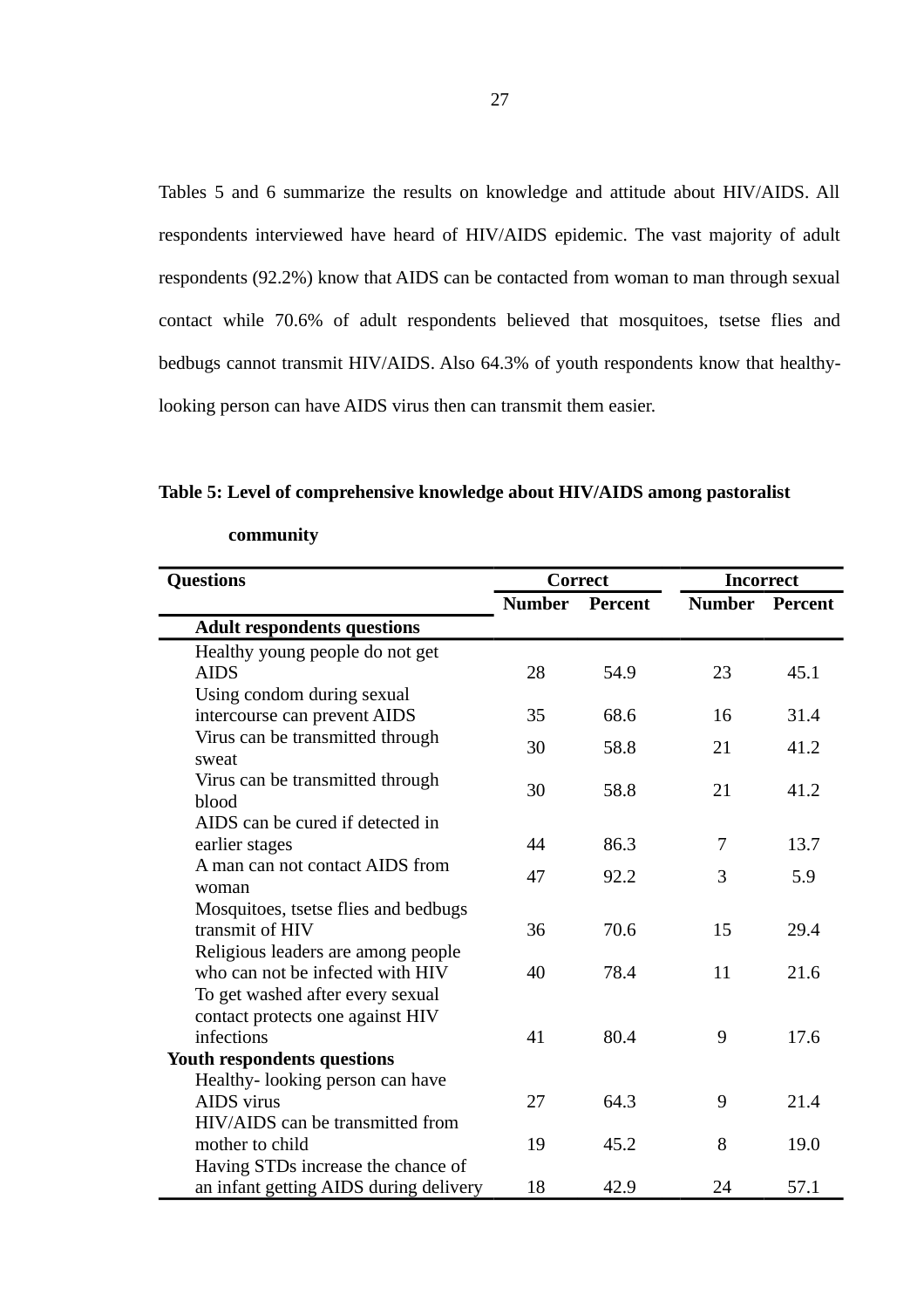Therefore the most widely known mode of transmission in this community is heterosexual contact as the majorities of the respondents answered the given questions correctly. These findings confirmed the studies done by Kishindo (1995), AIDS (1996) and Balint (1998) who also established the main mode of transmission of HIV in Sub- Saharan Africa to be through heterosexual contacts.

It was revealed from this study that, the majority of youth respondents perceived their risk of contracting HIV to be low (59.5%), very few (7.1%) perceived to have moderate risk and 33.3% of respondents thought to have high risk of contracting HIV/AIDS. Also 59.5% of youth respondents talk about HIV/AIDS with regular partners, only 28.6% of youth respondents have no regular partners (Table 6).

| <b>Response</b>                                | <b>Number</b> | Percent $(n=42)$ |
|------------------------------------------------|---------------|------------------|
| Perceived risk of contracting HIV/AIDS         |               |                  |
| Low risk                                       | 25            | 59.5             |
| Medium risk                                    | 3             | 7.1              |
| High risk                                      | 14            | 33.3             |
| Talked about HIV/AIDS with regular sex partner |               |                  |
| Talked on HIV/AIDS                             | 22            | 52.4             |
| Not talked on HIV/AIDS                         | 8             | 19.0             |
| No regular partner                             | 12            | 28.6             |

**Table 6: Knowledge of youth respondents concerning HIV/AIDS** 

### **(b) Knowledge of mother-to-child transmission**

Current strategies on HIV/AIDS in Tanzania are geared towards improving the health of HIV infected mothers and reducing the transmission of the virus to their children during pregnancy, labour, delivery, and post-delivery through breastfeeding as outlined in the National Policy on HIV/AIDS (Prime Minister's Office, 2001). As shown in Table 5, forty five percent of youth pastoralists know that HIV/AIDS can be transmitted from mother to child and 42.9% were sure that having sexually transmitted diseases (STDs) increase the chance of an infant getting AIDS during delivery.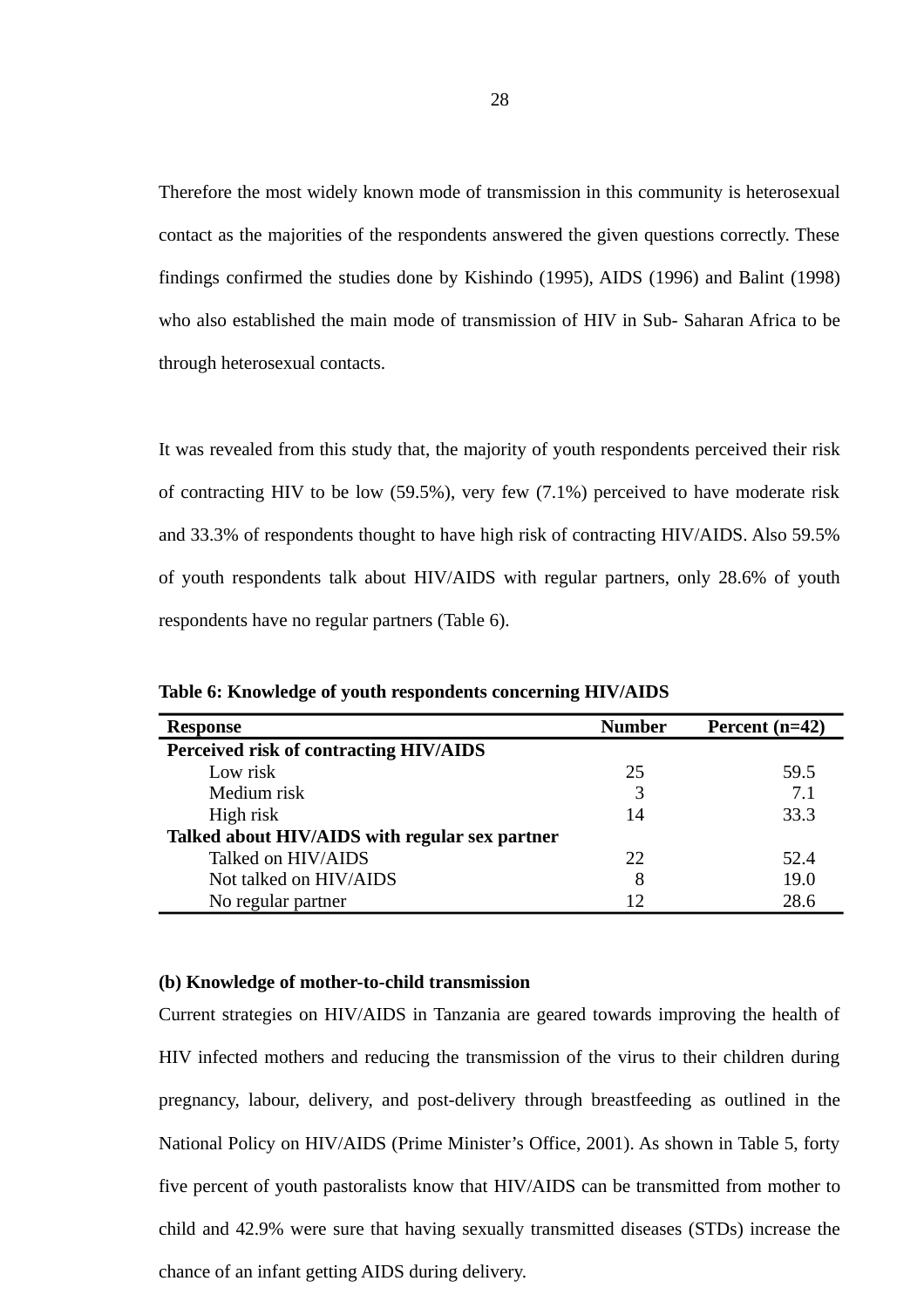#### **(c) Knowledge about the means of prevention on HIV/AIDS**

Findings in Table 7 indicate that 59.5% of youth pastoralist were sure that use of condom can prevent HIV/AIDS, this is approximately the same to adults pastoralist who 68.6% agree that the use of condoms can prevent getting HIV/AIDS (Table 5). Also 57.1% of youth respondents were sure that avoiding sex with prostitutes can prevent HIV/AIDS. Also 54.8% of youth respondents agree that to stay faithful with one partner can prevent one from getting HIV/AIDS. Only 26% of youth respondents agreed with the statement that abstaining from sex can prevent HIV/AIDS (Table 7).

### **Table 7: Distribution of youth respondents by the opinions about proper modes of**

| <b>Variables</b>                         | <b>Number</b> | Percent  |
|------------------------------------------|---------------|----------|
|                                          |               | $(n=42)$ |
| Nothing to do                            | 11            | 26.2     |
| Abstain from sex                         | 11            | 26.2     |
| Use condoms                              | 25            | 59.5     |
| Use condoms with high risk partners      | 9             | 21.4     |
| Be faithful to one partner               | 23            | 54.8     |
| Limit number of sex partners             | 17            | 40.5     |
| Avoid sex with prostitutes               | 24            | 57.1     |
| Avoid sex with homosexual                | 5             | 11.9     |
| Avoid blood transfusion                  | 16            | 38.1     |
| Avoid injection                          | 11            | 26.2     |
| Avoid kissing                            | 4             | 9.5      |
| Avoid mosquitoes bites                   |               |          |
| Seek protection from traditional healers |               | 0        |
| Take vitamins                            |               |          |

# **HIV prevention**

The findings observed by Barker and Ricardo (2005) noted that, many people don't view abstinence as a reasonable option for prevention; instead the prevention method cited by most of people is condom use and in several settings is the only preventive behaviour, spontaneously mentioned. However there are various barriers to their use, including religious belief, self- risk perception, access to condoms and negotiation with a partner.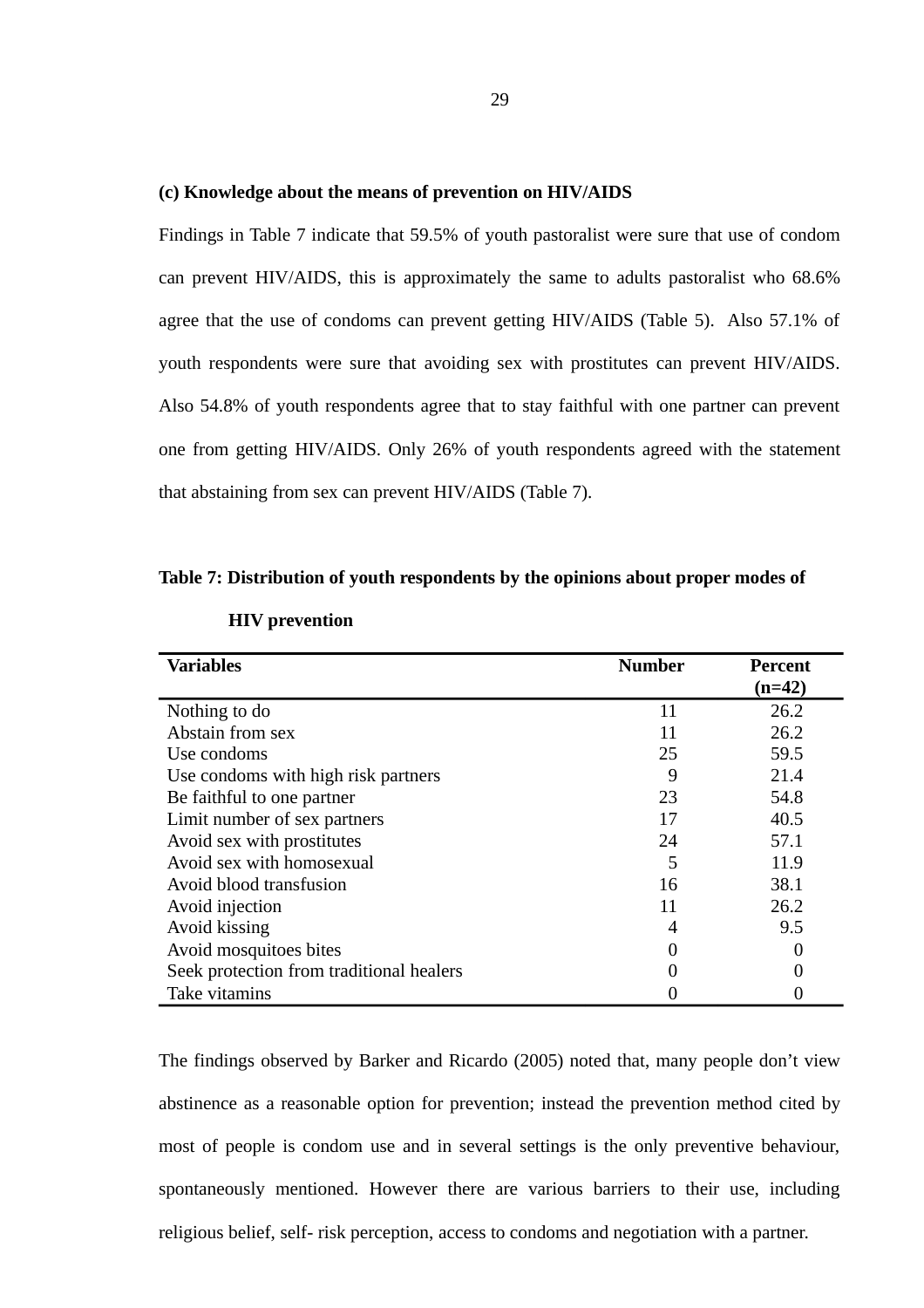#### **(d) Source of information about HIV/AIDS**

As shown in Table 8, the main source of information on HIV/AIDS for youths was friends/peers (42.9%), followed by the media particularly radio (33.3%), then relatives (28.6%). Others were Television (16.7%) and government healthy care workers (21.4%). Newspapers and Library were the least important source of HIV/AIDS information, which may be due to the fact that high percent of this community have not attended to school and therefore they do not know how to write and read.

| <b>Media</b>                  | <b>Number</b> | $(n=42)$<br>Percent |
|-------------------------------|---------------|---------------------|
| Nowhere                       | 18            | 42.9                |
| Government health care worker | 9             | 21.4                |
| Private health care worker    | 2             | 4.8                 |
| <b>Relatives</b>              | 12            | 28.6                |
| Friends                       | 18            | 42.9                |
| Radio                         | 14            | 33.3                |
| TV                            |               | 16.7                |
| Newspapers                    | 3             | 7.1                 |
| Library                       |               | 4.8                 |

**Table 8: Response of youth respondents on the source of information about HIV/AIDS** 

# **4.3.2 Attitude of adult respondents towards HIV/AIDS and PLWHA**

HIV/AIDS related stigma could partially be attributed to the fact that it is sexually transmitted disease (THIS, 2005). National policy on HIV/AIDS has identified stigma as one of the challenges in prevention and control of the epidemic (URT, 2001). People living with HIV/AIDS face discrimination and are sometimes neglected because of hostile attitude which lead to secrecy and denial which hinder people from seeking counseling and testing for HIV, which is crucial in fighting the epidemic (URT, 2001).

In this study attitude of respondents towards HIV/AIDS and PLWHA was sought using Likert attitudinal scale. The Likert scale that was constructed had twelve statements that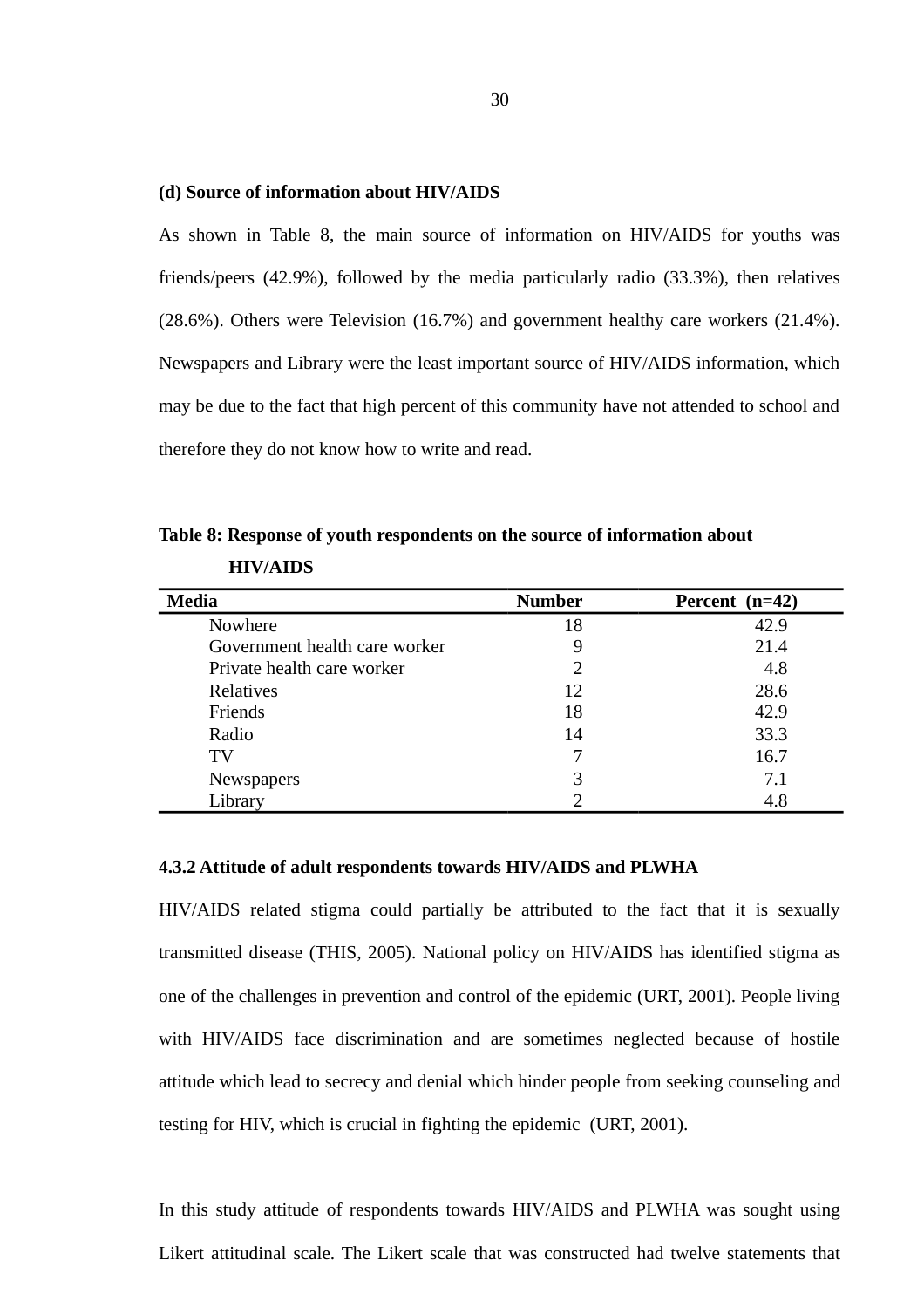carried positive and negative statements about HIV/AIDS. Respondents were requested to say whether they strongly agree, agree, undecided, disagree or strongly disagree against each statements. As shown in Table 9, the first statement shows that majority of adult respondents strongly disagree with the statement (43.1%), this means that respondents had the opinion that HIV/AIDS is not punishment from God. Thirty nine percent of respondents strongly agree with the statement that names of people with HIV/AIDS should be made public to avoid sexual contact with them; this statement can show how this community is aware about the presence of the epidemic.

Findings in other statements show that 47.1% of respondents strongly agree with the statement that people with HIV/AIDS are careless and don't care whether they infect others while 47.1% of respondents were not sure if the use of condom during sexual intercourse protect one from HIV/AIDS. Fifty five percent strongly disagree with the statement that staying without sexual practices can make one to be weak and 58.8% strongly agree with the statement that condom using encourages prostitution behaviour to both men and women.

Also the majority of the respondents (47.1%) agree with the statement that having many sexual partners encourage HIV transmission. According to the results it can be said that the awareness on HIV/AIDS in this community is high even though the perception on condom use for adults respondents was uncertain as shown in some statements that the majority were not sure if the use of condom during sexual intercourse protects one from HIV/AIDS and that condom use encourages prostitution behaviour to both men and women. Most of the adult respondents received high score on all positive statements about HIV/AIDS and relatively low score were obtained to all negative statements. This implies that the respondents have positive attitude towards HIV/AIDS.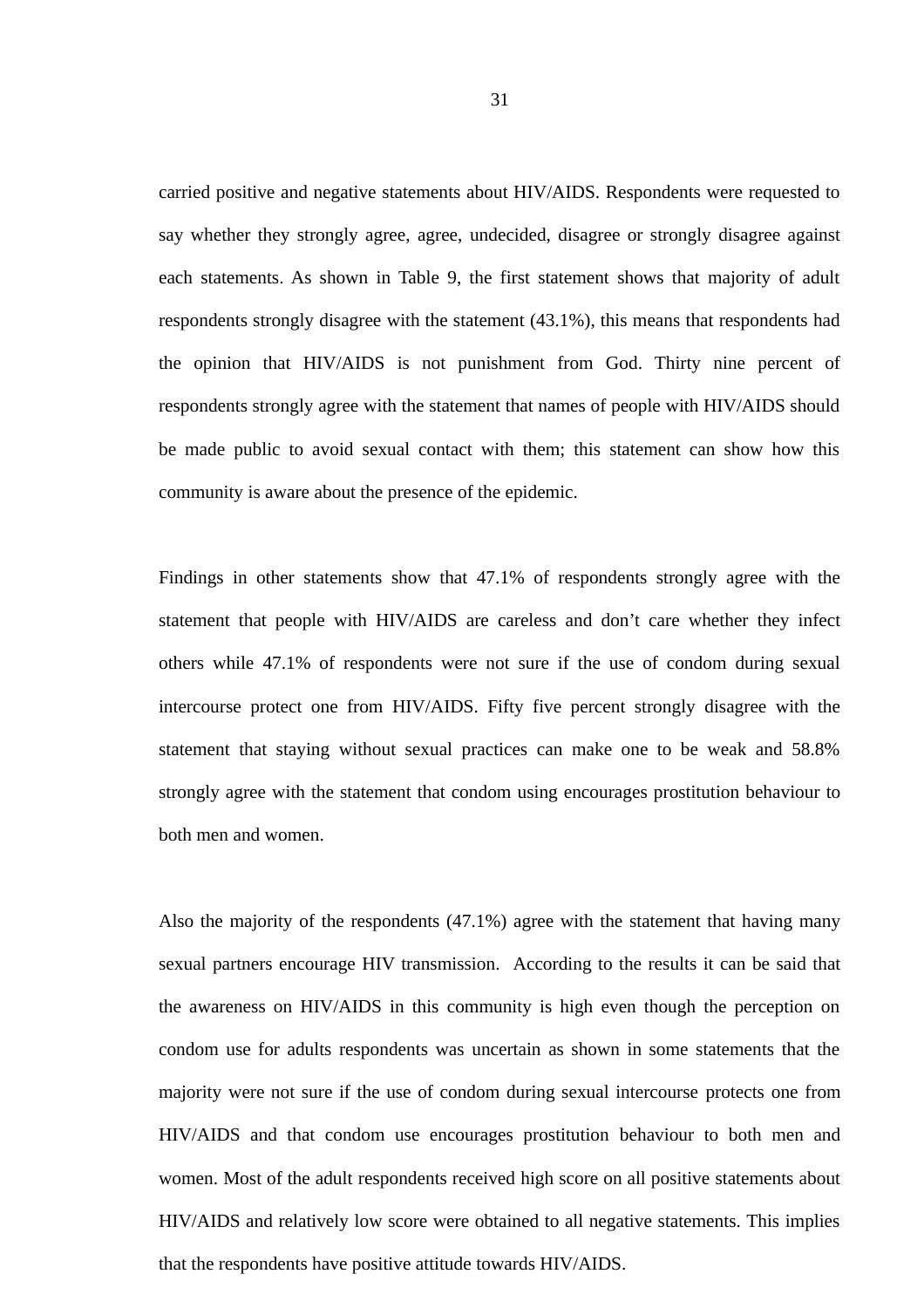| <b>Statement on attitude</b>                                                                | <b>Strongly</b><br>disagree | <b>Disagree</b> | <b>Undecided</b> | <b>Agree</b> | <b>Strongly</b><br>agree |
|---------------------------------------------------------------------------------------------|-----------------------------|-----------------|------------------|--------------|--------------------------|
| HIV/AIDS is God's punishment for<br>wicked people                                           | 43.1                        | 11.8            | 9.8              | 13.7         | 21.6                     |
| People with HIV/AIDS should be<br>legally separated from others                             | 9.8                         | 35.3            | 5.9              | 33.3         | 15.7                     |
| Names of people with HIV/AIDS<br>should be made public to avoid<br>sexual contact with them | 15.7                        | 2.0             | 5.9              | 37.3         | 39.2                     |
| People who got AIDS through sex<br>or drug use have got what they<br>deserve                | 17.6                        | 27.5            | 11.8             | 31.4         | 11.8                     |
| One can protect him/herself from<br>HIV by using condom correctly<br>every time having sex  | 11.8                        | 7.8             | 33.3             | 25.5         | 21.6                     |
| People with HIV/AIDS are careless<br>and don't care whether they infect<br>others           | 3.9                         | 9.8             | 7.8              | 31.4         | 47.1                     |
| People protect themselves from<br>getting infected by abstaining from<br>sex                | 5.9                         | 23.5            | 15.7             | 29.4         | 25.5                     |
| Using condom during sexual<br>intercourse protect one from AIDS                             | 7.8                         | 15.7            | 47.1             | 17.6         | 11.8                     |
| Staying without sexual practices<br>makes one to be weak                                    | 54.9                        | 13.7            | 17.6             | 9.8          | 3.9                      |
| Condom using encourages<br>prostitution behaviour to both men<br>and women                  | 5.9                         | 5.9             | 15.7             | 13.7         | 58.8                     |
| Having many sexual partners<br>encourage HIV transmission                                   | 3.9                         | 7.8             | 0.0              | 47.1         | 41.2                     |
| From religious point of view using<br>condom is not ethical                                 | 15.7                        | 11.8            | 17.6             | 31.4         | 23.5                     |

# **Table 9: Adults attitudes towards HIV/AIDS and PLWHA (%)**

# **Score index of attitude towards HIV/AIDS**

For the purpose of simplifying the analysis, categories 1 and 2 (strongly agree and agree) were merged and re-categorized as 1 (agree), while category 3 was re- categorized as 2 (undecided) and categories 4 and 5 (strongly disagree and disagree) re- categorized as category 3 (disagree). Therefore responses were grouped into three categories namely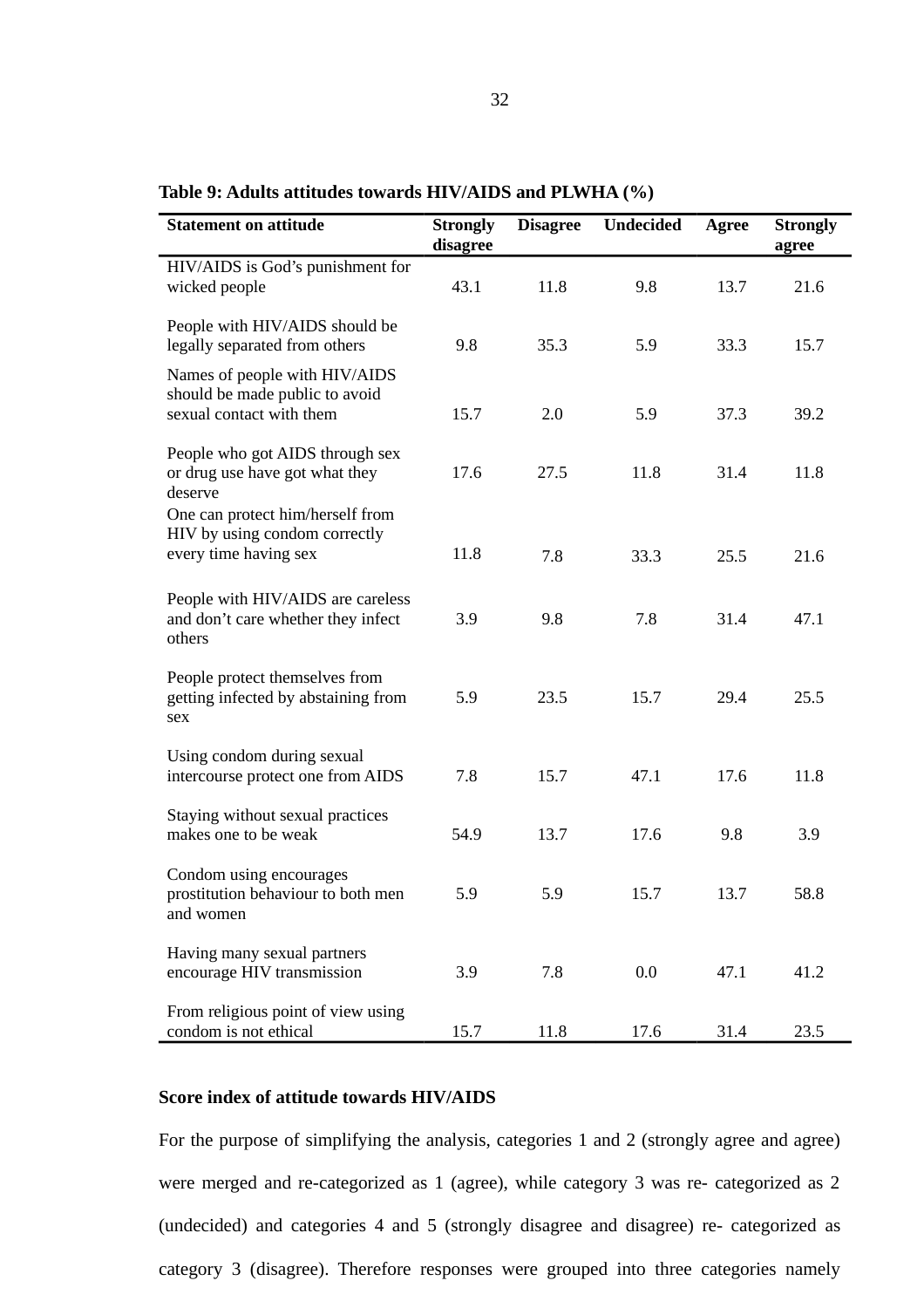agree, undecided and disagree. In all positive statements every "Agree" response was given a score of 3 while "undecided" scored 2 and "Disagree" scored 1. For all negative statements every "Agree" response was represented by 1 while "Uncertain" was represented by 2 and "Disagree" was represented by 3. The criteria that were used in the construction of the score index are presented in Table 10.

**Argument/Question Response Score** HIV/AIDS is God's punishment for wicked people Agree Agree 2 Undecided 2 Disagree 3 People with HIV/AIDS should be legally separated from others Agree 1 Undecided 2 Disagree 3 Names of people with HIV/AIDS should be made public to Disagree 1 avoid sexual contact with them Undecided 2 Agree 3 People who got AIDS through sex or drug use have got what they deserve Agree 1 Undecided 2 Disagree 3 One can protect him/herself from HIV by using condom correctly every time having sex Disagree 1 Undecided 2 Agree 3 People with HIV/AIDS are careless and don't care whether they infect others Agree 1 Undecided 2 Disagree 3 People protect themselves from getting infected by abstaining from sex Disagree 1 Undecided 2 Agree 3 Using condom during sexual intercourse protect one from AIDS Disagree 1 Undecided 2 Agree 3 Staying without sexual practices makes one to be weak Agree  $1$ Undecided 2 Disagree 3 Condom using encourages prostitution behaviour to both men and women Agree 1 Undecided 2 Disagree 3 Having many sexual partners encourage HIV transmission Disagree 1 Undecided 2 Agree 3 From religious point of view using condom is not ethical Disagree 1 Undecided 2

Agree 3

**Table 10: Criteria used in score index of attitude towards HIV/AIDS and PLWHA**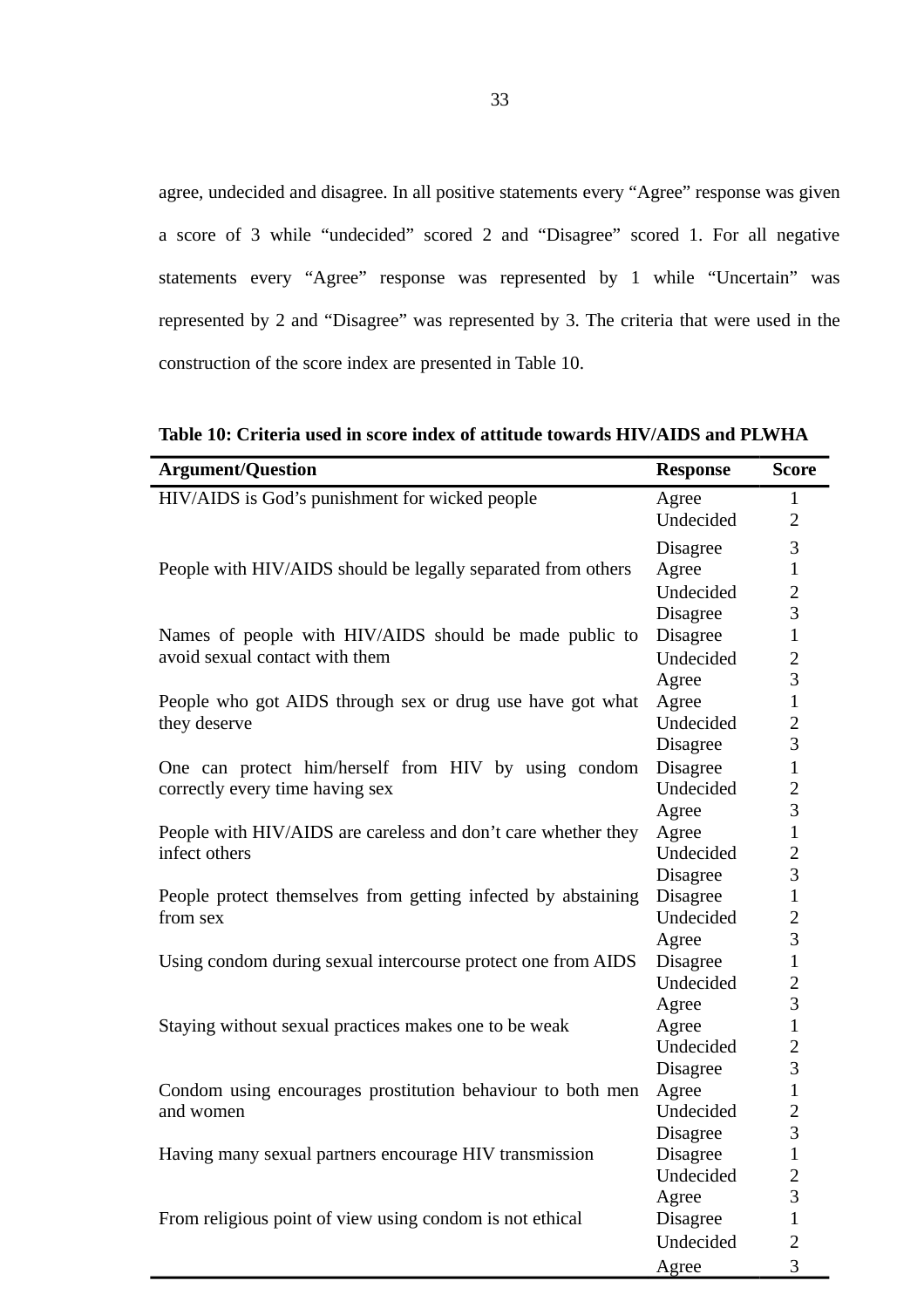The data for measuring attitudes towards PLWHA and HIV/AIDS were analyzed and scores ranged from 12 to 60. Categorization of the scores was done as following: low attitude (12 – 29), indifferent (30 – 31), and high attitude (32 – 60). Using this categorization, 90.2% of the respondents had high attitudes towards PLWHA and HIV/AIDS while 5.9% of the respondents had low attitude and 3.9% were indifferent (Table 11).

**Table 11: Attitudes of adult respondents towards HIV/AIDS and PLWHA score**

| Level of attitude towards PLWHA & /HIV/AIDS | <b>Percent</b> |
|---------------------------------------------|----------------|
| Low attitude                                | 5.9            |
| Indifferent                                 | 3.9            |
| High attitude                               | 90.2           |

Further findings from focus group discussions (FGDs) agreed with these results that the community has come to terms with the presence of HIV/AIDS amongst themselves and accepts to support affected and infected person within the community.

# **4.4 Use of HIV/AIDS "Best Practices" by the Stakeholders**

In this study, HIV/AIDS "Best practices" were considered to include the use of "ABC" principles by the individuals, and establishment of VCT centers by the government and non-governmental agencies. Others included care and support to orphans. "ABC" stands for Abstain from sex, Be faithful to one partner and Condoms use.

### **4.4.1 Individual responses to the use of "ABC"**

During informal discussions with leaders of non-governmental organization called PARAKUYO COMMUNITY BASED ORGANIZATION it was argued that abstinence and faithfulness are not concepts immediately accepted in the Maasai community. They clearly showed that Maasai have a tradition of shared sex where by a man can take another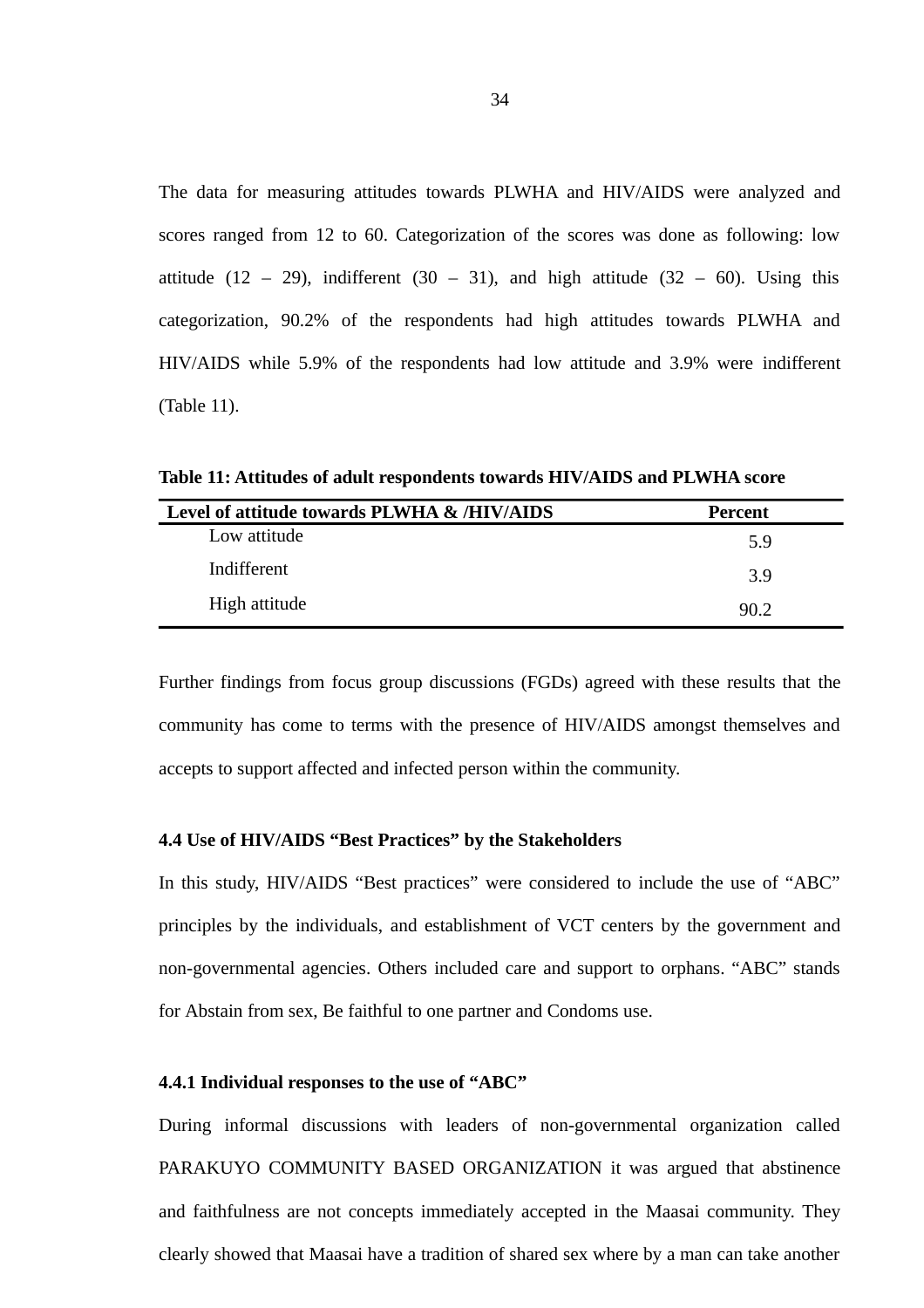man's wife and sleep with her. Similarly the use of condoms may be difficult to be fully accepted by the Maasai women because for them sexual satisfaction comes by a man ejaculating inside a woman and not any other way.

Informal discussions with groups of male youths revealed that, the warriors (morani) have several girlfriends because it is part of their life. They engage in free sex without condoms but once they go to the towns, they don't have sex because they are afraid of the women there because some are infected with HIV/AIDS. This shows that abstaining was implemented by the youth especially when the environment was not conducive.

There are no official statistics on HIV prevalence specifically within the Maasai community. Although health officials do not believe the problem is "too bad" yet, there are signs that some men are not as careful when it comes to sex issues. For example, the District HIV/AIDS coordinator remarked that when the Maasai men go into town, they earn money and some of them indulge in drinking and this changes their behaviour and some of them do contract sexually transmitted diseases and so they are obviously at risk from HIV/AIDS. The youth respondents were asked on what they thought was important to reach the young with messages on HIV/AIDS prevention. Fifty seven percent of them suggested that it is important to develop a role-play or performing arts, which includes ways of preventing HIV infection (Table 12), while about one quarter (23.8%) did not know what can be done.

**Table 12: Youth suggestions on what can be done to reach young people with messages on HIV/AIDS prevention**

| Suggestion                         | <b>Number</b> | Percent |
|------------------------------------|---------------|---------|
| Important to develop role play     | 24            | 57.2    |
| Not important to develop role play | 8             | 19.0    |
| Don't know                         | 10            | 23.8    |
| <b>Total</b>                       |               | 100.0   |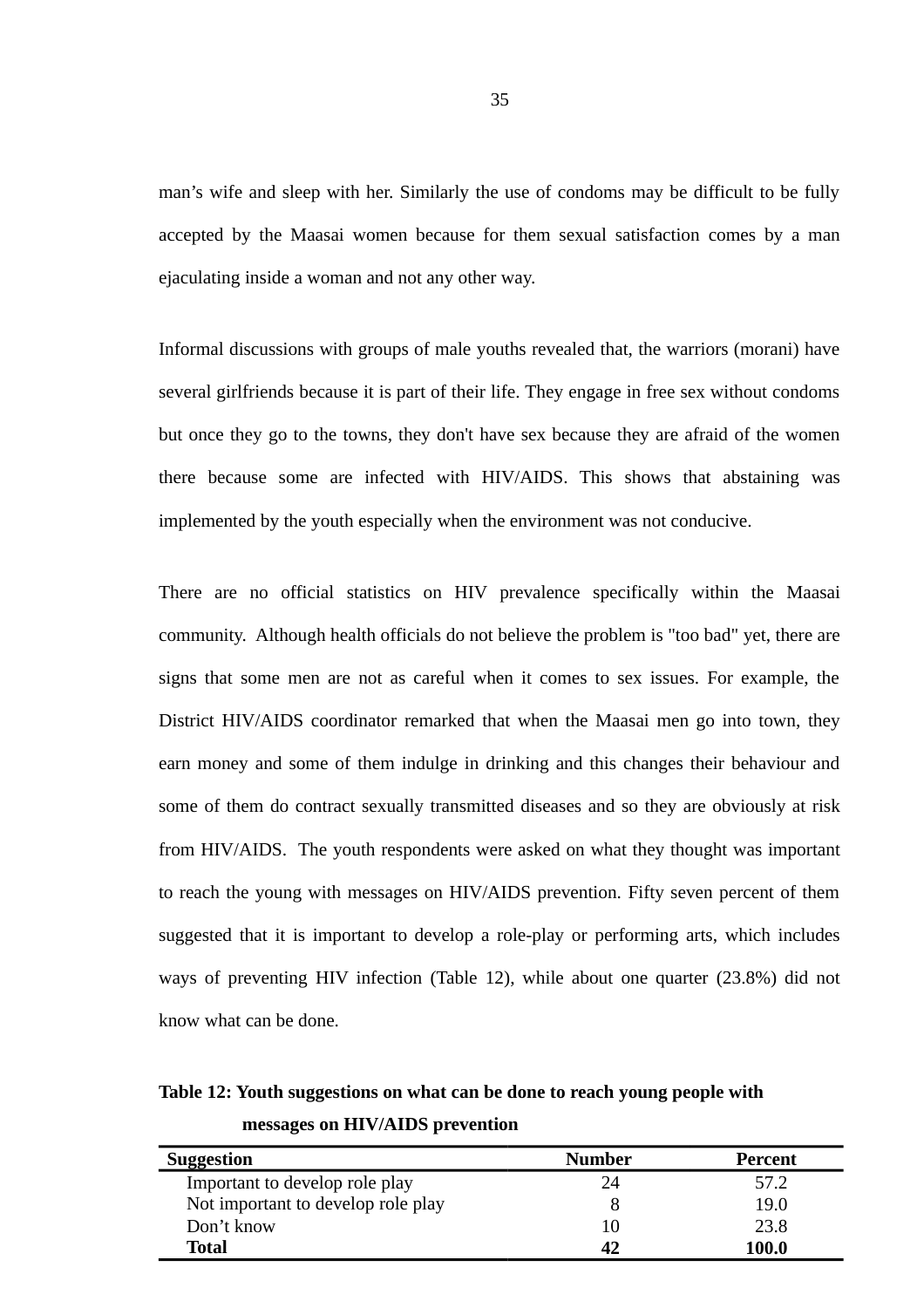Table 13 shows the suggested messages considered important in the role – play game or performing arts. The main issues mentioned include use of condoms (54.8%), be faithful to one partner (54.8%), limit number of sexual partner (54.8%), avoid sex with prostitutes (52.4%), avoid blood transfusion (40.5 %) and abstain from sex (21.4%).

| <b>D</b> ptions                          | <b>Number</b> | Percent (n=42) |
|------------------------------------------|---------------|----------------|
| <b>Nothing</b>                           | 14            | 33.3           |
| Abstain from sex                         | 9             | 21.4           |
| Use condoms                              | 23            | 54.8           |
| Use condoms with high risk partners      | 16            | 38.1           |
| Be faithful to one partner               | 23            | 54.8           |
| Limit number of sex partners             | 23            | 54.8           |
| Avoid sex with prostitutes               | 22            | 52.4           |
| Avoid sex with homosexual                | 13            | 31.0           |
| Avoid blood transfusion                  | 17            | 40.5           |
| Avoid injection                          | 16            | 38.1           |
| Avoid kissing                            | 4             | 9.5            |
| Avoid mosquitoes bites                   | 1             | 2.4            |
| Seek protection from traditional healers | 1             | 2.4            |
| Take vitamins                            |               | 2.4            |

**Table 13: Suggested messages to be included in role-play games to reach young people**

Performing arts method is effective at gathering people due to its entertainment nature thus community members are entertained and educated at the same time. The performing arts can be in forms of poems, drama, story telling, traditional dancing and comedies. HIV/AIDS prevention is the only hope for overcoming the pandemic in the absence of treatment. Hung *et al.* (1998) contended that the key to preventing AIDS is to stop the transmission of the virus before it enters the human body.

### **Response on sources of condoms among youth**

Knowledge of a place to get condoms is a necessary precursor to use of condoms. As shown in Table 14, the majority of youth respondents indicated that condoms can be obtained from the pharmacy shops (76.2%), other respondents said that condoms can be obtained from the health center (21.4%) and from kiosks (21.4%).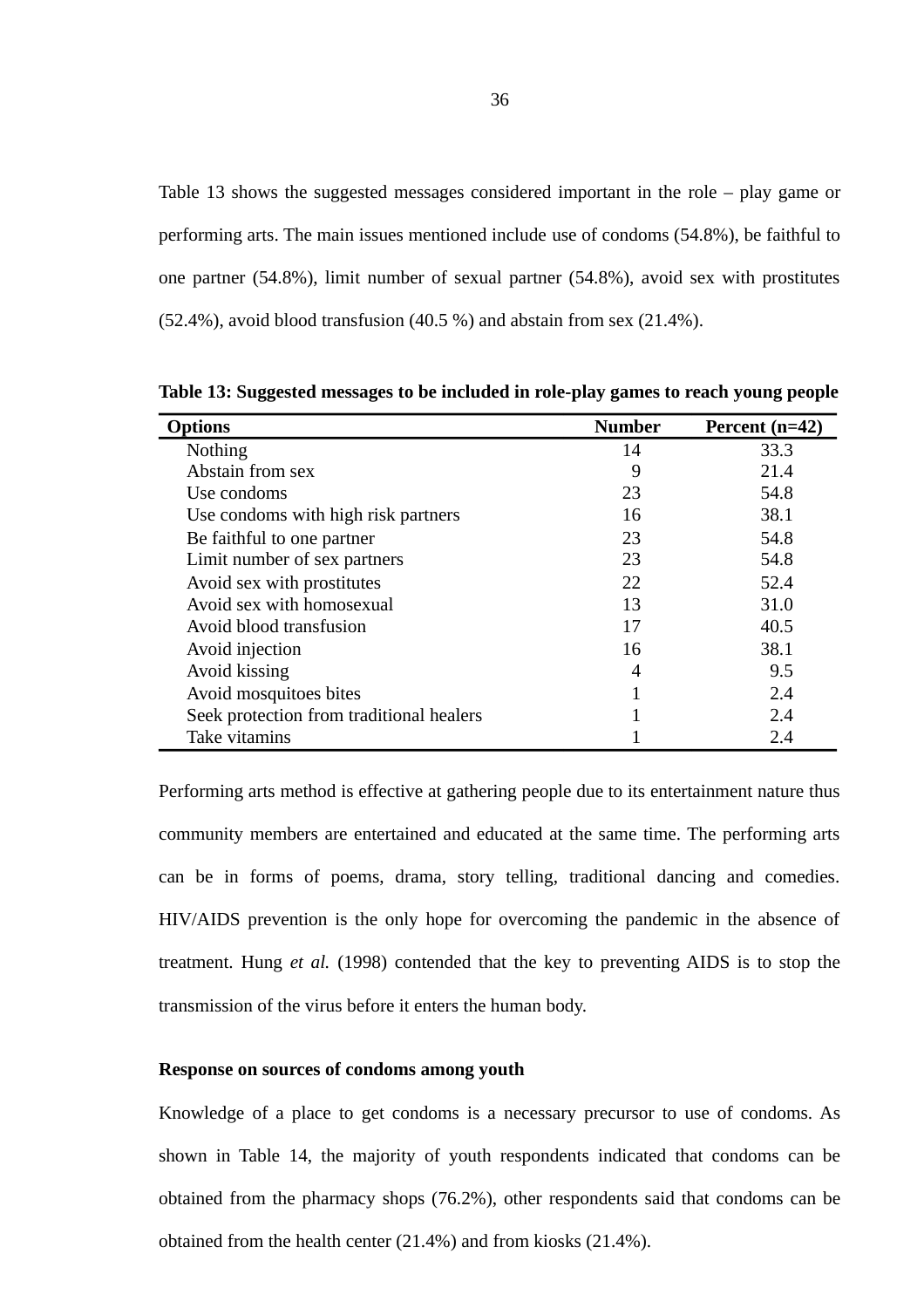|                        | <b>Number</b> | Percent $(n=42)$ |
|------------------------|---------------|------------------|
| Pharmacy shops         | 32            | 76.2             |
| Kiosks                 | 9             | 21.4             |
| Health center/hospital | 9             | 21.4             |
| Market                 |               | 0.0              |
| Bar                    |               | 7.1              |
| Others                 |               | 14.3             |

**Table 14: Reported places where condoms can be obtained by the youths**

### **4.4.2 Establishment and use of VCT services**

Voluntary HIV counseling and testing take two facets (SAT 2003); the first is when a person goes for HIV screening willingly without being forced in anyhow. This testing is associated with pre and post test counseling. The second component of this aspect is for a person who is found infected during the test. The counseling provided to this person is not the same with that during the test. This second component of counseling is continuous such that a person is counselled on how to accept the situation and live positively with that HIV status. The organizations such as AFNET, PARAKUYO COMMUNITY BASED ORGANIZATION and KIPHA (Kilosa People Living with HIV/AIDS) conduct both facets of counseling.

Knowledge of HIV status can empower individuals to take precautions to protect against either acquiring or transmitting the disease. Consequently, Tanzania has established a number of voluntary counseling and testing (VCT) sites across the country and encourages their use by the general population. However, as a result of either lack of knowledge as to the importance of testing or for other reasons, most people in the country have not yet been tested (THIS, 2005). The general average figure for Tanzania on HIV/AIDS counseling and testing prior to the launch of the national HIV-testing campaign in July 2007 was estimated to be only about 15%. By the end of June 2008, over 4.8 million people were screened for HIV through the national HIV-testing campaign, and overall HIV prevalence was found to be 5.4% (I-TECH, 2007).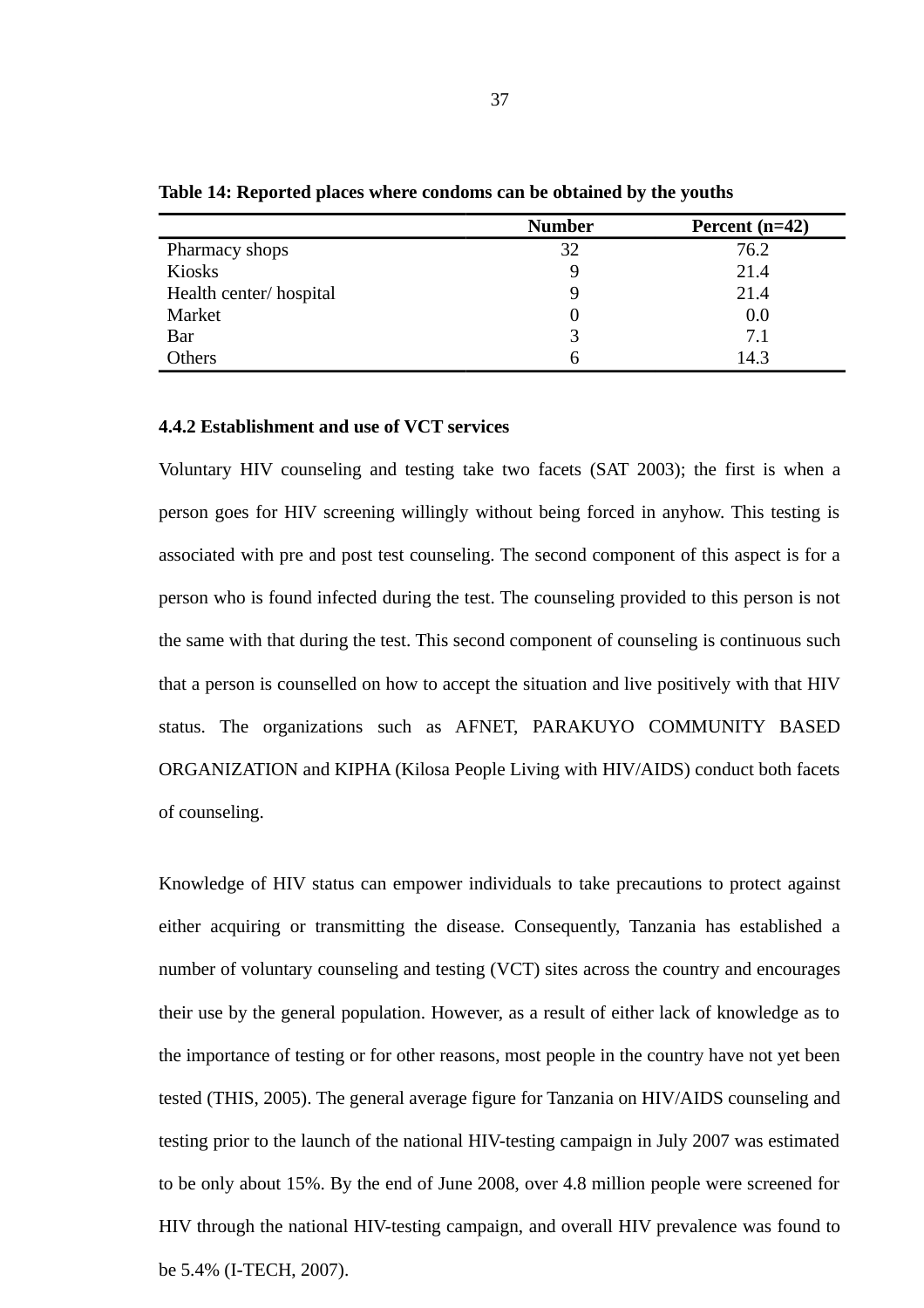As shown in Table 15 only 29.4 percent of adults and 23.8% of youth respondents reported to have ever undertaken HIV test, pretest counseling and received the results. Cousellors encourage PLWHA to recognize and develop ways in which they can deal more effectively with the problem (SAT, 2003). The fact that 70.6% of adult respondents and 76.2% of youth respondents did not test for HIV/AIDS this was due to the following: the majority of adults respondents (51%) and youth respondents (47.6%) argued that they were sure of not having HIV/AIDS while 23.5 percent of adults respondents and 19 percent of youth respondents said that they were afraid of being tested. Few adults and youth respondents complained that there are no voluntary counseling and testing centers (VCTs) in their villages (5.5% and 9.5%).

| <b>Questions</b>                       | <b>Adults (Percent)</b> | <b>Youth (Percent)</b> |
|----------------------------------------|-------------------------|------------------------|
|                                        | $(n=51)$                | (n=42)                 |
| Where HIV testing takes place          |                         |                        |
| Test done at VCT center                | 35.3                    | 43.4                   |
| Test done at government healthy center | 19.6                    | 26.3                   |
| Ever tested and got results            |                         |                        |
| Tested & get results                   | 29.4                    | 23.8                   |
| Not tested for HIV/AIDS                | 70.6                    | 76.2                   |
| <b>Reasons given for testing</b>       |                         |                        |
| Asked for test                         | 7.8                     | 2.4                    |
| Offered and accepted for test          | 11.8                    | 14.3                   |
| Required for test                      | 9.8                     | 7.1                    |
| <b>Reasons given for not testing</b>   |                         |                        |
| Afraid                                 | 23.5                    | 19.0                   |
| Sure of not having HIV/AIDS            | 51.0                    | 47.6                   |
| Lazy/no time to go                     | 10.6                    | 4.8                    |
| No testing centers at the village      | 5.5                     | 9.5                    |

**Table 15: Respondents information towards HIV /AIDS testing** 

Through informal discussions most of the respondents complained that no counseling and testing centers are found in their villages. Most of them are located in the urban and periurban areas where it is costly to reach. The results of counseling services are similar to that of Harding (2003), that only 10% who need testing in low and middle- income countries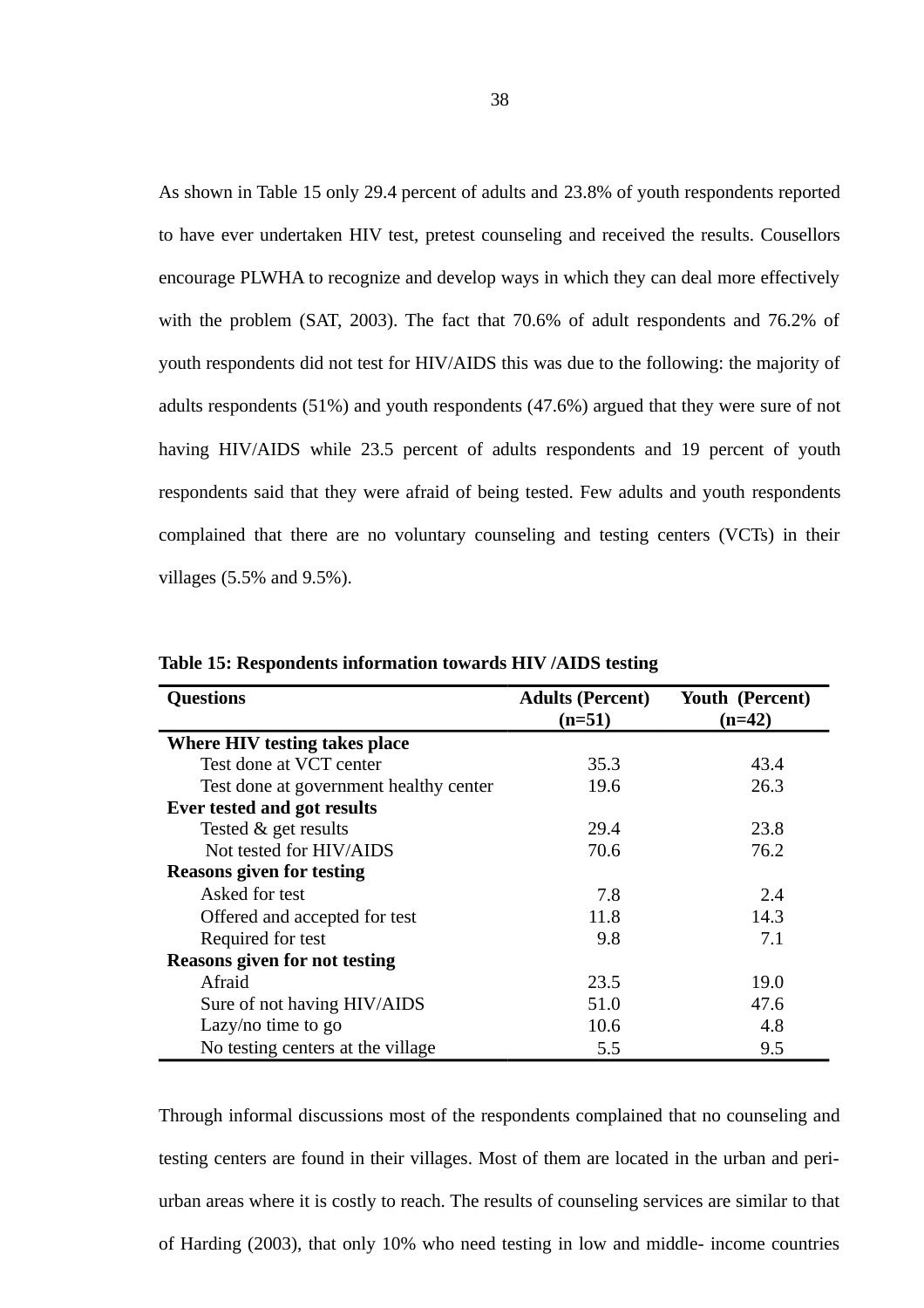have access to counseling and testing services. The respondents were also asked about the places where test can be done. Table 15 shows that 35.3% of adult respondents and 43.4% of youth respondents revealed that HIV test is done at VCTs while 19.6% of adult respondents and 26.3% of youth respondents said that HIV test is done at the government healthy center.

Interview done with the leaders from six selected CSOs (SOS CHILDREN VILLAGE TRUST FUND, KIPHA, APDOM, WAVUDU, WOMEN ASSOCIATION (KKKT), PARAKUYO COMMUNITY BASE ORGANIZATION) (refer Table 24) said that they operated HIV voluntary counseling and testing centers. These CSOs have professional personnel in counseling and testing. The interview with the Council HIV/AIDS coordinator (CHACC), noted that VCT services especially the components of testing and ARVs provision is mostly done by the government due to medical ethics attached to the services.

### **(a) Relationship between age and HIV testing for status**

The study also attempted to test for relationship between age of respondents and the testing status. The test results are summarized in Table 16 whereby those in 40 years and below are more likely than others to have been tested. The chi-square statistical test showed that there is significant relationship ( $p$ <0.05) between the testing status and the age of the adult respondents.

**Table 16: Chi-square statistical test results for relationship between age category and HIV testing status**

| Age category of<br>adults | <b>Tested</b> | <b>Have not</b><br>tested | df | Sig. (2-sided) | <b>Chi-Square</b><br>value |
|---------------------------|---------------|---------------------------|----|----------------|----------------------------|
| 40 years and below        | $11(45.8\%)$  | 13(54.2%)                 |    | .019           | 5.510                      |
| 41 years and above        | $4(15.4\%)$   | 22(84.6%)                 |    |                |                            |
| <b>Total</b>              | $15(30.0\%)$  | $35(70.0\%)$              |    |                |                            |

Figures in parenthesis are the percentages of the respondents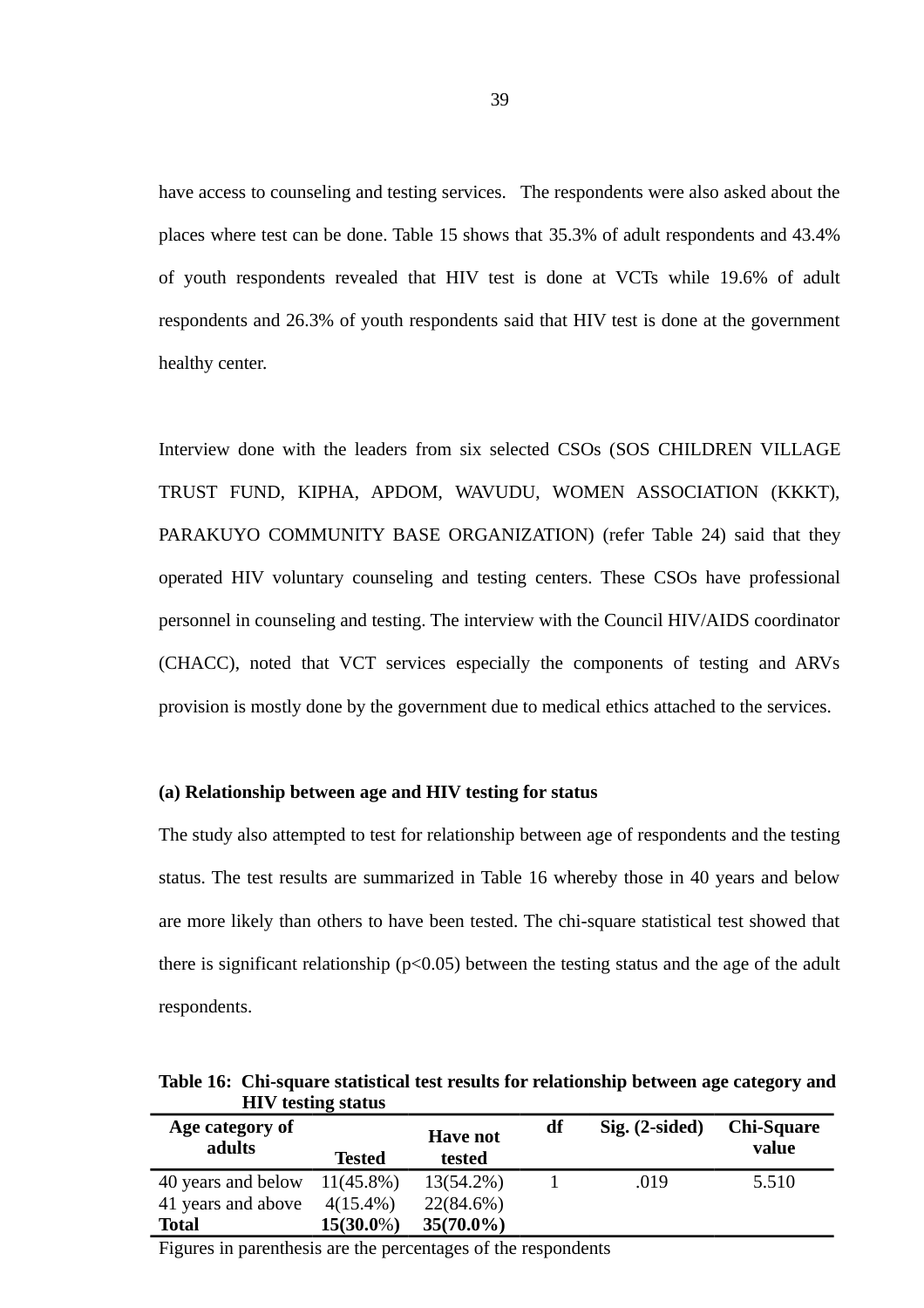#### **(b) Relationship between level of education and HIV testing**

The results of chi- square testing showed that there is statistical significant relationship (p<0.05) between level of education and HIV/AIDS testing status (Table 17) in both adults and youths. Those who attended primary school were more likely to test than those who did not attend school. Uganda has reduced HIV/AIDS prevalence from 14% in the early 1990s to about 4.1% in 2003; an important tool in this success was the use of information campaigns to educate individuals the important of testing (Bakilana *et al.,* 2005). Individuals that were more educated were the most likely to have adopted safer behaviour including visiting VCT centers, delaying their sexual debut and using condoms. This pattern of safer behavior was even stronger among women; there is evidence that more educated women were having fewer sexual partners (Bakilana *et al.,* 2005). Education has been called a 'social vaccine' against HIV/AIDS because education empowers individuals with appropriate skills to receive and act on knowledge including knowledge about HIV/AIDS (Bakilana *et al.,* 2005).

|                                |               | <b>Have</b> |    | Sig.      | <b>Chi-Square</b> |
|--------------------------------|---------------|-------------|----|-----------|-------------------|
|                                |               | not         | df | (2-sided) | value             |
|                                | <b>Tested</b> | tested      |    |           |                   |
| <b>Education level adults</b>  |               |             |    |           |                   |
| No schooling                   | 7(19.4)       | 29(80.6)    | 1  | .009      | 6.822             |
| Attended primary               | 8(57.1)       | 6(42.9)     |    |           |                   |
| Total                          | 15(30.0)      | 35(70.0)    |    |           |                   |
| <b>Education leveled youth</b> |               |             |    |           |                   |
| No schooling                   | 3(12.5)       | 21(87.5)    | 1  | .047      | 3.948             |
| Attended primary school        | 7(38.9)       | 11(61.1)    |    |           |                   |
| <b>Total</b>                   | 10(23.8)      | 32(76.2)    |    |           |                   |

**Table 17: Chi-square statistical test results for relationship between level of education and HIV testing**

Figures in parenthesis are the percentages of the respondents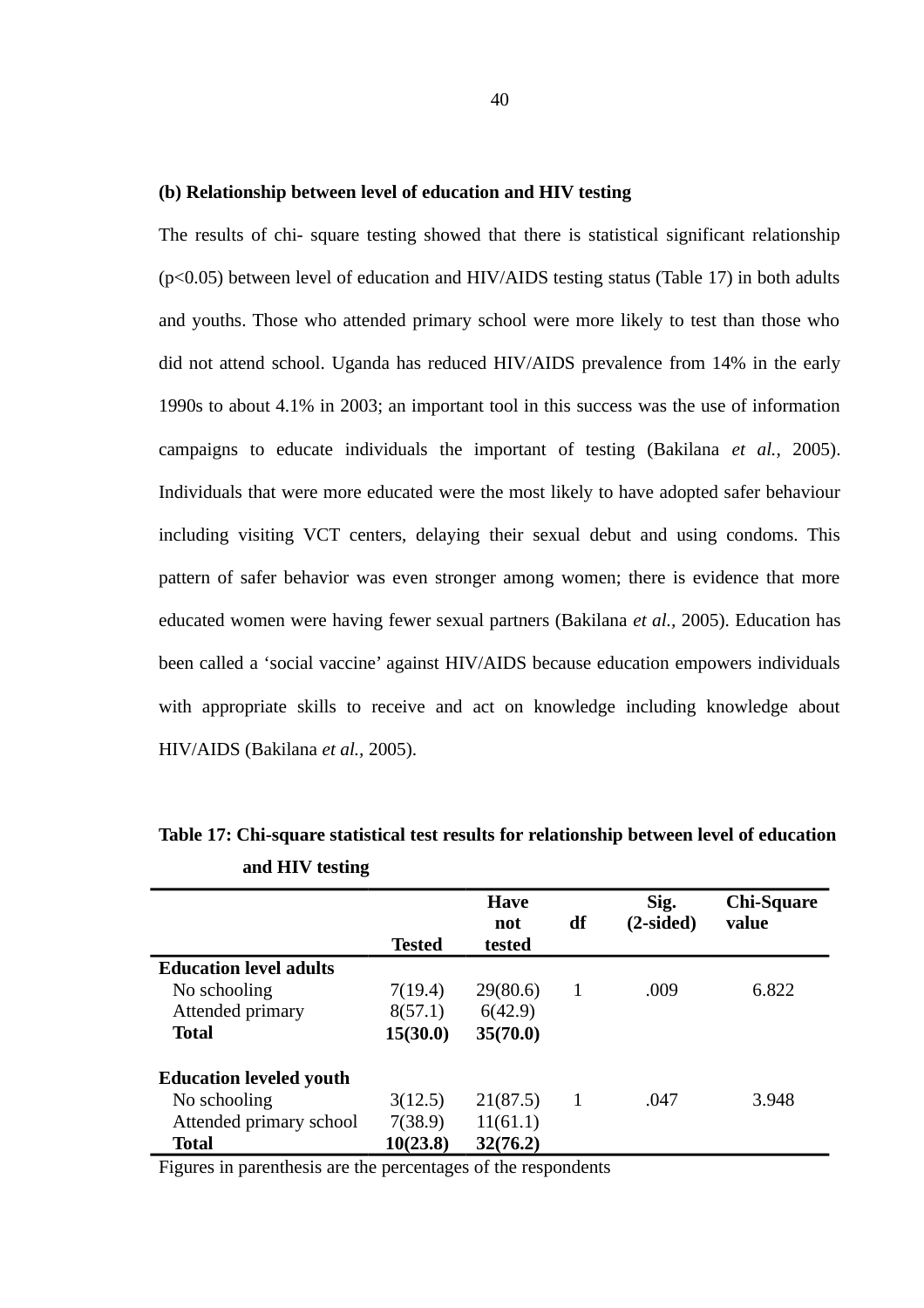#### **4.4.3 Care and support for orphans and vulnerable children**

In this context, an orphan was defined as an individual under age 18 who has lost one or both parents. A vulnerable child was defined as a child under age 18, with one or both parents being very sick unable to provide the child with basic needs. This study found that within the households surveyed, 15.7% reported to have member of the household been very sick or died and 9.8% complained to live with child/ children whose parents have been very sick and died with the disease considered to be HIV/AIDS (Table 18).

**Table 18: Reported household member(s) been very sick/died for at least in the past three months** 

| <b>Extent of vulnerability in household</b>           | <b>Number</b> | Percent $(n=51)$ |
|-------------------------------------------------------|---------------|------------------|
| One member of household was very sick/died            |               | 7.8              |
| Two members of household were very sick/died          |               | 2.0              |
| Three members of household were very sick/died        |               | 3.9              |
| Four members of household were very sick/died         |               | 2.0              |
| No member in the household was very sick/died         | 43            | 84.3             |
| Live with a child whose mother/ father died/been very |               |                  |
|                                                       | 5             | 9.8              |
| sick for at least three months                        |               |                  |

The study also included questions about care and supports that were administered by CSOs to the households with orphans and vulnerable children. In the case of households with either orphans or vulnerable children, questions were added as to whether the household had received any external support (other than that from family or friends). Several types of support are shown in Table 19. About eight percent of respondents received medical support, 13.7% of respondents received emotional support such as companionship and counseling, 15.7% of interviewed respondents received material support such as clothes, food and money, and 11.8% of respondents received practical support such as help with housework, legal services and support with schooling. URT (2003b) recommends support activities to be sustained in close relation with the existing traditional family and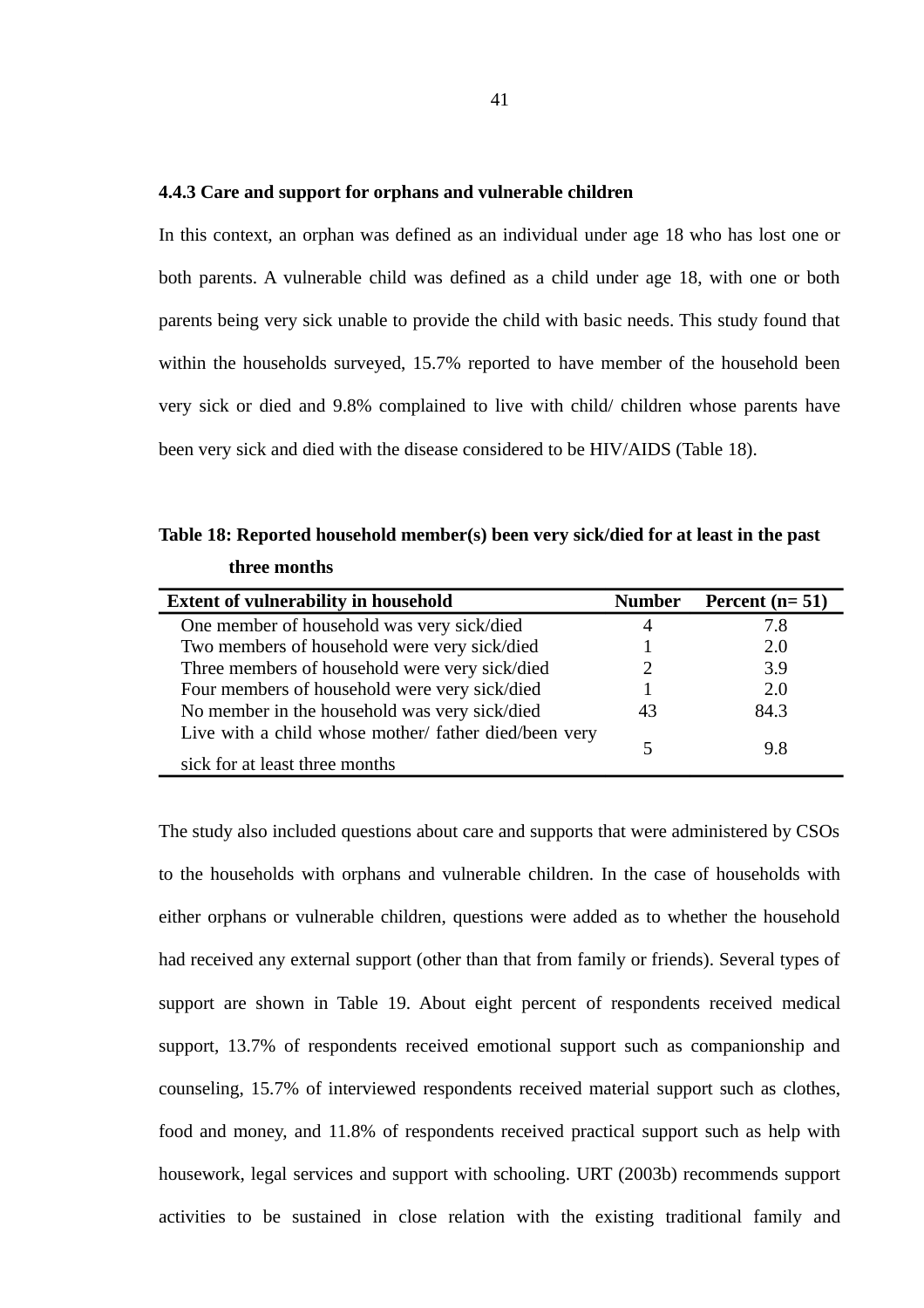community systems (extended families), which are unable to absorb the challenge of increased number of orphans.

Focus group discussions indicated that strong kinship and communal ties are still found among the communities in the study area. This has helped to meet needs for medical care, education, food and clothing for AIDS orphans.

| Care and support                                       | <b>Number</b> | Percent (n=51) |
|--------------------------------------------------------|---------------|----------------|
| Material support such as monetary, clothes and food    |               | 15.7           |
| Practical support such as household work, training for |               |                |
| caregivers, legal services,                            | 6             | 11.8           |
| Medical support such as medical care or medicine       |               | 7.8            |
| Social, emotional or spiritual support such as         | 7             | 13.7           |
| companionship or counseling                            |               | 84 3           |
| No OVCs found in the household                         | 43            |                |

# **4.5 Community Members` Response to HIV/AIDS Impacts**

This section presents results on how community responds to the impacts of HIV/AIDS; it includes individual response, household response, civil society response and action by the local and central government leadership. Stakeholders in provision of HIV/AIDS care and support are all those involved in care and have a role to play in the delivery of various services (AMREF, 2005). In this study different types of stakeholders were identified dealing with HIV/AIDS and its effects in Kilosa district. These include people living with HIV/AIDS, households, NGOs (KIPHA), FBOs (KKKT WOMEN ASSOCIATION) and CBOs (PARAKUYO COMMUNITY BASE ORGANIZATION) and local and central governmental leaders. Some specific aspects of roles were unique to the specific players but others were overlapping to some extent. Every stakeholder was found to be important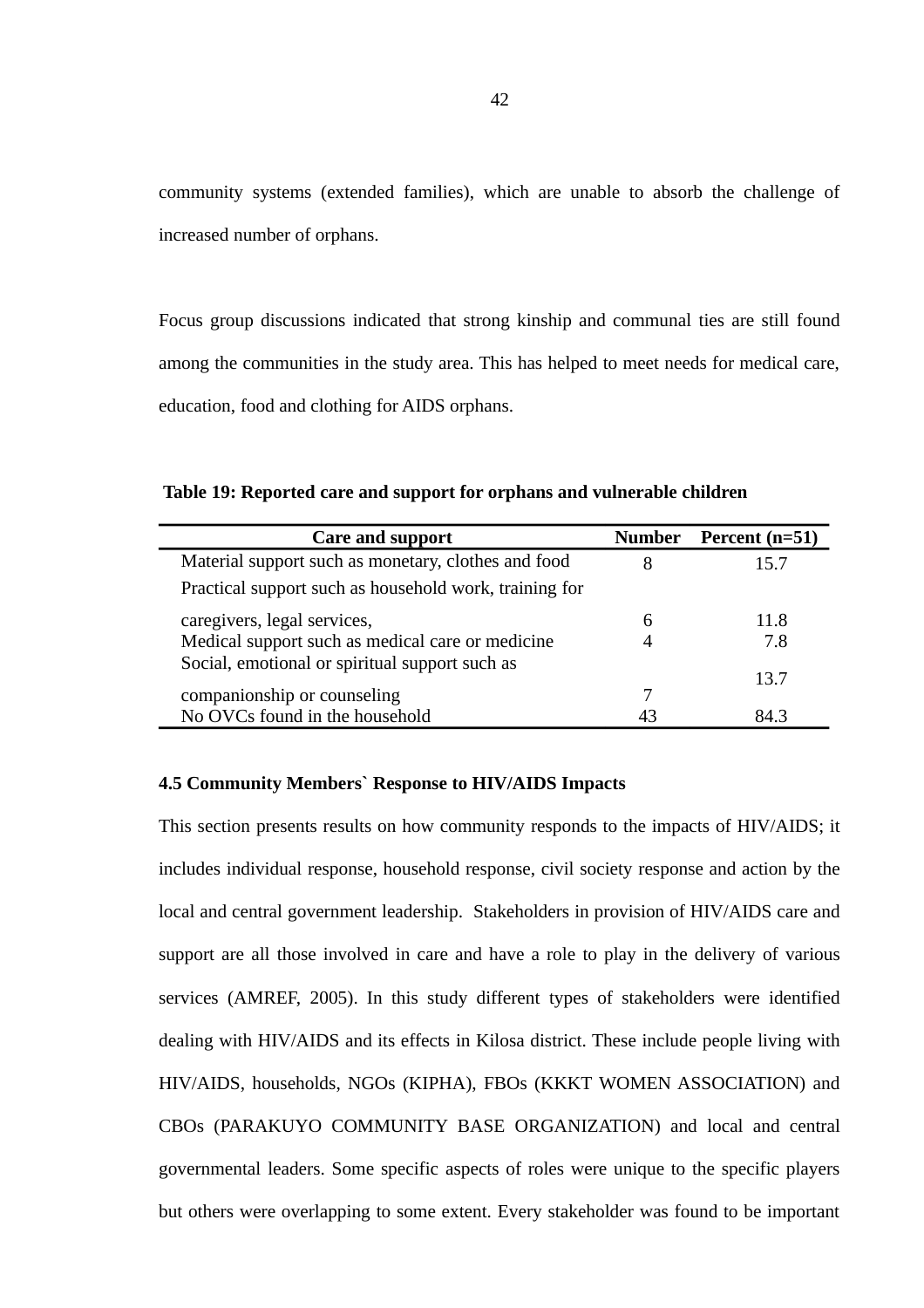and making vital contributions to the total care system and mitigation. The identified responses by each of the mentioned stakeholders are presented and discussed below.

### **4.5.1 Response by individuals and households**

### **(a) Household coping strategies with food shortage**

Food shortage has made individuals to develop different strategies inorder to cope with the situation (Ishengoma 1998). Some of them are easy to recover while others are relatively difficult (Maxwell and Frankenberger, 2002). Table 20 summarizes the coping strategies that were mentioned to be used by the affected/infected households and PLWHA. It appears that dietary modification strategies were most common. They included skipping meals, move to relatively cheap food and reducing varieties of meals per week. Some nondietary strategies were also common including dependence on relatives or friends and welfare-threatening selling of assets. Others were selling of labour and asking for loans.

| <b>Coping strategies</b>          | Percentage (n=8) |  |  |
|-----------------------------------|------------------|--|--|
| <b>Dietary modification</b>       |                  |  |  |
| Move to relative cheap food       | 33.3             |  |  |
| Reduce varieties of meal per week | 4.5              |  |  |
| Skipping some meals               | 51.0             |  |  |
| Depended on wild food             | 48.0             |  |  |
| <b>Non-</b> dietary modification  |                  |  |  |
| Selling labour                    | 17.0             |  |  |
| Depend on relatives/friends       | 34.0             |  |  |
| Selling productive assets         | 23.3             |  |  |
| Asking for food or monetary loans | 19.0             |  |  |

**Table 20: Reported coping strategies for affected households** 

# **(i) Dietary modification**

All the dietary modifications were ease to be recovered according to Maxwell and Frankenberger (2002). Skipping meal seems to have been adopted by the majority (51%) while reducing varieties of meal per week had the lowest percentage (4.5%) as shown in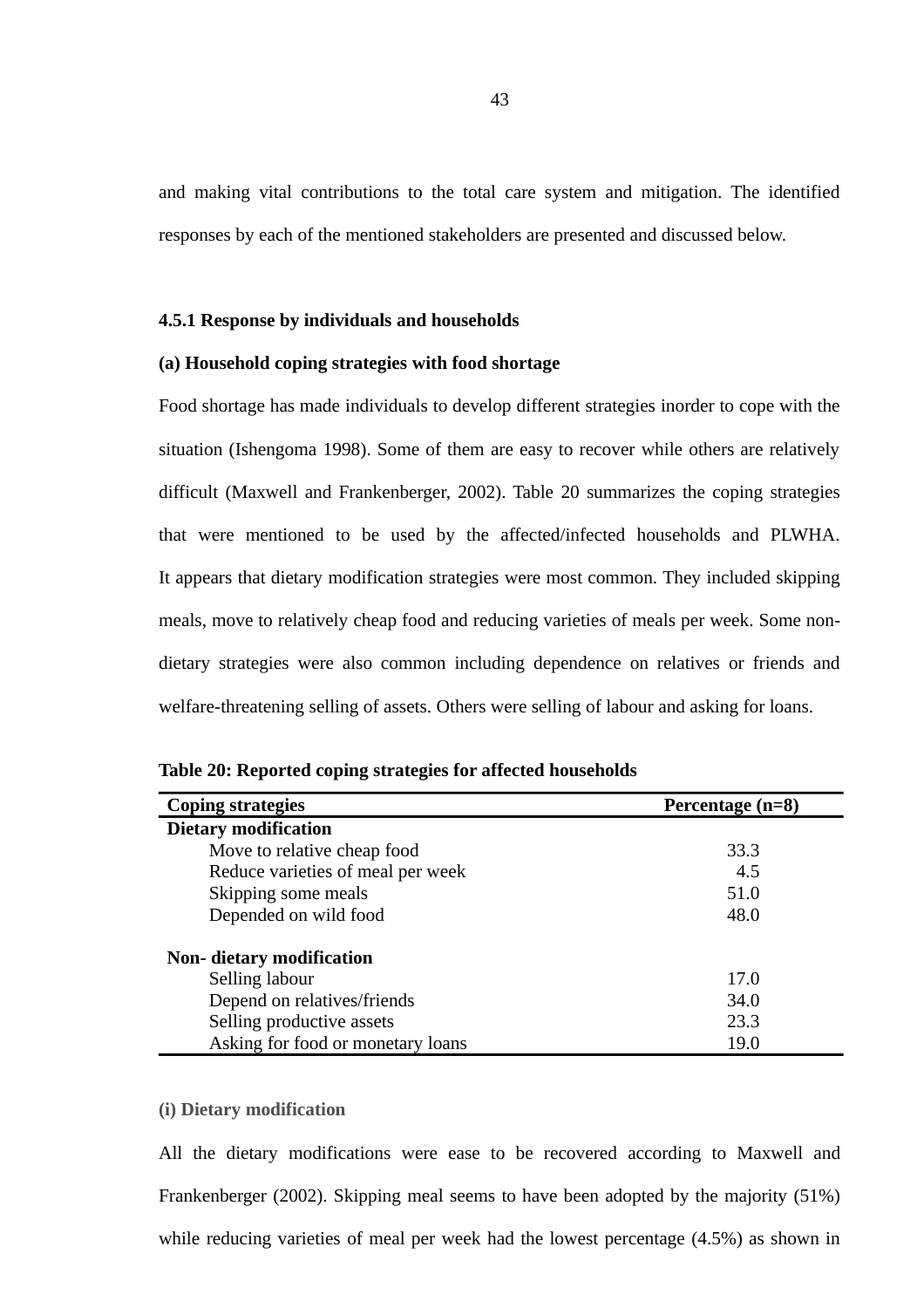Table 20. Similar findings were obtained by Rugalema (1998) in Tanzania, Sauerborn *et al.* (1996) in Burkina Faso, and Barnett *et al.* (1995) in rural Uganda. These results are compatible with the study conducted in Somalia where it was found that 57.3% of the study households depended on wild food, 49.1% reduced number of meals per day and 48.1% moved to comparatively less expensive foods while 39.2% sold child labour to obtain food (UN 2004). At an individual level, HIV infection essentially accelerates the vicious circle of inadequate nutrients intake and that leads to malnutrition while malnutrition increases the risk of HIV transmission from mothers to babies and the progression of HIV infection to full blown AIDS (Piwoz and Preble, 2000).

### **(ii) Non – dietary strategies**

The respondents who depended on relatives and friends for obtaining their food were the largest group (34%) followed by those who sold assets (23.3%), while those asking for food or monetary loans were 19% and 17% sold their labour to obtain food (Table 20). A study in Kenya reported same coping strategies of obtaining assistance from relatives and friends, casual employment to work in other people's farms as labourers and asking for loans from self-help groups (Winrock International, 2002). However selling labour by people living with HIV/AIDS is contrary to recommendations given to PLWHA, which require them to do light works and avoid straining themselves due to reduction in body strength (TFNC, 2003).

### **(iii) Welfare threatening strategies**

Strategies that are considered to threaten welfare of an individual PLWHA or his/her household are more difficult to recover after adopting them (Maxwell and Frankenberger, 2002). They are difficult to recover because they tend to leave a permanent effect to an individual household or community concerned. They include selling of assets especially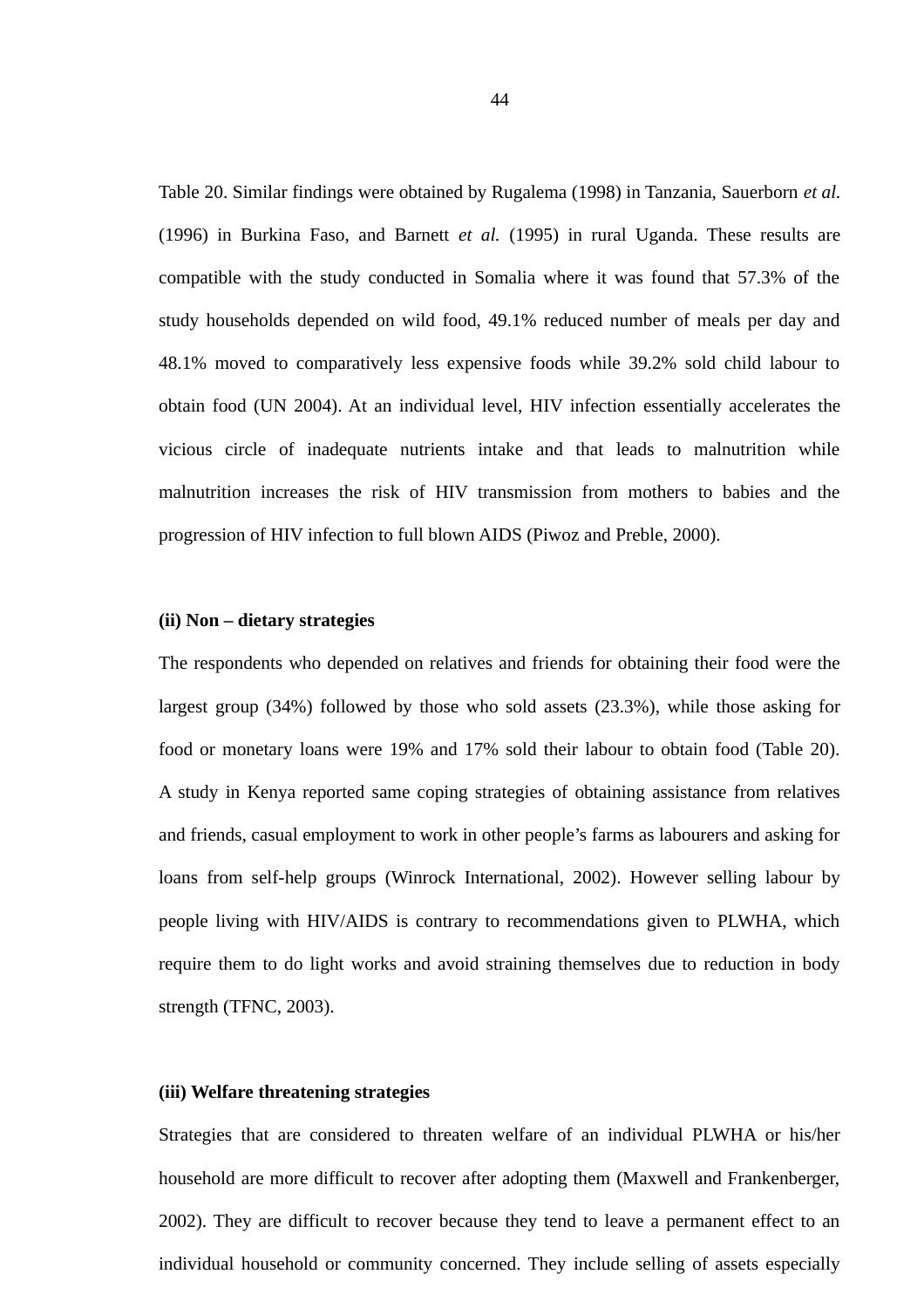productive ones**.** Pastoralists have the unique economic strategy that relies almost exclusively on livestock. Examination of the causes for livestock sales can give a valid estimate of the extent to which the pandemic has affected livestock breeding. Though it was not possible to isolate medical care and related costs, respondents whose household members considered to be affected with HIV/AIDS revealed that 23.3% of households sold their asset to earn food and medical care (Table 20). Types of assets reported to be sold included livestock, as it is the main productive asset for pastoralist communities. Similar findings were reported by IFPRI (2001) where people had to sell productive assets to meet life expenses including healthcare and food. In Uganda, 65% of the AIDS affected households sold household properties to pay for food and other services (FAO, 2001). Selling of productive assets affects individuals and households welfare because the ability to regain sold assets is difficult.

### **(b) Household coping strategies aimed to raise income**

Study results in Table 21 show that 13.7% of the infected and affected households reported of the acute decrease of incomes while 13.7% reported variation in livestock production. About twelve percent of affected household sold livestock to cover medical related costs while 9.8% moved to farming activities to earn more income. Growing pressure on the decrease of income has resulted into large numbers of pastoralists moving out of pastoralism and diversify into other economic activities, including crop farming, petty trade, and urban wage employment mostly as watchmen (Ruto Pkalya *et al.,* 2004). Other studies noted that rural households that cannot meet their food requirements undertake a range of income-generating activities such as selling firewood, brewing millet beer, selling livestock, building fences, handicrafts, tailoring, and petty trade to supplement their income (Sauerborn *et al*., 1996).

#### **Table 21: Impacts of sickness/death in affected households**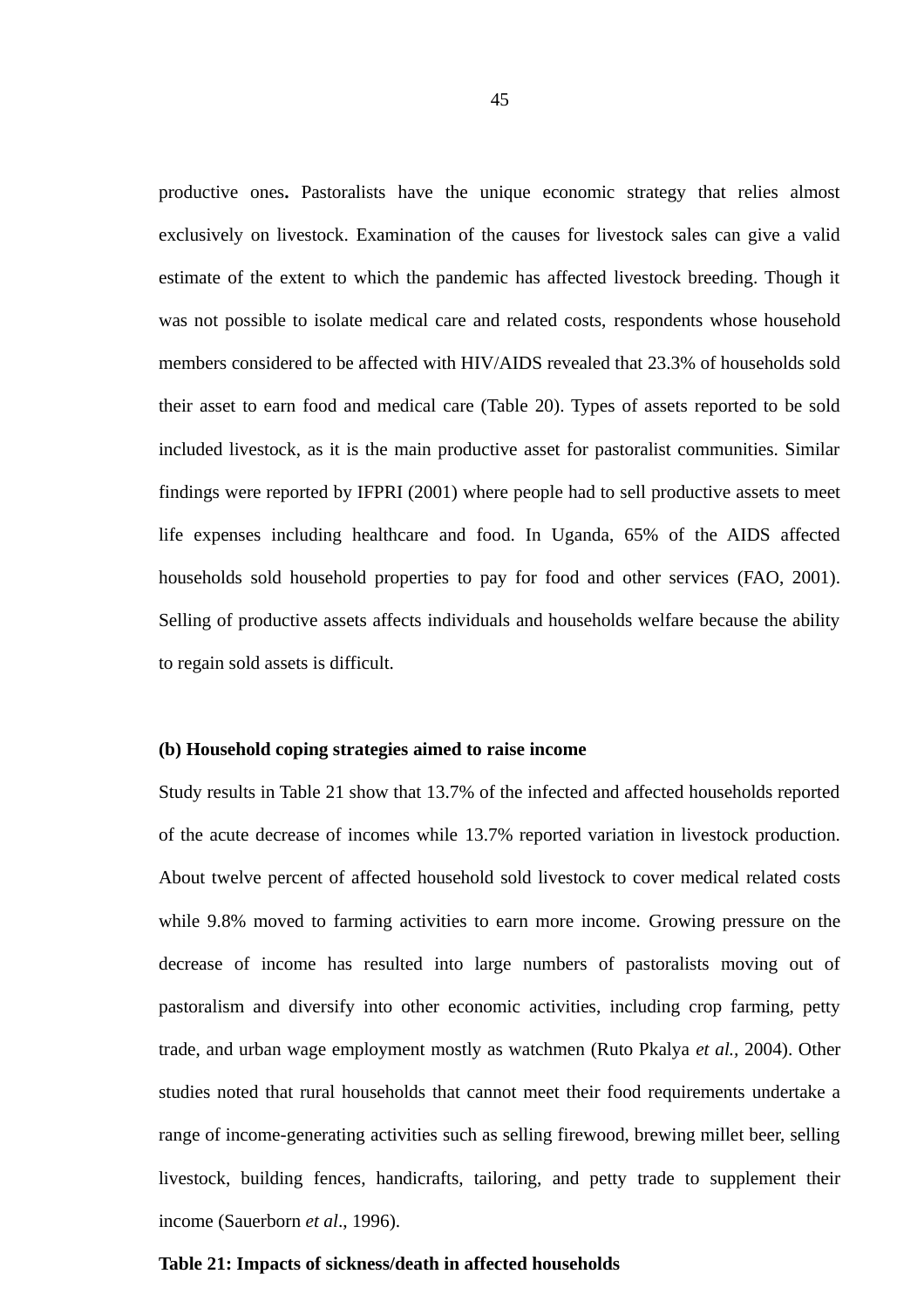| <b>Impact</b>                                        | Percentage (n=51) |
|------------------------------------------------------|-------------------|
| Variation in livestock production                    | 13.7              |
| Decrease in purchased items including food           | 13.7              |
| Acute decrease in household incomes                  | 13.7              |
| Move to crop farming                                 | 9.8               |
| Selling of assets (livestock) to cover medical costs | 11 R              |

## **(c) Household coping strategies aimed at alleviating the loss of labour**

Intra-household labour reallocation and taking children out of school among household members is the most frequently used strategy to cope with expected production losses resulting from adult morbidity and mortality (URT, 2006). Table 22 shows that 58.8% of the respondents reported that they knew other households whose children have been taken out of school as a coping response to labour loss. Furthermore, from focus group discussions with PLWHA they explained that intensive use of child labour was a major strategy typically used by the afflicted households during care provision.

As shown in Table 22, about 39% of adult respondents reported to know households whose children have been absorbed within the extended family network. Although children are not directly involved in care provision they are involved indirectly, by fulfilling mother's and father's roles in some domestic and livestock activities (such as collecting water and firewood, looking after the animals and preparing food for the rest of the household) (URT, 2006). IFPRI (2001) called the phenomenon a sacrifice of tomorrow's livelihood in order to survive today. Depriving children education exemplifies the dilemma of the ultimately "destructive" coping strategy.

**Table 22: Reported cases of taking children out of school**

| <b>Response</b>                   | Percent (n=51) |
|-----------------------------------|----------------|
| Know children taken out of school | 58.8           |
| Know children taken by relatives  | 39.2           |
| Know nothing                      | 11 R           |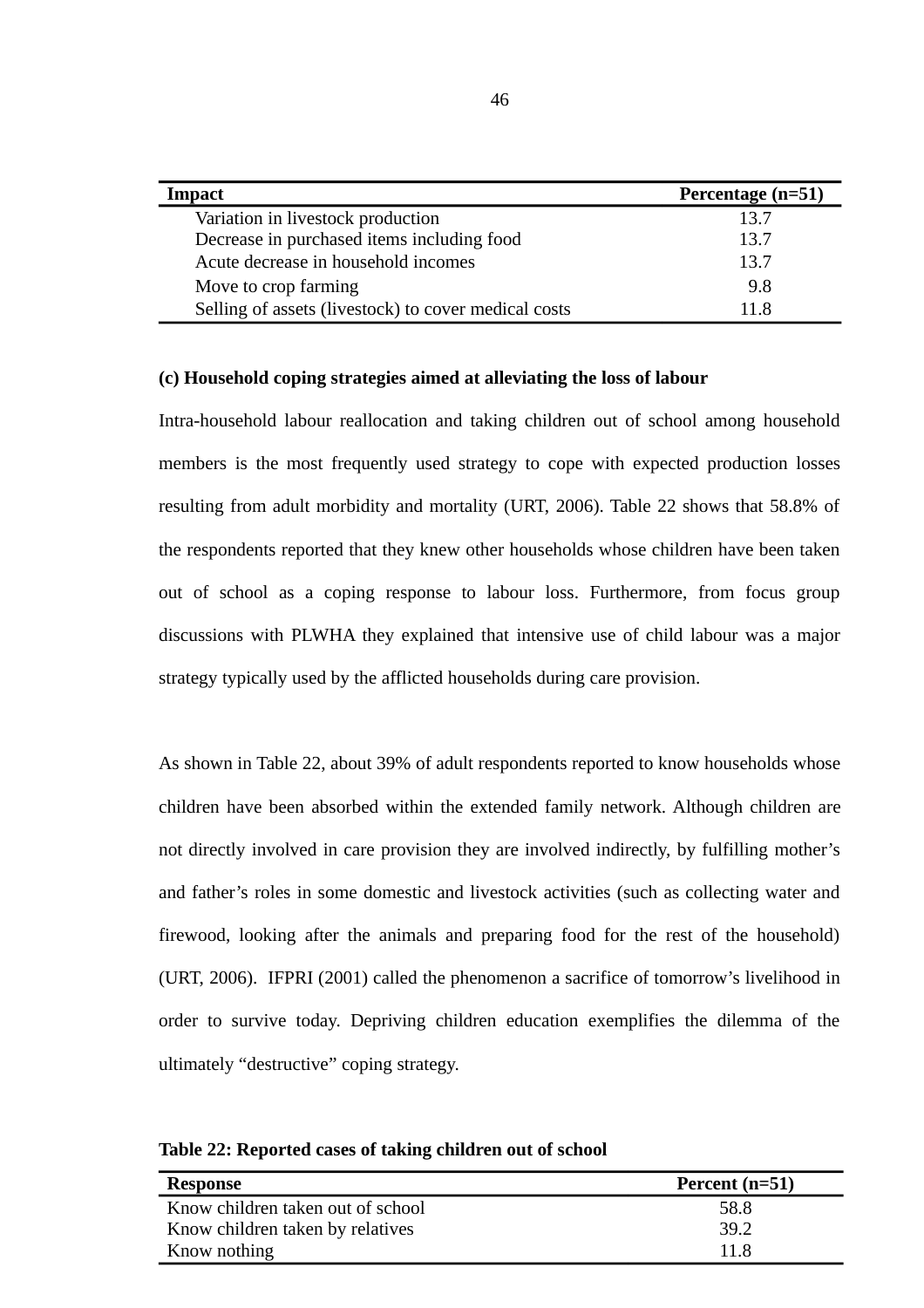#### **(d) Inter-generational consequences**

The disease has impacted attendance at school for the children of affected adults. The longterm significance of this is catastrophic, as these children will not have the benefit of formal education, which is crucial for poverty reduction, improved health, and enhanced livelihood possibilities (URT, 2006).

As shown on Table 23, the majority of youth respondents (57.1%) had the opinion that HIV/AIDS was causing loss of knowledge on livestock keeping due to the fact that most adults die with the knowledge before transferring it to the younger generation. Seven percent of youth respondents felt that most of money for keeping livestock is lost in caring HIV/AIDS victims, and another 7% of youth respondents thought that the services from trained personnel and experts (researchers, extension workers and others) decrease/lost as a result of HIV/AIDS.

| <b>Opinion</b>                                                   | <b>Number</b> | Percent<br>(n=42) |
|------------------------------------------------------------------|---------------|-------------------|
| HIV/AIDS cause loss of knowledge on livestock keeping            | 24            | 57.1              |
| Most of money for keeping livestock is lost                      | З             | 7.1               |
| Manpower of the community is lost                                |               | 2.4               |
| Most adults die with the knowledge before transfer to young ones | 15            | 35.6              |
| Most affected become confused                                    |               | 4.8               |
| Decrease of services from trained personnel and experts          |               | 7.1               |

**Table 23: Opinions expressed by youth respondents on the impacts of HIV/AIDS on livestock keeping**

The death of adults has strong inter-generational consequence in that it limits the ability of the next generation to acquire relevant livelihood skills because adults die before passing down their knowledge. Loss of indigenous knowledge about traditional farming methods and livestock keeping will occur if members of the household or the elderly are not able to pass on their knowledge to subsequent youths (URT, 2006).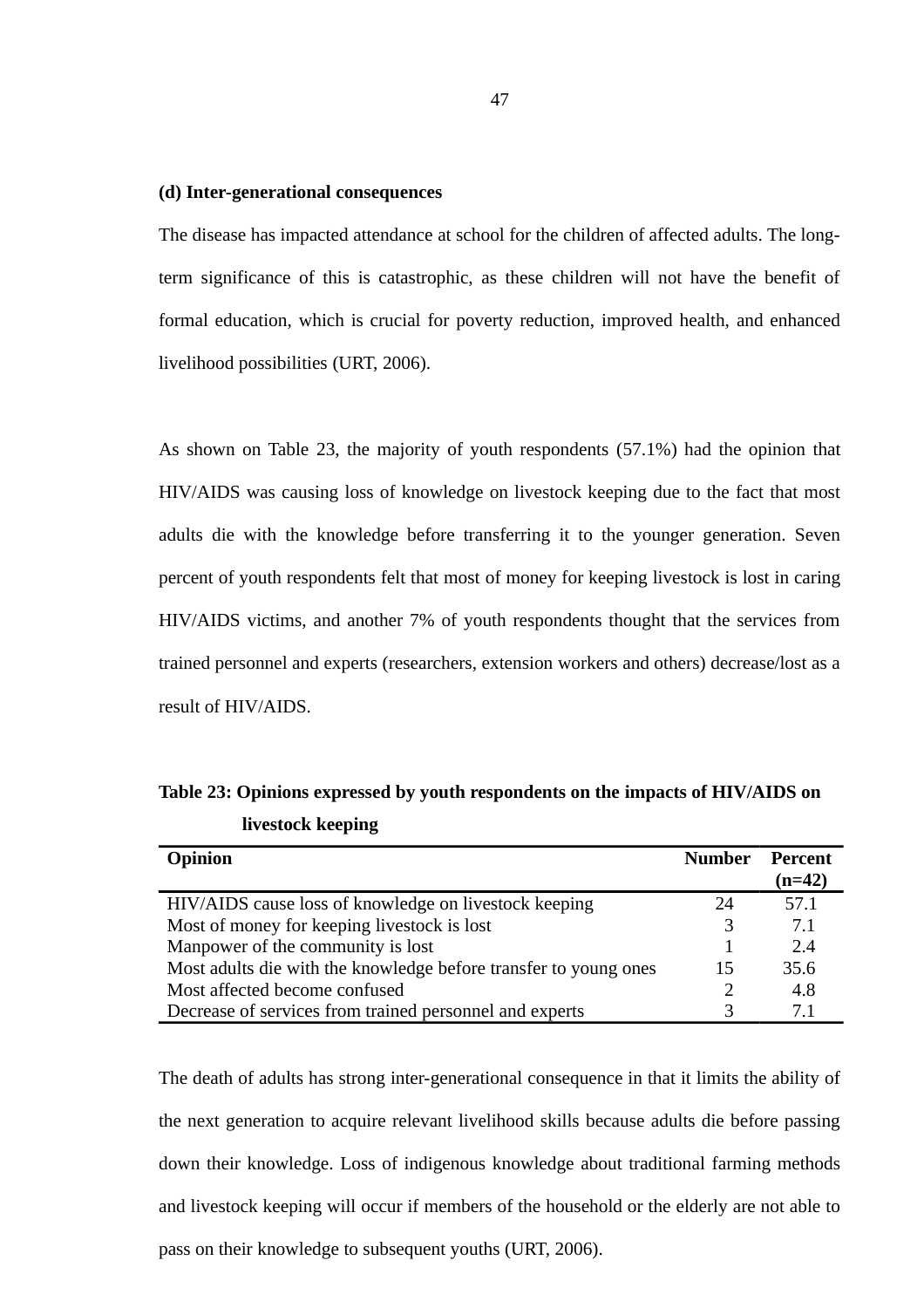#### **4.5.2 CSOs response to HIV/AIDS impacts**

Civil society organizations (CSOs) play a key role in the response to the AIDS epidemic in countries around the world where HIV/AIDS epidemic has posed a lot of challenges in the communities and nations as a whole, (UNAIDS, 2007). People infected and affected by the epidemic face a lot of life challenges ranging from social to economic. CSOs are doing a range of interventions in mitigating the impact. In this particular study, impact mitigation was subdivided into care and support of people living with HIV/AIDS (PLWHA) and support of orphans and vulnerable children (OVCs).

### **(a) Response of civil society organizations towards HIV/AIDS in Kilosa district**

Different CSOs dealing with HIV/AIDS were identified together with programs they were running. It was learned from the coordinator of HIV/AIDS (CHACC) in Kilosa District that although many CSOs have been claiming to be involved with supporting PLWHA, in reality only few were actively involved. Six organizations were selected to identify their response to HIV/AIDS and PLWHA. Findings are summarized in Table 24 such as APDOM dealing with HIV/AIDS intervention for pastoralists community in Kimamba A & B, KIPHA (Kilosa People Living with HIV/AIDS) dealing with HIV intervention and fighting against HIV/AIDS in Kilosa District and WAVUDU (Watu wanaoishi na Virusi vya Ukimwi Dumila) dealing with HIV/AIDS mitigation in Dumila ward. Others were Parakuyo community based organization dealing with HIV intervention in Twatwatwa and Parakuyo villages, SOS Children Village Trust Fund dealing with care and support for orphans and vulnerable children in Ludewa ward and women association (KKKT) dealing with women development and HIV/AIDS. The organizations reported that home visits were done regularly in order to provide moral support to the sick persons and family members.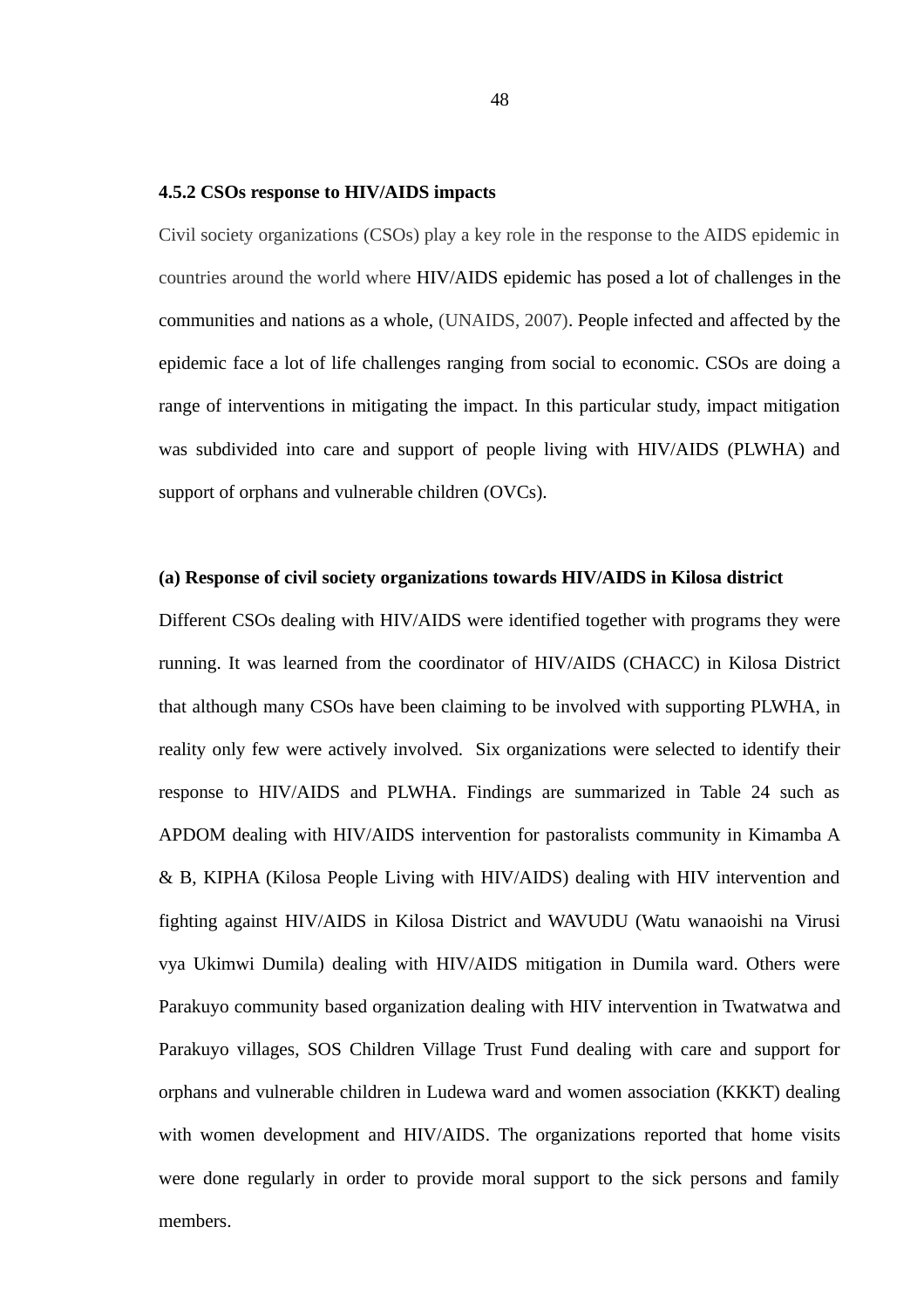|    | <b>Name of organization</b> | <b>Main activities</b>     | Area for          | <b>Type</b> |
|----|-----------------------------|----------------------------|-------------------|-------------|
|    |                             | undertaken                 | implementation    |             |
|    | <b>APDOM</b>                | Pastoralist and            | Kimamba A & B     | Local       |
|    |                             | <b>HIV/AIDS</b>            | wards             | <b>NGO</b>  |
| 2  | KIPHA (Kilosa People)       | HIV intervention and       | Kilosa District   | Local       |
|    | Living with                 | Fighting against           |                   | <b>NGO</b>  |
|    | HIV/AIDS)                   | <b>HIV/AIDS</b>            |                   |             |
| 3  | <b>WAVUDU</b>               | <b>HIV/AIDS</b> mitigation | Dumila ward       | Local       |
|    |                             |                            |                   | <b>NGO</b>  |
| 4  | Parakuyo community          | <b>HIV</b> intervention    | Twatwatwa,        | <b>CBOs</b> |
|    | based organization          |                            | Parakuyo villages |             |
| 5. | SOS Children Village        | Care and support for       | Ludewa ward       | <b>CBO</b>  |
|    | <b>Trust Fund</b>           | <b>OVC</b>                 |                   |             |
| 6  | <b>Women Association</b>    | Women Development          | Kilosa Town       | <b>FBO</b>  |
|    | (KKKT)                      | and HIV/AIDS               |                   |             |
|    |                             | intervention               |                   |             |

**Table 24: Selected CSOs dealing with HIV/AIDS in Kilosa District**

The visits also provided opportunity to assess their physical needs and meet those needs through practical measures such as provision of drugs and basic needs. Needs identification was mentioned to be useful because needs were not only met by organizations that conducted home visits but also other organizations that provided support through referral services. Provision of drugs was done at home of the sick person while basic needs provision was done at the village or "mtaa" government office. PLWHA or their representatives for those who were bed ridden collected basic needs from the village offices.

### **(b) Care and support for people living with HIV/AIDS**

Care and support for people living with HIV/AIDS (PLWHA) is important not only for making infected people live longer but also for reducing the transmission of HIV. According to Dowshen (2007), most people do not develop AIDS symptoms for 10 to 12 years and others remain symptom free for much longer. However, Hubley *et al.* (1995)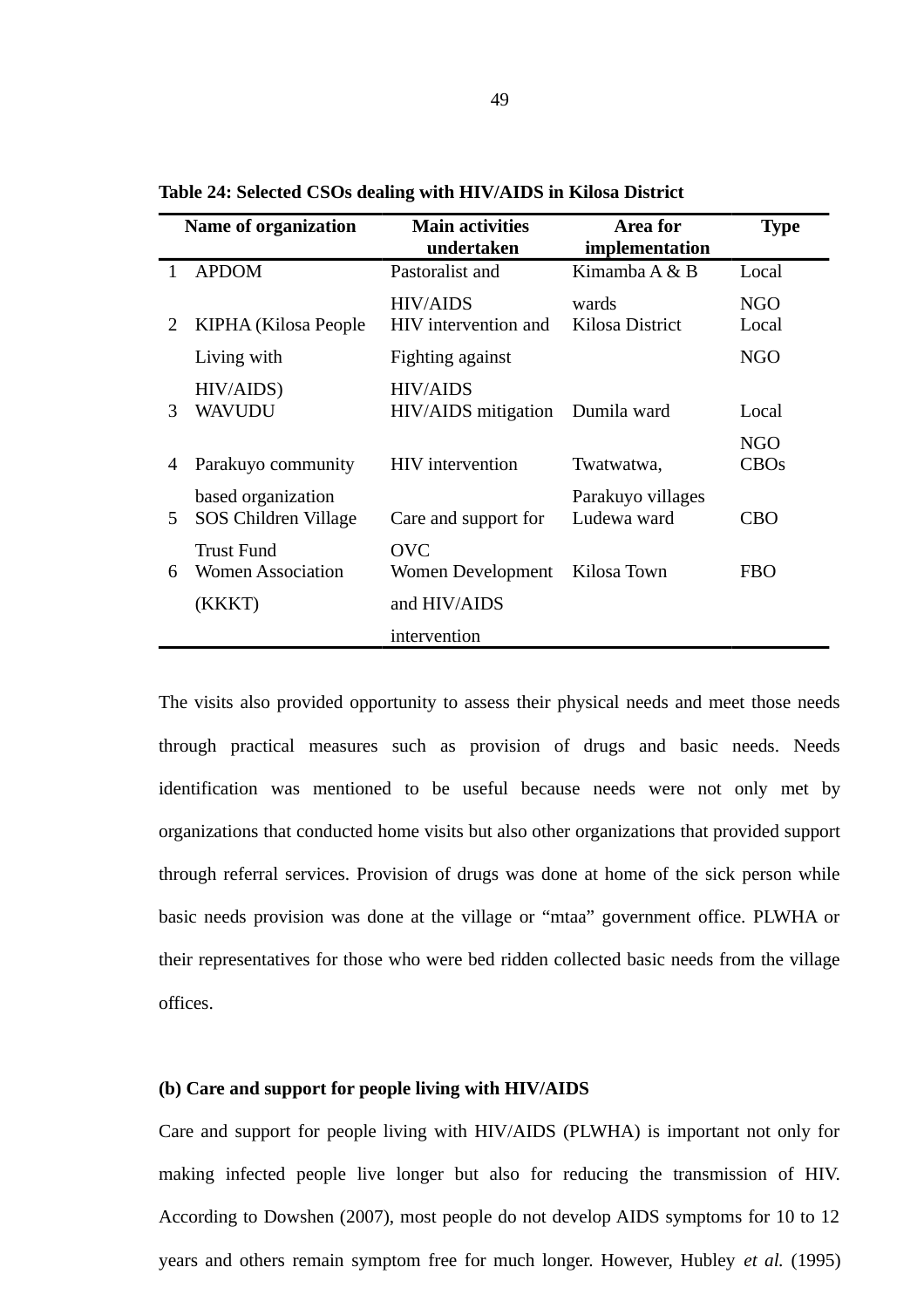pointed out that, a person dies 1-2 years after showing AIDS symptoms when no care is provided.

Interviews with the key informants revealed that, CSOs` interventions have led to reduced stigma. As a result, more community members are going for HIV test and HIV positive people are joining HIV groups. Also, there have been positive community initiatives such as contribution for travel costs for people living with HIV/AIDS (PLWHA) to attend care and treatment clinics (CTCs) and provision of basic needs for PLWHA, orphans and vulnerable children. However, CSOs argued that lack of permanent settlement in this community was a big problem, which causes poor linkages between organizations and the affected and infected households.

### **4.5.3 Government response on HIV/AIDS**

#### **(a) Local Government responses**

In 2003, TACAIDS produced the National Multi-sectoral Strategies Framework on HIV/AIDS (2003-2007) which stipulated that Local Government Authorities (LGAs) were needed to play a crucial role in planning and coordinating HIV/AIDS interventions that are implemented by various organizations and communities in the districts in order to ensure sustainability, coordination and ownership of the interventions (URT, 2003a). Following this, District and Village HIV/AIDS committees were created under TACAIDS Act of Parliament to lead the planning, resource mobilization and coordination of local responses (URT, 2001c). These efforts included a call of all sectors to take new measures to respond to the epidemic. Government funding support to CSOs helps the Local Government Authority to take on the role of planning and coordinating HIV/AIDS interventions while benefiting from the efforts of CSOs. Government funding is coordinated by TACAIDS, which has contracted Regional Facilitating Agencies (RFAs) to manage the funds in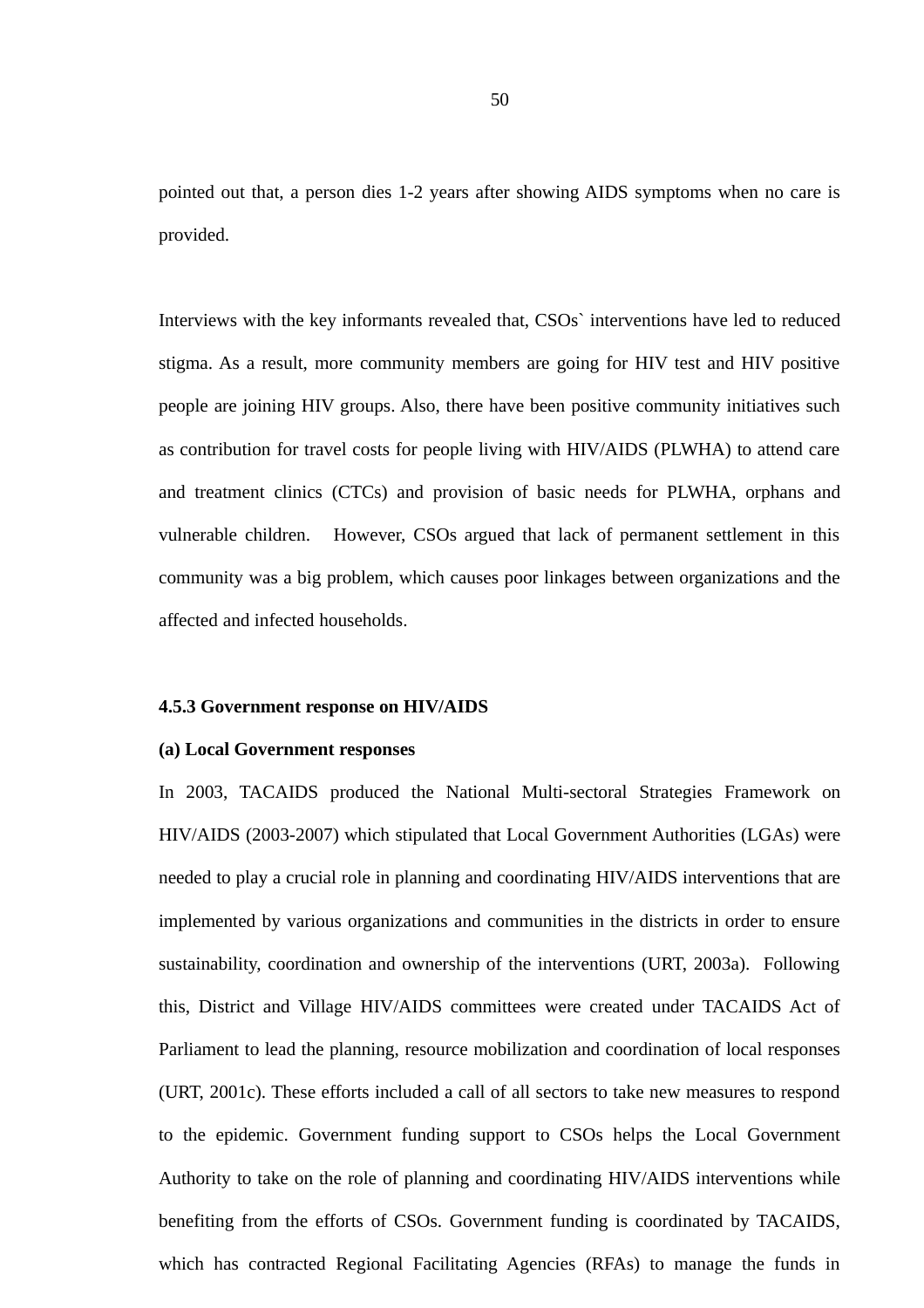regions and zones. The interview with the key informants on how money was channeled to CSOs indicated that the action plans of CSOs were submitted to the District Council; the RFA together with the District Council officials selected the plans that were worthy to finance. The selection process was based on the areas of operations and priority HIV/AIDS thematic areas given by the District Council.

In Kilosa district there are about 36 civil society organizations dealing with HIV/AIDS interventions. The study revealed that 41.5% of CSOs depended on donor funding and that only few CSOs were funded by individual members for implementing their activities (Table 25). Donors make decisions, which influence local NGOs priorities that are then turned into interventions frameworks, which might not suit local conditions.

**Table 25: Reported main sources of funds for CSOs dealing with HIV/AIDS in Kilosa District**

| <b>Sources of funds</b>                  | Percent $(n=36)$ |
|------------------------------------------|------------------|
| Donor funding                            | 41.5             |
| Internal sources                         | 30.1             |
| Government funding                       | 20.6             |
| Individual funding(member contributions) | 7 R              |

### **(b) Central government response to HIV/AIDS**

The interviews with key informants (central government leader in Kilosa district) revealed that the government provided support and services for PLWHA and OVC in the following form:

- Guidance in counseling for PLWHA
- Help in initiating the income generating groups
- Provision of clothes, school facilities and food for orphans and vulnerable children
- ARVs provision for people living with HIV/AIDS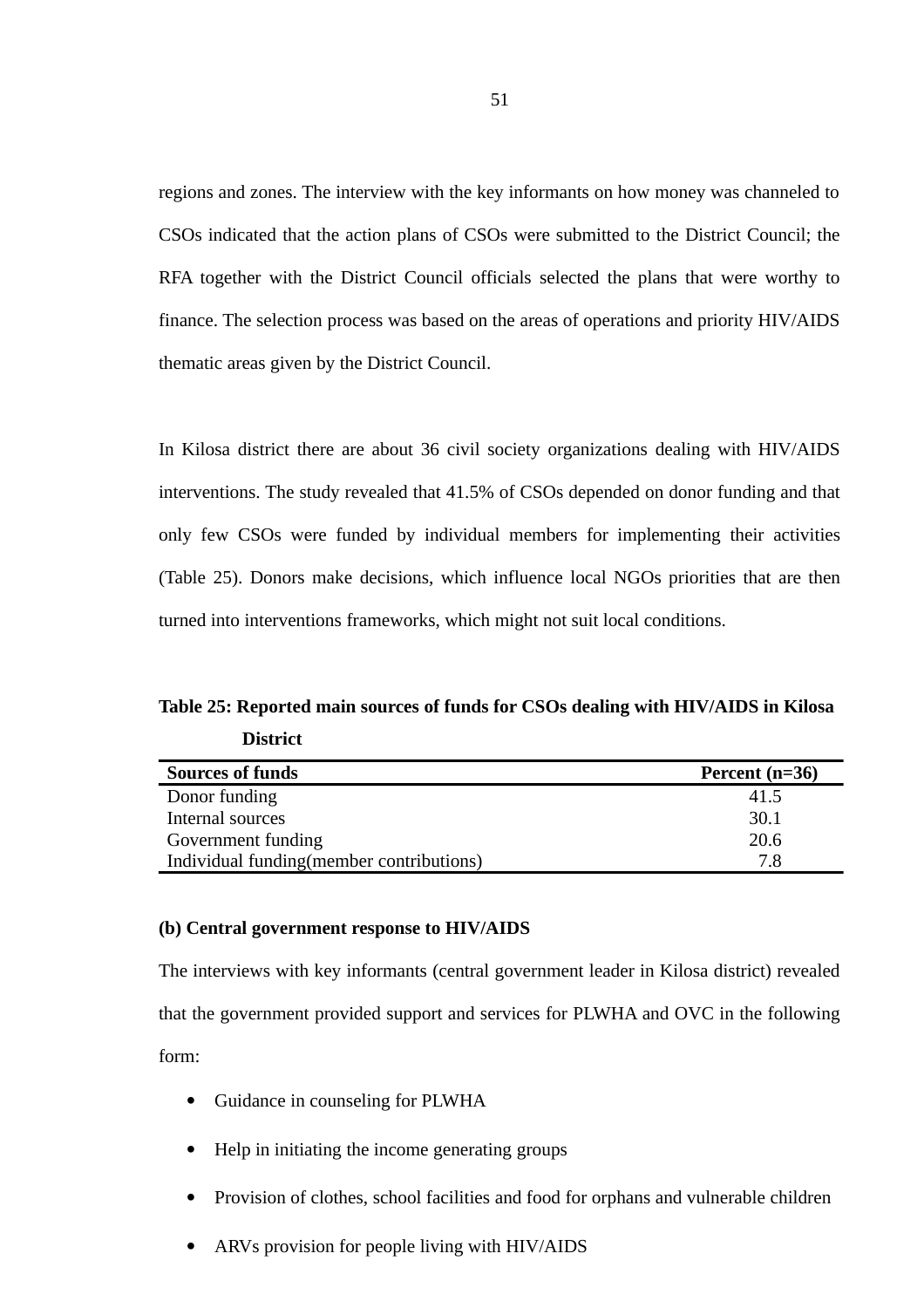Some of the problems reported to be faced when services and support were provided included the following:

- Difficult in identification of respective infected and affected individuals as the majority of pastoralist ( Maasai) are reluctant to give personal information,
- The problem of services and support failure or delay to reach the intended people because of bureaucracy involved
- Low budget for supporting infected and affected people.

Formal discussions with the central government leader on the contribution made by health sector on the pandemic, revealed that Kilosa District has started to implement Home Based Care (HBC) for People Living with HIV/AIDS (PLWHA) and chronic illnesses such as HIV/AIDS. The Ministry of Health and Social Welfare through the National AIDS Control Program provided 14 bicycles for HBC providers and drugs were purchased for health facilities, including hospitals, health centers and dispensaries. The benefits realized from HBC included the community sensitized to desist from discriminating PLWHA, reduced hospital bed occupancy through HBC, HIV/AIDS infection is reduced, community members looking after patients by HBC saves time for other productive activities.

### **4.6 Agricultural Sector Responses to HIV/AIDS**

The agriculture sector has been implementing measures in HIV/AIDS epidemic prevention and control at least since 1997, originally through the UNAIDS funded "Strengthening AIDS Education and Research in Agricultural Sector" project. Over the past few years, some funds have been made available for this purpose from UNDP, GTZ and FAO (URT, 2006). In response to multi- sectoral nature of the epidemic, the National Framework for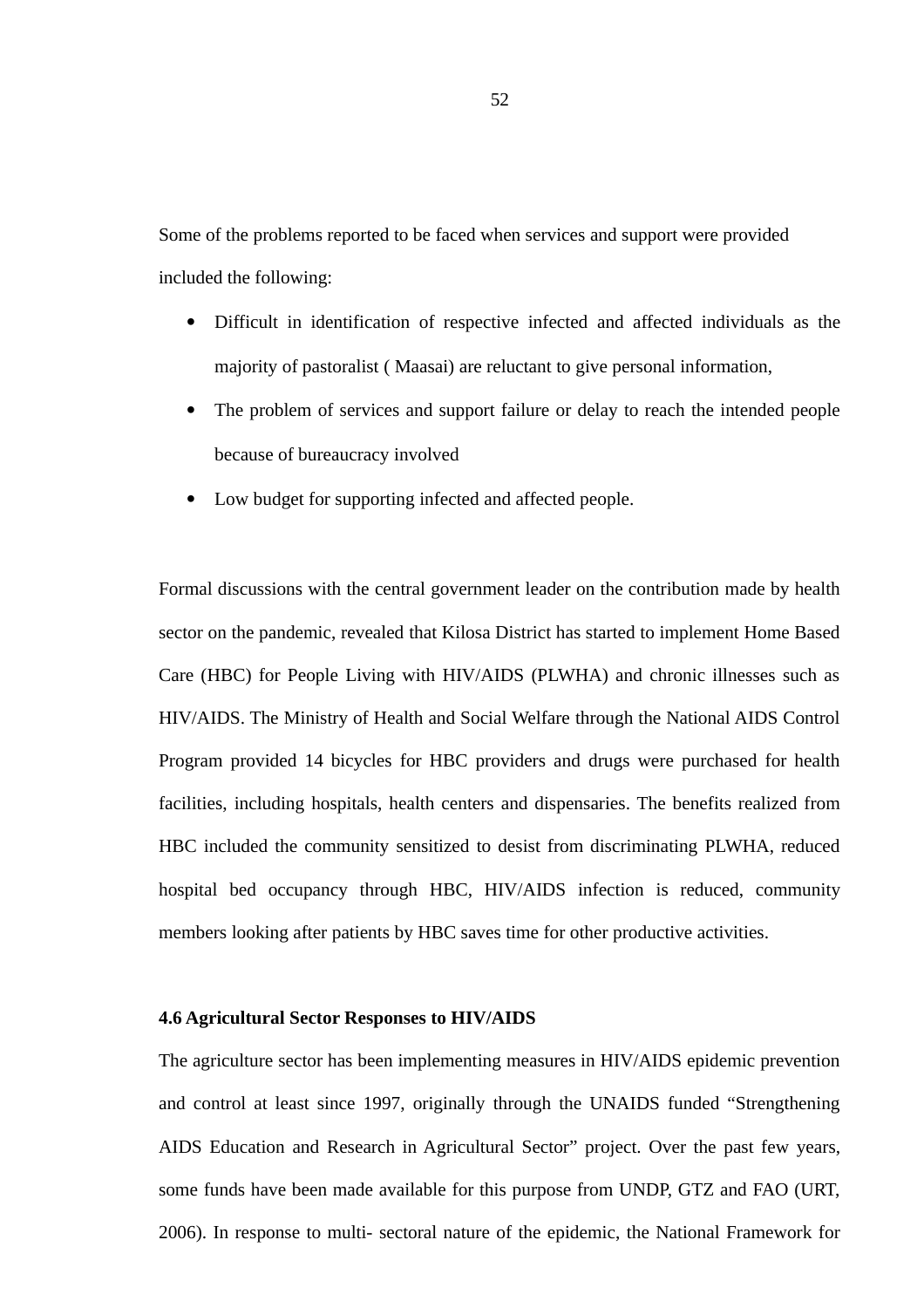HIV/AIDS has requested various government ministries to develop sector- specific HIV/AIDS strategies. One of them been the Agricultural Sector HIV/AIDS Strategy.

In line with the combined overall goals of the National Multi-Sectoral Strategic Framework on HIV/AIDS, the MKUKUTA, and Agricultural Sector Development Strategy, the goal of this Agricultural Sector HIV/AIDS Strategy is to prevent further spread of HIV/AIDS and improve the livelihoods and quality of life on HIV/AIDS-affected communities. The Agricultural Sector Strategy to HIV/AIDS is organized around nine strategic priority areas that will guide agricultural programming and planning in high impacted communities and that aim to:

- Empower orphans and vulnerable children in agricultural, pastoral and fishing communities and provide them with opportunities for long term livelihood security
- Empower rural widows and female headed households to reduce their vulnerability and to mitigate the impact of HIV/AIDS on their livelihood
- Improve access to and adoption of labour saving technologies and practices to overcome food security problems among households affected by HIV/AIDS
- Increasing disposable income and assets among households affected by HIV/AIDS
- Improve food and nutrition value
- Strengthen social community support
- Prevention of property grabbing
- Capacity building of Agriculture Sector Line Ministries (ASLM) staff
- Action oriented impact and mitigation research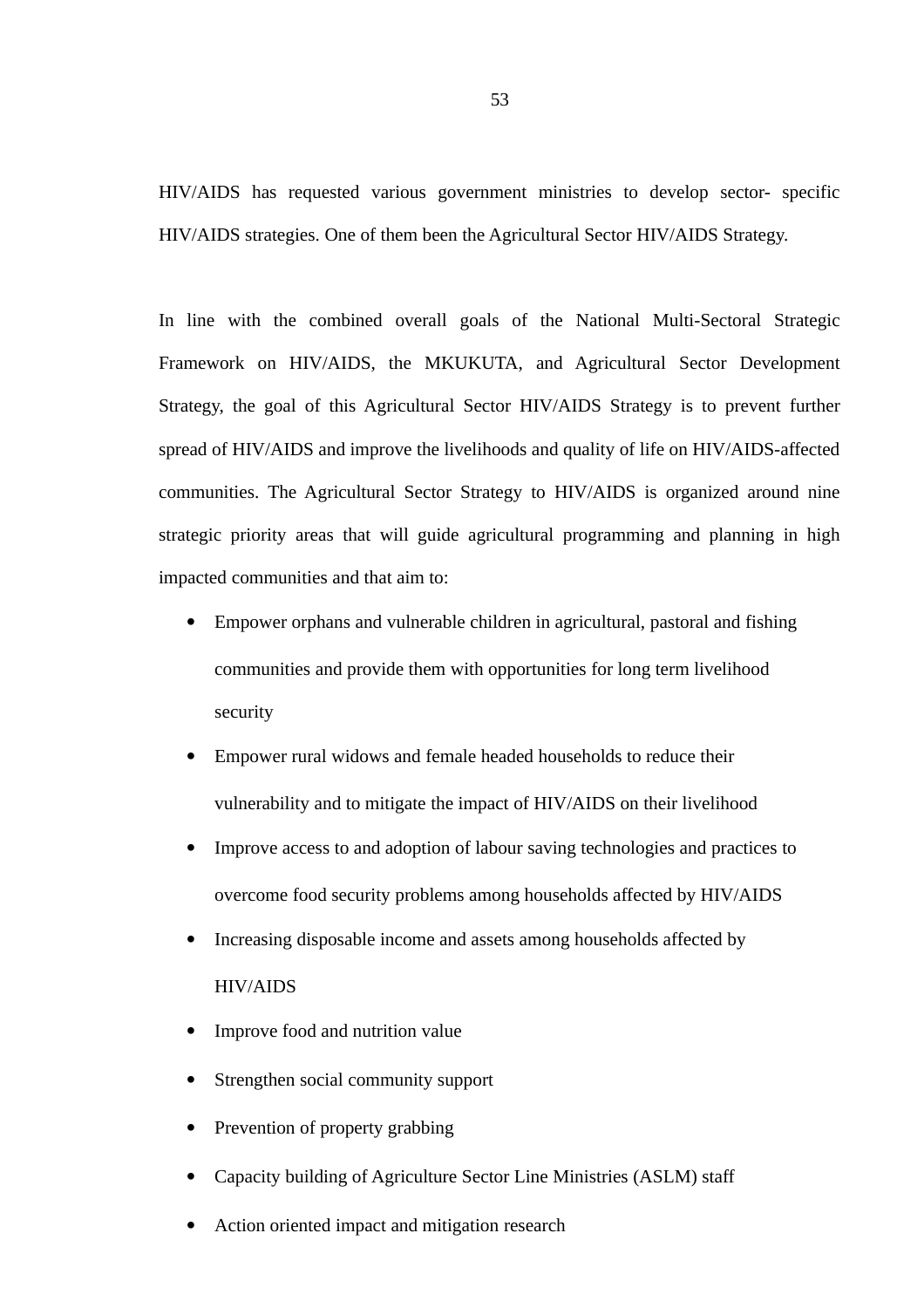Several key actors at national, regional and local level are responsible for implementing the Agricultural Sector HIV/AIDS Strategy including the Agriculture Sector Line Ministries (ASLM) in collaboration with other central government ministries, LGAs, Civil Societies Organizations (CSOs), and communities. Development Partners play a supportive role in implementation of the strategy (URT, 2006). The interviews with key informants (CHACC and central government leader) revealed that the implementation and coordination of the strategy at the local level is done by the District Executive Director's office in collaboration with the civil society organizations.

Interviews with village and "mtaa" leaders (key informants) showed that the Agricultural Sector HIV/AIDS Strategy for supporting people living with HIV/AIDS, orphans and vulnerable children has not been implemented in their area. Also 100% of the respondents revealed that no supports were provided by Agricultural institutions (Table 26).

| <b>Response</b>                      | <b>Number</b> | Percent      |
|--------------------------------------|---------------|--------------|
| No support for Agricultural sector   |               | 100.0        |
| There are supports for Agric. sector |               | 00.0         |
| Total                                | 15            | <b>100.0</b> |

**Table 26: Reported situation of supports for Agricultural Sector HIV/AIDS Strategy in the area**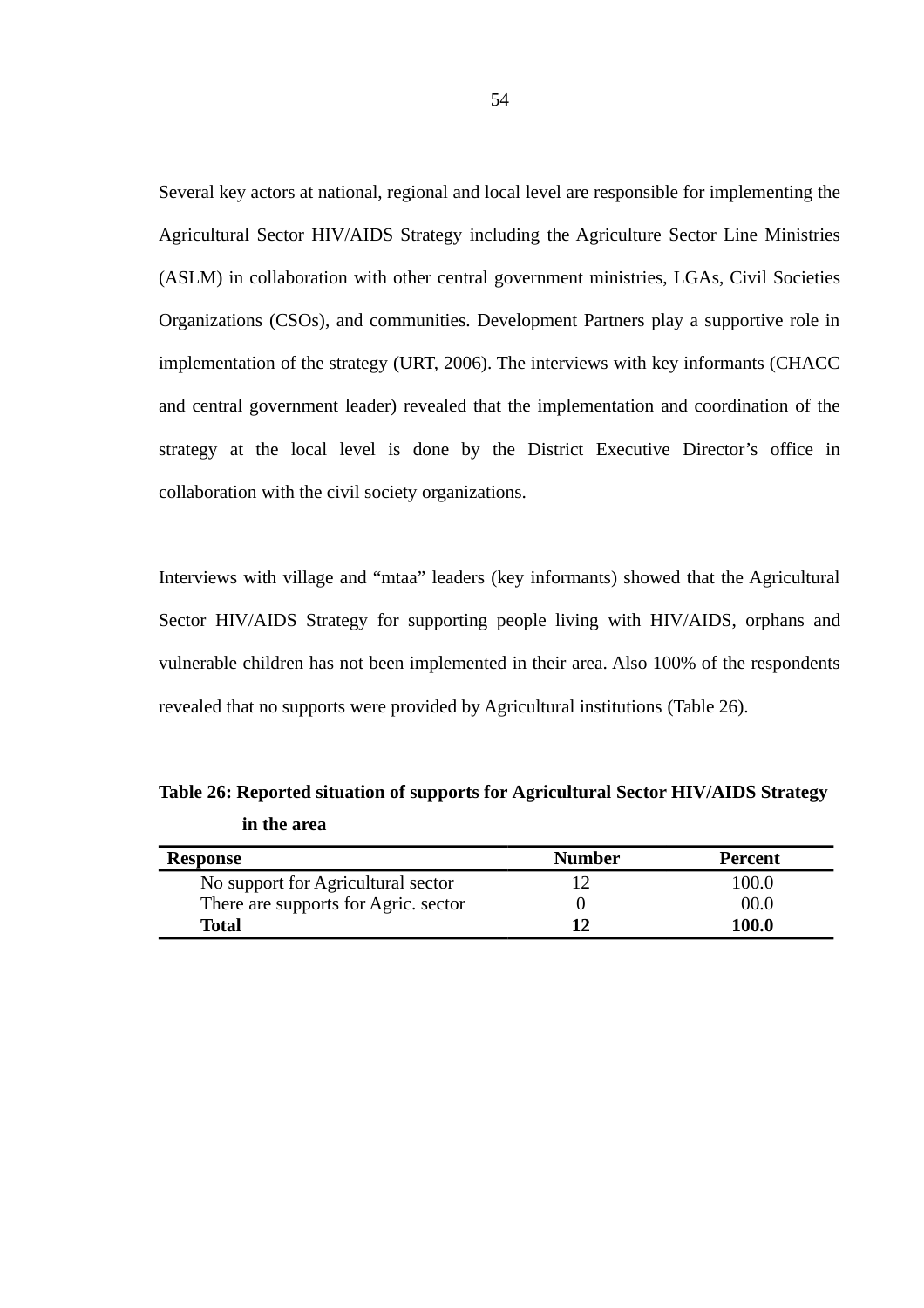#### **CHAPTER FIVE**

### **5.0 CONCLUSION AND RECOMMENDATIONS**

# **5.1 Conclusion**

The following aspects of conclusions are made from the findings of this study:

- (i) Results from the study indicate that there is high awareness on HIV/AIDS prevention measures among the respondents, as all respondents know some preventive methods on HIV/AIDS.
- (ii) HIV/AIDS best practices such as the use of "ABC", care and support for orphan and vulnerable children and the use of VCT are to some extent being implemented in the community. The use of condoms has been observed to be implemented by few youth respondents while abstaining was implemented by majority of youth the time found out of their home seeking job at town. Supports and care for orphan and vulnerable children were provided by different CSOs and the government.
- (iii) More negative individual and household responses towards HIV/AIDS were noted in this study than the positive ones. Negative responses included taking children out of school, sending children to relatives, selling of assets (livestock) for food and medical costs, skipping some meals and depending on wild food. The positive responses were asking for loans, selling labour and move to crop farming.
- (iv) Responses by the CSOs, central and local government were noted to be mostly positive such as care and support for infected and affected individuals and households, provision of education on HIV/AIDS in general, and guidance in counselling and testing for HIV/AIDS.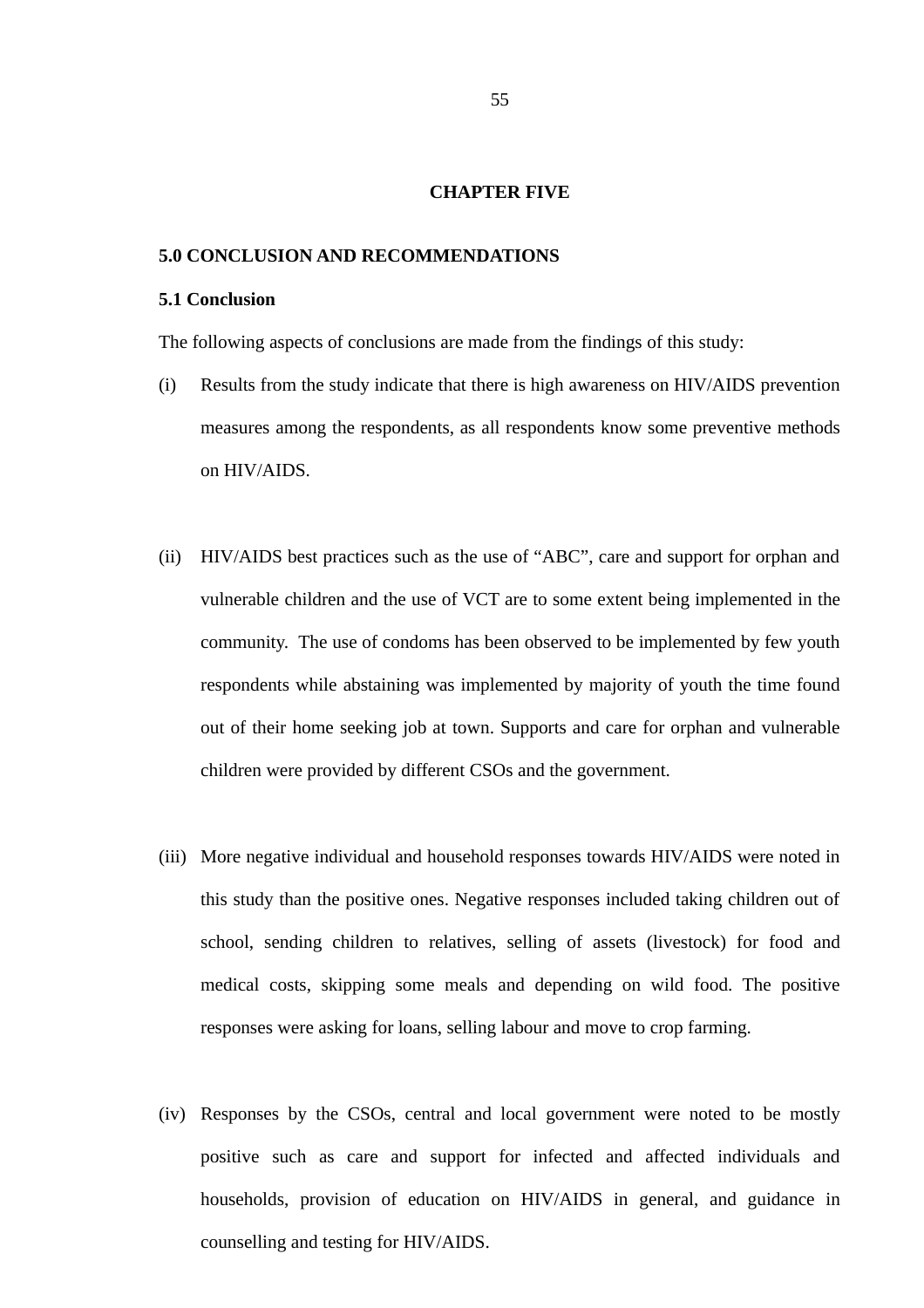(v) The agricultural Sector HIV/AIDS Strategy for supporting people living with HIV/AIDS, orphans and vulnerable children have not been implemented in the area. This may be due to the fact that, the programme was planned to begin in high impacted communities, which Kilosa is not included for the time being.

### **5.2 Recommendations**

- (i) There should be a continuous effort to maintain achievement made on the level of awareness. More emphasis should be on programmes geared on promoting behavioral change.
- (ii) No counselling and testing centers were found in the study area, most of them were located in urban and peri- urban areas where it is expensive to reach. Effort is thus needed to ensure that pre-test counseling and post- test couselling are available to all people who need it.
- (iii) Lack of permanent settlements for the community results on poor support and care for infected and affected individuals. The government should find the solutions for the issue.
- (iv)Finally, there is a need for multidisciplinary action on the response to HIV/AIDS at the grass-root level as well as community level. The responses proved to be positive in this study area should be scaled up and the negative responses should be discouraged.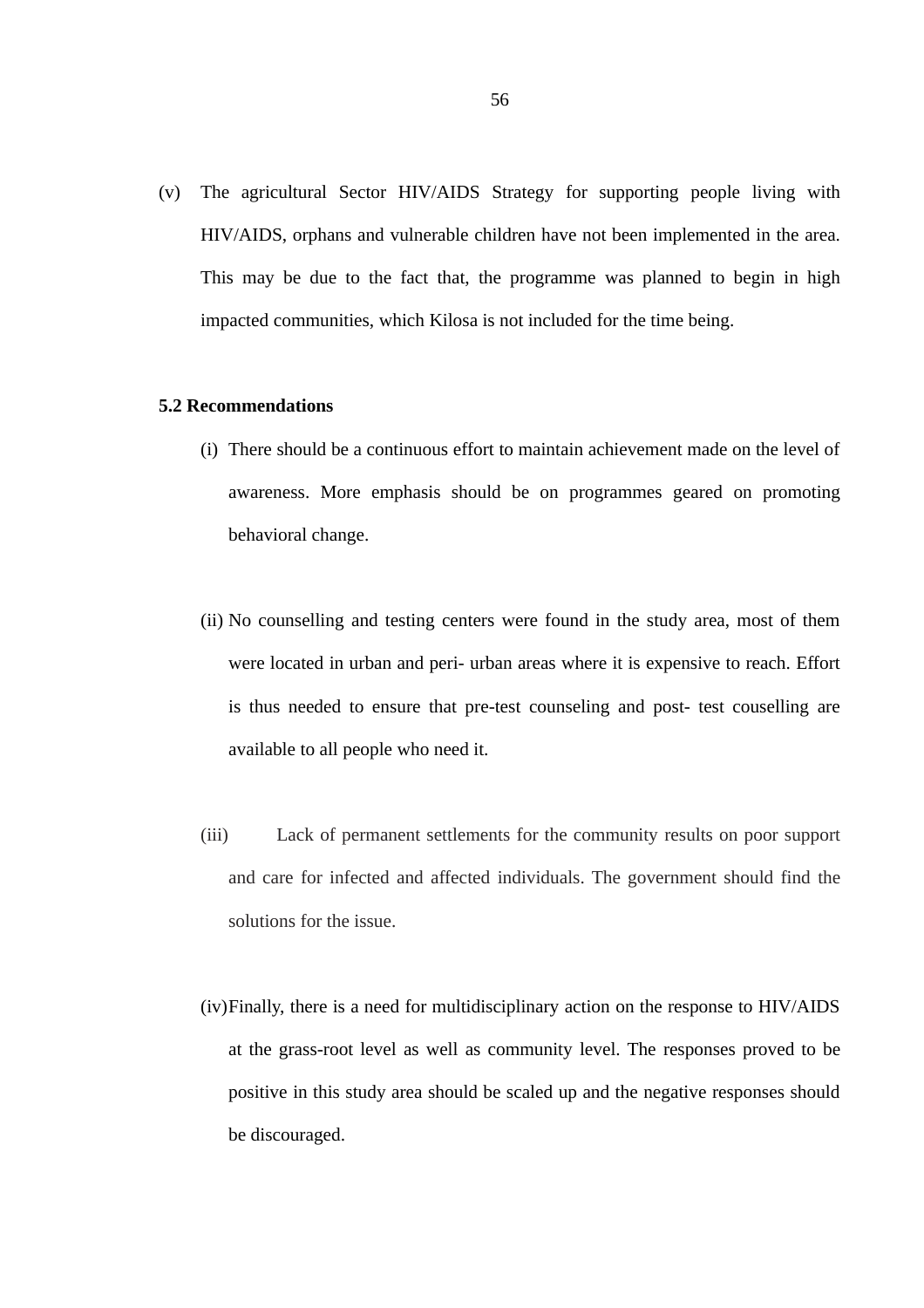### **5.3 Areas for Further Research**

The findings presented in this study are results of a survey conducted in two villages of nomadic pastoralist and they cannot be representative of the total population of pastoralist in Tanzania. Consequently, there is a need for more studies in other areas where pastoralists are found. These include Arusha, Manyara, Bagamoyo and Handeni.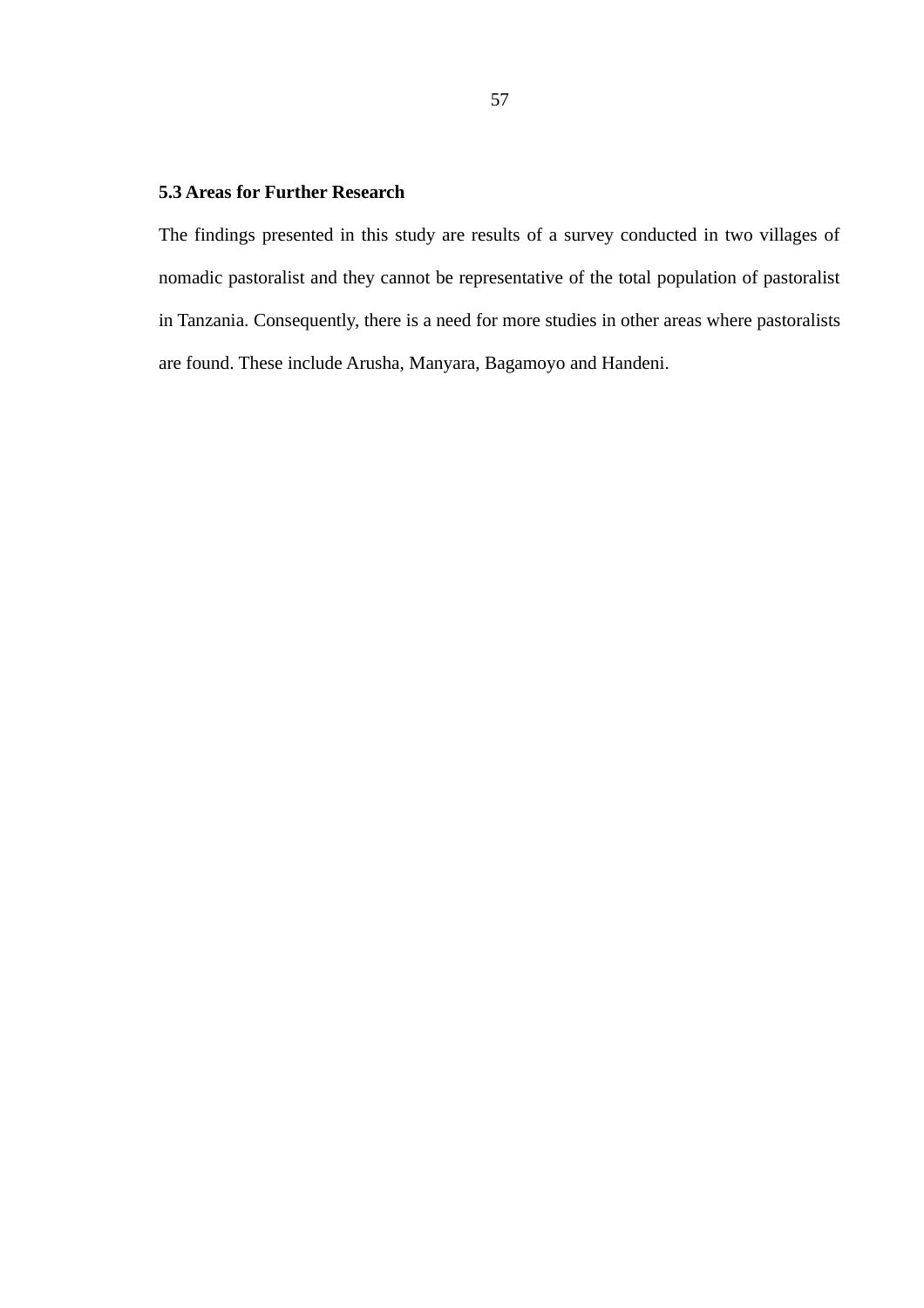#### **REFERENCES**

- Allman, D., Myers, T. and Cockerill, R. (1997). *Concepts, definitions and models for community-based HIV prevention. Research in Canada and a planning guide for the development of community-based HIV prevention research.* University of Toronto, Toronto, USA. 455pp.
- AMREF Tanzania (2005). *HIV/AIDS Situation Analysis Report*. Government printer, Morogoro, Tanzania. 62pp.
- Anne, B., Donald B., Jonathan, B., Birger, F. (2005). *Accelerating the Education Sector Response to HIV/AIDS in Africa*. Oxford University press, Nairobi, Kenya. 212pp.
- Babbie, E. (1990). *Survey of Research Methods*. Edition Wardsworth Publishing Company Belmont, California. 445pp.
- Balint, G. A. (1998). Situation Analysis of HIV/AIDS Epidemic in Sub- Saharan Africa*. East African Medical Journal* 75 (12): 684 – 686.
- Barker, G. and Ricardo, C. (2005). Young Men and the Construction of Masculinity in Sub-Saharan Africa: Implication for HIV/AIDS, Conflict, and Violence. [http://search.epnet.com] Site visited on 26/04/2008.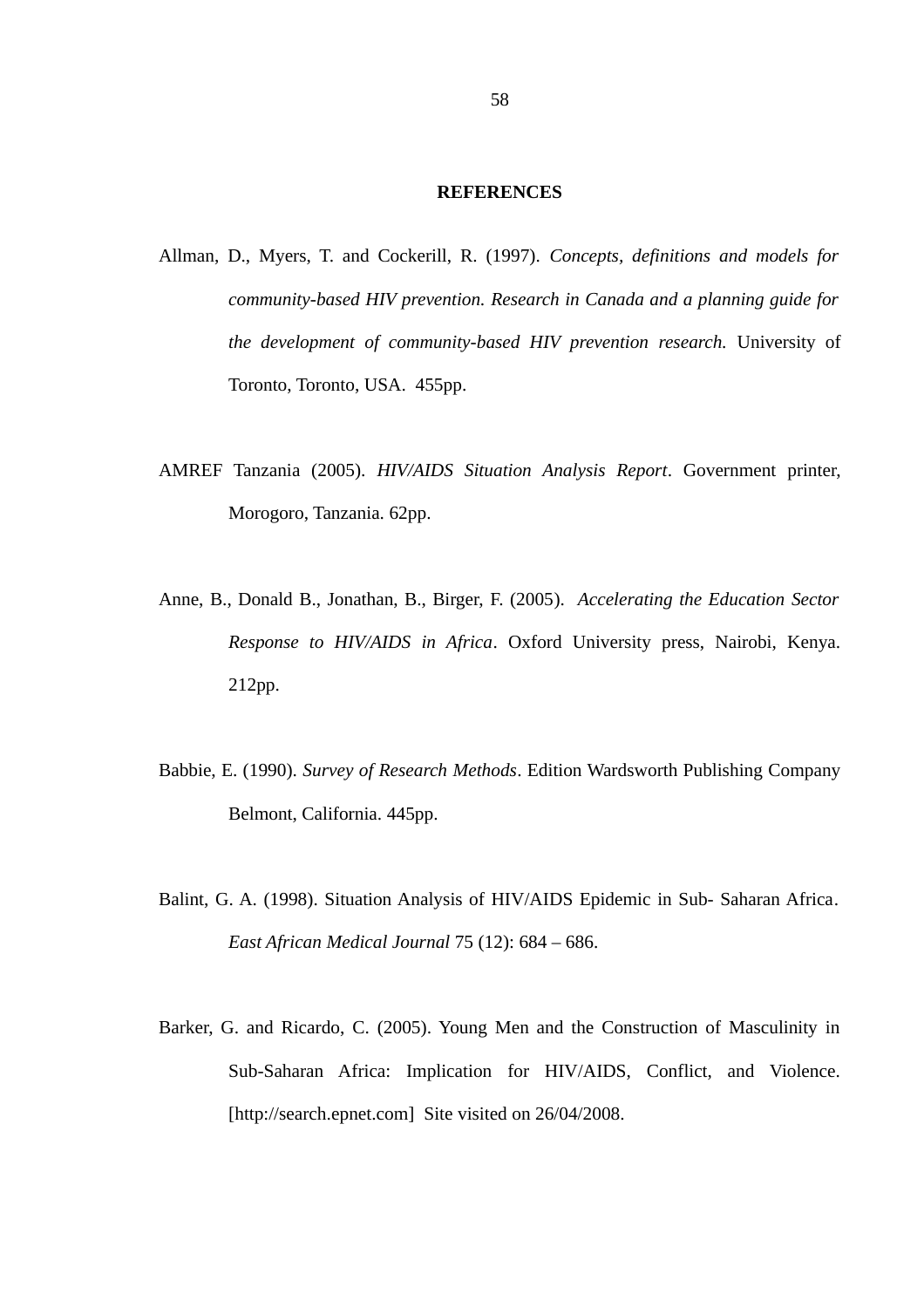- Barnett, T. and Rugalema, G. (2001). HIV/AIDS and Food Security. In: Emerging and Reemerging Issues in Developing Countries.(Edited by Flores, R. and Gillespie, S.), 2020 Focus 5, IFPRI Washington DC. pp 29 – 59.
- Black, M., Ricardo, I. and Stanton, B. (1997). 'Social and psychological factors associated with AIDS risk behaviors among low-income, urban, African American adolescents'. *Journal of Research on Adolescence 7*: 173 – 195.
- Bornnard, P. (2003). *Food Security Programming in HIV/AIDS Contexts*. FANTA/USAID, Washington DC. 22 pp.
- Burger, H. and Weiser, B. (2001). Biology of HIV-1 in women and men. *Clinical Obstetrics and Gynecology Journal* 33 (2): 137 – 148.
- CMAC (2006). "Hali ya UKIMWI Manispaa ya Temeke". (HIV/AIDS Situation in Temeke Municipality). In: *Proceeding of the Training of Trainers (TOT) Workshop*, 10-12 July, Temeke, Tanzania. 6pp.

Coast, E. (In press) "HIV/AIDS in Ngorongoro District: Report for Ereto-NPP

- Collins, J. and Rau, B. (2000). AIDS in the context of development. *Social Policy and Development Journal* 4: 213 – 218.
- CSPD (2005). *Proposed plan for child survival protection and development program for period of Jan- June 2005*. Kilosa District Executive Director Office. Government printer, Morogoro, Tanzania. 67pp.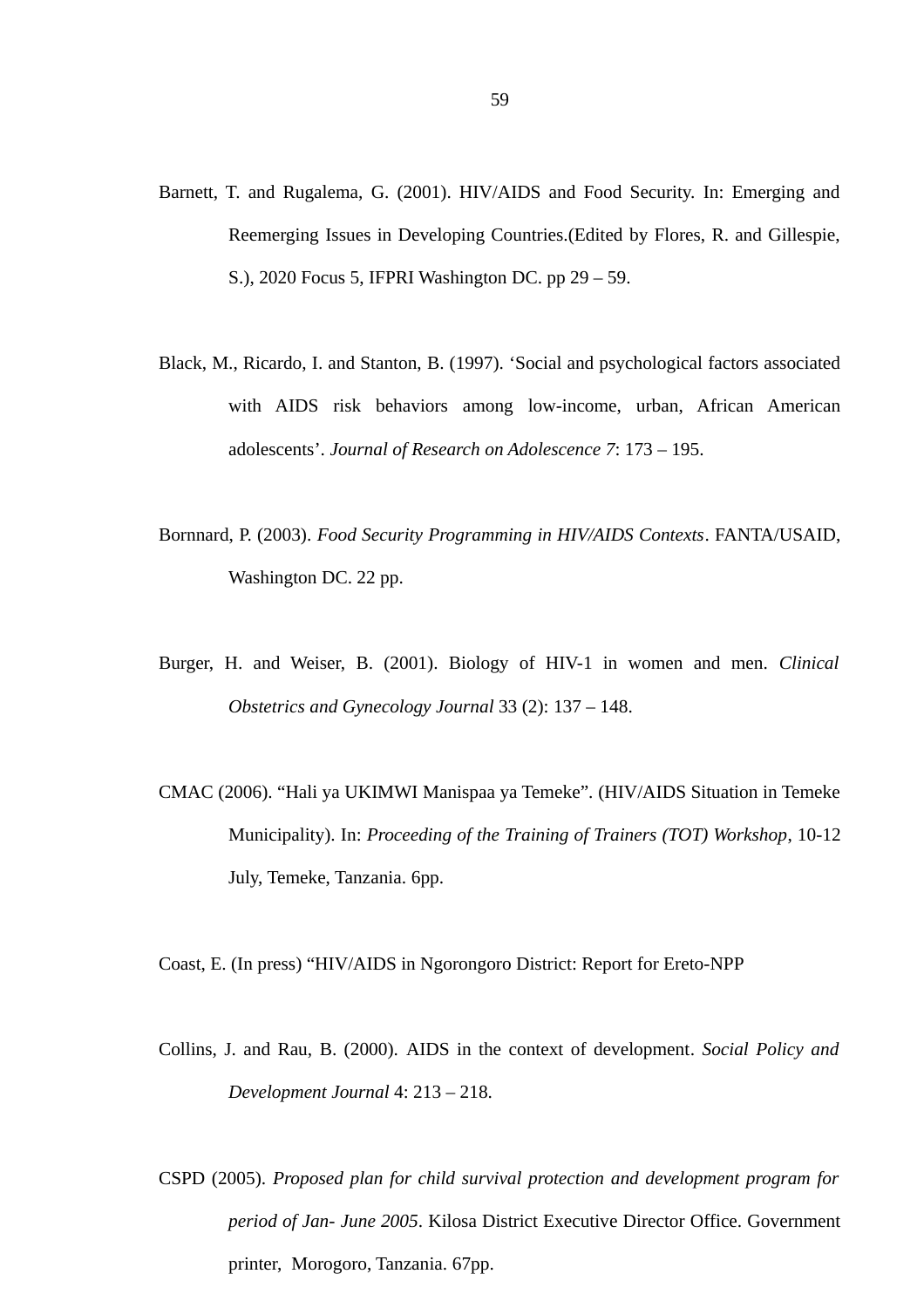- Drinkwater, M. (1993). *The effects of HIV/AIDS on agricultural production systems in Zambia; an analysis and field reports of case studies carried out in Mpongwe, Ndola Rural District, and Teta Seranje District,* FAO, Rome. 208pp.
- Engh, I., L. Stloukal, J.and du Guerny (2000). HIV/AIDS in Namibia: The impact on the livestock sector. FAO, Rome. [www.fao.org /sd/wpdirect/wpan0046.htm.]. site visited 31/5/2008.
- FAO (2001). *The impact of HIV/AIDS on food security. Proceeding of the Committee on world Food Security*- Rome, Italy, 28 May – 1 June, 2001. 27pp.
- FAO (2005). *Development for socio-economic and Gender Analysis (SEAGA*). Food and Agriculture Organizations of the United Nations report. FAO, Geneva.93pp.
- Gillespie, S. and Kadiyala, S. (2005). *HIV/AIDS and Food Nutrition Security, From Evidence to Action*. Food Policy Review 7. International Food Policy Research Institute, Washington. DC. 184pp.
- Goe, M. R. and Stranzinger, G. (2002). "Animal Genetic Resources and HIV/AIDS in Sub-Saharan Africa" In: *Proceedings of the 7th World Congress on Genetics Applied to Livestock Production.* 19-23 August 2002 Département de Génétique Animale, INRA, Castanet-Tolosan. 232pp.
- Goe, M. R. (2005). Linkages between livestock production and HIV/AIDS. Working paper FAO, Rome. [*http://www poultry.klv.Dk /research workshops w23/linkages between.pdf*]. Site visited 31/5/2008.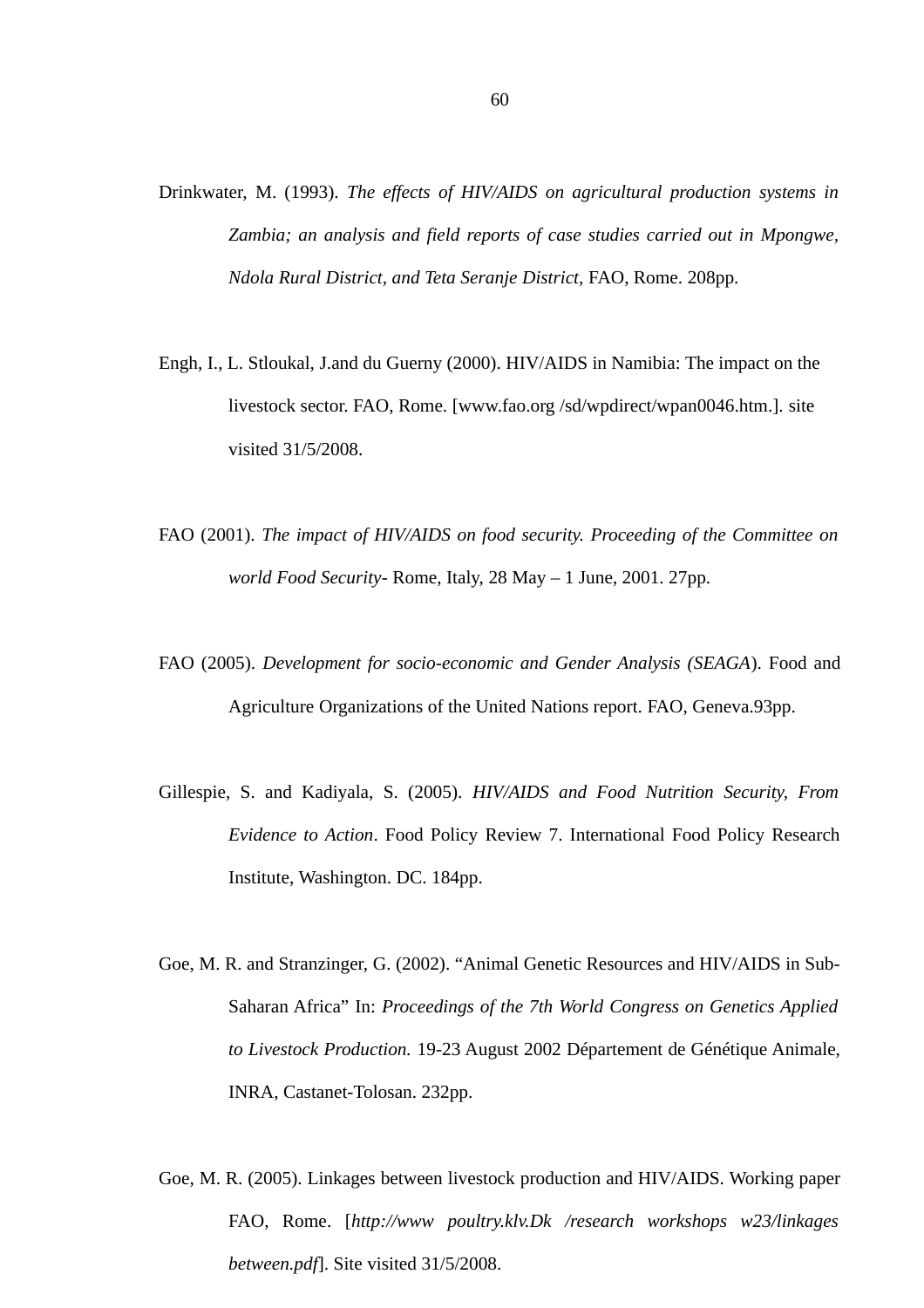Haapanen, T. (2007). Legal status of civil society. [www.kepa.fi] site visited 15/07/2008.

- Harding, R., Stewart, K., Marcon, K., O'Neill, J. F. and Higginson, I, J. (2003). Current HIV/AIDS end-of-life care in Sub-Saharan Africa: *A survey of models, services challenges and priorities BMC Public Health Journal* 3: 33 – 40*.*
- Haslwimmer, M. (1994). Is HIV/AIDS a threat to livestock production. The example of Rakai, Uganda" *World animal review Journal 80/81*: 92 – 97.
- Hunter S, Williamson J (1997). *Developing strategies and policies in support of HIV/AIDS infected and affected children,* Health Technical Services Project of TVT Associates. The Pragma Corporation, Ltd, Arlington, Virginia. 250pp.
- ICRW (2003). International Center for Research on Women. Transcending boundaries to improve the food security of AIDS. Affected households in rural Uganda. Information Bulletin. [http://www.icrw.org/docs/aid\_foodsecurity\_1003.pdf]. site visited on 10/04/2009.
- IFPRI (2002). International Food Policy Research Institute. *AIDS and Food Security Annual Report.* IFPRI, Washington DC. 20pp.
- Ishengoma, C. G. (1998). The role of women in household food security in Morgoro rural and Kilosa districts. Thesis for Award of PhD Degree at Sokoine University of Agriculture, Morogoro, Tanzania. 239pp.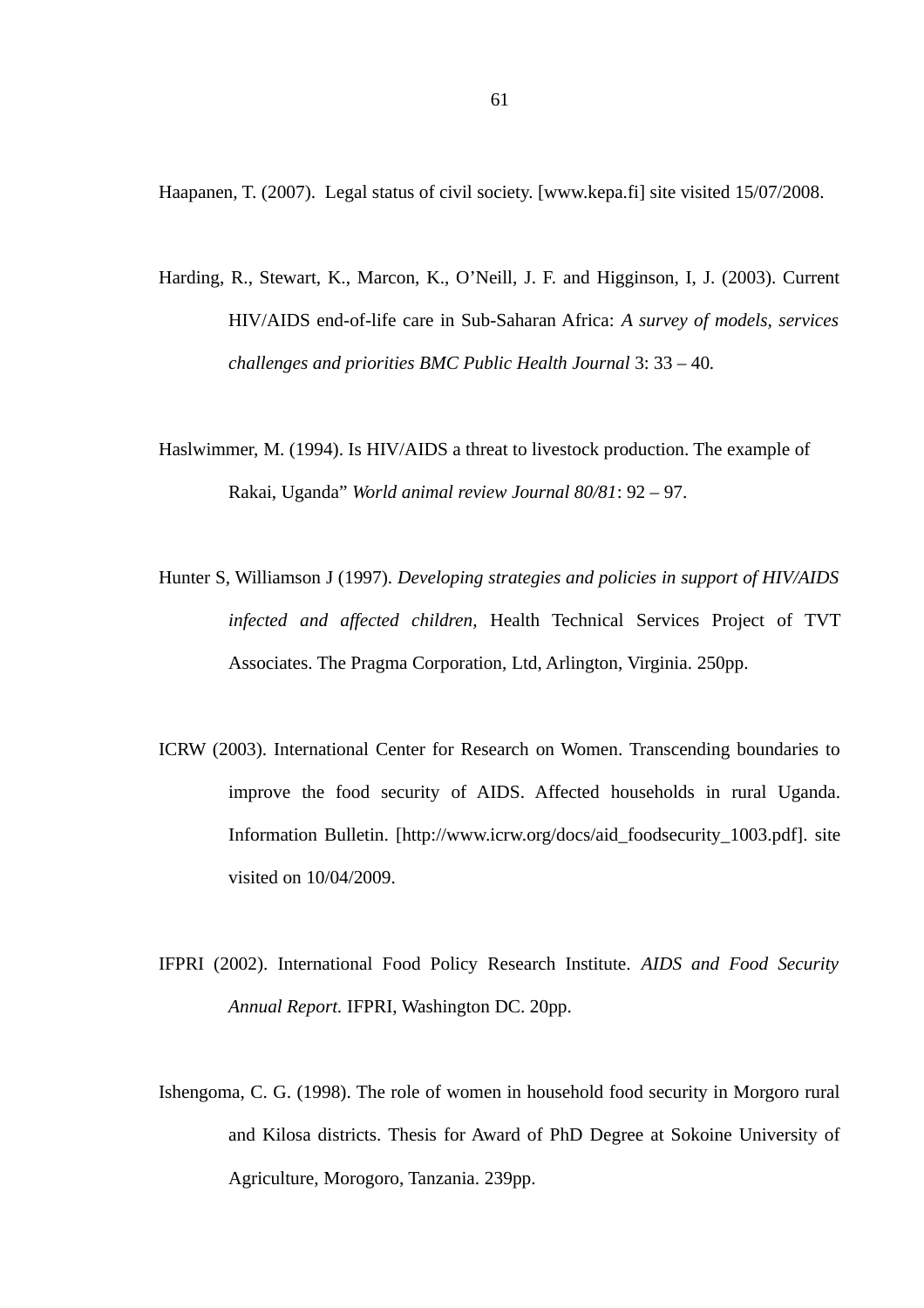- I-TECH (2007). International Training and Education Center on HIV. *Tanzania HIV/AIDS and Malaria Indicator Survey (THMIS) 2007–8*. [*www.go2itech.org*]. site visited on 6/8/2009.
- Kishor, S. Neitzel, K. (1996). *The status of Women Indicators for Twenty- five Countries*. (*Demographic and Health Surveys Comparative* Journal 21: 108 – 117.
- Loevinsohn M. and Gillespie S., (2003). *HIV/AIDS, Food Security and Rural Livelihoods: Understanding and Responding*. International Food Policy Research Institute, DfID ltd., London. 108pp.
- Loewenson, R., Whiteside, A. (1997). *Social and Economic Issues of HIV/AIDS in Southern Africa: A Review of Current Research,* Journal 10:39 – 55.
- Lwihula, G. (1998). "Coping with AIDS Pandemic: The experience of peasant communities of Kagera Region, Tanzania" 1996 – 1998. In: Responding to HIV/AIDS: Development Needs of African Smallholder Agriculture, (Edited by Kaseke E. *et al.),* 8 –10 June 1998. Harare, Zimbabwe. 129 – 137pp.
- Madembo, R. C. (1997). "The Role of Savings and Credit Schemes in Meeting the Social Security Needs of Communal Farmers". *Social Security Systems Journal*  $3:43 - 68$ .
- Massele, S.Y., Shayo, J., and Swai, O.R. (1991). *Health and Diseases in Tanzania.* Harper Collins Academic, London. 80pp.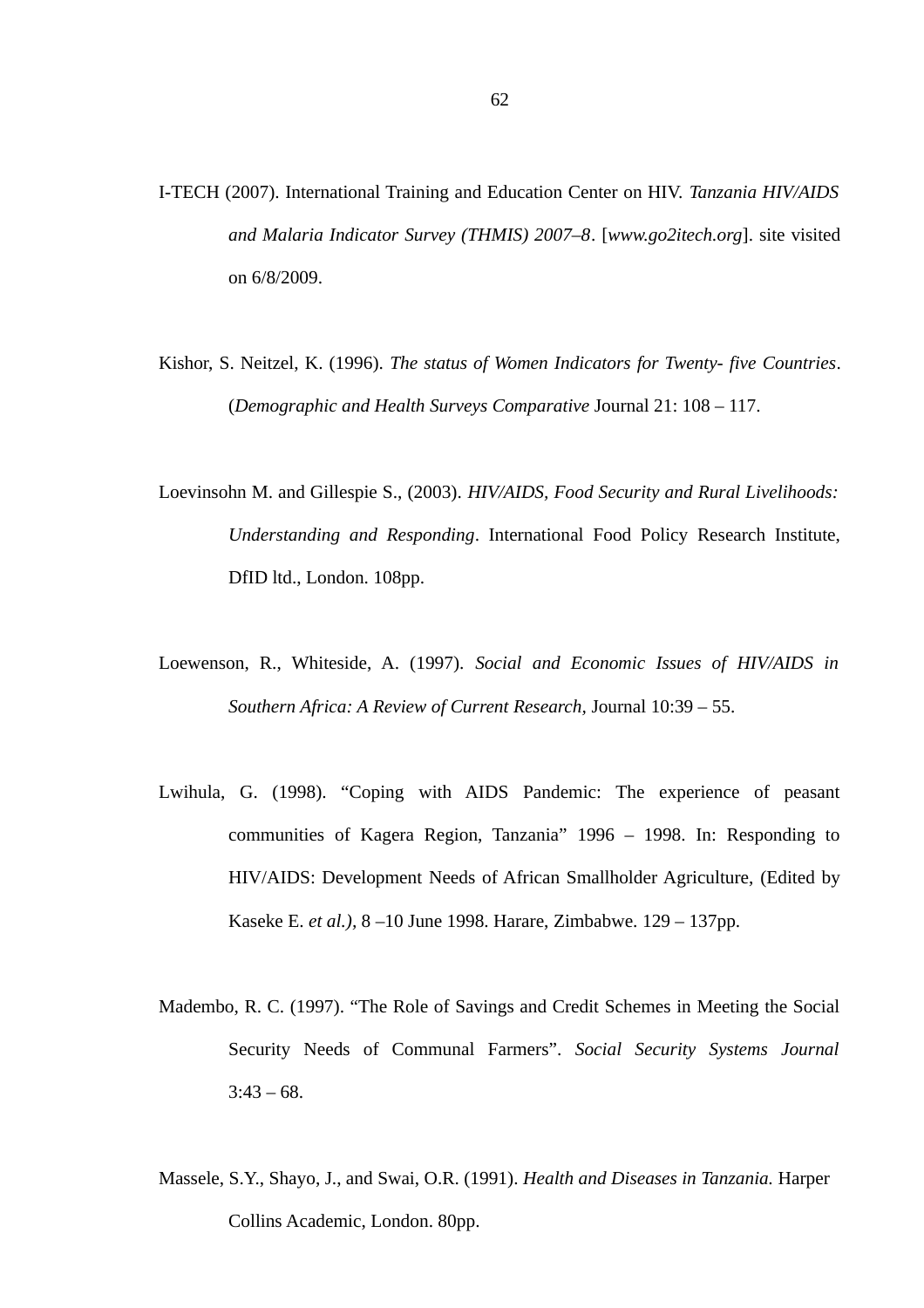- Mike C. (2003). Mitigation of HIV/AIDS- Impacts through Agricultural and Rural Development – Success Stories and Future Actions. Pretoria press, South Africa\32pp.
- MOH (2005). Guidelines for Home Based Care Services National AIDS Control Programme. Government printer, Dar es Salaam, Tanzania. 38pp.
- Morogoro Health Newsletter (2005). *Overview of Joint Final Evaluation of Morogoro Health Project* Health Newsletters, issue No.450, p.12.
- Morton, J. (2003). Conceptualizing the links between HIV/AIDS and pastoralist livelihoods.[http://www.poultry.klv.dk/research/workshops/w23/linkages between. pdf.]. site visited 20/5/2008.
- Munthali, S .M. (1998). "Socio-economic Impact of HIV/AIDS in Malawi: *Focus Group Discussions on Community Impacts and Coping Strategies Report*. OATUU, Malawi. 57pp.

NACP (2005). *Guidelines for Home Based Care Services*. Dar es Salaam Tanzania. 64pp.

- NACP (2005). HIV/AIDS/STI. *Surveillance Report No.19*. Government printer, Tanzania Mainland. 72pp.
- National AIDS Control Programme (NACP), Ministry of Health (2000). *HIV/AIDS/STI Surveillance Report Number 15: January-December 2000.* Government printer, Dar es Salaam, Tanzania. 24pp.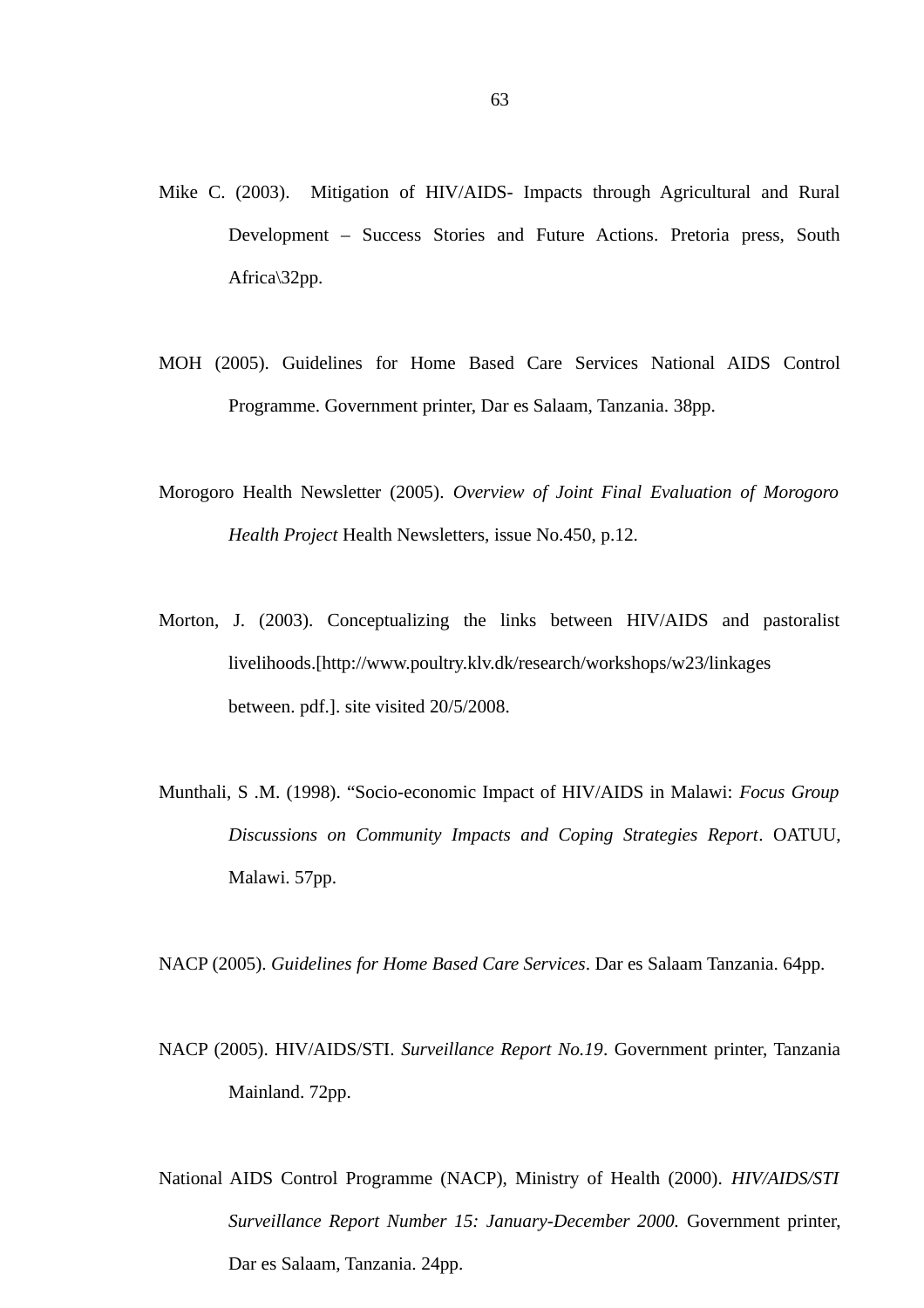- National AIDS Control Programme (NACP), Ministry of Health (2004). *HIV/AIDS/STI Surveillance Report Number 18: January-December 2003.* Government printer, Dar es Salaam, Tanzania. 32pp.
- Noble, J., Coves, J. and Yanagishita, M. (1996). *The World's Youth*. Washington D.C. 16pp.
- Phaladeze, N. A. (2005). Quality of life and the concept of living well with HIV/AIDS in Sub-Saharan Africa. *Journal of Nursing Scholarship* 17: 121 – 123.
- Piwoz, E. and Preble, E. (2000). HIV/AIDS and nutrition: A review of the literature and recommendations for nutritional care and support in Sub-Saharan Africa. SARA Project, USAID, Washington, D.C. 124pp.
- URT (2001). *National Policy on HIV/AIDS Report*. Government printer Dodoma, Tanzania. 65pp.
- Rugalema, G. (1998). It is not only the loss of labour: HIV/AIDS, loss of household assets and household livelihood in Bukoba district. In: *Responding to HIV/AIDS: Development Needs of African Smallholder Agriculture*, June 8–10. Harare, Zimbabwe. 67pp.
- Pkalya, R. and Stewart, K. (2004). *Conflict in Northern Kenya: A Focus on Internally displaced conflict victims in Northern Kenya*. ITDG-EA Inc., Nairobi. 207pp.
- Sammy, K. and Mohamud, S. A. (2005). *Impact of HIV/AIDS among pastoral communities in Kenya* Eastern Africa printers, Nairobi. 80pp.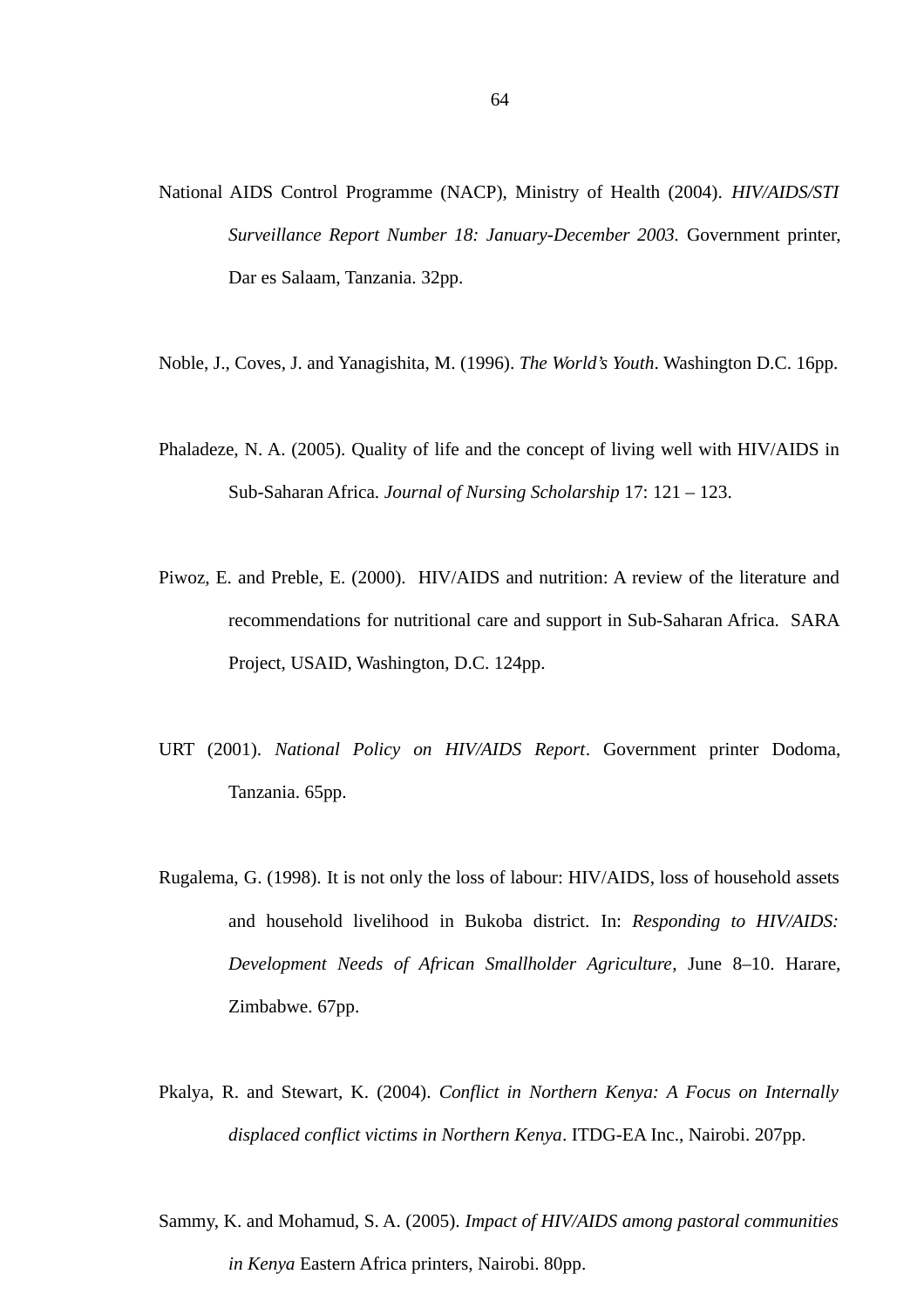- SAT (2003). Counseling Guidelines of Palliative and Bereavements, Harare, Zimbabwe 17pp.
- Sauerborn, R., Adams, A. and Hien, M. (1996). Household Strategies to Cope with the Economic Costs of Illness*. Social Science and Medicine Journal* 43 (11): 291–301.
- Scarborought, V. and Kyadd, J. (1992). Economic analysis of Agricultural markets. A manual marketing series No. 5 Chatham, Natural Resources Institute. 270pp.
- TACAIDS (2003). Tanzania commission for AIDS, *National Multi-Sectoral Strategic Framework on HIV/AIDS 2003-7.* National HIV/AIDS Policy. Government printer Dar es Salaam, Tanzania. 22pp.
- TACAIDS (2005). Tanzania HIV/AIDS indicator survey 2003-2004. Calverton, Maryland USA. 144pp.
- Tanzania Demographic and Health Survey (TDHS), (1996). Bureau of Statistics, Dar es Salaam, Tanzania. 160pp.
- TFNC (2003). Tanzania Food and Nutrition Center, Mwongozo wa Kitaifa kuhusu Mafunzo na Huduma za Lishe kwa Watu Wanaoishi na Virusi vya Ukimwi na wenye Ukimwi. (Guidelines for care and nutrition for People Living with HIV/AIDS) Government printer, Tanzania. 32pp.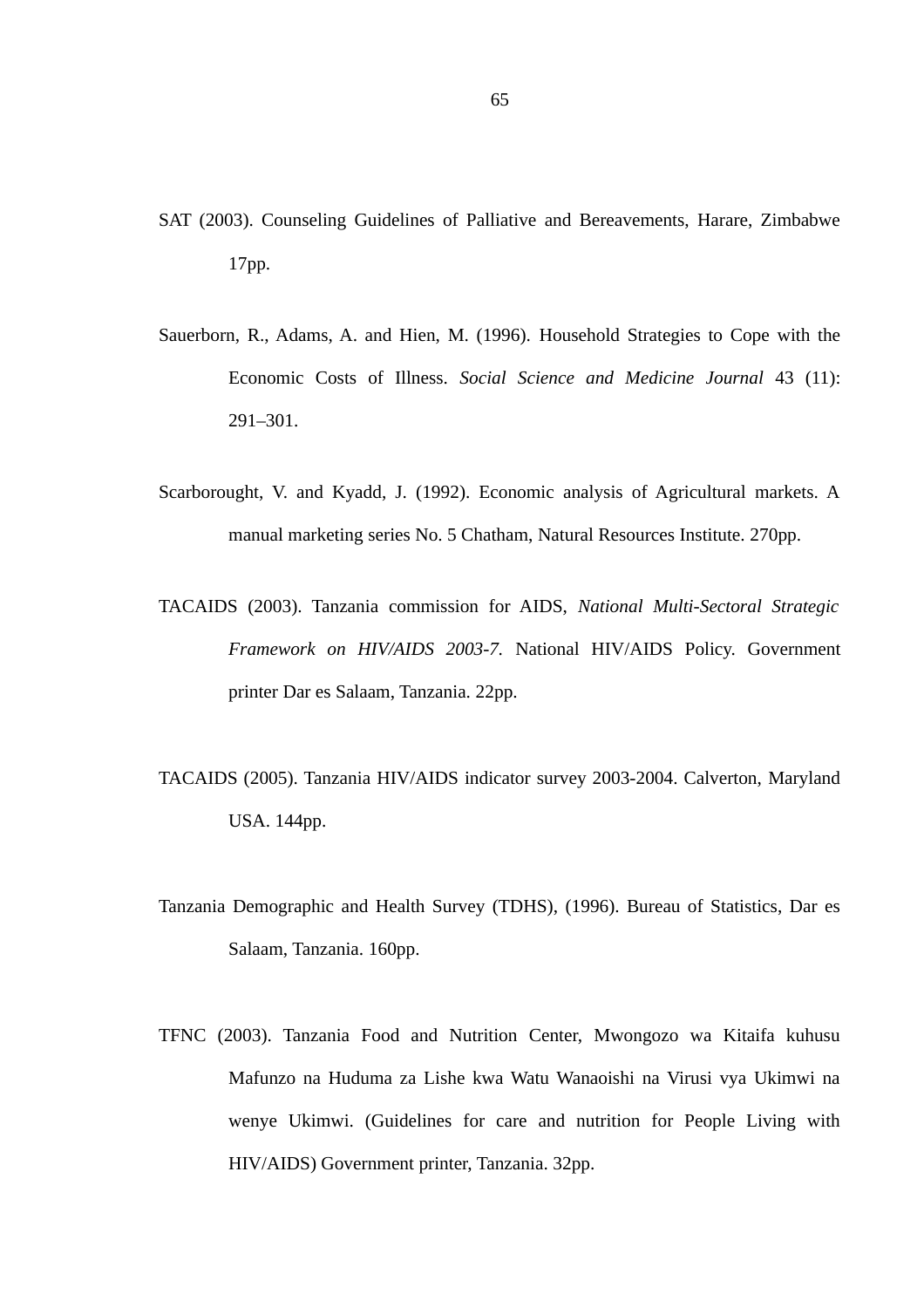- The Government of Tanzania, (2005). National Strategy for Growth and Reduction of Poverty (NSGRP). [http://www. Tanzania.go.tz/nsgrp.html]. site visited 20/5/2008.
- Tibaijuka, A. K. (1997). AIDS and Economic Welfare in Peasant Agriculture, Case Studies from Kagabiro Village, Kagera Region, Tanzania. *World Development Journal* 25(6): 963 – 975.
- TzPPA (2002). Tanzania Participatory Poverty Assessment, vulnerability and resilience to poverty in Tanzania. Causes, Consequences Main Report. [http://www.webcare. md/]. site visited 15/03/2008.
- UN (2004). United Nations, Standing Committee on Nutrition. [http://www.unsystem.org/SCN/ achieves/nice03/index.htm]. site visited on 5/7/2009.
- UNAIDS (1999). Joint United Nations Programme on HIV/AIDS .*A review of household and community responses to the HIV/AIDS epidemic in the rural areas of sub-Saharan Africa.* UNAIDS, Switzerland. 67pp.
- UNAIDS (2004). *UNAIDS toolkit on Techniques and practices for local responses to HIV/AIDS*. KIT publishers, Netherlands. 64pp.
- UNAIDS (2007). *Partnerships with people living with HIV.* Joint United Nations Programme on HIV/AIDS, USA. 80pp.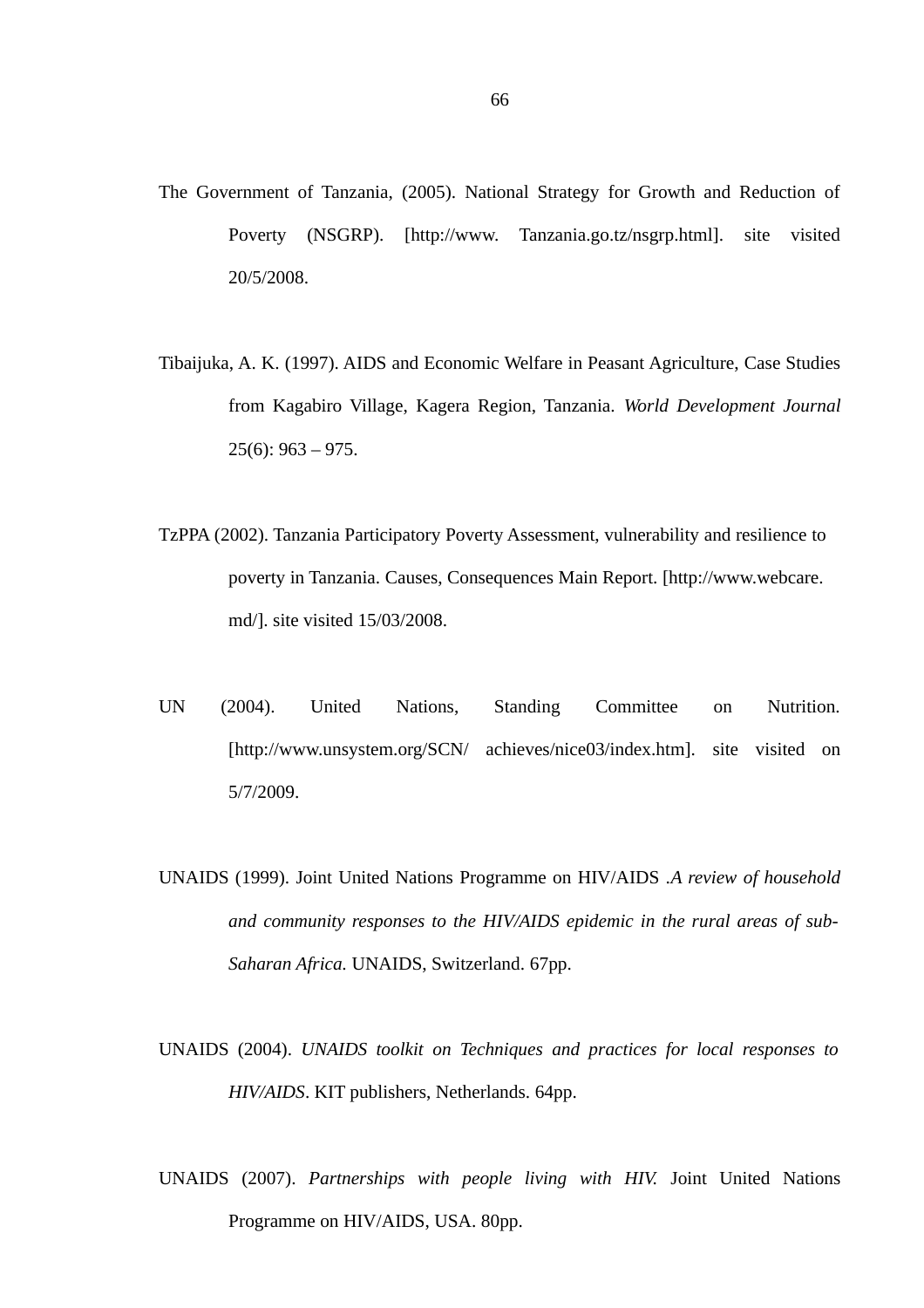- UNDP (2005). Aid trade and security in an unequal world. New York NY: United Nations Development Programme 2005. [http://hdr.undp.org/.] site visited 12/5/2008.
- United Nations (UN) (2005). Millennium Development Goals- MDG. [http://www.un.org/ millenniumgoals/#]. site visited 20/5/2008.
- United Republic of Tanzania, (2001). *Poverty Monitoring Master Plan annual report.*  Government printer, Dar es Salaam, Tanzania. 32pp.
- URT (2002). *Morogoro Regional Socio economic profile*, second edition. Publication joint (NBS and Morogoro Region commission office). Morogoro, Tanzania. 233pp.
- URT (2003a). The United Republic of Tanzania, *2002 Population of Housing Census General Report.* Central Census Office, National Bureau of Statistics, Government printer, Dar es Salaam, Tanzania. 203pp.
- URT (2003b). The United Republic of Tanzania, *HIV/AIDS Care and Treatment Plan, 2003-2008*. Government printer, Dar es Salaam, Tanzania. 101pp.
- URT (2006). Agriculture Sector Strategy for HIV/AIDS and other related chronic diseases. Government printer, Tanzania. 30pp.
- WHO (2002). *Scaling up antiretroviral therapy in resource limited settings annual report* WHO, Geneva. 46pp.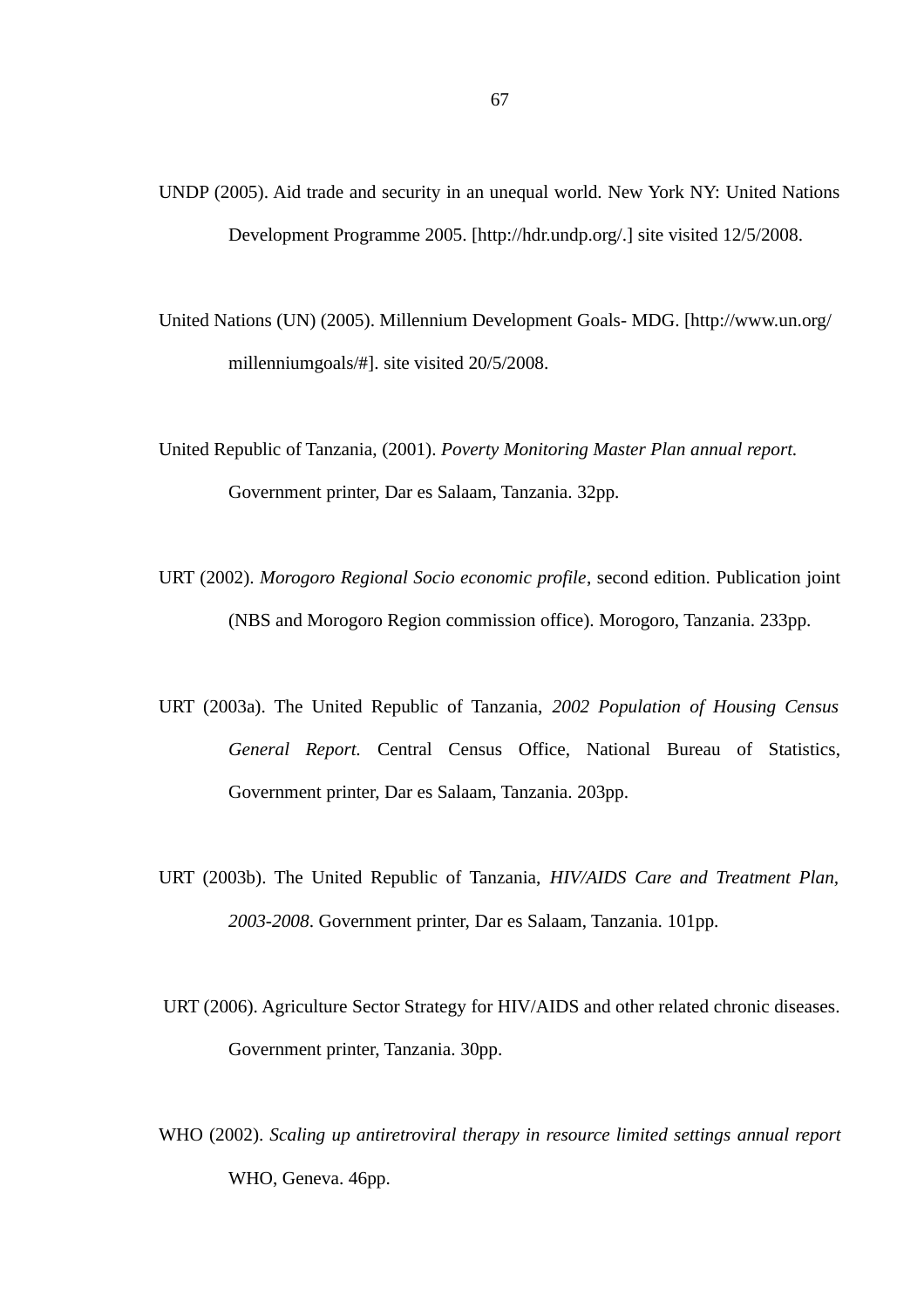- Williams, G., Blibolo, A. D. and Kerouedan, D. (1995). *Filling the Gaps, Care and Support for people with HIV/AIDS in Côte d'Ivoire.* Comité National de Lutte Contre le SIDA, Abidjan, Côte d'Ivoire. 234pp.
- Winrock International (Eds) (2000). AIDS Endemic in Kenya: *Changing Livelihoods and Coping Strategies of the Affected in Selected groups.* Winrock International, Nairobi, Kenya. pp.16 – 31.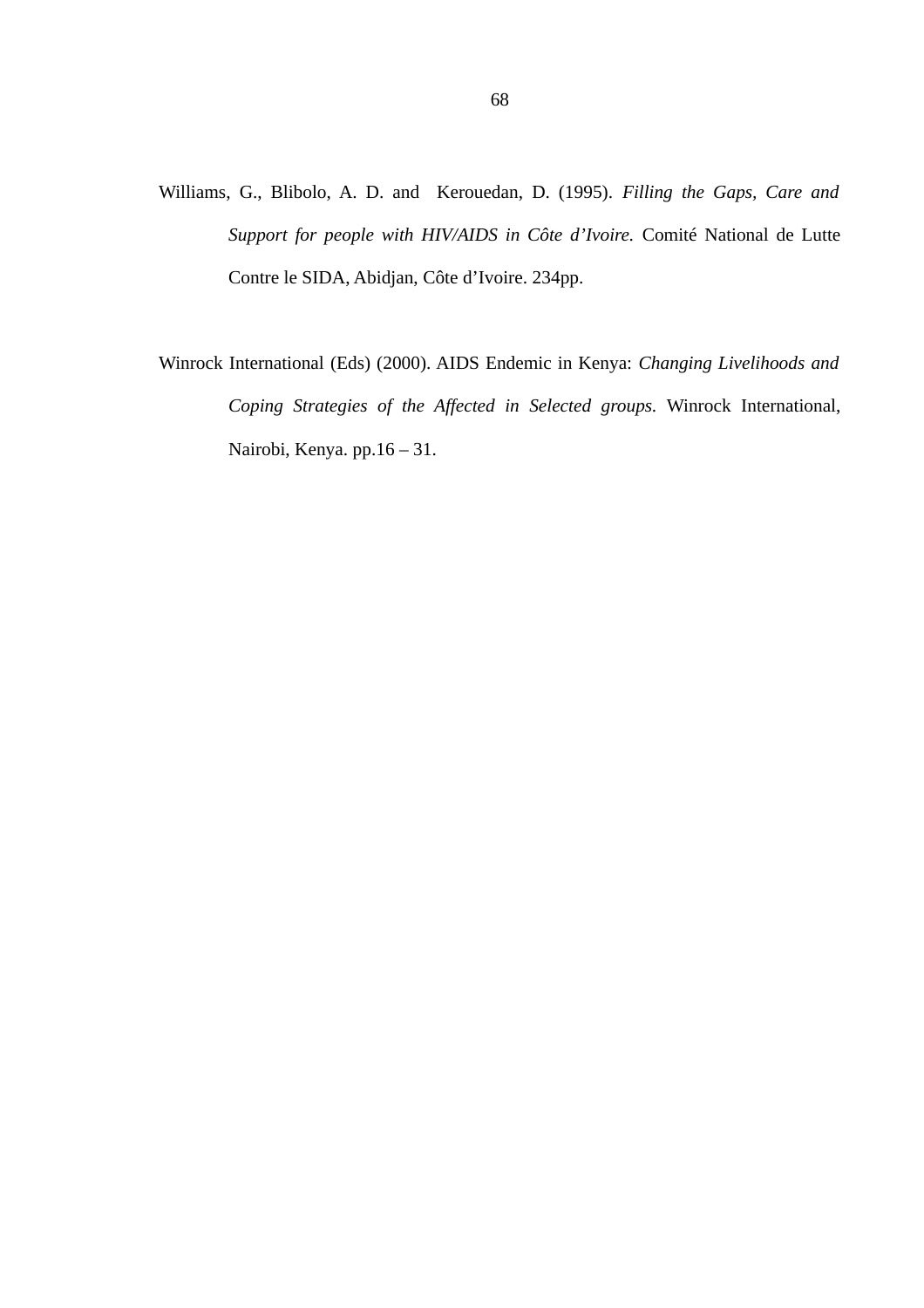## **APPENDICES**

## **Appendix 1: Proposed interview schedule for pastoralists households**

| Questionnaire No |
|------------------|
| Village          |
|                  |
| Date             |

### **A. General information**

1. Sex of respondents

| ----- |  |  |
|-------|--|--|

- 2. Age…………………….
- 3. Marital status

| $\perp$ 1 = married | $\frac{1}{2}$ 3= divorced/ separated |  |
|---------------------|--------------------------------------|--|
| 2= widowed          | 4= never married                     |  |

### 4. What is your education level?

| $1 = no$ schooling                                            |  | 3= secondary-completed form VI<br>- completed form IV<br>-attended for few years |  |
|---------------------------------------------------------------|--|----------------------------------------------------------------------------------|--|
| $2$ = primary - completed primary<br>- attended for few years |  | $4=$ diploma                                                                     |  |
| $3$ vocational training                                       |  | $5 =$ university                                                                 |  |

## 5. Number of household members………………..

#### 6. What is your occupation?

| $1=$ peasant            | 3 = religious leader                  |
|-------------------------|---------------------------------------|
| $2$ = livestock keeping | 4 village leader                      |
| 5 = government employee | $\frac{7}{5}$ Self employee (specify) |
| 6 = business person     | $\vert$ 8 = others (specify)          |

7. What is your religion?

| $\perp$ 1= Christian | 3 = Traditional religion |  |  |  |  |
|----------------------|--------------------------|--|--|--|--|
| $\perp$ 2= Muslim    | $4$ = others (specify)   |  |  |  |  |

# **B: Knowledge about HIV/AIDS**

### **8. Please indicate whether each of the following statements is TRUE or FALSE**

- (a). Healthy young people do not get AIDS TRUE ……………. FALSE……………..
- (b). Using condom during sexual intercourse can prevent AIDS TRUE ……………… FALSE………………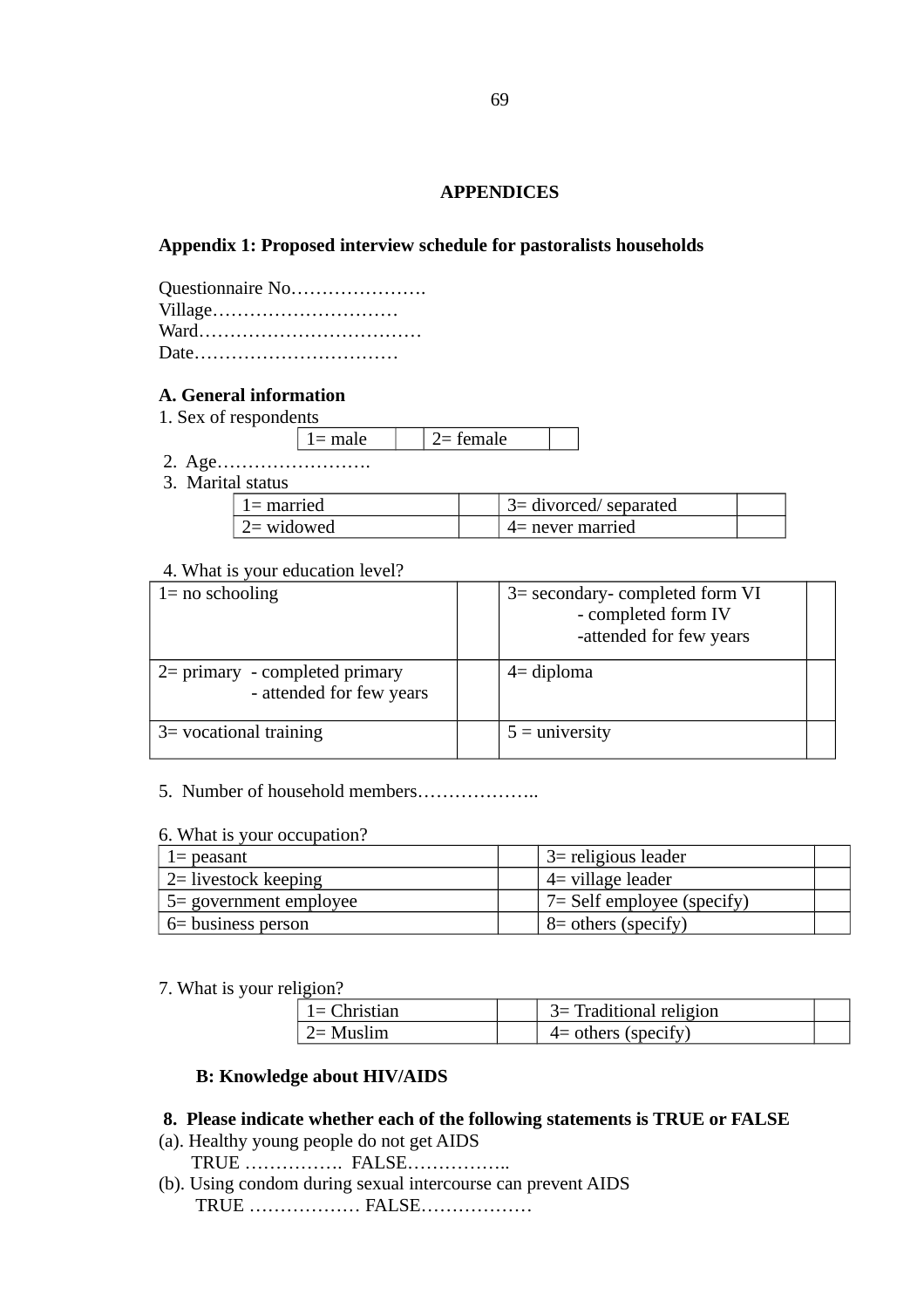- (c). Virus can be transmitted through sweat TRUE………………FALSE……………….
- (d). Virus can be transmitted through blood TRUE……………….FALSE……………….
- (e). AIDS can be cured if detected in earlier stages TRUE.……………. FALSE …………….
- (f). A man cannot contact AIDS from a woman TRUE ……………… FALSE…………….
- (g). Insects like mosquitoes, tsetse flies and bedbugs are good transmitters of HIV TRUE…………………FALSE…………….
- (h). Religious leaders are among people who can not be infected with HIV TRUE…………………FALSE…………….
- (i). To get washed after every sexual contact perfectly protects ones against HIV infections. TRUE……………….. FALSE……………
- C: Attitudes, feelings and beliefs of people on HIV and PLWHA and HIV best practices. Attitudes on HIV & PLWHA &HIV best practices

### **9. What is your opinion on the following statements? Use the scale below;**

Strongly agree= 5, Agree= 4, Undecided= 3, Disagree= 2, Strongly disagree=1

| No.            | <b>ITEMS</b>                                                                             | <b>SCORE</b> |  |  |  |
|----------------|------------------------------------------------------------------------------------------|--------------|--|--|--|
| 1              | HIV/AIDS is God's punishment for wicked people                                           |              |  |  |  |
| $\overline{2}$ | People with HIV/AIDS should be legally separated from others                             |              |  |  |  |
| 3              | Names of people with HIV/AIDS should be made public to avoid<br>sexual contact with them |              |  |  |  |
| $\overline{4}$ | People who got AIDS through sex or drug use have got what they<br>deserve                |              |  |  |  |
| 5              | One can protect him/herself from HIV by using condom correctly<br>every time having sex  |              |  |  |  |
| 6              | People with HIV/AIDS are careless and don't care whether they<br>infect others           |              |  |  |  |
| 7              | People protect themselves from getting infected by not having sex<br>at all (abstaining) |              |  |  |  |
| 8              | Using condom during sexual intercourse protect one<br>from<br><b>HIV/AIDS</b>            |              |  |  |  |
| 9              | Staying without sexual practices makes one to be weak                                    |              |  |  |  |
| 10             | Condom using encourages prostitution behaviour to both men and<br>women                  |              |  |  |  |
| 11             | Having many sexual partner encourage HIV transmission                                    |              |  |  |  |
| 12             | From religious point of view using condom is not ethical                                 |              |  |  |  |

#### **C: General Head of household information**

10. Were you born in this village?

$$
1 = Yes, \t 2 = No \t ( )
$$

$$
\mathsf{Z} = \mathsf{IVU}
$$

11. If no where were you before…………….. 12. What are the major reasons for migrating to this village/place?...............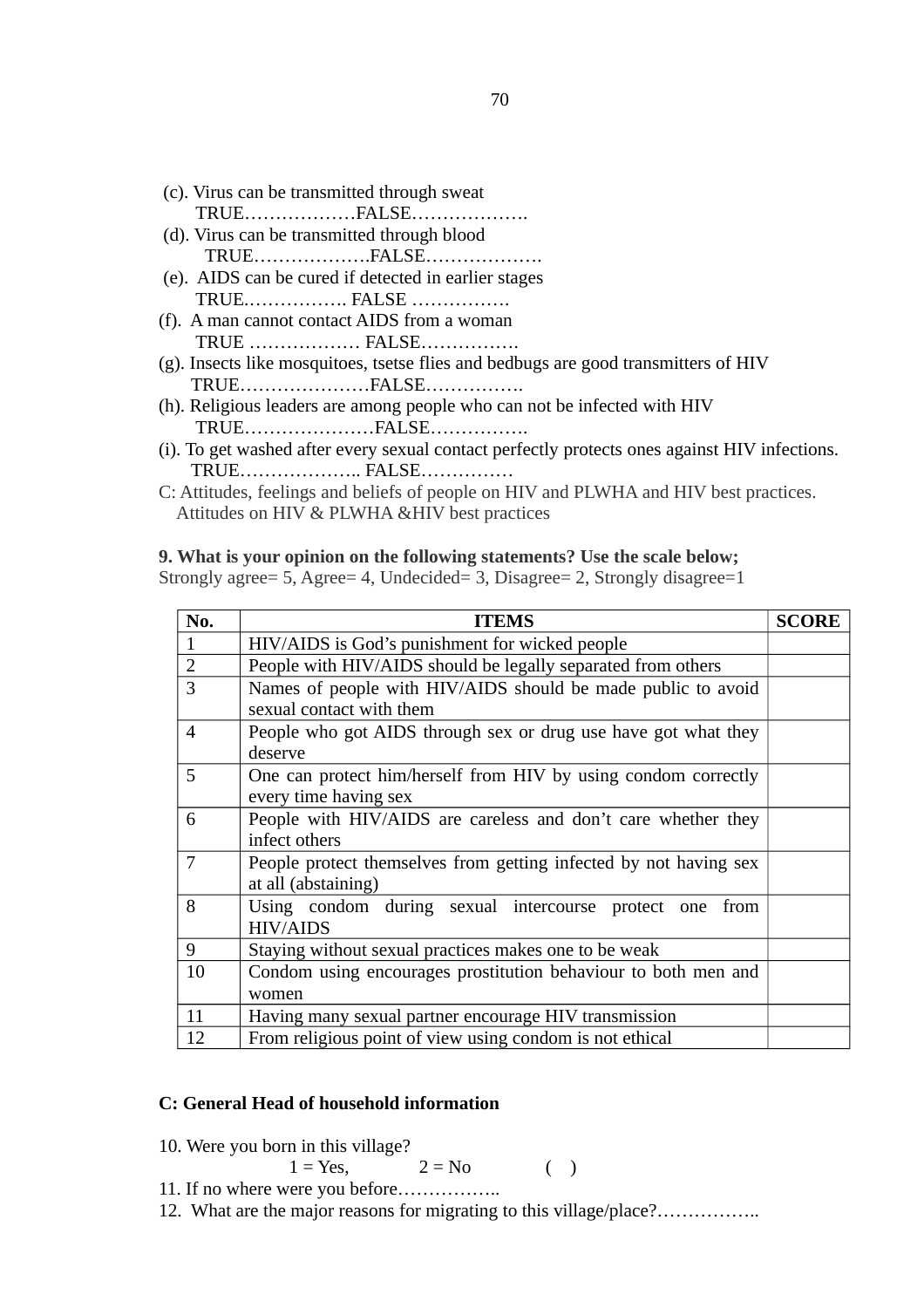13. In your household is there one/several person(s) has(ve) been very sick for at least three months /died after been very sick for at least three months

 $1 = Yes$  2 = No

(If no move to question number 27)

- 14. If yes how many household members died /sick……………………
- 15. Had this person/any of these persons been very sick for at least three months before dying? Be very sick, I mean that they were too sick to work or do normal activities around the house

 $1 = Yes$   $2 = No$  ()

16. In your household, is there at least one child whose mother and/or father died or has(ve) been very sick for at least three months.

 $1 = Yes$  2 = No ()

I would like some information about the help or support that your household has received from anyone besides your relatives, friends or neighbors for that/those person(s).

- a) Any material support, such as monetary support, clothes or food for which you did not have to pay?……………………………………….
- b) Any practical support, such as help in household work, training for caregivers, or legal services, for which you did not have to pay?…………………………………..
- c) Any kind of medical support, such as medical care or medicine, for which you did not have to pay? …………. ………………………
- d) Any kind of social, spiritual, or emotional support, such as companionship or counseling from a trained counselor which you received at home and for which you did not have to pay………………………………………..
- 17. Is there any variation in livestock production before and after death/sickness in your household?  $\dots$   $\dots$   $1 = Yes$  2 = No
- 18 Has households experienced a decrease in purchased items including food as a result of sickness/death (Contributing towards orphans)

 $1 = Yes$  2 = No (

- 19. Has there been an acute decrease in household income as a result of sickness/death? …………  $1 = Yes$   $2 = No$
- 20. Has there been a diversion from livestock keeping to farming due to death/sickness? ………..  $1 = Yes$  2 = No
- 21. Has there been an increase in land/livestock sale as a result of sickness/death? ………………1 = Yes  $2 = No$
- 22. Who own livestock in this household?

| $1 =$ Male                 |  |
|----------------------------|--|
| $2$ = Female               |  |
| $3 =$ Both male and female |  |
| $4 =$ Others (specify)     |  |

23. Do traditions and norms allow widow /children to inherit properties like livestock and other properties left by husband?

$$
1 = Yes,
$$
  $2 = No$  ( )  
24. Have you ever heard of an illness called AIDS?  $1 = Yes$   $2 = No$ 

25. Do you know a place where you could get an HIV test if you wanted to?…………..  $1 = Yes$   $2 = No$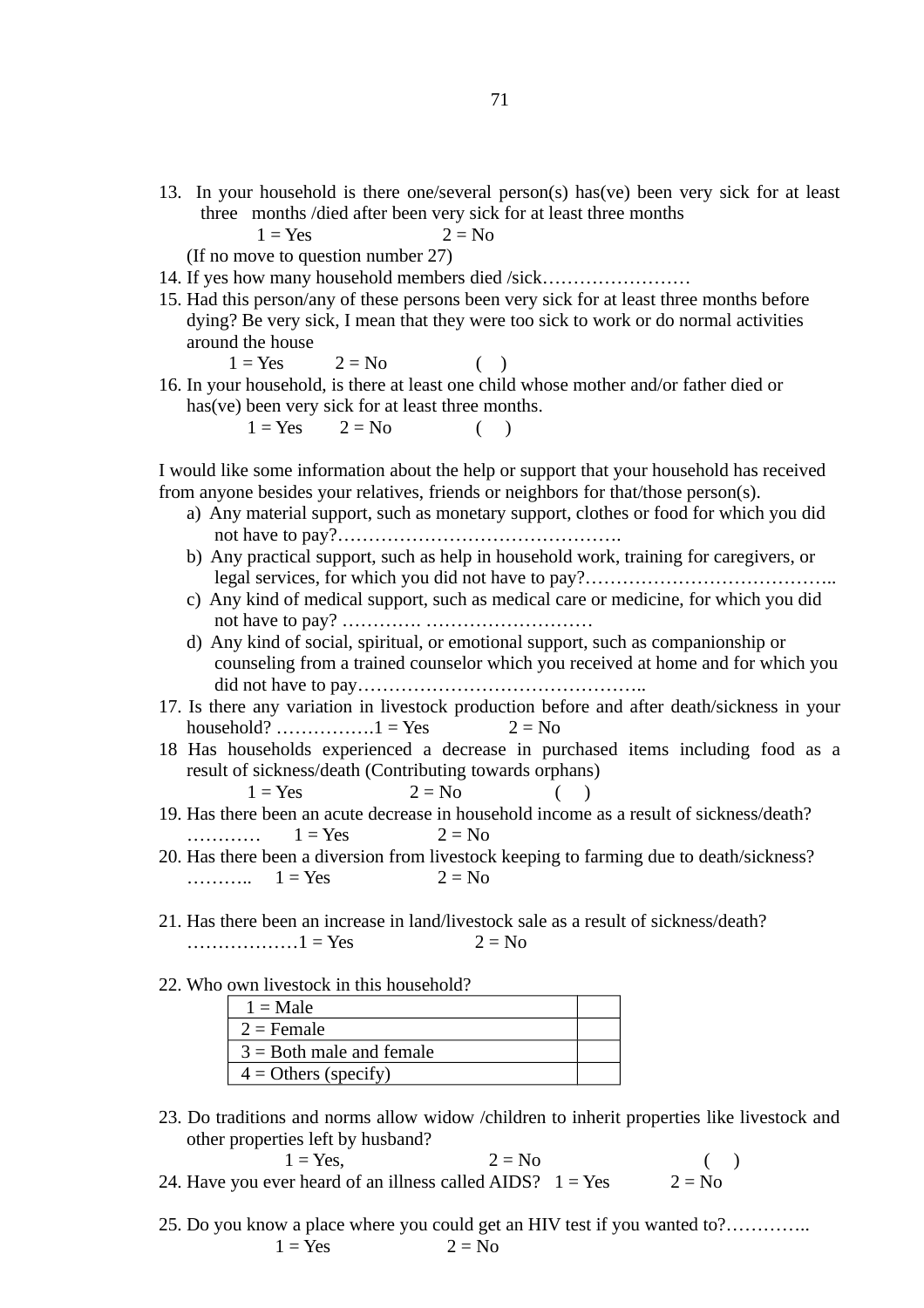26. If yes where was the test done?……………………….

- 1. VCT center
- 2. Government healthy center
- 3. Care and treatment clinics
- 4. District hospital
- 5. Others (specify)
- 27. I don't want to know the results, but have you ever been tested to see if you have the AIDS virus? ……………..  $1 = Yes$   $2 = No$ (If No go for number 35)

28. When was the last time you were tested?…………………….

- 1. Less than 12 months ago
- 2. More than 12 months ago
- 29. The last time you had the test, did you yourself ask for the test, was it offered to you and you accepted, or was it required?……………………..
	- 1. Asked for test
	- 2. Offered and accepted
	- 3. Required
- 30. I don't want to know the results, but did you get the results of the test?……………

$$
1 = Yes \t 2 = No
$$

- 31 There are many reasons why people do not get tested for HIV, can you tell me why you have not been tested?…………………
	- 1. Afraid
	- 2. Do not want to know
- 32. Are you aware of households where there has been an increase in the number of household dependences?…………… 1 = Yes 2 = No
- 33.What coping strategies/safety nets exist in your community that could cushion against impacts of HIV/AIDS?

………………………………………………………………………..

**Thank you for your cooperation**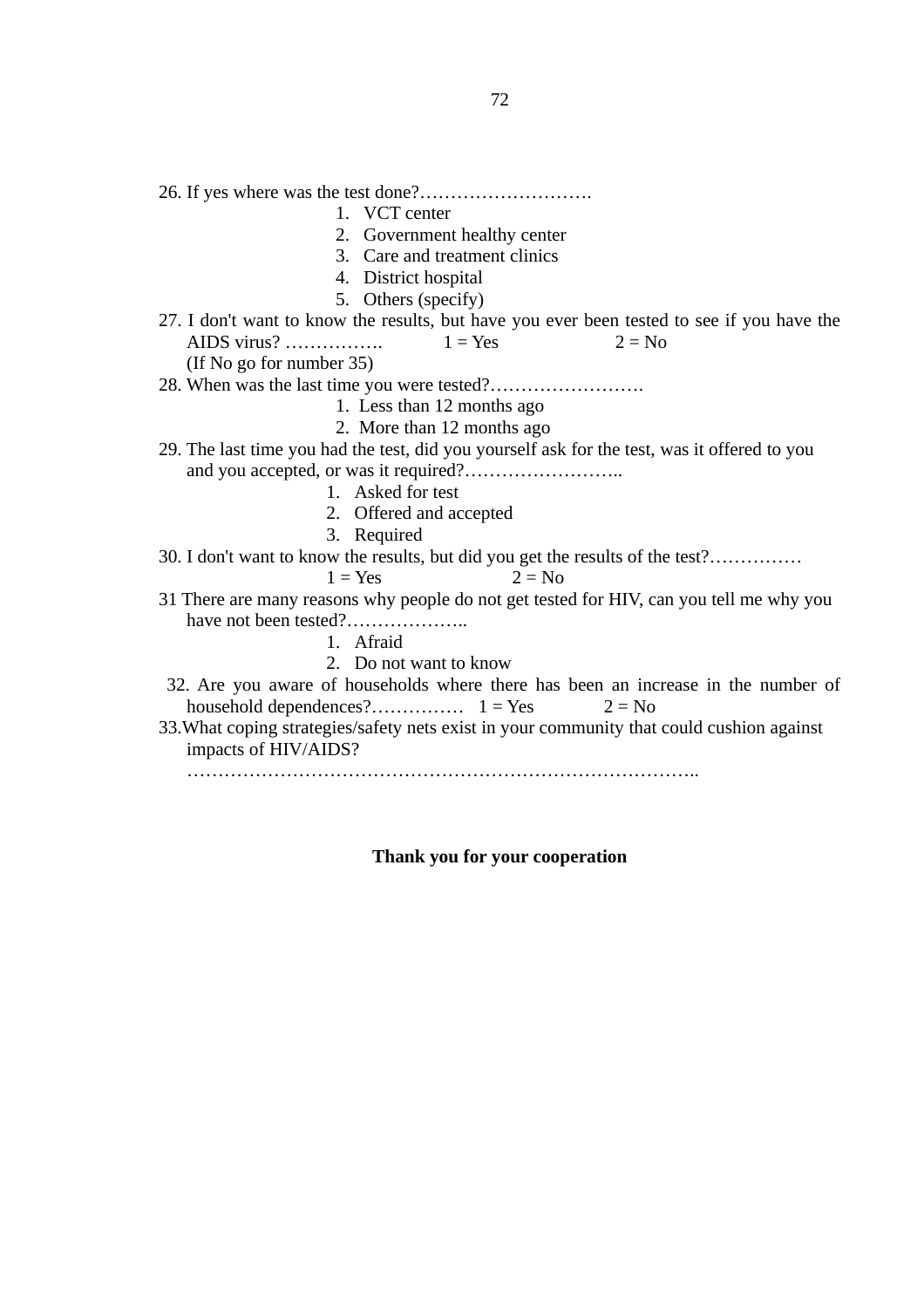## **Appendix 2: Proposed interview schedule for Youth pastoralists**

| Questionnaire No |
|------------------|
|                  |
|                  |
|                  |

1 How old are you? Years old……………………… Does not known………………… 2 Sex of respondents Male............................................................... Female............................................................ 3 What is the highest level of school you attended? None Completed primary school Attended primary school for few years Completed form VI Completed form IV Attended secondary school for few years Post-secondary 4 Do you have access to a television that works? No................................................................... Yes.................................................................. 5 Do you have access to a radio that works? No................................................................... Yes.................................................................. 6 Have you ever heard of an illness called HIV/AIDS? No................................................................... Yes.................................................................. 7 During the past three months have you heard or seen anything on the radio, television or newspaper about the following: Yes No  $HIV/AIDS$  prevention  $1 \t 0$ The play for life game plan  $1 \quad 0$ 8 If you have a question about HIV/AIDS, who do you ask or where do you go to get the information? Nowhere ........................................................ Government health care worker (doctor /nurse)................................................ Private health care worker (doctor/nurse)................................................. Community health worker............................. Family planning clinic provider..................... Husband/wife (spouse)................................... Other relatives............................................... Friends............................................................ Radio.............................................................. TV.................................................................. Newspapers/magazines................................ Library......................................................... Community or public meetings..................... Others, specify .............................................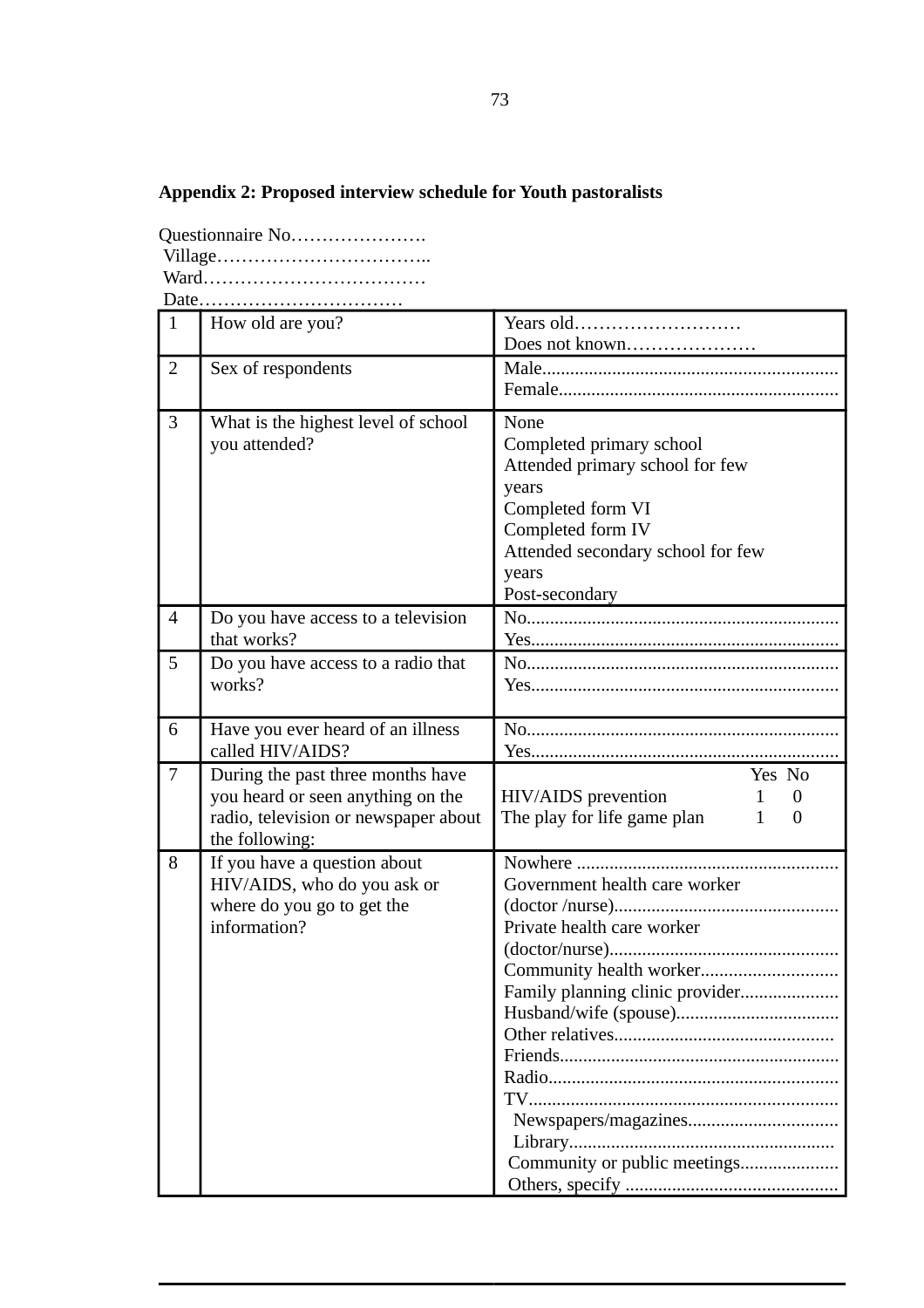| 9  | Do you know if there is anything a                                 |                                      |
|----|--------------------------------------------------------------------|--------------------------------------|
|    | person can do to avoid getting                                     |                                      |
|    | AIDS?                                                              |                                      |
| 10 | In your opinion what can a person                                  |                                      |
|    | do to avoid getting AIDS?                                          |                                      |
|    |                                                                    |                                      |
|    |                                                                    | Use condoms with high-risk           |
|    |                                                                    |                                      |
|    |                                                                    | Limit sex to one partner/be faithful |
|    |                                                                    |                                      |
|    |                                                                    | Avoid sex with                       |
|    |                                                                    | prostitute                           |
|    |                                                                    | Avoid blood transfusion              |
|    |                                                                    |                                      |
|    |                                                                    |                                      |
|    |                                                                    |                                      |
|    |                                                                    | Seek protection from traditional     |
|    |                                                                    |                                      |
|    |                                                                    |                                      |
| 11 | Is it possible for a healthy-looking                               |                                      |
|    | person to be infected with the AIDS                                |                                      |
|    | virus?                                                             |                                      |
| 12 | Do you know someone personally                                     |                                      |
|    | who has AIDS or the virus that                                     |                                      |
|    | causes AIDS or someone who died                                    |                                      |
|    | from AIDS?                                                         |                                      |
| 13 | Can AIDS be transmitted from a                                     |                                      |
|    | mother to a child?                                                 |                                      |
|    |                                                                    |                                      |
| 14 | Have you ever talked about HIV or<br>AIDS with your or regular sex | Yes                                  |
|    | partner?                                                           |                                      |
| 15 | How much are you at risk of                                        |                                      |
|    | contracting HIV/AIDS? Would you                                    |                                      |
|    | say: no risk at all, medium risk or                                |                                      |
|    | high risk?                                                         |                                      |
| 16 | Do you know if having a sexually                                   |                                      |
|    | transmitted disease can increase the                               |                                      |
|    | chance of a person getting AIDS?                                   |                                      |
| 17 | Where can one obtain a condom?                                     |                                      |
|    |                                                                    |                                      |
|    |                                                                    |                                      |
|    |                                                                    |                                      |
|    |                                                                    |                                      |
|    |                                                                    |                                      |
| 18 | During the past month, did you                                     | No                                   |
|    | encourage anyone to use condoms                                    | Yes                                  |
|    | to avoid HIV/AIDS and other                                        |                                      |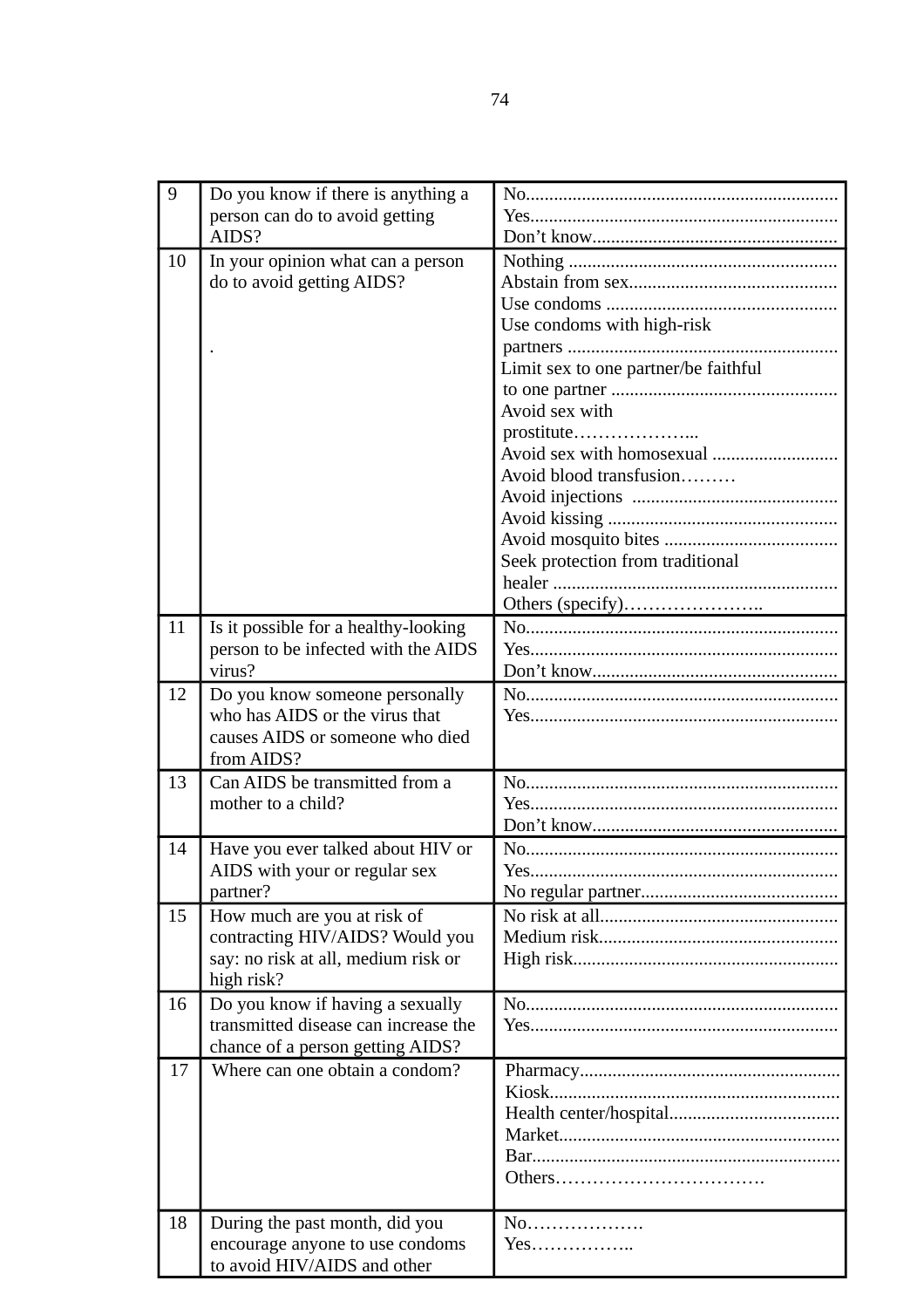|    | sexually transmitted diseases?         |                                                |
|----|----------------------------------------|------------------------------------------------|
| 19 | If a person knows that he or she has   | Should keep it private                         |
|    | AIDS or the virus that causes AIDS,    | Should tell others                             |
|    |                                        |                                                |
|    | do you think that he/she should keep   | Others (specify)                               |
|    | it private or tell other people in the | Don't know / not sure                          |
|    | community?                             |                                                |
| 20 | Do you think that it would be useful   | No                                             |
|    | to develop a " role play" of what to   | Yes                                            |
|    | do to avoid getting infected with the  | Don't know                                     |
|    | HIV/AIDS virus?                        |                                                |
| 21 | Please write in the column in the      | Nothing                                        |
|    | right what things should be included   | Abstain from sex                               |
|    | in a role play to avoid getting        | Use condoms                                    |
|    | infected with the HIV/AIDS virus       | Use condoms with high-risk                     |
|    |                                        | partners                                       |
|    |                                        | Limit sex to one partner/stay                  |
|    |                                        | faithful to one part.                          |
|    |                                        |                                                |
|    |                                        | Limit number of sex partners<br>Avoid sex with |
|    |                                        |                                                |
|    |                                        | prostitute                                     |
|    |                                        | Avoid sex with homosexual                      |
|    |                                        | Avoid blood transfusion.                       |
|    |                                        | Avoid injections                               |
|    |                                        | Avoid kissing                                  |
|    |                                        | Avoid mosquito bites                           |
|    |                                        | Seek protection from .traditional              |
|    |                                        | healer                                         |
|    |                                        | Take vitamins                                  |
|    |                                        | Others(specify)                                |
| 22 | I don't want to know the results, but  | No                                             |
|    | have you ever been tested to see if    |                                                |
|    | you have the AIDS virus? (If no        |                                                |
|    | move to 24)                            |                                                |
| 23 |                                        |                                                |
|    | I don't want to know the results, but  | No                                             |
|    | did you get the results of the test?   | Yes                                            |
|    |                                        |                                                |
| 24 | There are many reasons why people      | Does not want to know/afraid                   |
|    | do not get tested for HIV. Can you     | Is sure she/he does not have HIV               |
|    | tell me why you have not been          | Is sure she/he is HIV positive                 |
|    | tested?                                | Lacks of anonymity/ people at VCT know         |
|    |                                        |                                                |
|    |                                        | Costs too much                                 |
|    |                                        | Lazy/ no time to go $\dots\dots\dots\dots$     |
|    |                                        |                                                |
|    |                                        |                                                |
|    |                                        |                                                |
| 25 |                                        | Others (specify)                               |
|    |                                        | Test done at                                   |
|    | Place where test done                  | 1. VCTs center                                 |
|    |                                        | 2. Government healthy center                   |
|    |                                        | 3. Care and treatment clinics                  |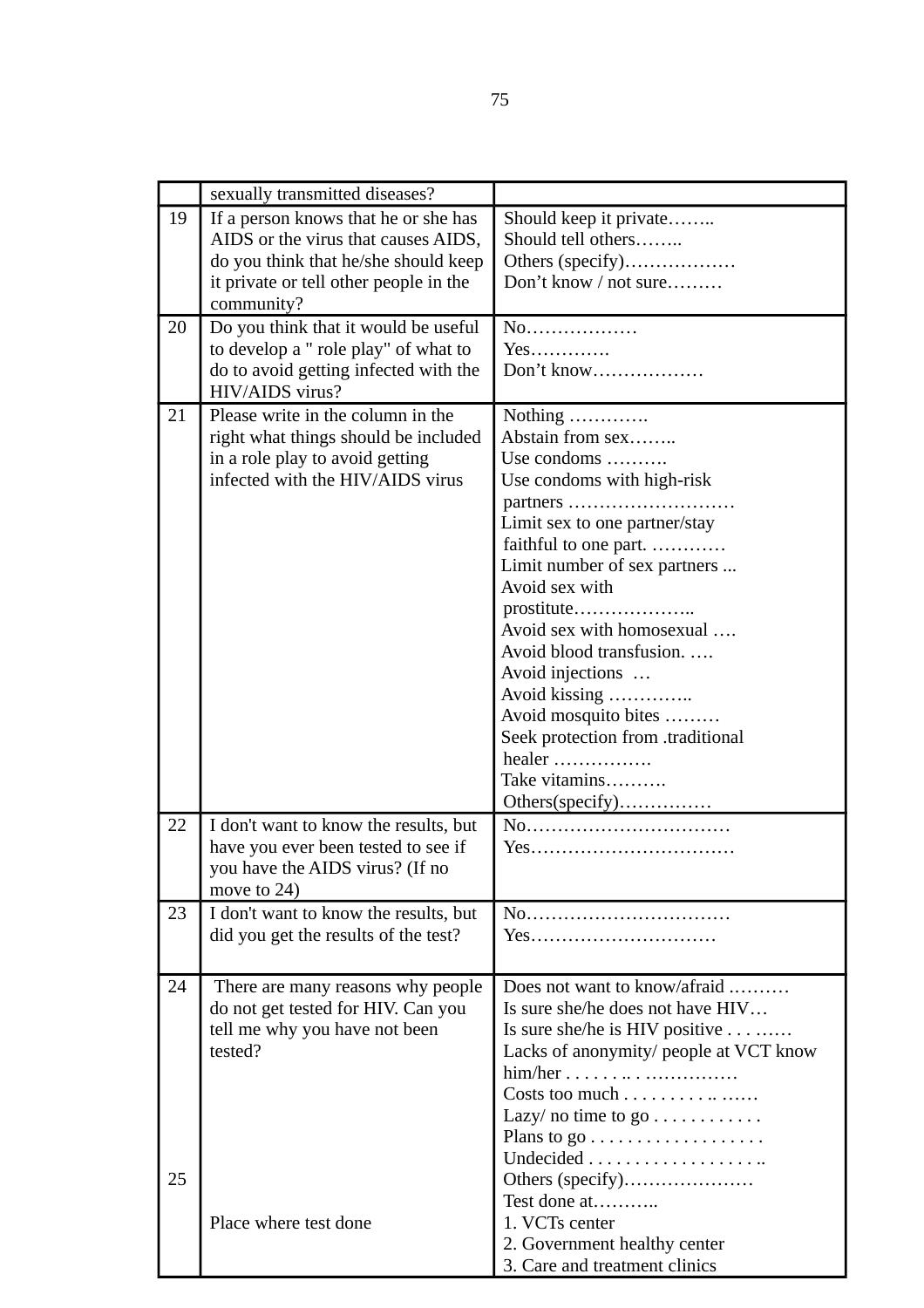|    |                                                                                   | 4. District hospital<br>5. Others (specify)           |       |             |       |
|----|-----------------------------------------------------------------------------------|-------------------------------------------------------|-------|-------------|-------|
| 26 | Do you feel that HIV/AIDS can<br>cause loss of knowledge on<br>livestock keeping? | $N_{\Omega}$ and $N_{\Omega}$<br>$Yes$<br>If yes how? |       |             |       |
| 27 | How are tasks divided between<br>women and men, girls and boys,                   | Men                                                   | Women | <b>Boys</b> | Girls |
|    | when it comes to livestock?                                                       |                                                       |       |             |       |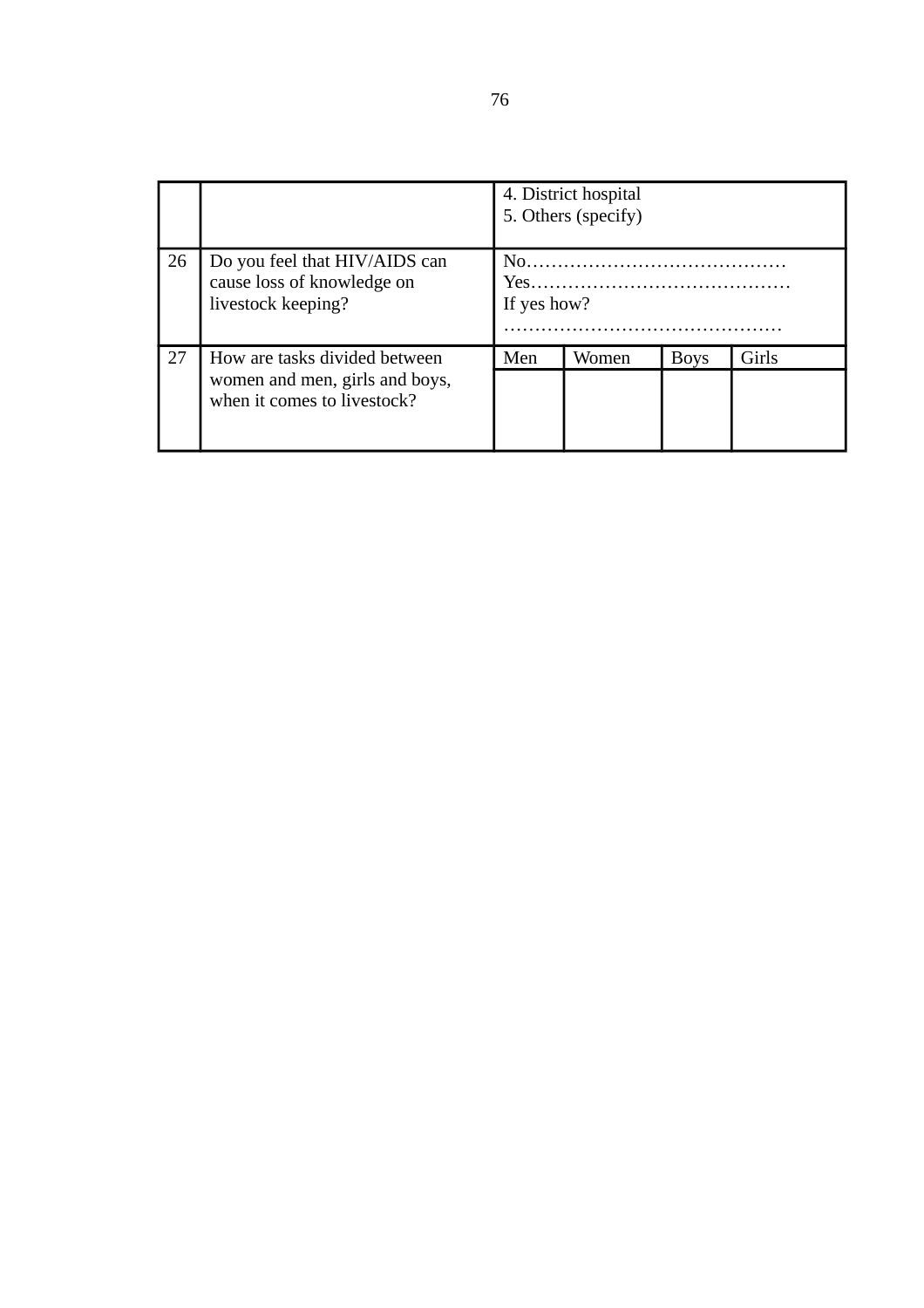## **Appendix 3: The interview checklist for key informants**

# **A. CSO**

- 1. What services are you offering to people affected and infected with HIV/AIDS?
- 2. What are your sources of funds?
- 3. What are the problems facing you in delivering services to people living with HIV/AIDS?
- 4. Do you receive any assistance from the government? If yes which assistance.
- 5. In your opinion, what copping strategies should be considered more effective for affected /infected household with HIV/AIDS?
- 6. What are your plans for improving the copping strategies for household infected with HIV/AIDS?

## **B. CHACC and Central government leaders**

- 7. What services are you offering to people/organization taking care for people affected and infected with HIV/AIDS?
- 8. What are your sources of funds?
- 9. What are the problems facing you in delivering services to people living with HIV/AIDS?
- 10. In your opinion, what copping strategies should be considered more effective for affected /infected household with HIV/AIDS?
- 11. What are your plans for improving the copping strategies for household infected with HIV/AIDS?

## **C**. **Local leadership**

1. Is there any support from government institutions such as agricultural sector HIV/AIDS strategies supporting household infected with HIV/AIDS and vulnerable children and widows?

$$
1 = Yes, \t 2 = No \t ( )
$$

2. If yes what among the following supports are applicable in your village? Use the scale below; Very applicable = 5, Somehow applicable = 4, A little applicable = 3, Very little applicable = 2, Not applicable at all =  $1$ .

| <b>Statements</b>                                                  | <b>Score</b> |
|--------------------------------------------------------------------|--------------|
| 1. Support to orphans                                              |              |
| 2. Empowering rural widows and vulnerable female headed households |              |
| 3. Labour-saving technology and practices                          |              |
| 4. Increasing disposable income and assets                         |              |
| 5. Improving food and nutritional security                         |              |
| 6. Strengthen social community support                             |              |
| 7. Prevention of poverty grabbing                                  |              |
| 8. Action-oriented impact and mitigation research                  |              |

- 3. Which is the preferred medium for disseminating HIV/AIDS information to your community? and why?
- 4 (a) What constraints access to schooling in your community? Even with free primary education, most children do not access education. Why?

 (b) How has HIV/AIDS constraints children attending school on a regular basis? Have the school enrolment increased/Decreased? Is the answer attributable to HIV/AIDS?